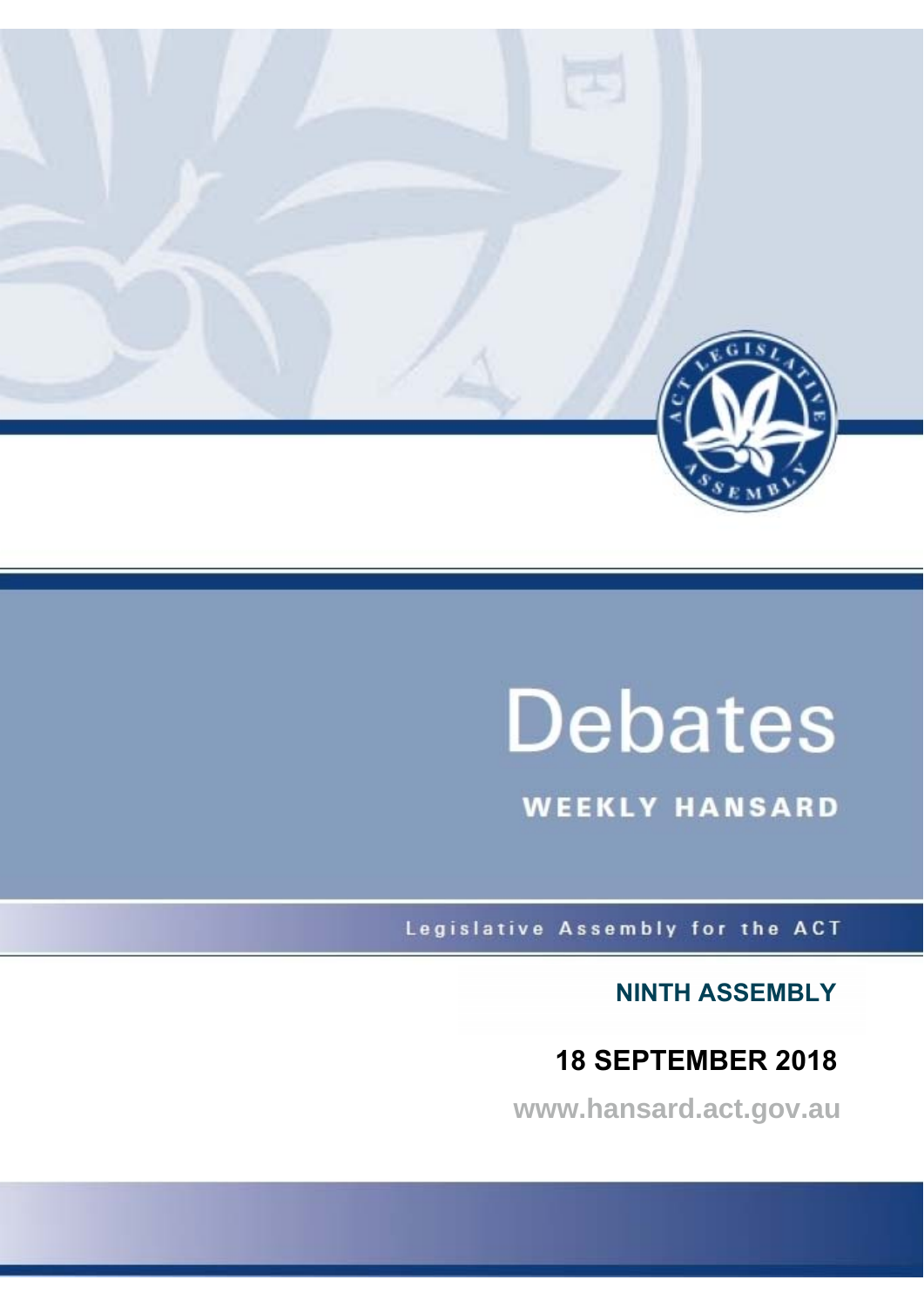# **[Tuesday, 18 September 2018](#page-3-0)**

| Petitions:                                                                           |  |
|--------------------------------------------------------------------------------------|--|
|                                                                                      |  |
| Clubs community contributions scheme—petition15-183634                               |  |
|                                                                                      |  |
| Clubs community contributions scheme—petition15-183635                               |  |
|                                                                                      |  |
|                                                                                      |  |
| Health, Ageing and Community Services—Standing Committee3637                         |  |
|                                                                                      |  |
|                                                                                      |  |
|                                                                                      |  |
|                                                                                      |  |
| Reforms to the on-demand transport industry in the ACT (Ministerial statement). 3649 |  |
|                                                                                      |  |
|                                                                                      |  |
|                                                                                      |  |
|                                                                                      |  |
| Questions without notice:                                                            |  |
|                                                                                      |  |
|                                                                                      |  |
|                                                                                      |  |
|                                                                                      |  |
|                                                                                      |  |
|                                                                                      |  |
|                                                                                      |  |
|                                                                                      |  |
|                                                                                      |  |
|                                                                                      |  |
|                                                                                      |  |
|                                                                                      |  |
|                                                                                      |  |
|                                                                                      |  |
|                                                                                      |  |
|                                                                                      |  |
| ACT and Region Catchment Management Coordination Group-                              |  |
|                                                                                      |  |
|                                                                                      |  |
|                                                                                      |  |
|                                                                                      |  |
|                                                                                      |  |
|                                                                                      |  |
|                                                                                      |  |
|                                                                                      |  |
| Climate Change and Greenhouse Gas Reduction (Principal Target)                       |  |
|                                                                                      |  |
|                                                                                      |  |
|                                                                                      |  |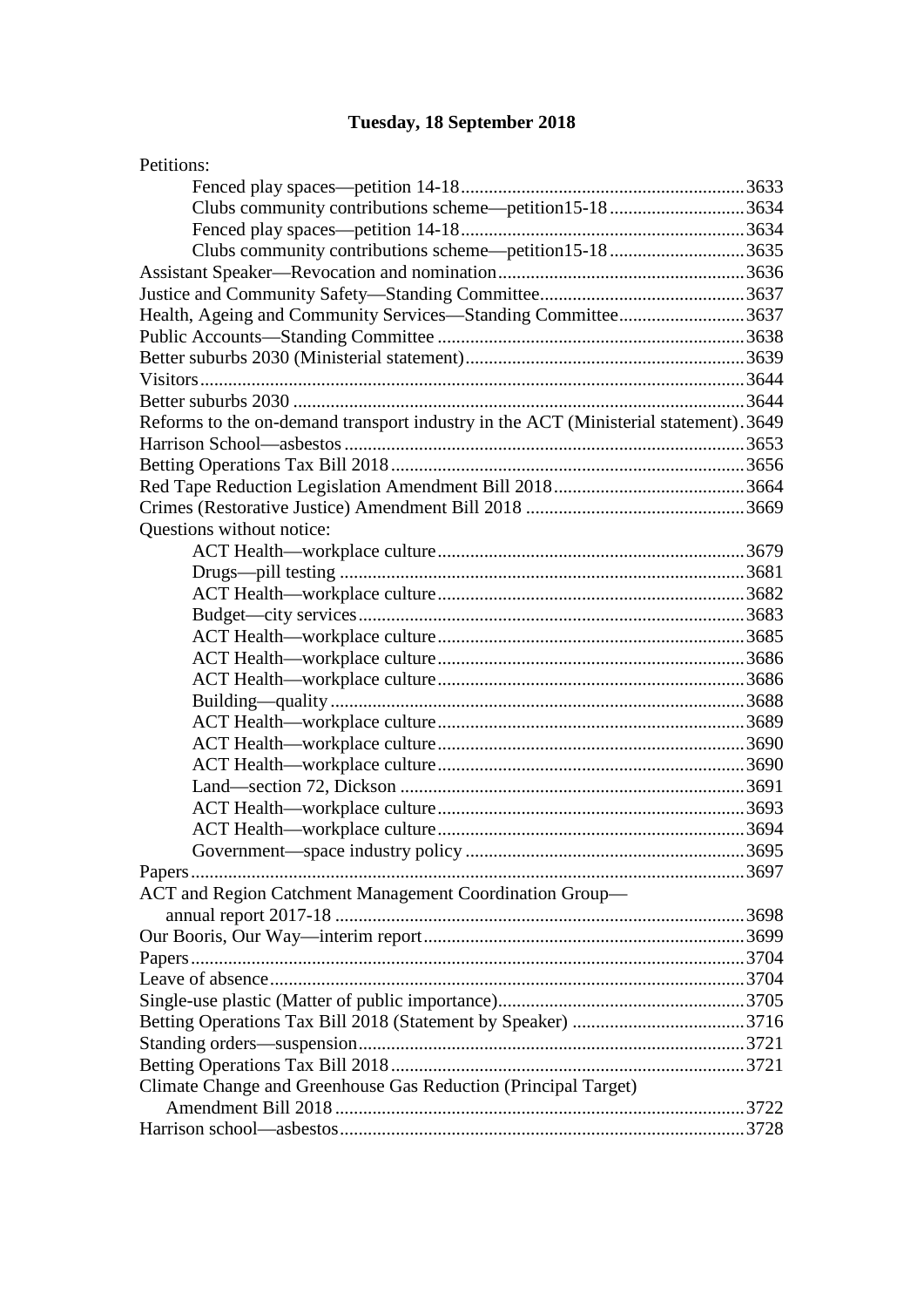| Adjournment:            |  |
|-------------------------|--|
|                         |  |
|                         |  |
|                         |  |
|                         |  |
|                         |  |
| Schedule of amendments: |  |
|                         |  |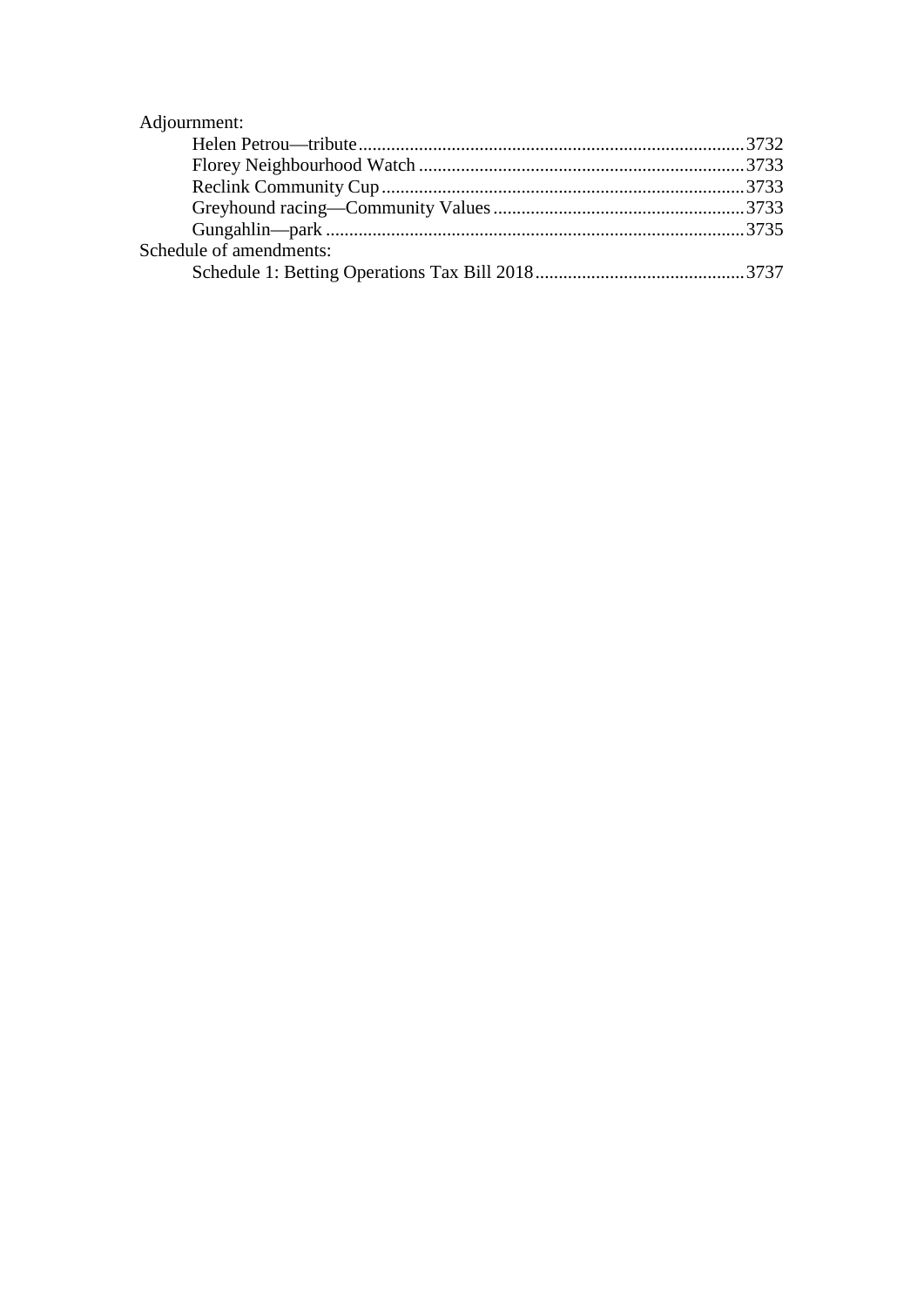# <span id="page-3-0"></span>**Tuesday, 18 September 2018**

**MADAM SPEAKER** (Ms J Burch) took the chair at 10 am, made a formal recognition that the Assembly was meeting on the lands of the traditional custodians, and asked members to stand in silence and pray or reflect on their responsibilities to the people of the Australian Capital Territory.

### <span id="page-3-1"></span>**Petitions**

*The following petitions were lodged for presentation:*

#### <span id="page-3-2"></span>**Fenced play spaces—petition 14-18**

*By* **Ms Le Couteur**, *from 484 residents:*

#### **To the Speaker and Members of the Legislative Assembly for the Australian Capital Territory**

The following residents of the ACT draw to the attention of the Assembly the need for a substantial increase in the number of fully fenced play spaces.

Fully fenced play spaces are a simple and relatively inexpensive way of increasing the accessibility and inclusivity of play spaces.

People who benefit from fully fenced play spaces include

- a parent or carer with more than one child under five or a child with a disability, e.g. an autism spectrum disorder,
- pregnant women with young children,
- older people caring for young children,
- parents or carers who have a disability or health issue that restricts their movement, and
- day care groups for people with dementia.

ACT Government Play Spaces Policy commits to "providing accessible, diverse, stimulating and manageable play spaces which foster healthy social, physical and mental child development."

Canberra provides 1 fully fenced play space for every 130,000 residents with 60 play spaces partly fenced for hazards within 20m.

Queanbeyan has 6 fully fenced play spaces providing one for every 7,000 residents which is outstanding nationally.

Adelaide provides 90 fully fenced play spaces providing one for every 13,000 residents.

Your petitioners, therefore, request the Assembly to:

1. Within 6 months, finalise a 3 year plan for at least 30 fully fenced play spaces (one per 13,000 residents). This plan must have guaranteed recurrent annual funding.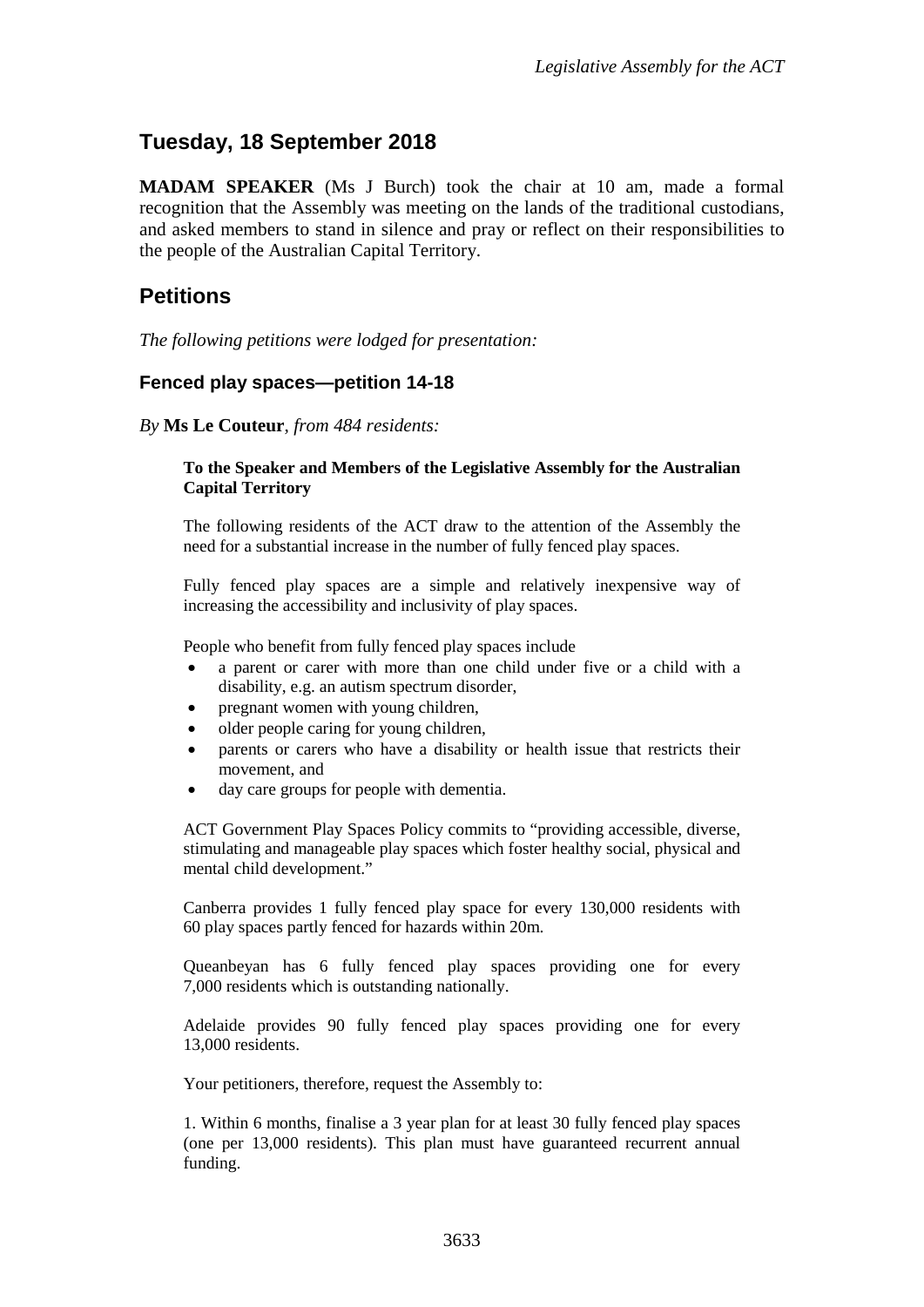2. Provide an app or website for locating fully fenced play spaces.

#### <span id="page-4-0"></span>**Clubs community contributions scheme—petition15-18**

*By* **Mr Parton**, *from 1,225 residents:*

#### **To the Speaker and Members of the Legislative Assembly for the Australian Capital Territory**

The following residents of the ACT draw to the attention of the Assembly that:

- ACT clubs must give at least 8 per cent of net gaming machine revenue as community contributions;
- last year clubs gave \$11.9 million (12.6 per cent of net revenue);
- clubs currently have discretion to direct contributions towards their established purposes and their members' priorities;
- this scheme funds more than 1,000 community groups, including junior sports and local charities;
- an ACT Government options paper has proposed that all or some of these contributions be diverted to a centrally administered fund;
- Chief Minister Andrew Barr and ACT Greens leader Shane Rattenbury have both spoken in favour of this proposal; and
- we oppose diverting any funds from the community contributions scheme into a centrally administered fund, including the Chief Minister's Charitable fund.

Your petitioners, therefore, request the Assembly to call upon the ACT Government to:

- engage in a comprehensive consultation on this proposal with all stakeholders, including clubs, junior sporting teams, charities and community groups;
- commission a report into the social value of the ACT's clubs and the community groups that they currently support, similar to Latrobe University's 'Value of a Community Football Club' report; and
- provide to all stakeholders and the public a thorough economic analysis of diverting any portion of community contributions to a centrally administered fund, including impacts on current recipients of community contributions and the overhead costs associated with the operation of a centrally administered fund.

*Pursuant to standing order 99A, the petition, having more than 500 signatories, was referred to the Standing Committee on Justice and Community Safety.*

*The Clerk having announced that the terms of the petitions would be recorded in Hansard and referred to the appropriate ministers for response pursuant to standing order 100, the petitions were received.*

#### <span id="page-4-1"></span>**Fenced play spaces—petition 14-18**

**MS LE COUTEUR** (Murrumbidgee) (10.02), by leave: I have presented this petition as it is an important part of the bigger picture of play spaces in the ACT. It is talking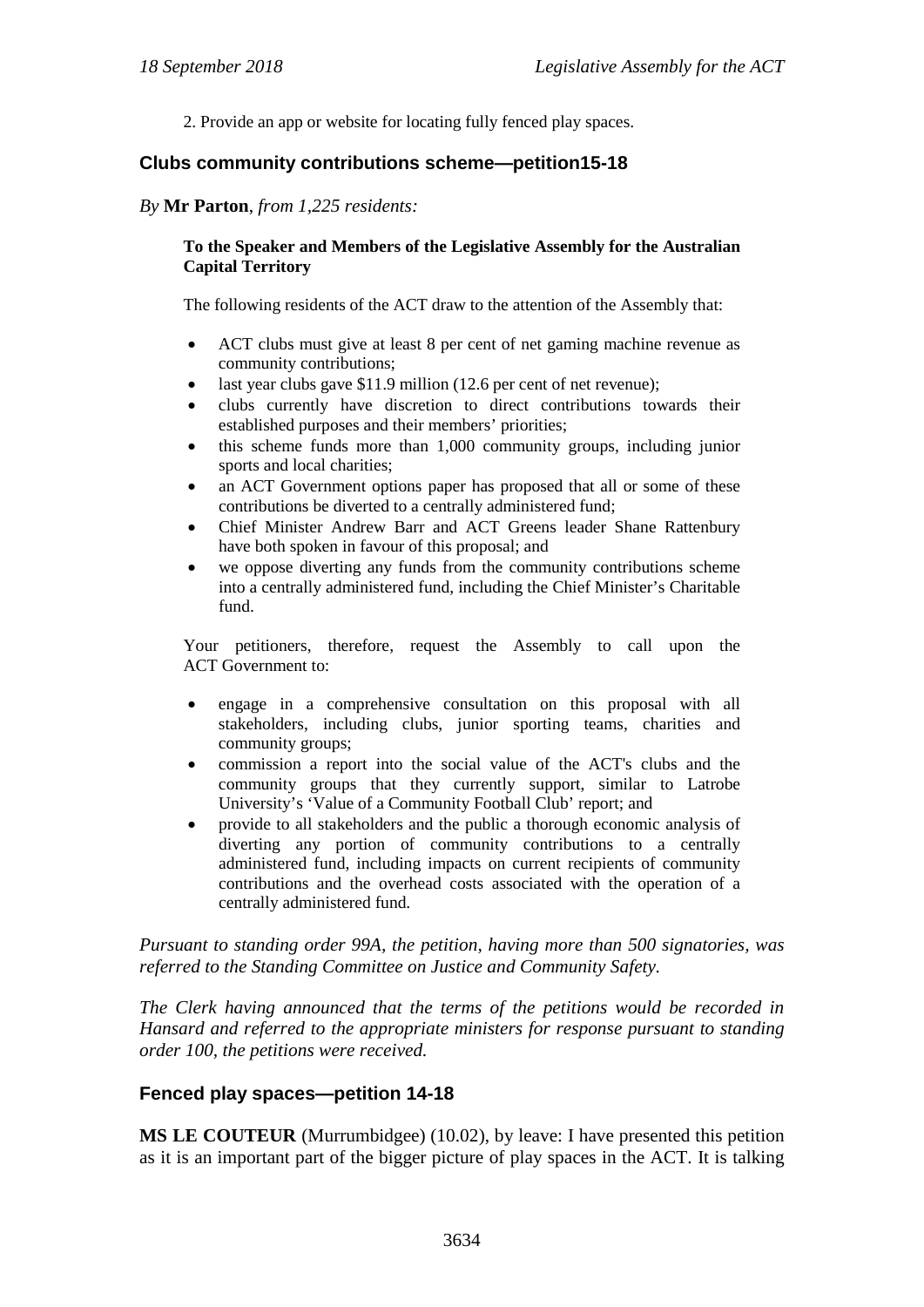about something that is a bit unusual—that is, fencing for playgrounds. I am not suggesting, and the petition is not suggesting, in any way that all playgrounds need to be fenced. The petitioners are recognising that we have a huge diversity of users of playgrounds and for some of them fencing is an essential requirement. If the parent happens to be disabled, that may be an issue. The child may be autistic or there may be road traffic nearby. There could be many reasons. This, along with all the other things that the ACT government considers, is something that we need to put into the mix. It is something which, in the past, we have not thought about.

**MS LAWDER** (Brindabella) (10.03), by leave: I am very pleased to see the petition presented by Ms Le Couteur today. I know that my colleague Mrs Jones has spoken in this place many times about the need for fenced playgrounds, and I hope that, through the previous discussion in this place and the presentation of this petition, it will continue to gain traction.

I agree with the examples given by Ms Le Couteur. Previous examples provided by Mrs Jones have also included a parent or carer with more than one child at a playground, including a mother who might be breastfeeding a baby while one or more other children are in the playground. If one of those other children suddenly takes off in any direction, towards a road or anything else, it is more of a challenge for that mother who may be breastfeeding to jump up and chase that child. You may also then be leaving another child in the playground unsupervised.

I would like to thank Ms Le Couteur for bringing forward this petition today, and I commend the petition to the Assembly.

#### <span id="page-5-0"></span>**Clubs community contributions scheme—petition15-18**

**MR PARTON** (Brindabella) (10.04), by leave: I am pleased to present the petition from 1,225 Canberrans who certainly have voiced their opinion in no uncertain terms regarding the ACT government's moves to change the way that clubs distribute community contributions. This debate has been remarkable in terms of the volume of voices that have come from out in the suburbs.

The fact is that the community sees this for what it is—Labor and the Greens taking a sledgehammer to the community contributions scheme. My office began to receive feedback not long after the announcement of this review. I might share some of the comments that have come from constituents:

Having carefully reviewed the Options Paper Maximising the Benefit of the Community Contributions Scheme through a centrally administered group over which our members would have no influence, we get no comfort from the proposal and question whether a centralised group would be intimately aware of the needs of our local communities.

That is from one community member. Another said:

Community organisations are an integral part of the ACT Community and contribute to community programs that support the people in the ACT community and thereby enhancing their wellbeing and reducing their dependency on other government programs.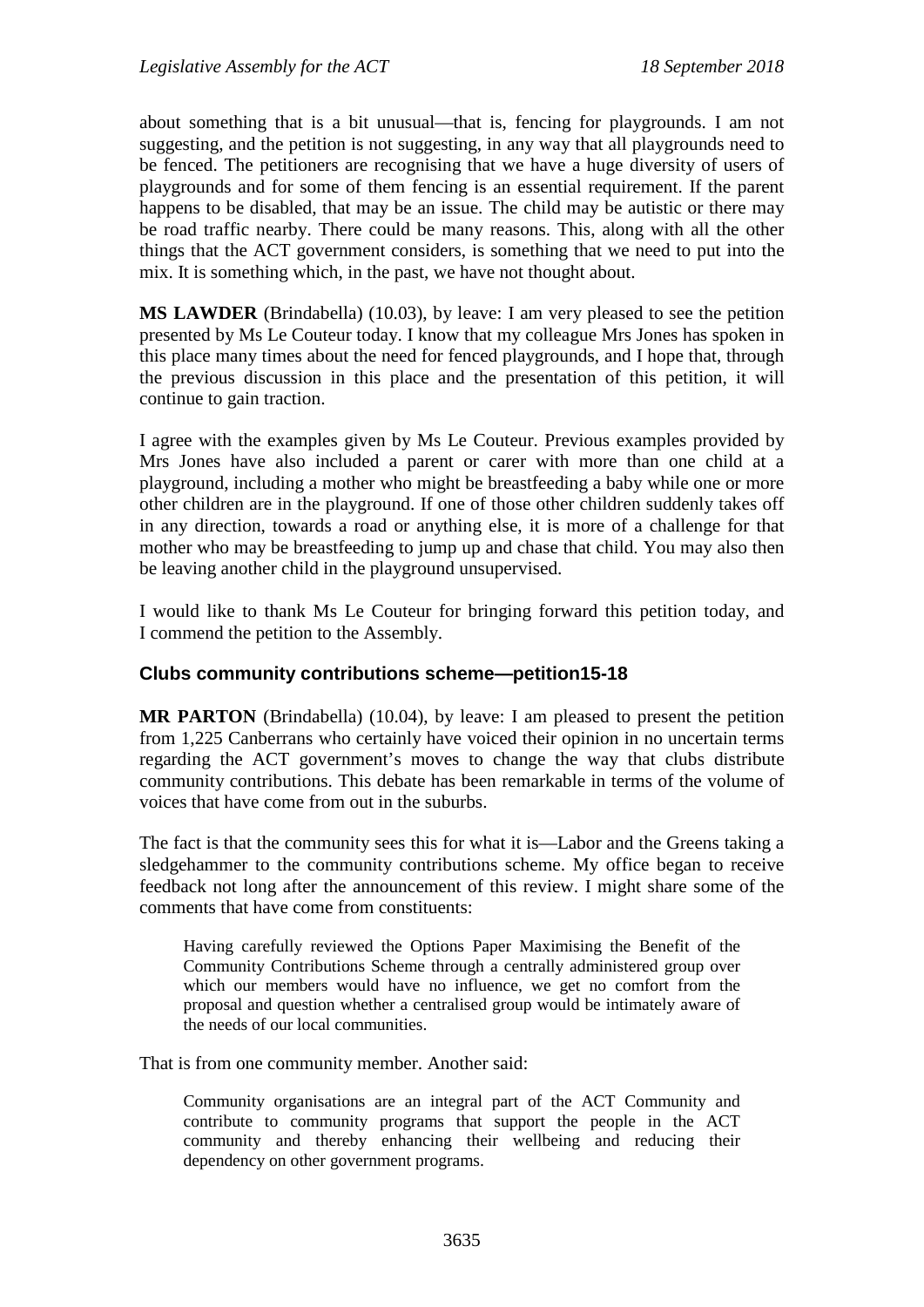Another said:

Why can't we be allowed to make some decisions remote from government at times, please think of the little community groups who will lose if this change goes ahead.

And another said:

"If it ain't broke, don't fix it!" Nothing I have seen from the Government demonstrates that the current system is broken; the changes seem purely ideological which is not a sound foundation for good policy.

Of course, we have gone a little further down the track with this. The minister will assure us that this debate is over. He will tell us that he has listened to the community, and that the community advised him to go with option 2 in the discussion paper; that is, quarantining the first eight per cent of gaming revenue to be still distributed by the clubs and then tacking on an additional two per cent that must go to a centrally administered fund.

This two per cent is not a community contribution; it is a tax. I see through it. Jon Stanhope sees through it. Just about every member of a club in Canberra sees it for what it is. It is vindictive revenge for the clubs' campaign against the government at the 2016 election. It is institutionalised bullying of the highest order. Bullying by government is the worst bullying of all, and I am sick to death of it.

Our clubs already donate as much as they possibly can back into the community. By imposing this additional tax on our clubs, this government will be robbing community organisations that have been supported by the clubs to this point. If you tax them more, they will give less back to the community.

In regard to the minister suggesting that he has listened to the community and retreated to option 2, none of the options were palatable—none of them. As I said in this chamber during the last sitting, this is like consulting a death row inmate on which way he would like to be executed then suggesting that he is going to the electric chair because that is what the prisoner told us he wanted.

My message to the minister is: please leave our clubs alone. My colleagues and I on this side of the chamber are happy to stand up for the local community and help them to have their views heard, even when those opposite are determined not to listen to them. It is with great pleasure that I commend this petition, along with its 1,225 signatures and thousands of local supporters in the community.

#### <span id="page-6-1"></span><span id="page-6-0"></span>**Assistant Speaker Revocation and nomination**

**MADAM SPEAKER**: Pursuant to the provisions of standing order 8, I have revoked the nomination of Mr Steel as an Assistant Speaker and I have nominated Ms Orr as an Assistant Speaker. I present the following warrant of revocation and nomination: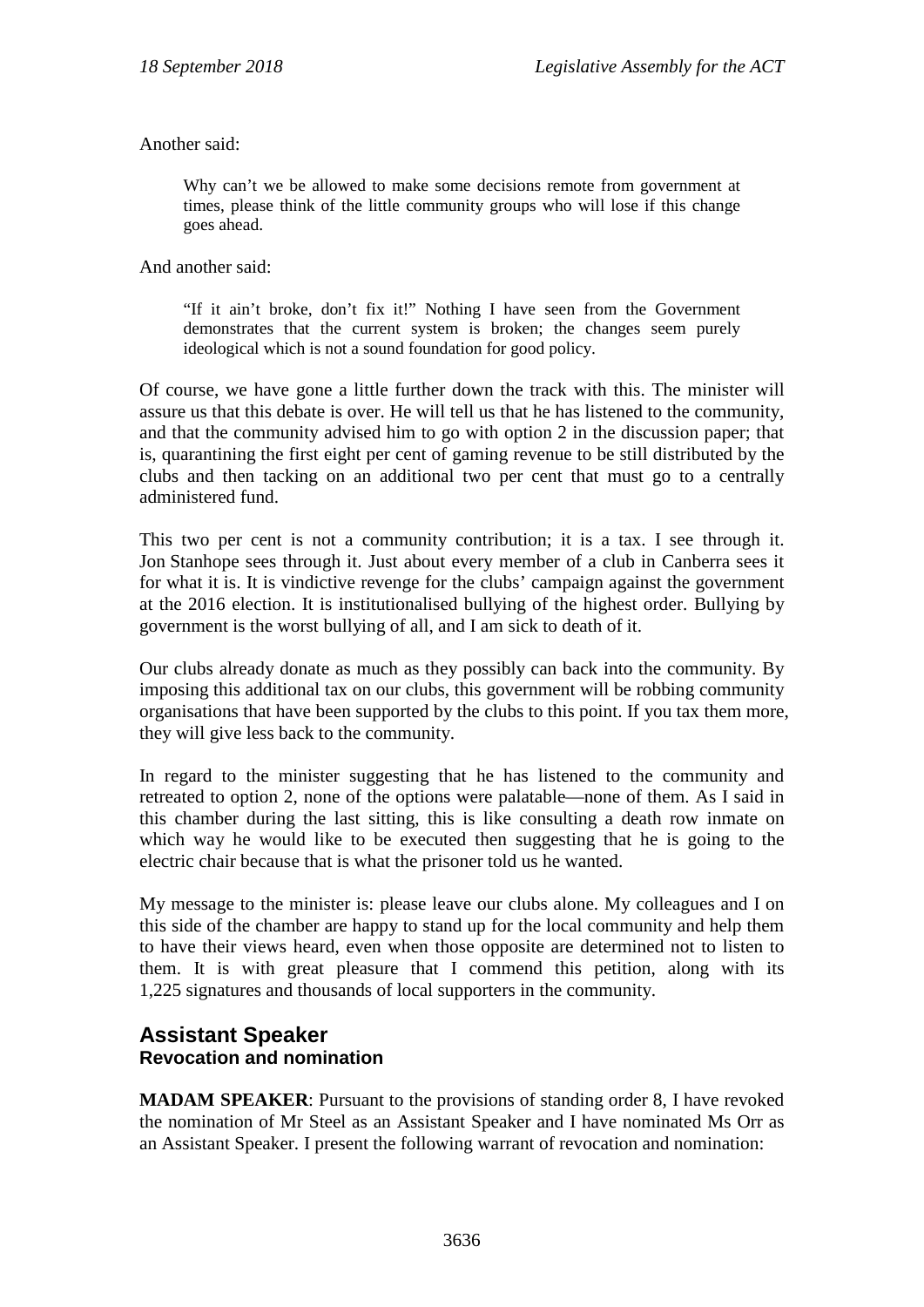Pursuant to the provisions of standing order 8, I—

1. revoke the nomination of Mr Steel as an Assistant Speaker; and

2. nominate Ms Orr to act as an Assistant Speaker.

Given under my hand on 3 September 2018.

Joy Burch MLA Speaker 3 September 2018

#### <span id="page-7-0"></span>**Justice and Community Safety—Standing Committee Scrutiny report 21**

**MS LEE** (Kurrajong) (10.08): I present the following report:

Justice and Community Safety—Standing Committee (Legislative Scrutiny Role)—Scrutiny Report 21, dated 11 September 2018, together with a copy of the extracts of the relevant minutes of proceedings.

I seek leave to make a brief statement.

Leave granted.

**MS LEE**: Scrutiny report 21 contains the committee's comments on eight bills, 13 pieces of subordinate legislation, three government responses and one regulatory impact statement. The report was circulated to members when the Assembly was not sitting. I commend the report to the Assembly.

#### <span id="page-7-1"></span>**Health, Ageing and Community Services—Standing Committee Statement by chair**

**MR PETTERSSON** (Yerrabi) (10.09): Pursuant to standing order 246A, I wish to make a statement on behalf of the Standing Committee on Health, Ageing and Community Services. At a private meeting on 11 September 2018, the committee resolved to conduct an inquiry into maternity services in the ACT. The committee will inquire into and report on the operation of maternity services across the ACT, with particular reference to:

- a) models of care for all maternity services offered at the Centenary Hospital for Women and Children and Calvary Public Hospital, including, but not limited to, the birth centre, the Canberra midwifery program and the home birth trial, and whether there are any gaps in care;
- b) provision of private maternity services including centre and non-centre services;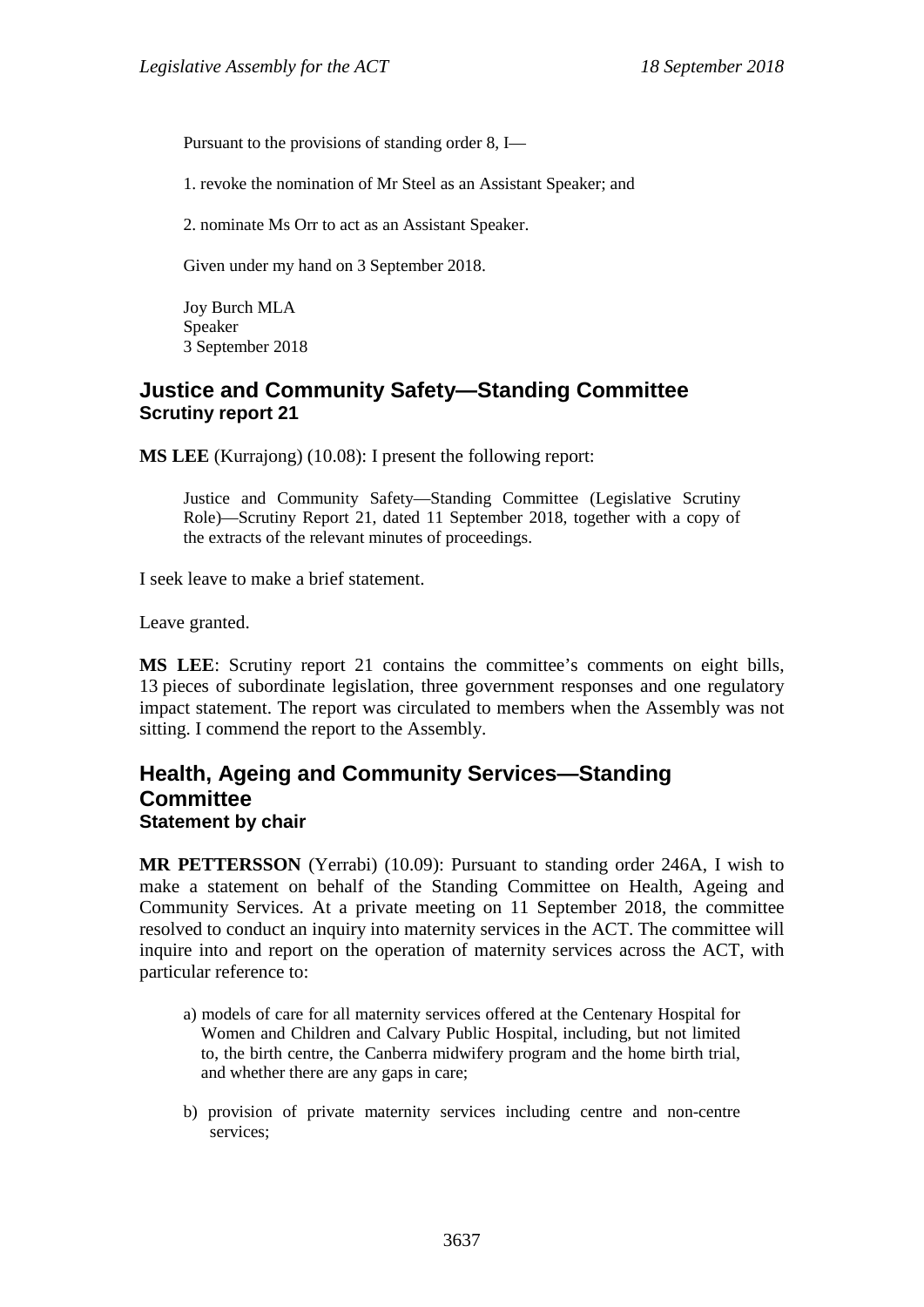- c) management of patient flow, including, but not limited to, wait lists, booking services, and capacity constraints;
- d) management of patient birthing preferences, including, but not limited to, professional advice offered to patients, and the practices associated with birthing emergencies;
- e) interaction between the Centenary Hospital for Women and Children and Calvary Public Hospital with other service areas, including, but not limited to, emergency departments, and operating theatres;
- f) the efficiency and efficacy of maternity services;
- g) the impact on maternity services on regional participants;
- h) patient satisfaction with the services;
- i) the impact on staff including, but not limited to, rostering policies and practices, staff-to-patient ratios, optimum staffing levels, and skills mix;
- j) the impact of technological advances and innovations;
- k) relevant experiences and learnings from other jurisdictions; and

l) any related matters.

The committee will today call for public submissions.

#### <span id="page-8-0"></span>**Public Accounts—Standing Committee Statement by chair**

**MRS DUNNE** (Ginninderra) (10.11): Pursuant to standing order 246A, I wish to make a statement on behalf of the Standing Committee on Public Accounts. I rise today to advise the Assembly of Auditor-General's reports on which the Standing Committee on Public Accounts has been briefed and to advise the Assembly of those into which the committee has agreed to inquire further.

The committee was briefed on the following Auditor-General's reports on 18 July 2018 at meeting No 59:

No 5/2018—ACT clubs' community contributions. No 6/2018—Physical Security. No 7/2018—Five ACT public schools' engagement with Aboriginal and Torres Strait Islander students, families and community. No 8/2018—Assembly of rural land west of Canberra.

At its private meeting on 25 July 2018, meeting No 62, the committee agreed that it would inquire further into Auditor-General's report No 5 of 2018, *ACT clubs' community contributions*; refer Auditor-General's report No 7 of 2018, *Five ACT public schools' engagement with Aboriginal and Torres Strait Islander students, families and community*, to the Standing Committee on Education, Employment and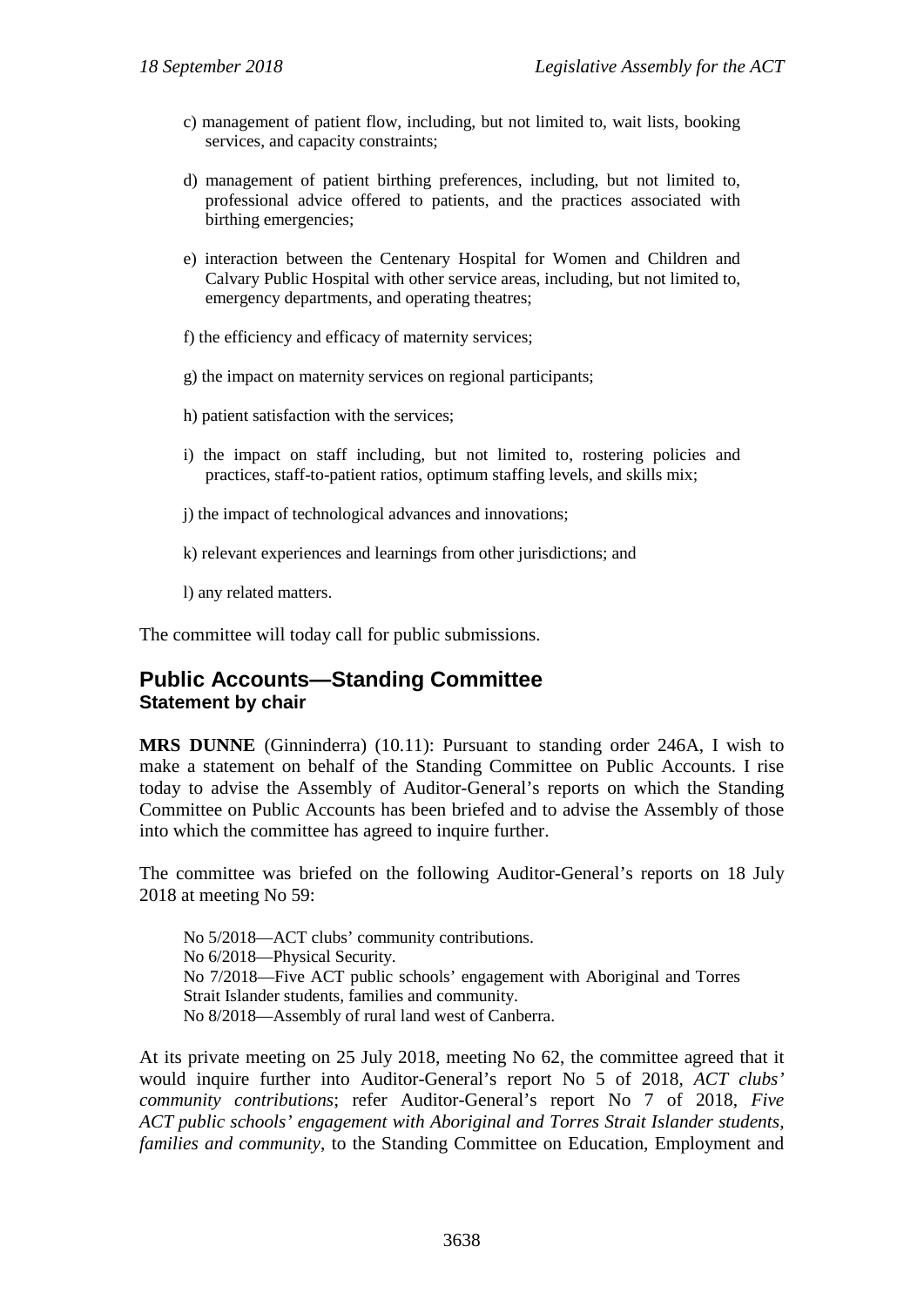Youth Affairs for its consideration; and consider the government response to Auditor-General's report No 6 of 2018, *Physical Security*, when it becomes available and then consider whether to inquire further.

The committee had already agreed to inquire further into Auditor-General's report No 8 of 2018, *Assembly of rural land west of Canberra*, at its private meeting of 4 July 2018, meeting No 55.

#### <span id="page-9-1"></span><span id="page-9-0"></span>**Better suburbs 2030 Ministerial statement**

**MR STEEL** (Murrumbidgee—Minister for City Services, Minister for Community Services and Facilities, Minister for Multicultural Affairs and Minister for Roads) (10.12): I am delighted to be able to present to the Assembly today the following papers:

Better Suburbs Statement 2030—Ministerial statement, 18 September 2018.

Have your say on city services for Better Suburbs—Statement 2030.

This follows on from the work of my colleague Minister Meegan Fitzharris in starting this really important piece of work to deliver better services for our suburbs, in partnership with our city's citizens.

The fast rate at which our city is growing means we need to take a holistic and sustainable approach to providing quality city services for our suburbs, whether they are well established or newly developed. We know our rapid growth as a city means we need more coordinated and efficient city services to deliver as much as possible within existing resources. We also know we need to do this in a way that is responsive to community needs and expectations, and so the better suburbs program was established.

In recent years community engagement processes across a range of government projects have shown that Canberrans are passionate about their city and willing to contribute to ideas and energy to meet the changing needs of our suburbs and our people to ensure that Canberra remains an attractive, safe and easy place to move around. As the better suburbs statement 2030 shows, this is particularly true in terms of stormwater management, waste management, combating the effects of climate change and maintaining Canberra's bush capital legacy.

The better suburbs statement was developed through a new model of engaging with citizens, in line with the government's commitment to best practice and better community consultation through deliberative democracy and genuine engagement. Deliberative democracy involves citizens coming together for a period of time, being given credible and reliable information on the topic under review, discussing the subject at length and arriving at a shared view on the way forward.

The purpose of the better suburbs program was to determine the value the community places on the different city services provided by government and to identify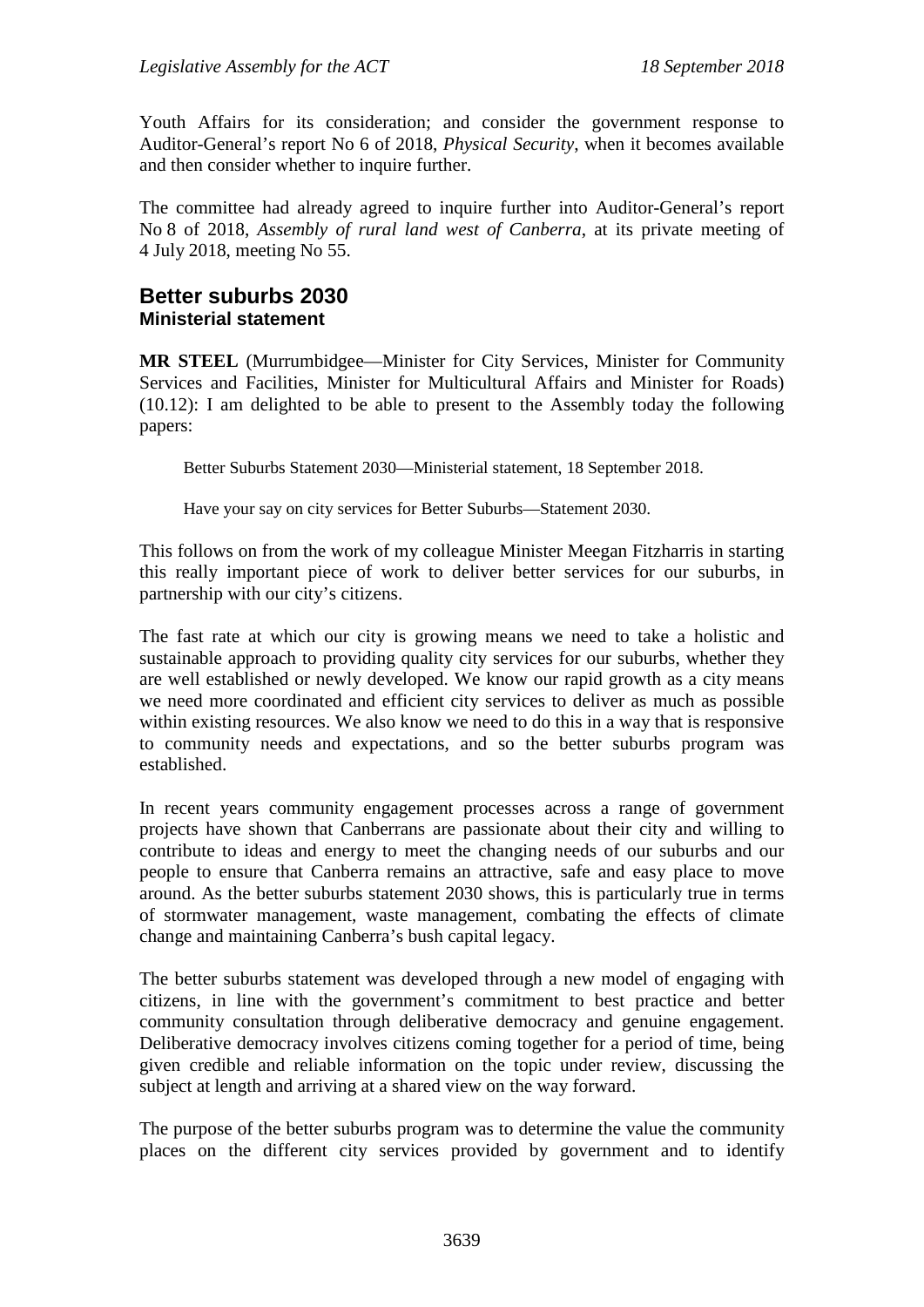efficiencies that can be drawn from this. This shared decision-making and collaborative approach is a crucial step in managing the future of Canberra's city services for our community.

The final phase of the better suburbs program involved a citizens forum. This consisted of 54 members of the Canberra community coming together and being empowered to work through the challenges and opportunities in the city services realm and to present a vision for Canberra. I am thrilled to say that the citizens forum has achieved this goal and paved the way forward for a vibrant, beautiful and livable Canberra with a vision for our city in 2030.

Through the work of this committed, informed and passionate group has come the better suburbs statement 2030, a collection of priorities and values that will serve to inform the ACT government in delivering great city services now and in the future. As the statement from the citizens themselves says:

We were brought together in our commitment and love for our city.

This reflects what I already know so well from working with our community—the people of Canberra care about out city and its future.

Together the priorities and values set by the better suburbs process paint a picture of our city as an integrated network of natural and built elements, where our waterways, urban forest and green spaces contribute to better livability, environmental outcomes and community health.

The statement of the citizens presents a 2030 vision for Canberra of people, place and spirit in harmony, of Canberra as a bush city, green and vibrant and where we honour our Indigenous heritage and our history.

I am proud that our citizens want Canberra to be a place that is inclusive and fosters community pride. And, as the citizens themselves say in the statement:

Ours will be a healthy community.

As the new Minister for City Services, along with this government I am committed to this goal of a healthy community, just as our citizens forum were in delivering a vision for our city and its services.

A common theme of this 2030 vision is connectivity—better connected services to the community as well as a community that is better connected to government and decision-making. Before I share with you this 2030 vision and table the citizens statement, I take this opportunity to proudly announce the priority service statements agreed upon by the better suburbs forum members which are outlined in the better suburbs statement 2030 in their order of importance.

Being a community that is both environmentally conscious and proud of our city's amenity, improving Canberra's waterways and stormwater system ranked as the most urgent and significant priority for our city services. The quality, health and amenity of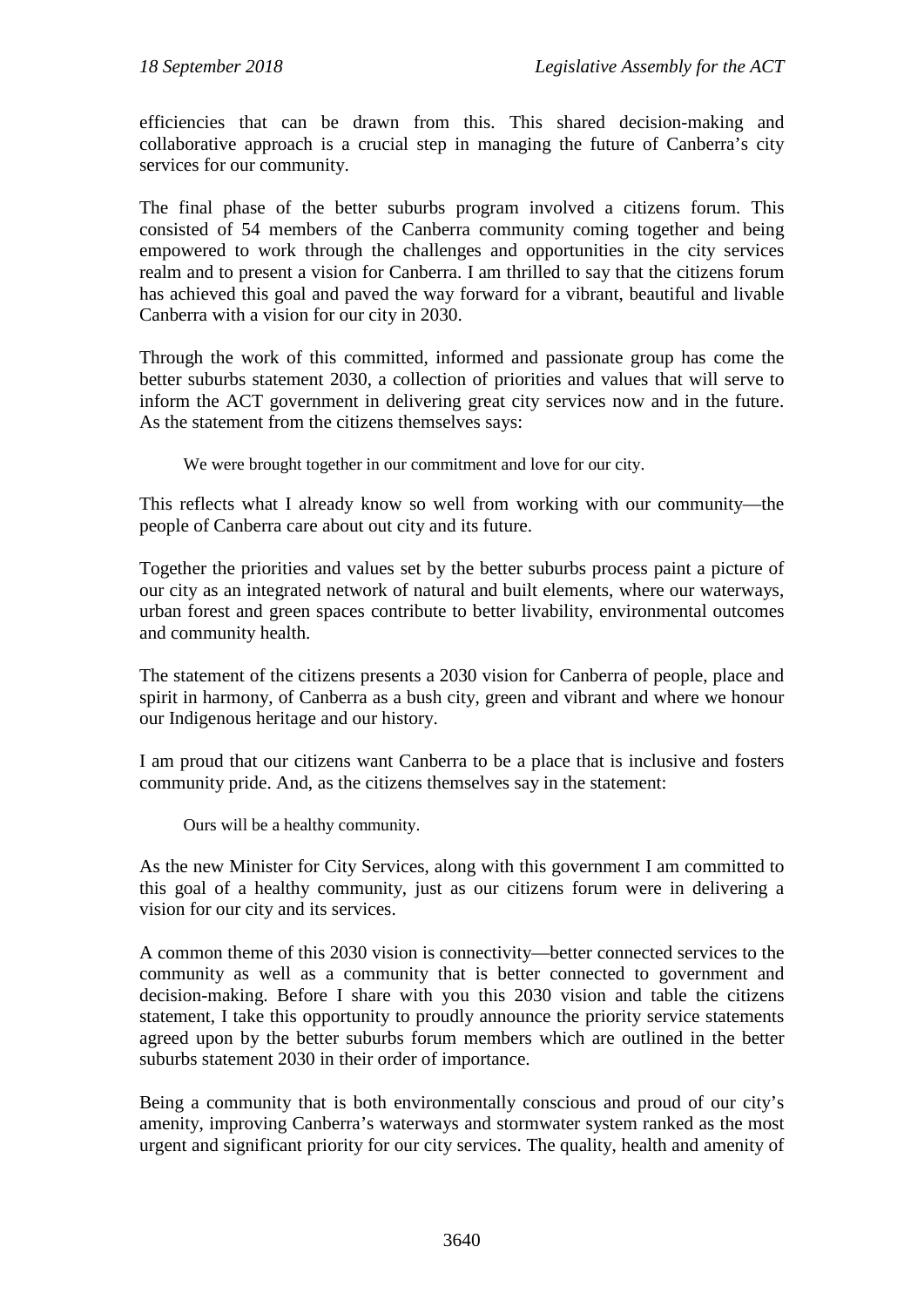Canberra's lakes, ponds, wetlands and stormwater systems were deemed the highest priority and most urgent of the 14 city services discussed at the forum. This reflects the immense value placed by our community on healthy waterways, effective stormwater management, climate change and drought management.

The forum emphasised that, by focusing on this priority, government can invest in and improve street sweeping technologies, new water harvesting systems and upgrades to existing water infrastructure, particularly to manage large volumes of stormwater run-off due to urban densification in our growing city. The forum expressed a deep commitment to this priority and recommended a boost in community awareness and education to prevent the pollution of our waterways and to reduce the need for cleaning of our lakes and ponds.

The second priority service statement brought forward by the better suburbs forum was street and park trees, which we know is a common theme in many constituent inquiries across Canberra. The recommendation put forward by the forum focuses on changing the ways in which we manage Canberra's urban forest to become more sustainable, safe, resilient and beneficial to the health and wellbeing of the Canberra community.

The forum took this one step further by recommending a canopy coverage target of 30 percent by 2030. As with the water quality priority statement, the forum agreed that this target can only be met with community involvement, such as through public education or directly through Landcare groups to plant new trees. This is a positive and promising recommendation which will further emphasise the importance of government and community partnerships in collaboration to reach short and long-term goals.

I am also pleased to be able to say that the community will be hearing more soon about our work in the urban forest space and how people can contribute to ideas to improve our urban forest outcomes and shape the future of tree management and protection across Canberra. Acting on the actions identified in this statement and being committed to the visions set by the citizens forum is a high priority for me as the Minister for City Services.

Also ranking at second place was the priority statement for better management of household waste and recycling. This is also an important issue that has in recent months reached the forefront of many public discussions and media coverage. This priority reflects that Canberrans are keen on working with government to improve household waste management and recycling through identifying efficiencies and new processes for dealing with organic, green and bulky waste.

However, this priority also extends beyond the household and into the public realm. It is clear the community is conscious of the ripple effects of illegal dumping and waste management issues more broadly across the territory. The forum agreed that far-reaching benefits can be achieved by improving government capacity for compliance activity against illegal dumping offenders.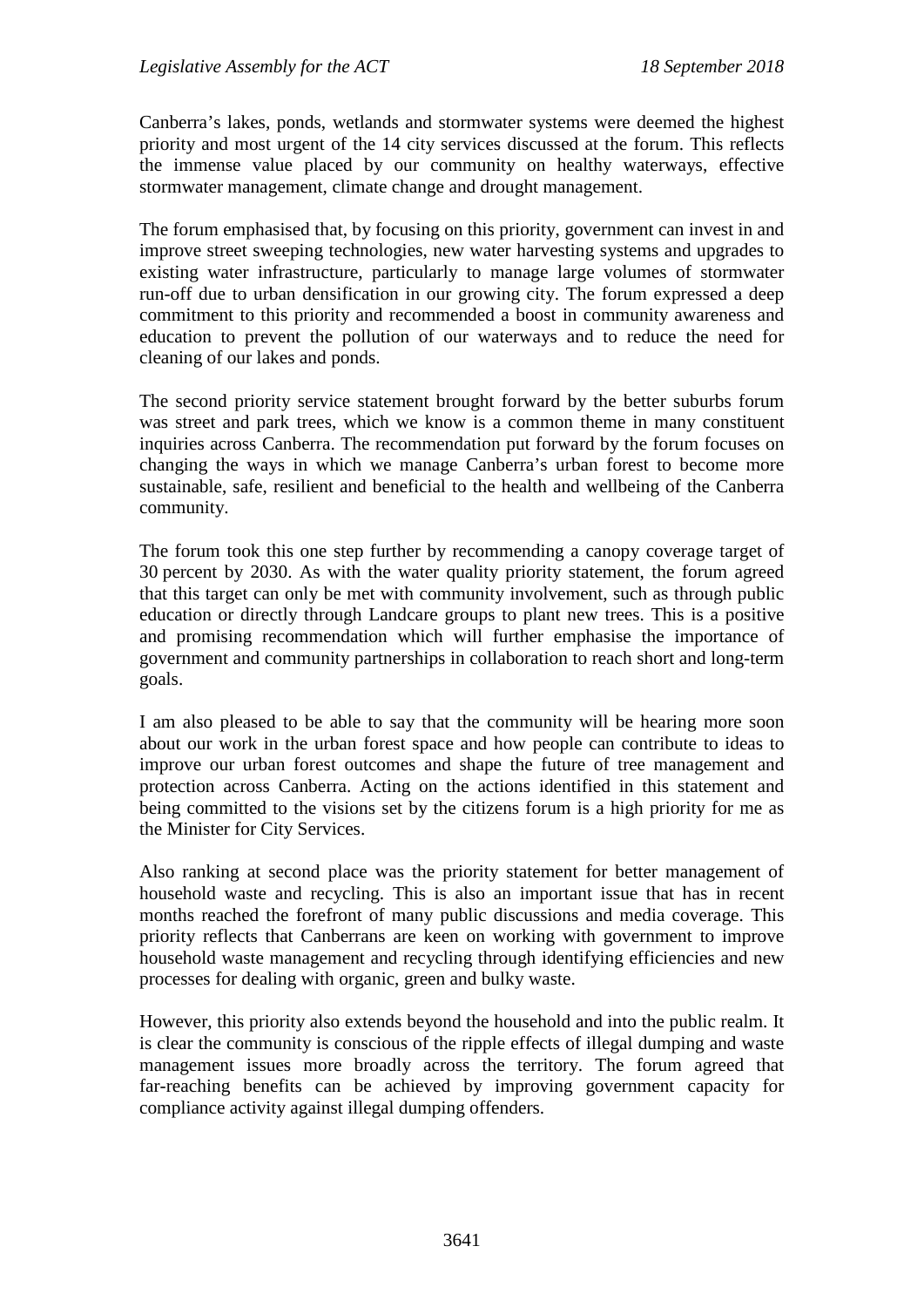The forum suggested some creative and insightful recommendations to set us on the right path, such as community education and using our eyes on the streets to report illegal dumpers. Our ACT government is forging ahead on progress in waste management issues and takes illegal dumping seriously. I welcome the innovative recommendations from the citizens forum that will lead to action in this space in the future.

Canberra's road network was also listed as having a high strategic importance for the community in the better suburbs statement. Prioritising the maintenance and construction of quality roads and embracing new technologies for road surfacing are clearly very important to the community, and these surfaces help to maintain a safer and more livable city. As the Minister for Roads this is also something I am committed to improving, in partnership with the community.

A number of other recommendations were also made in the statement in respect of public spaces, including parks and verges, libraries, graffiti, streetlights, play spaces, shopping centres and parking in sports grounds. I recognise that all these elements have an important role in contributing to our city, and I welcome the recommendations and ideas of the citizens forum around these areas.

One other area the forum focused on is responsible pet ownership. This is an area I am committed to improving, and important work continues to occur in this area. I will soon release a community survey on dog control in our city and I want to hear from everyone about how we can make sure we have a pet-friendly city in Canberra and achieve high standards of amenity and community safety. The community will see and hear more about responsible pet ownership in the future, and I welcome the forum's ideas on this issue.

I also take this opportunity to highlight some continued work occurring in the better suburbs program specifically around play spaces in the ACT. A specific forum has been established to give the community an active role in framing the direction for play spaces in the ACT. This will include a participatory budgeting activity to allocate \$1.9 million of funding to play spaces as determined by the forum.

This shows a clear commitment to play spaces in the ACT and the benefit they bring to a community. We know play spaces contribute greatly to the quality of lives and to the health and development of children. I look forward to reporting on this later in the year when this work comes to a close.

Last year in this Assembly the government committed to making use of participatory budgeting to help inform the 2019-20 budget and beyond. The ongoing work on funding for play spaces has already provided us with a lot of insights on how Canberrans want to engage with decisions around the allocation of public resources, and we will no doubt learn much more by the time this part of the process is concluded.

Our intention is to draw on those lessons and link them to the important work coming out of the better suburbs forum by undertaking further participatory budgeting work in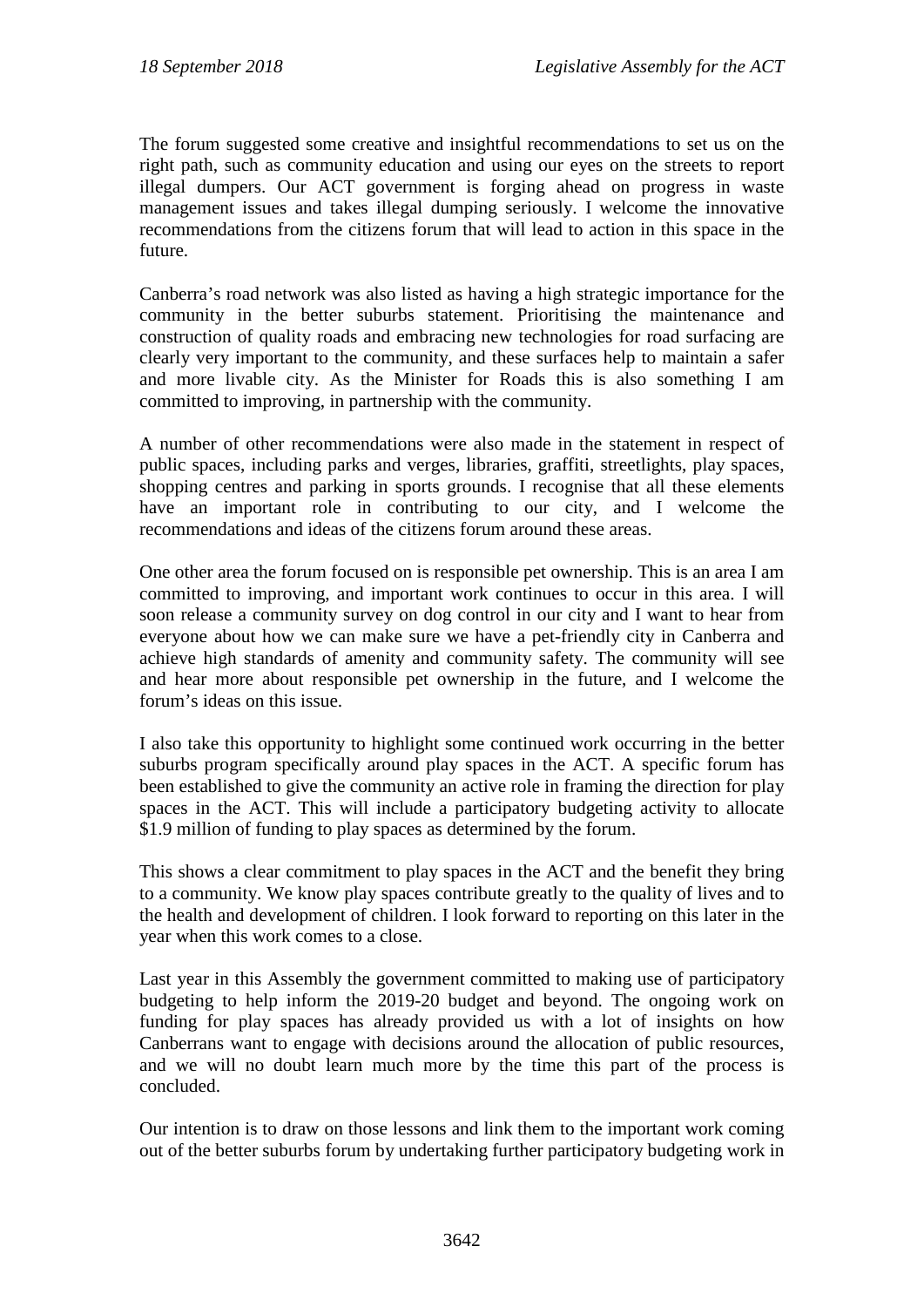the months to come. In particular, we are keen to explore how the priorities outlined in the better suburbs statement align or otherwise with the current actual allocation of resources within the city services budget.

One practical way to give effect to the insights and feedback of the forum would be to move towards a proportional allocation of funding in this portfolio area that reflects the priorities identified by the community. This is something I will be advocating for as the government is making decisions in this area in the future in our budget process.

When reading over the better suburbs statement 2030 it does not take long to understand the immense benefits of including our very insightful and passionate Canberra community in the process of government problem-solving and decision-making. I believe this forum is part of a new phase in community decision-making in Canberra where people come together to discuss, consider and plan the issues that affect their daily lives.

This participatory democracy exercise closes the space between government and the community. We are all part of this community and we should all have a genuine say in the decisions that affect us. Many of the forum members are here today in the gallery to see this statement being tabled, and I will read the introduction the forum members wrote in the better suburbs statement.

We came together over three weekends, 54 of us from across Canberra. Some walked, some cycled, some of us car pooled.

We immersed ourselves in the work that Transport Canberra and City Services (TCCS) undertakes everyday to improve our lives as citizens. We committed our time, energy and passion to share our ideas about how we can make our suburbs better.

There was butchers paper. There was great debate—not always with agreement. There were scones.

We were brought together in our commitment and love for our city. We recognise we are a small representation of people from across our city. We are honoured to have contributed in this way.

I personally thank members of the citizens forum for their contribution, particularly those who are in attendance today as well. It does not take long to recognise the varied and complex nature of the work our city services area of government is responsible for undertaking.

I was pleased to see the forum recognise that city services does a wonderful job in maintaining and improving assets across all of its service areas. I recognise that there are areas we can improve on in terms of efficiency and integration. Responding to community complaints and being more strategic and collaborative across government and our community is also a strong theme in the statement, and I am certainly committed to acting on this.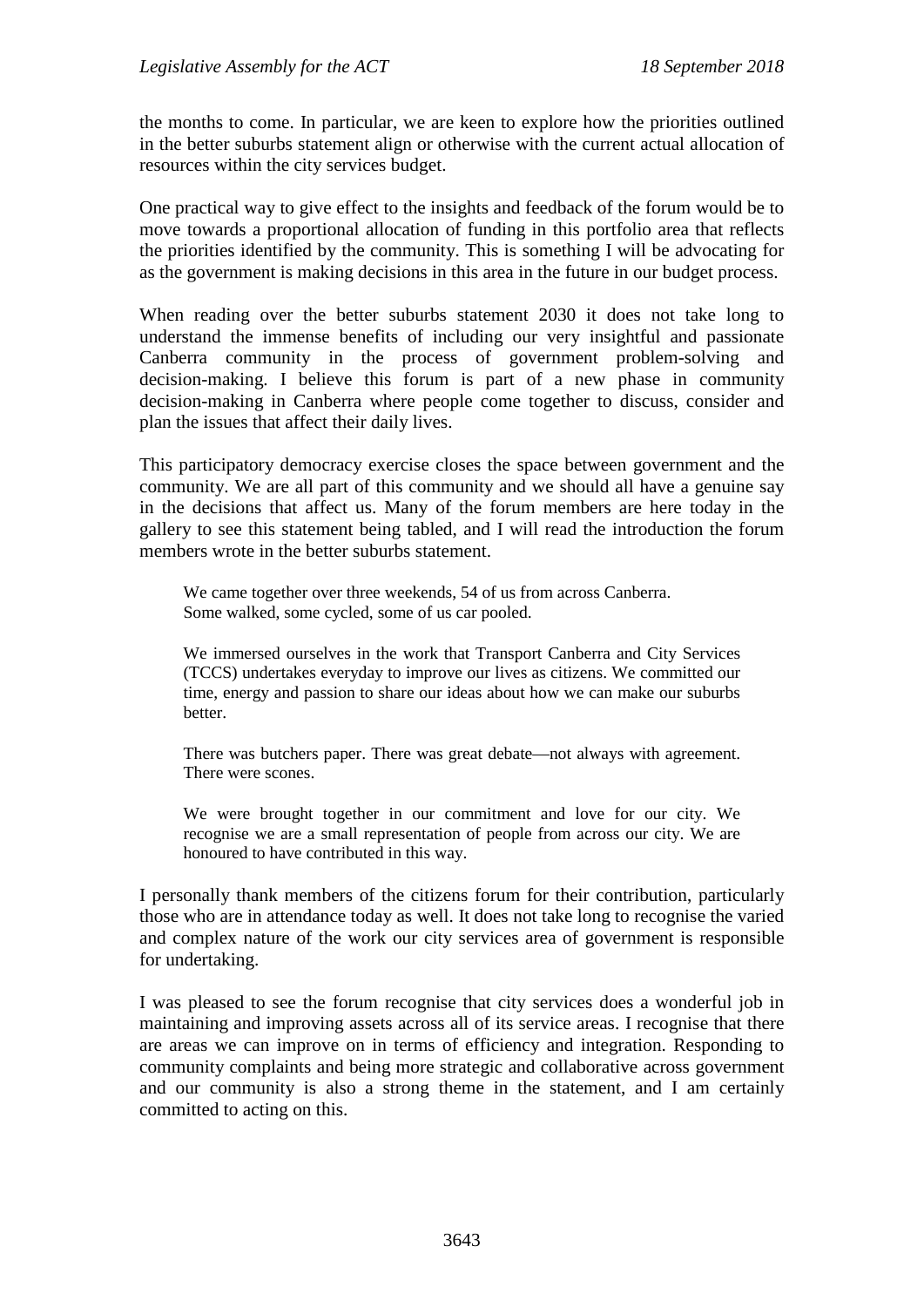In conclusion, the better suburbs statement is not just a matter of priorities about how we deliver city services; it is an impressive vision for making the most of the interconnected and integrated networks that can help bring our suburbs to life.

Globally and locally, all communities are facing challenging and changing times. Good decision-making and working in partnership with our community is crucial to ensure that we navigate these changes with the best possible outcomes for our city, for the people that live here now and for the next generation.

This statement is integral to the future of Canberra's suburbs as our city's population grows. As a government, we must think strategically across our diverse business areas and better work together to share knowledge and resources to meet the needs of our growing city. I am committed to achieving this and acting on the vision identified in the recommendations in the better suburbs statement 2030 that has been delivered by our community for our community.

I take this opportunity to thank again each of the individual members of the forum and the government officials who dedicated considerable time and resources to supporting the forum and developing the statement. I also thank all members of the community who completed the survey or kitchen table guides, which also helped to inform the final statement.

I move:

That the Assembly take note of the ministerial statement.

# <span id="page-14-0"></span>**Visitors**

**MADAM SPEAKER**: Before I give members the call, we should recognise in the gallery a number of the Canberrans who have helped develop the better suburbs statement and participants in the citizens forum. Welcome to your Assembly.

# <span id="page-14-1"></span>**Better suburbs 2030**

**MS LE COUTEUR** (Murrumbidgee) (10.28): Firstly, I echo my thanks to the community, who have put so much time into making this statement happen. Deliberative democracy is something that the Greens have been pushing for for a very long time. It is part of the parliamentary agreement. I am very pleased that this is the third deliberative democracy exercise that the ACT government has done. I am looking forward to this being part of the way that we reinvigorate our democracy here in the ACT and spread this to the rest of Australia because, God knows, with the efforts elsewhere, clearly our democracy needs some help.

I think city services are a particularly good area in which to have a participatory democracy exercise. As you can see by looking at the statement, city services impact all of us every day in our lives. If we leave home, we are walking, riding or driving on city services. We are being lit by the street lights. The trees that shade us in the summer are city services.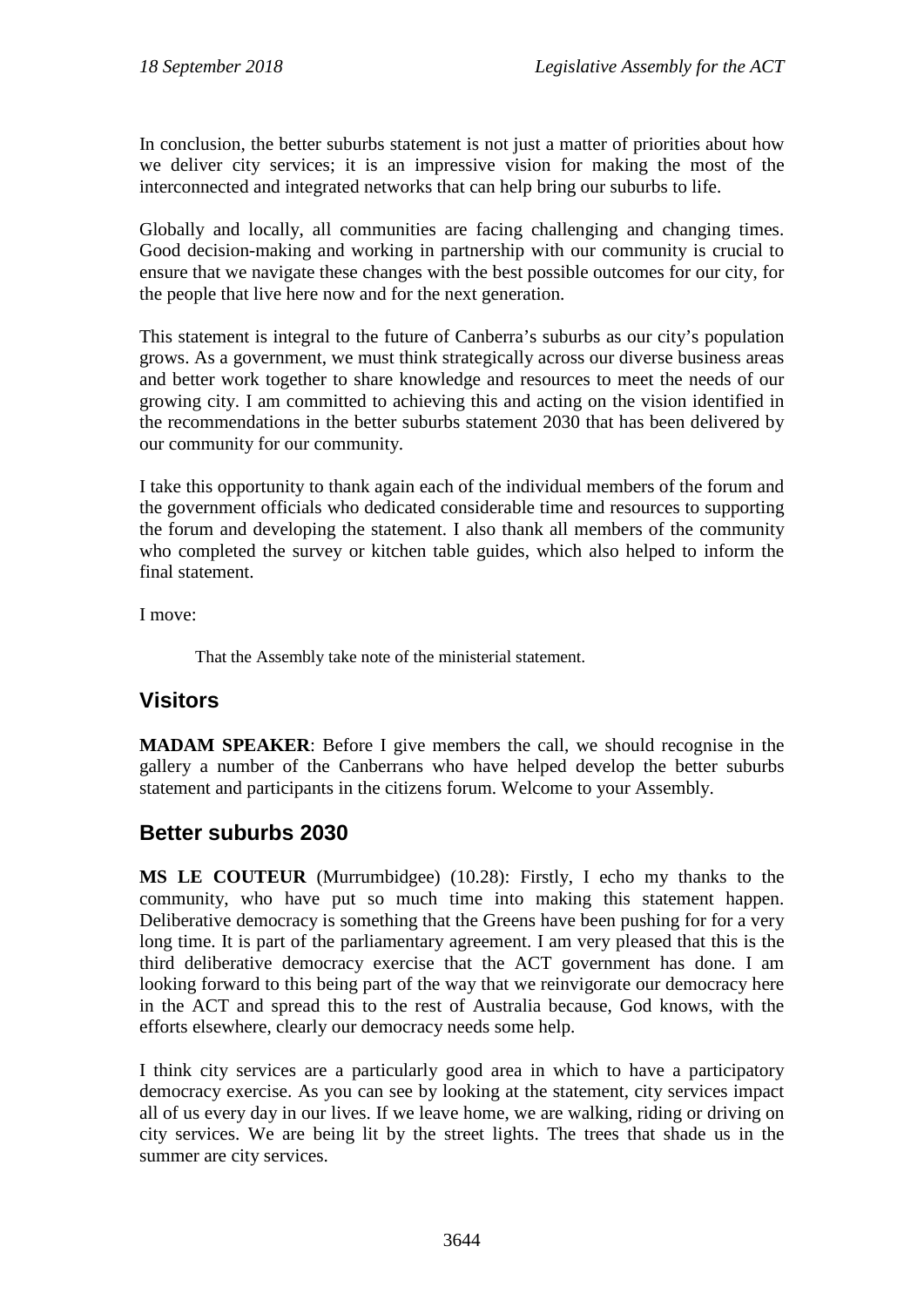They are things that really impact all of us. But because they impact all of us so intimately every day, this is an area that has been very contested in respect of where government should put its priorities. I am sure that every MLA here has had numerous representations from constituents who want this piece of city services—whether it is a pothole, a streetlight or a better playground—in this bit of the neighbourhood to be better.

This is the bread and butter of our democracy. It is really good that we have now another way of looking at how we can work out the priorities, because city services are all about prioritisation among the different areas. I think there is probably universal agreement that, were there to be a magic pudding and we had all the resources we wanted, we would do everything.

But unless we increase rates hugely more than we are, that is not one of our options. So what we have to do is make choices. This is why last year we had a motion that I introduced, and that was passed by the Assembly, to have a participatory budgeting process that would focus on the discretionary elements of the TCCS budget, which we thought was probably around 20 per cent of it.

I am very pleased that this will be the first step towards a process that, for the forthcoming budget, will lead to a better alignment with the budget priorities and the priorities of the people of Canberra. That is what we are here for, to make a Canberra that works for the people who live here. It is really important to have better consultation, better engagement with the people of Canberra, than we have had in the past. Hopefully, better engagement will also be a way to lead to less conflict. When people can see that a decision on funding this rather than that was made for reasons that they have signed on to, hopefully that will be a more positive way of determining government priorities.

I have only one small negative comment on the process so far. With the other two deliberative democracy processes the ACT government has gone through—I have been an observer for part of all three of them—the participants' report was publicly released as soon as it was finished. In this case it has taken about a month and the observers were not allowed to be present when the report was presented. I am not sure why. I assume that the report is as presented. There has clearly been a bit of graphical work done on it, but I assume that apart from that it is identical to what was put out on the day.

I will now talk briefly about the priorities in the statement. Obviously, I have only seen the statement this morning. When I heard that the minister was presenting it today I looked on the website and found that it was there, which is great. I think one of the really positive things when looking at this statement is that the community has recognised that there are limited budgets and that there will need to be prioritisation. Through their better suburbs statement, there has been some prioritisation of expenditure. I think it is incredibly useful for government to get it right with limited resources. Positively, from a Greens' point of view, the items that the better suburbs statement puts at the top are also things that the Greens have felt are really important.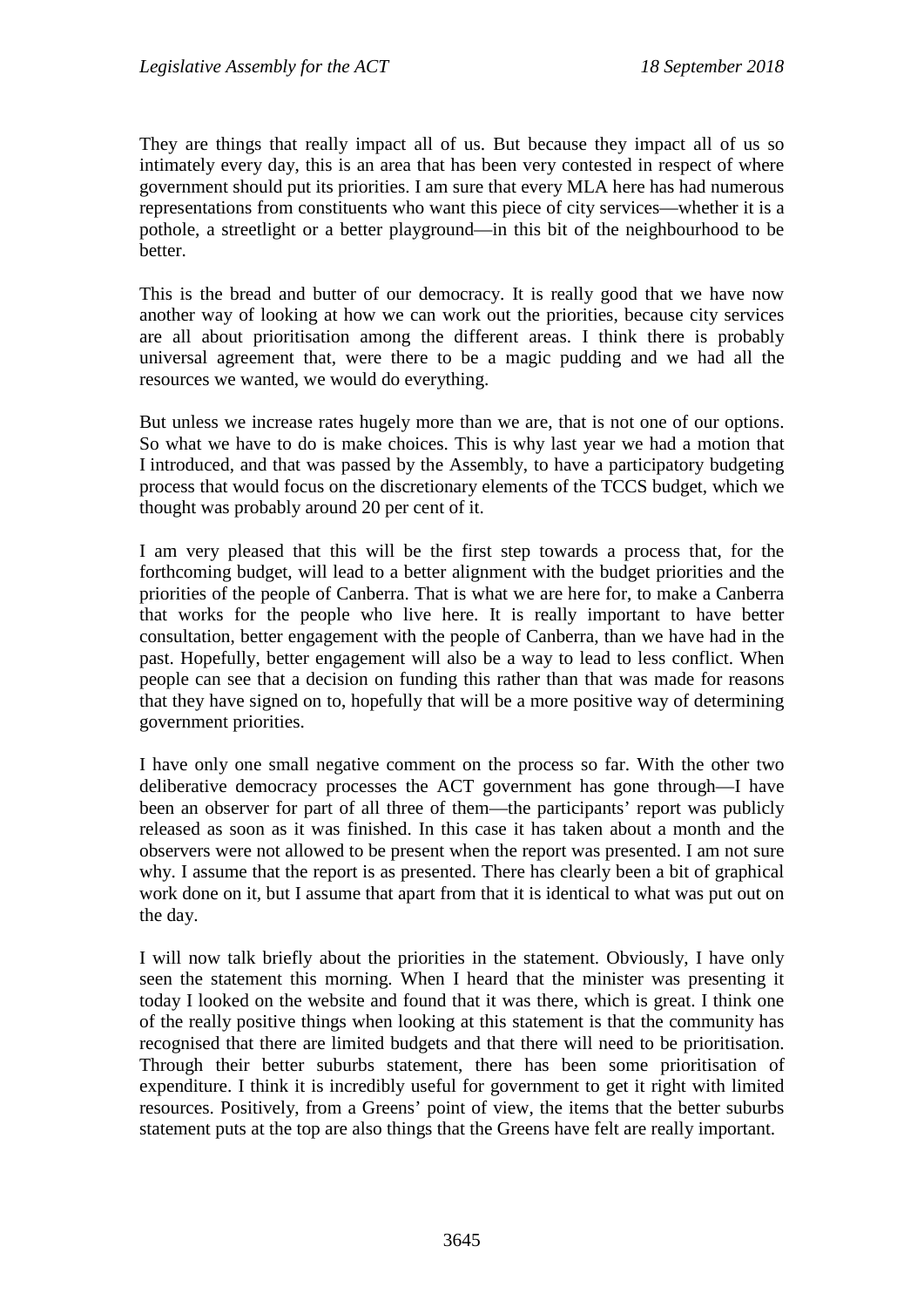Another thing to note is that all through the statement it has been talking about what the community has said. It has said, "We would like to be involved not just in making decisions, important as that is, but we are also prepared to have long-term involvement in the maintenance of our cities. We are prepared to look after the water assets that hopefully will be built as a result of this. We are happy to do things about graffiti. We are happy to do things about park maintenance. We are happy to be part of a community cooperating with our government to keep our community in better shape."

It is very interesting that number one was lakes, ponds, wetlands and stormwater assets. These are things that the Greens have been fighting for since Kerrie Tucker. Wetlands have a really important role in dealing with peak flows and water quality before and after storms, which is incredibly important for us as the biggest city in the Murray-Darling Basin.

In terms of the Assembly's attention to petitions and motions, while I am not saying that this is something that has been totally neglected, it certainly has been compared to other items in the city services budget. It has not been number one. I think it is a very important message to all of us here that this is what the people of Canberra think is really important. We should be putting more energy into this.

Street and park trees were number two. Perhaps I am talking more for myself again, but I think the Assembly has got this more right. We did manage to pass a motion that I moved in the Assembly last year that basically said we need more trees. So we were on target there.

Their third priority was household waste and recycling. It is purely coincidence that the MPI today will be about single-use plastics. But I think it is really good to have a reality check from the people of Canberra that they also are concerned about waste and recycling and what we do about plastics.

I was very pleased to hear the positive words of the minister about the trial of participatory budgeting and how this will be the first important step in this area. I think this is an area where we need to get it right, and hopefully we will get it right. Soon we will see it in action and then participatory budgeting may move out of this limited area. We need to look at it more from a whole-of-government point of view. What actually is it that the people of Canberra want to spend most of their money on? We have a process once every four years, which is incredibly important. But I think we can have some more nuanced conversations.

I repeat my thanks to the people who put in five days of face-to-face time, and I know a lot more time than that in terms of their homework, to make a better Canberra for all of us.

**MS LAWDER** (Brindabella) (10.37): I would like to thank Minister Steel for the report on the participatory budgeting exercise for the better suburbs project and to acknowledge the role that Minister Fitzharris previously took when it was in her portfolio. I would have to agree—I think we all do—about the importance of things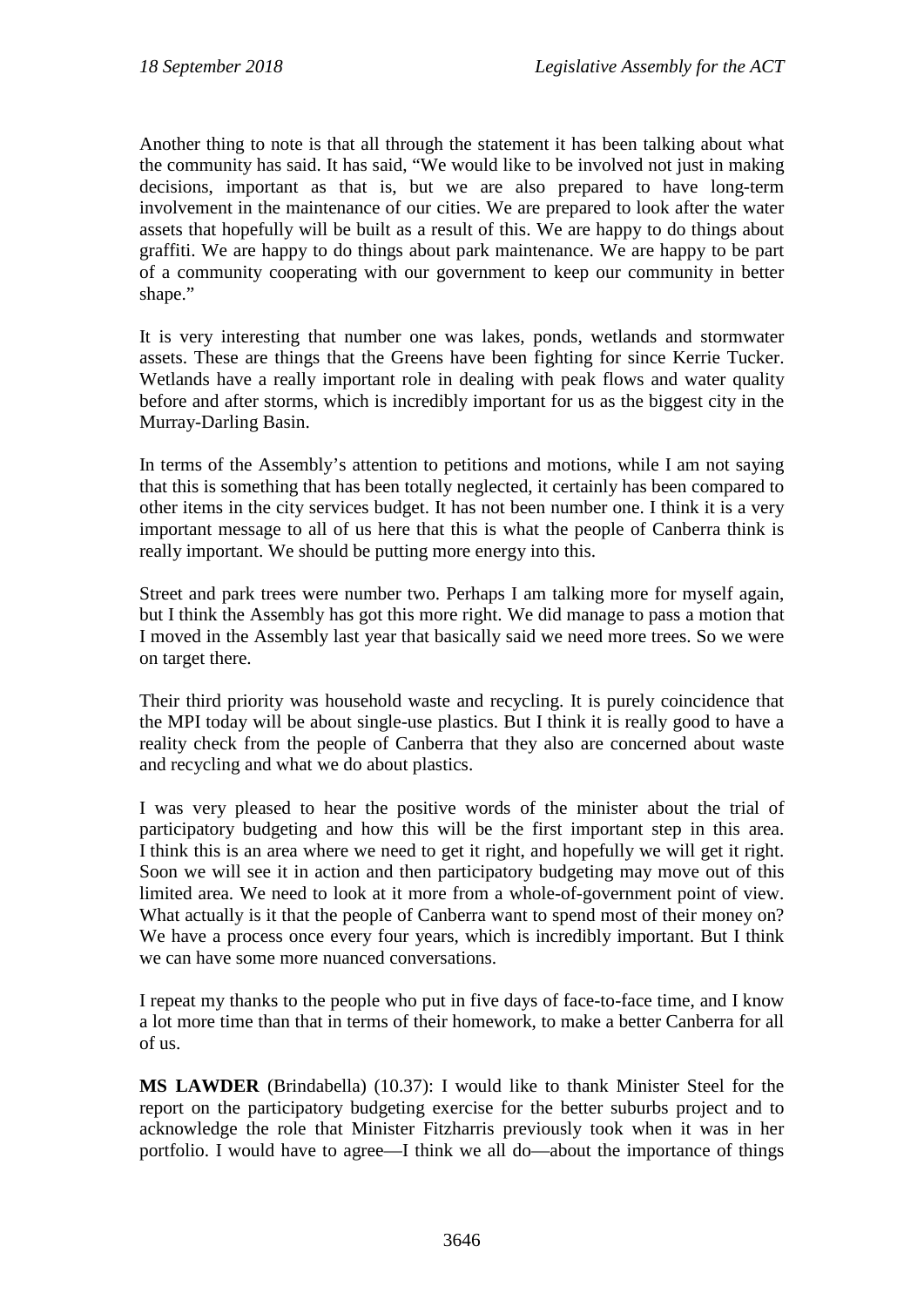like our healthy waterways. I acknowledge the role of the federal government in funding significant healthy waterways projects in the ACT, in conjunction with the ACT government. I also agree about the importance of trees and the tree canopy, waste management, dog control and responsible dog ownership, and play spaces. These are all things we have spoken about many times in this Assembly.

I would also like to thank and congratulate members of the citizens forum for their contribution to the process, the significant commitment that they have made and the responsibility they have accepted in working through these issues on behalf of all Canberrans. Thank you very much for your contribution.

But I do have a question about the process—that is, how it fits with our time-honoured Westminster process of petitioning parliament. The right of citizens to petition the parliament stems from traditions across many civilisations. In the Westminster system it can be traced back to the 13th century, when petitioning the Crown was relied on for redress of grievances.

By the 17th century, when in 1669 the rights of petitioners and the power of the House of Commons to address petitions were affirmed by two resolutions, the form and purpose of petitions had evolved to the style we see reflected in the current petitioning. It is often said that petitions are the most direct form of communication between the public and the house or, in our case, the Assembly.

I am unsure whether the government is now ignoring the longstanding—some might say old-fashioned but still I believe very relevant—process of petitioning in favour of participatory democracy when we have seen that the standard practice in parliamentary processes is of the important role that members play in liaising with citizens and bringing forward issues to the parliament. In fact, there are 24 clauses in our standing orders—clauses 83 to 100C—that relate directly to petitions.

I question whether we are taking away the rights and the role of members and placing this decision-making and liaison with citizens firmly and solely in the hands of the government by running these participatory democracy processes. We have seen petitions come to this Assembly and be rejected and dismissed by the government because they say these decisions are going to be made by this participatory budgetary process.

We on this side have lobbied the government, for example, about playgrounds via petitions: Waramanga and Torrens playgrounds from my colleagues Giulia Jones and Jeremy Hanson; Higgins playground from Mrs Kikkert; Greenway from me. Just this morning we saw a petition from Ms Le Couteur about the fencing of play spaces. So are we abandoning petitions in favour of the government's new discovery of the participatory budgeting process? Is it just a new name for something that has been around for centuries, the time-honoured Westminster tradition of petitioning?

In no way am I trying to take away from the important contribution of the people who participated and who came forward with these fantastic recommendations about waterways, trees, waste management, dogs and play spaces. These are important issues that we discuss over and over again. These people have given up significant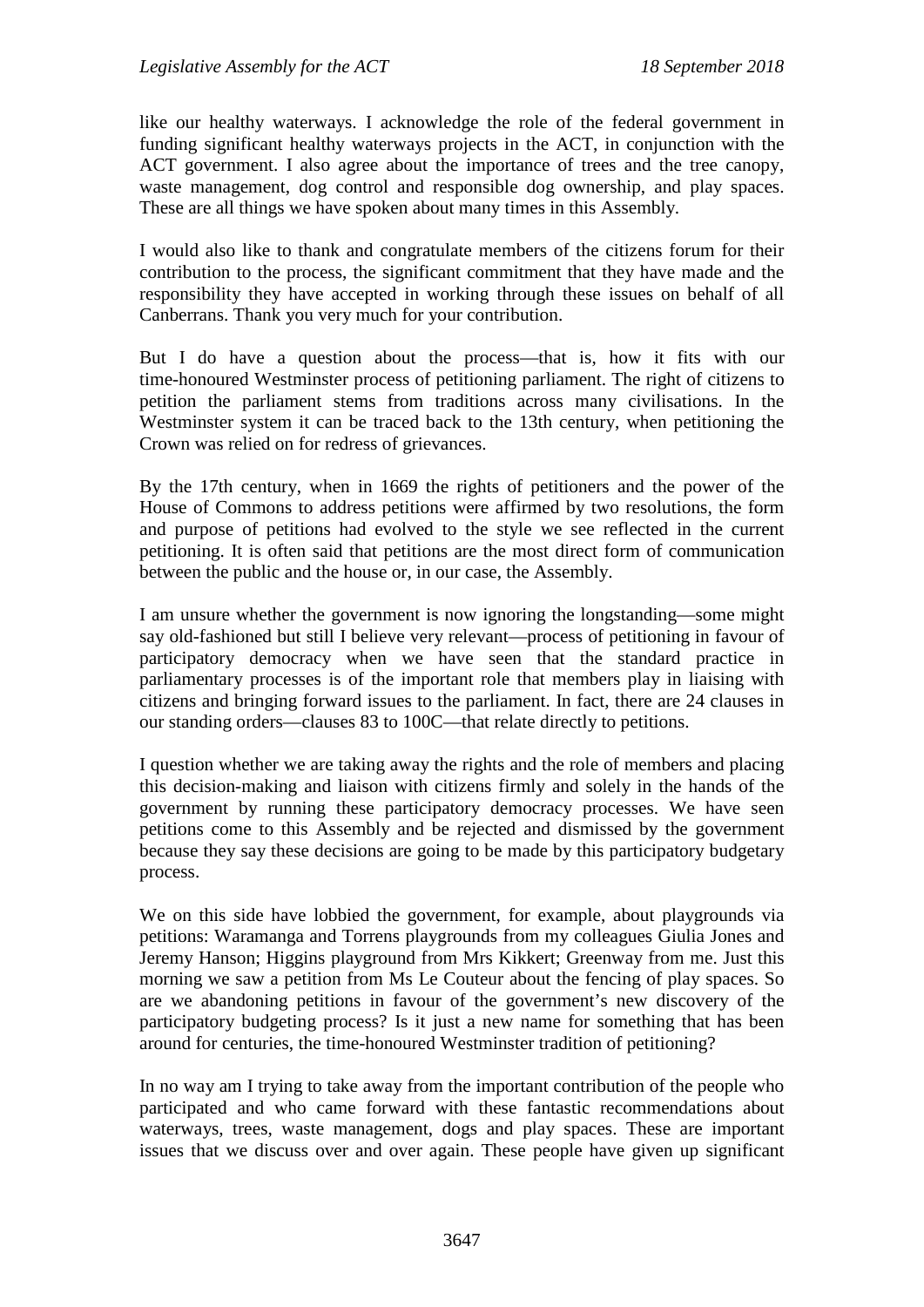amounts of time and devoted their intellectual capacity and emotional contribution towards looking at these issues that affect all Canberrans. Once again, I would like to thank you for your contribution.

What I am asking about is the parliamentary process—whether this is now designed to take away, or is inadvertently taking away, from the role of all members with respect to the expectation that when a community bands together and puts forward a petition, the government will now use this process as a way of dismissing, rejecting and ignoring what that community group has put forward in that petition.

**MS CHEYNE** (Ginninderra) (10.42): I rise to speak briefly for two reasons: firstly, as many members in this place know, I am passionate about city services, as we all are, because understandably the look and feel of the city impacts how we feel about our city. Secondly, I rise to speak because I attended, not fully but in part, two of the three weekends. On the first weekend I attended to welcome many of the participants to Belconnen Library as they were going on their tour to learn about all the extensive community services and city services we undertake in this city. Secondly, I attended as an observer for about six hours on the Saturday of the second weekend.

Madam Speaker, I want to underline what Minister Steel said. What I saw on both of those days was a group of passionate Canberrans, a group of dedicated Canberrans, who were asking pertinent questions, making intelligent observations and really giving a damn about our community, our city, and how to make it better. It is no easy feat to give up three weekends, even in the middle of winter. I want to thank them for that.

While I have not yet had a chance to read the statement in full, it does seem to me that this impressive group has got it right. I think many members in this place will also agree that the priority areas the forum has identified are the areas that we consistently get feedback about, whether it is our urban forest or our waste management. I think the recommendations that so far have been alluded to by Minister Steel sound absolutely spot on. I really look forward to them coming into effect.

Of course, I am particularly interested in the curb-side bulky waste pickup which, as members in this place know, is an election commitment of ours. It is something that I heard repeatedly mentioned on the day. I note that Minister Steel has stressed this in his statement as well. I very much look forward to working collaboratively on that. It something I am very keen to see come about here.

Madam Speaker, I again want to put on the record my thanks, firstly, to Minister Fitzharris for this initiative. While I appreciate that there are differing views in this room about its value, I think the proof will be in the pudding. We are going to see just how important this was. I want to thank Minister Steel for his commitment and his passion. He will be seeing this through and we will all be looking forward to working with him on that. But most of all I want to thank the participants.

I really do not have the words to indicate just how impressed I was. Through you, Madam Speaker, I want to say thank you for being dedicated, passionate Canberrans representing a city of dedicated, passionate Canberrans who care about this place.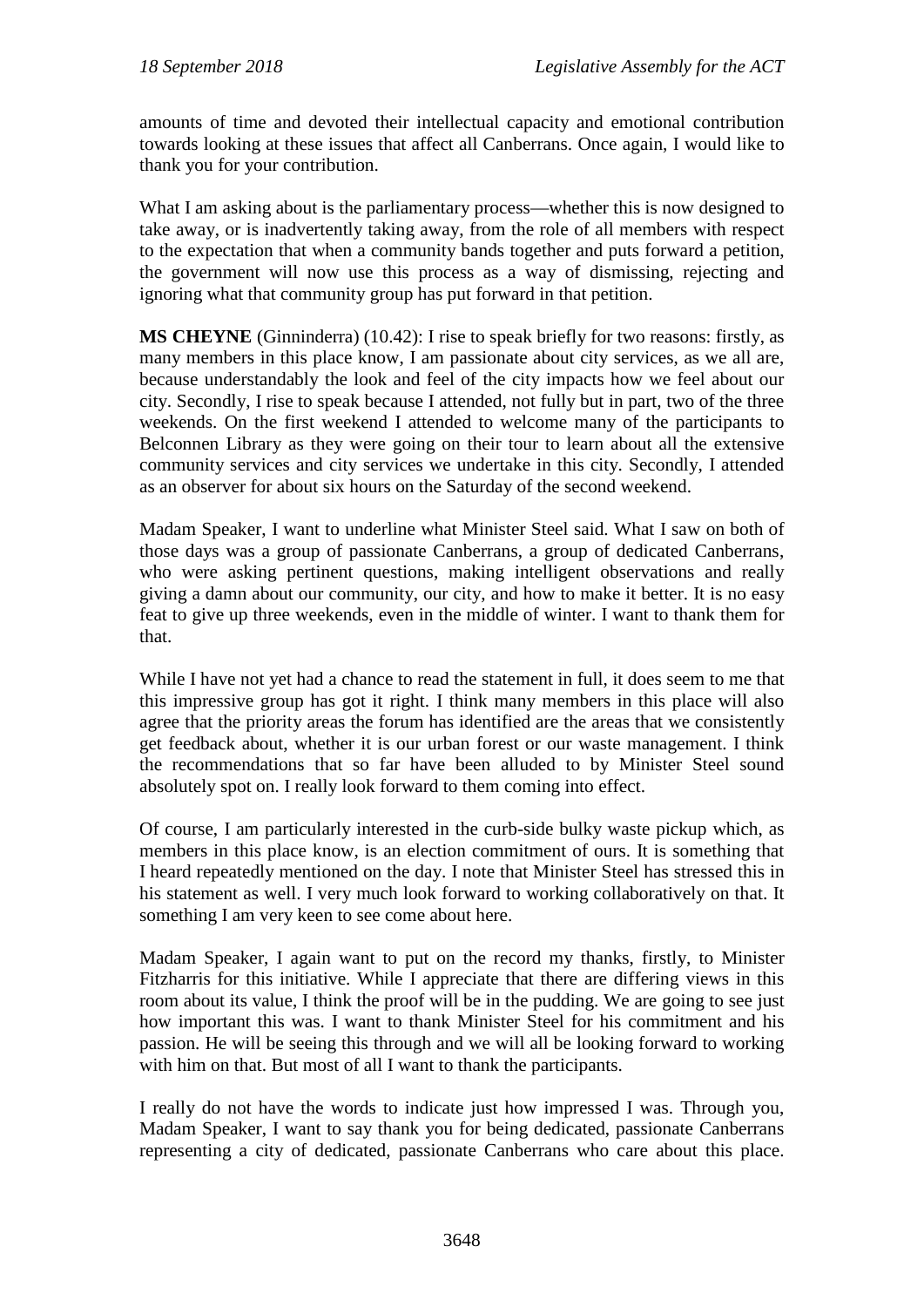Thank you for your interest and commitment. Thank you for your service to this role. I really look forward to reading the statement.

Question resolved in the affirmative.

#### <span id="page-19-1"></span><span id="page-19-0"></span>**Reforms to the on-demand transport industry in the ACT Ministerial statement**

**MR RAMSAY** (Ginninderra—Attorney-General, Minister for the Arts and Cultural Events, Minister for Building Quality Improvement, Minister for Business and Regulatory Services and Minister for Seniors and Veterans) (10.46): Today I rise to speak on the government's policy on the on-demand transport industry and to table the evaluation of the ACT government's 2015 taxi innovation reforms, the result of many months of work, based on feedback from thousands of Canberrans.

Members would recall that this parliament was the first in the nation to pass a modern regulatory framework for the ride-share industry. This followed our deregulation of hire cars in 2010. Together, taxis, ride share and hire cars comprise the on-demand transport industry in the ACT.

When we introduced the legislation to provide for the legal entry of ride-share services into the ACT in 2015, we promised that we would evaluate these reforms after two years of operation. We commenced that evaluation in late 2017 and took into consideration the effects of the reforms on passengers, including people with a disability, the broader user community and industry participants.

We looked at changing travel choices, changes in wait times for service, fare levels and choices, the levels of safety and the overall quality of travel experiences. Importantly, we looked carefully at the quality of wheelchair accessible transport services, or WAT services, and the broader accessibility of on-demand transport, and the operation of the centralised WAT booking service.

As part of the evaluation, we observed the changing structure of the industry itself, including fleet sizes and composition, and the extent and differentiation of booking services. We considered the experiences of industry providers, including work conditions and their viability, their revenues and earnings and work hours, and their relationships with operators and booking services.

From a social and community perspective, we wanted to understand how consumers were using and experiencing these services, what they considered important and what impacted on their choices. We also wanted to understand how services for people with mobility issues were operating.

From an economic perspective, we sought to understand if the market was operating efficiently or if it was exhibiting any failures. Such failures can take the form of the dominance of market providers, inefficient pricing or other negative impacts, such as patterns of safety incidents.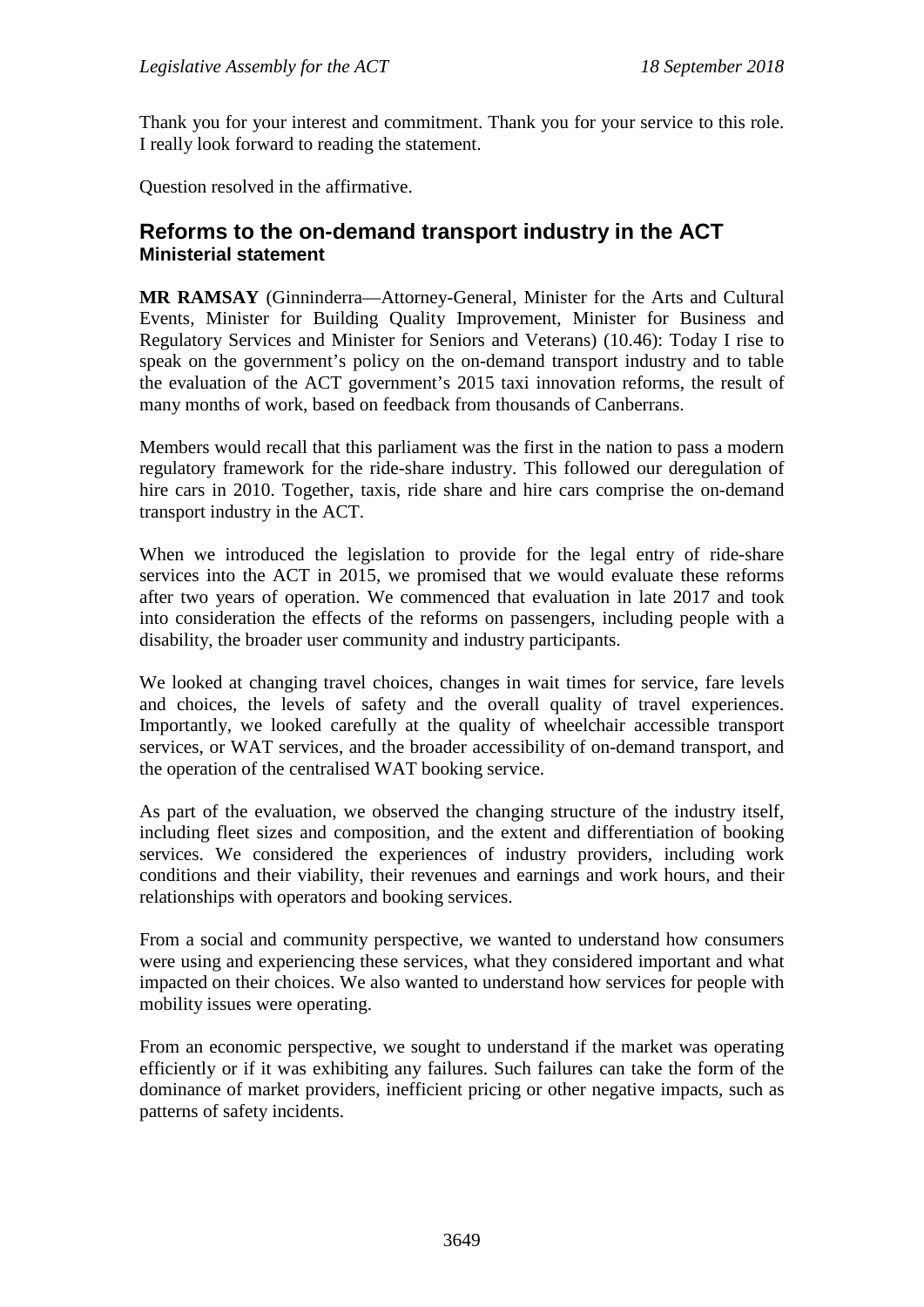Finally, we looked at a range of other issues, such as the adequacy of regulation around emerging business models like designated driver services, as well as cross-border arrangements, given that the New South Wales regulatory framework for taxis has recently changed.

We heard from the community and industry in order to understand the impacts of the reforms. We received significant input from passengers, including people with a disability and others with mobility issues. We heard from a range of peak bodies across the community and industry sectors.

We talked directly with drivers, vehicle owners, transport booking services and representatives of traditional and emerging business models, as well as receiving surveys from industry participants across all of these groups. Finally, we heard from 15 of the larger hotels across our city, the Canberra Airport and the holders of perpetual and government-leased taxi licences. We also sought advice from the largest Australian government agencies in Canberra about their use of on-demand transport services.

We received input from the community through both detailed and simple surveys on the your say website, in addition to detailed written submissions and face-to-face meetings. In all, we received more than 2,500 responses to surveys, 10 formal written submissions and we held meetings with 13 groups and key individuals. Among those surveyed, more than 670 members of the taxi subsidy scheme told the government about their use of WAT services. Lastly, we received economic analysis and modelling from a third-party industry expert, the Centre for International Economics.

We sought the views of a wide variety of people and groups across the city. We have listened to these views and they underpin the government's announcements.

The ACT government's 2015 taxi innovation reforms have contributed to improved outcomes for the community, with net economic benefits, new employment opportunities and new services and activities. Overall, the reforms have been positive for consumers of on-demand transport services, in terms of both service and economics. The arrival of ride share in the ACT has seen greater differentiation in prices for services and high levels of consumer support and satisfaction.

Consumer take-up of ride-share services has been strong—and, in fact, greater than originally estimated. Further, as a result of increased choice and lower fares overall, a new cohort of Canberrans are using on-demand transport who did not previously use hire cars or taxis. Surveys indicate that passengers are pleased with ride share in Canberra as it provides new fare structures and levels, new ways to provide feedback on drivers, a new way to track vehicles and a new service experience overall. Surveys also indicate that ride-share passengers are positive about safety, wait time and the accessibility aspects of ride share, too.

Consumers also now have more choices about booking their trip across all modes of on-demand travel. Since the reforms Uber has been joined by three more ride-share services, booking services for standard taxi services have increased from two to six,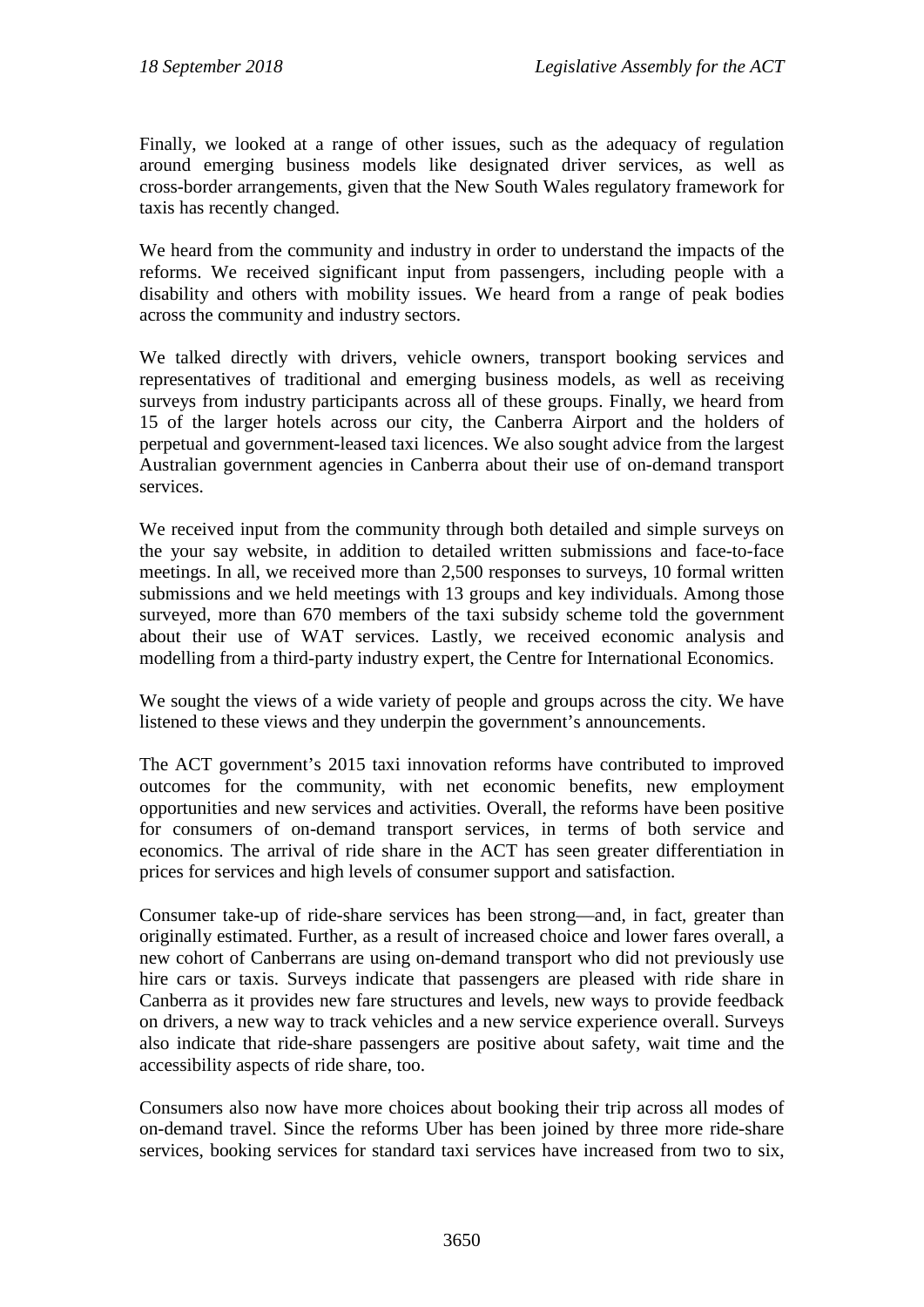and the number of hire cars has increased from 30 to 58. More providers of booking services supports competition and positive outcomes for consumers in the long run.

While consumers are experiencing the benefits of innovation and elements of new competition, I am happy to say that, as reported by Access Canberra, the safety of the consumer and the community, and that of drivers, has been firmly upheld. This was a critical objective of the reforms. Another critical objective of the reforms was that the quality of on-demand transport services for people with a disability not decrease. I am very proud to say that we met that objective.

More than 670 members of the taxi subsidy scheme, or TSS, have provided us with input on WAT services and the centralised booking service used by WAT passengers. Across wait time, service quality, safety and pricing factors, the vast majority of respondents saw the same level of quality or better quality.

TSS recipients spoke of the high quality of the majority of WAT drivers. They spoke of how drivers took great care of them during their entire travel experience, from loading and unloading to driving. They spoke of how much they trusted their drivers. They spoke of how safe they felt and how important this service is.

TSS members said that the WAT service continued to provide that vital link between themselves and healthcare services, amenities, social networks and family. Finally, TSS members spoke positively about the centralised booking service that supports WAT services and the caring and patient service it provides.

The reforms have benefited others in the ACT economy. Hotels reported that, with the introduction of ride share, the use of on-demand transport from hotels had increased, and wait times for taxis had decreased. Some spoke of the high quality of ride-share service specifically and the courteous behaviour of ride-share drivers on hotel properties.

The introduction of ride share has provided an additional choice of work for on-demand transport drivers. Anecdotal evidence from stakeholder consultation shows that a growing number of taxi drivers also choose to drive for ride-share services. It has provided a new form of income for members of the broader community. Operators, too, have more choices, post reforms, as to what transport booking service they affiliate with. As I noted earlier, more booking services are operating now, and Access Canberra noted that some operators are acting on those choices.

These reforms, by and large, can be seen as successful in providing improved consumer outcomes to date, via innovation and competition, against the initial expectations. However, there remain further market and operational matters that will require attention to support the industry over the longer term.

While there has been success in developing greater competition through the introduction of ride share, there remain barriers to the service potential for taxi services, with the government maintaining regulation over licence numbers and fares in the taxi market.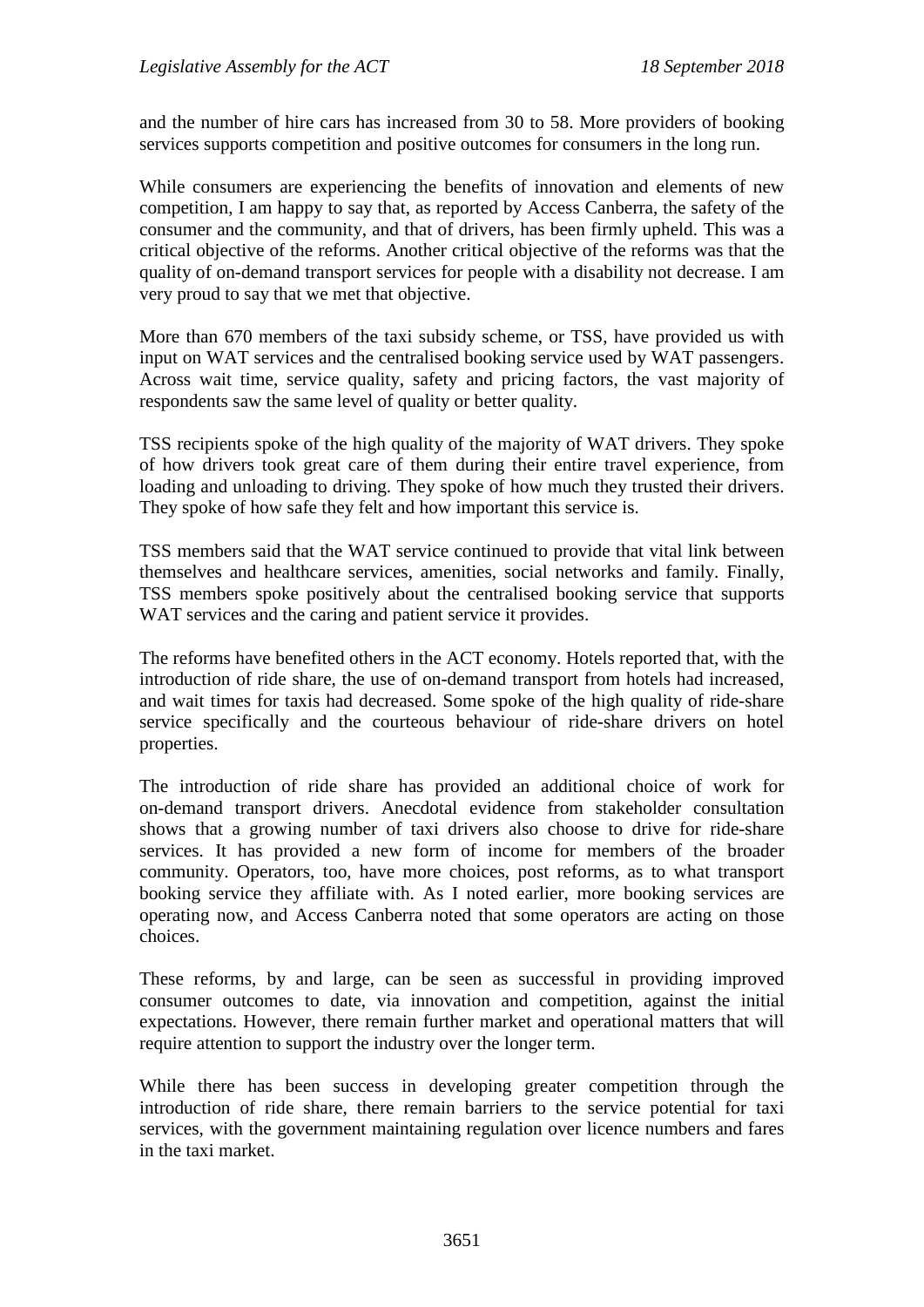In recognition of the growth in both the ACT's population and tourism numbers since the current cap on licences was agreed in 2010, and because of the ACT's relatively low historic numbers of taxis per head of population, the government has decided to increase over time the regulated cap to 500 taxi licences. Thirty standard taxi licences will be made available immediately, with an additional 50 to be made available by March 2019, bringing the total number of taxis available on the road to 408, from 328.

At the same time the government will be consulting with the community and stakeholders on the future of the regulation of taxi licence caps and taxi fares by posing key questions. What factors should the government consider when looking at lifting or removing the taxi licence cap and releasing further licences in the future? Should we change the cap on wheelchair accessible taxis, which currently stands at 31? Given an increase in on-demand transport vehicle numbers and the emissions they produce, should there be environmental conditions on these vehicles in the future? Do we need to regulate booked taxi fares when so many passengers are now comfortable with fare estimates for booked ride-share services? And how should we determine the increase in taxi fares each year?

Community members and stakeholders will be engaged through multiple channels to better understand their views on these critical and complex issues. Stakeholders will be able to provide their input on these and any other concerns through surveys, including on the your say website, written submissions and conversations with my directorate. The community will have the opportunity to consult with us between September and early December 2018.

Further work is also needed on accessible transport. Given what the government heard through the evaluation process, we will be further considering whether the managed WAT service should be extended to weekends and whether the taxi subsidy scheme should be extended for use in other services in the on-demand transport industry.

The ACT government will further investigate these matters and implement a range of other recommendations arising from the evaluation. We will be looking at better incentives for drivers to provide WAT service, better education and training arrangements to address service quality among certain drivers, and modernised regulation relating to cross-border services, carpooling and driver services. In all, we will be pursuing better outcomes through accepting more than 30 recommendations included in the evaluation report.

The government understands that the reform impacts and outcomes will not be the same for all stakeholders. For some, the changing environment has created significant work and personal challenges. Taxi service providers have seen increased competition for services, especially from ride share but also from new booking services and more drivers who are licensed to drive public vehicles. The government will ensure that personal counselling services for those in the on-demand industry are available for those who may require some additional support with ongoing change.

Representations from holders of perpetual taxi licences requesting a buyback were considered as part of the evaluation. However, the government will not be proceeding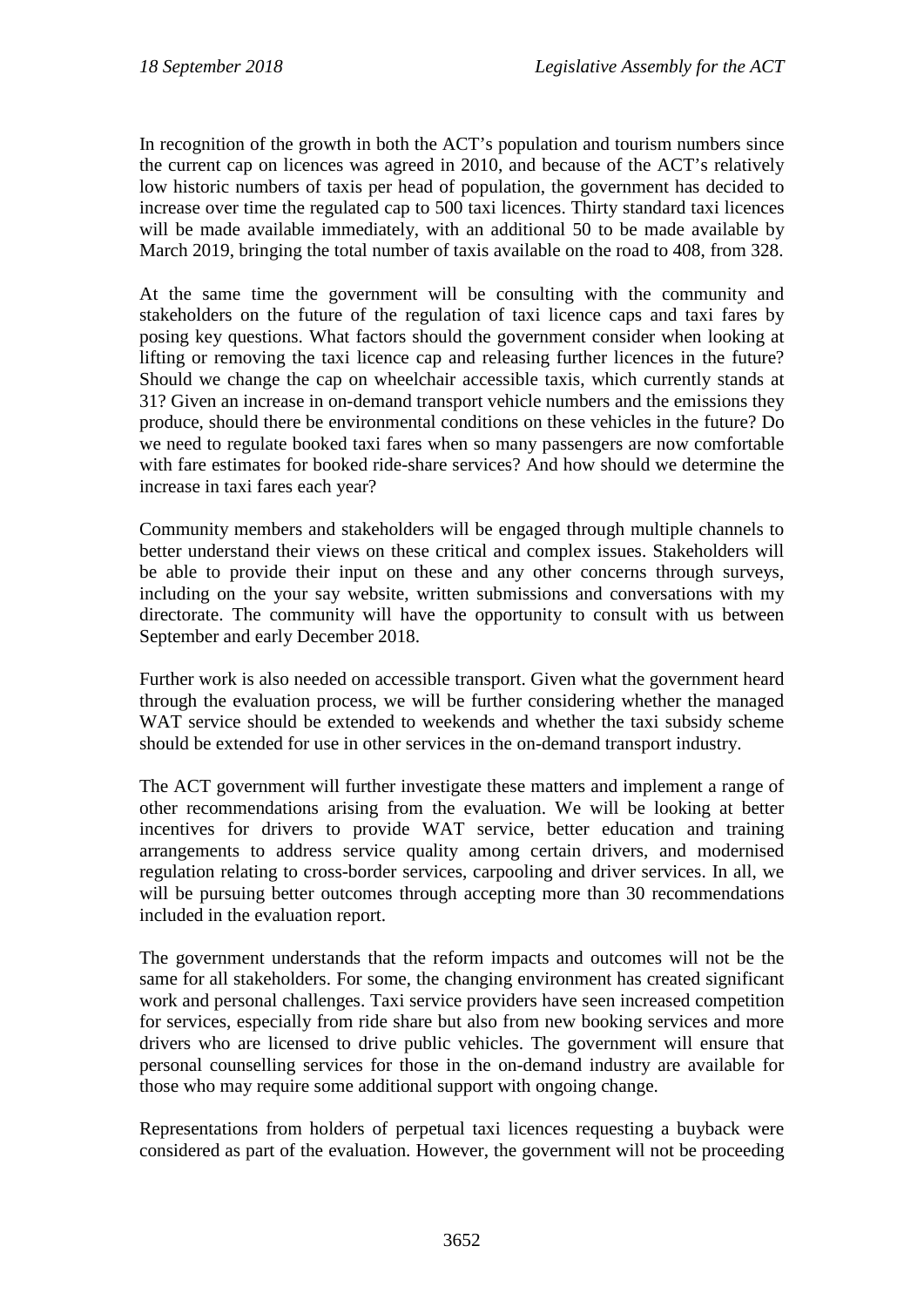down this path. The evaluation showed that those licence holders continue to maintain their incomes from leasing those licences and have benefited from regulatory settings over time.

The government's reforms to on-demand transport have delivered more services and higher satisfaction for ACT consumers, which has been the focus of these reforms. Yes, there are matters that need further work. This would be the case with any regulatory settings over time. The government will continue to act in the best interests of consumers to deliver affordable, safe, accessible and integrated transport options.

For the information of members, I present the following papers:

Evaluation of the 2015 Innovation Reforms to the On-Demand Transport Industry in the ACT—

Ministerial statement, 18 September 2018.

Summary report, dated September 2018.

Results of community engagement, dated June 2018.

ACT on-demand transport reforms—Briefings prepared for the ACT Government by the Centre for International Economics—

The Impacts, dated 15 November 2017.

Impacts on taxi stakeholders—Issues to consider, dated 15 November 2017.

Reform of on-demand transport industry in the ACT—Further consultation on taxi licences and fares—Discussion paper, dated September 2018.

I move:

That the Assembly take note of the ministerial statement.

Question resolved in the affirmative.

#### <span id="page-23-0"></span>**Harrison School—asbestos**

**MS BERRY** (Ginninderra—Deputy Chief Minister, Minister for Education and Early Childhood Development, Minister for Housing and Suburban Development, Minister for the Prevention of Domestic and Family Violence, Minister for Sport and Recreation and Minister for Women) (11.02), by leave: As members will be aware, non-friable asbestos-containing material has been identified at Harrison public school and Mother Teresa Catholic Primary School in Harrison. I would like to take this opportunity to provide an update about this matter to members and the community, particularly in relation to Harrison School.

Harrison School occupies a site of around nine hectares and features extensive garden beds. The garden beds are filled with a mixture of gravel and recycled building material. On Monday, 27 August 2018 a parent emailed the school about whether the recycling building material located within the garden beds had been tested for substances such as asbestos. The Education Directorate was proactive and ordered this testing the same day, despite considering this to be an entirely precautionary measure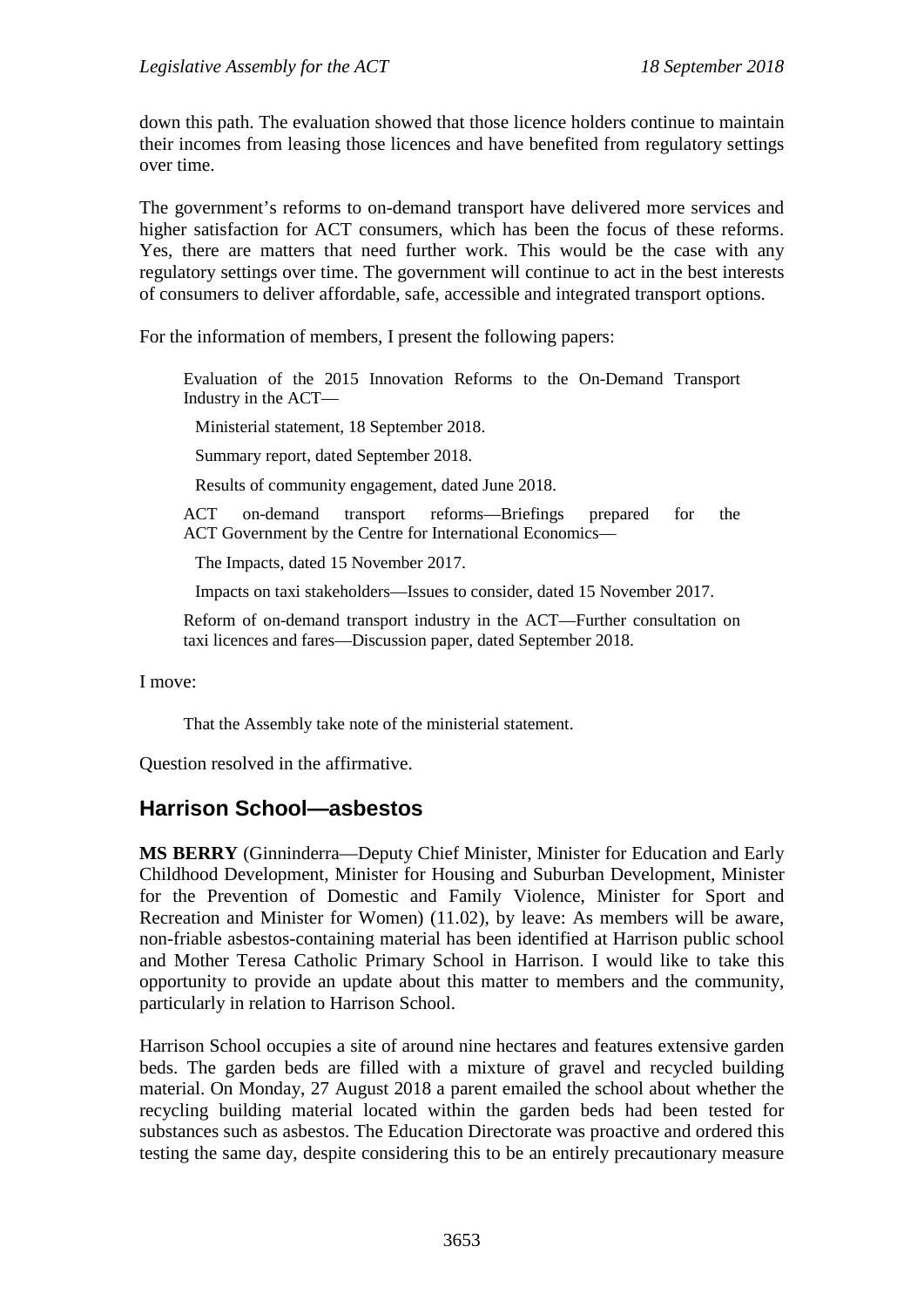because the use of asbestos in building materials was banned in Australia in 2003 and public school construction contracts also prevent the use of unapproved dangerous substances.

Licensed asbestos assessors attended the school on Tuesday, 28 August to collect samples for testing. The Education Directorate received the final testing report from the assessors on the afternoon of Wednesday, 29 August, showing that a small amount of non-friable asbestos-containing material in the form of cement sheet debris had been identified in some garden beds at the school.

The directorate notified WorkSafe ACT of this discovery and ordered sampling and testing of all remaining garden beds at Harrison School. On that day the directorate also engaged its central communications team in anticipation of communications to the school community to be planned for, importantly, in a calm and measured way so as not to cause unnecessary alarm.

All garden beds were declared out of bounds for students from when they returned to school on Thursday, 30 August, and fencing began to be installed to prevent access to the garden beds. The directorate immediately started preparing information for parents, including a letter that was distributed to the school community by email before the end of school on Thursday, 30 August to inform parents and carers of what was happening.

The Education Directorate also posted information about the discovery of asbestos-containing material at Harrison School on the ACT public schools Facebook page on the same day. The Education Directorate organised four guards to be stationed at the school from Thursday evening to prevent access to the garden beds until more fences could be erected.

On Friday, 31 August there was a wet weather day, and students remained indoors during recess and lunch breaks while fencing work was continued. Fencing continued over the weekend, and all internal fences were completed by Monday, 3 September 2018, meaning all internal garden beds were inaccessible to students, staff and visitors to the school grounds.

Ongoing sampling by licensed asbestos assessors of all the remaining garden beds at Harrison School occurred on 30 August, 3 September and 4 September. Information about this, of course, was shared with the regulator, WorkSafe ACT, as it was received by the Education Directorate.

While the sampling and testing were occurring, the directorate was also reviewing construction files and invoices over the past decade to assist with the identification of potential sources of the asbestos-containing material and providing this information to WorkSafe ACT. The final testing report for the samples taken was received by the Education Directorate and provided to WorkSafe ACT on 10 September.

All garden beds at the school were visually assessed for asbestos by licensed asbestos assessors. During this process 55 pieces of cement sheet debris were collected for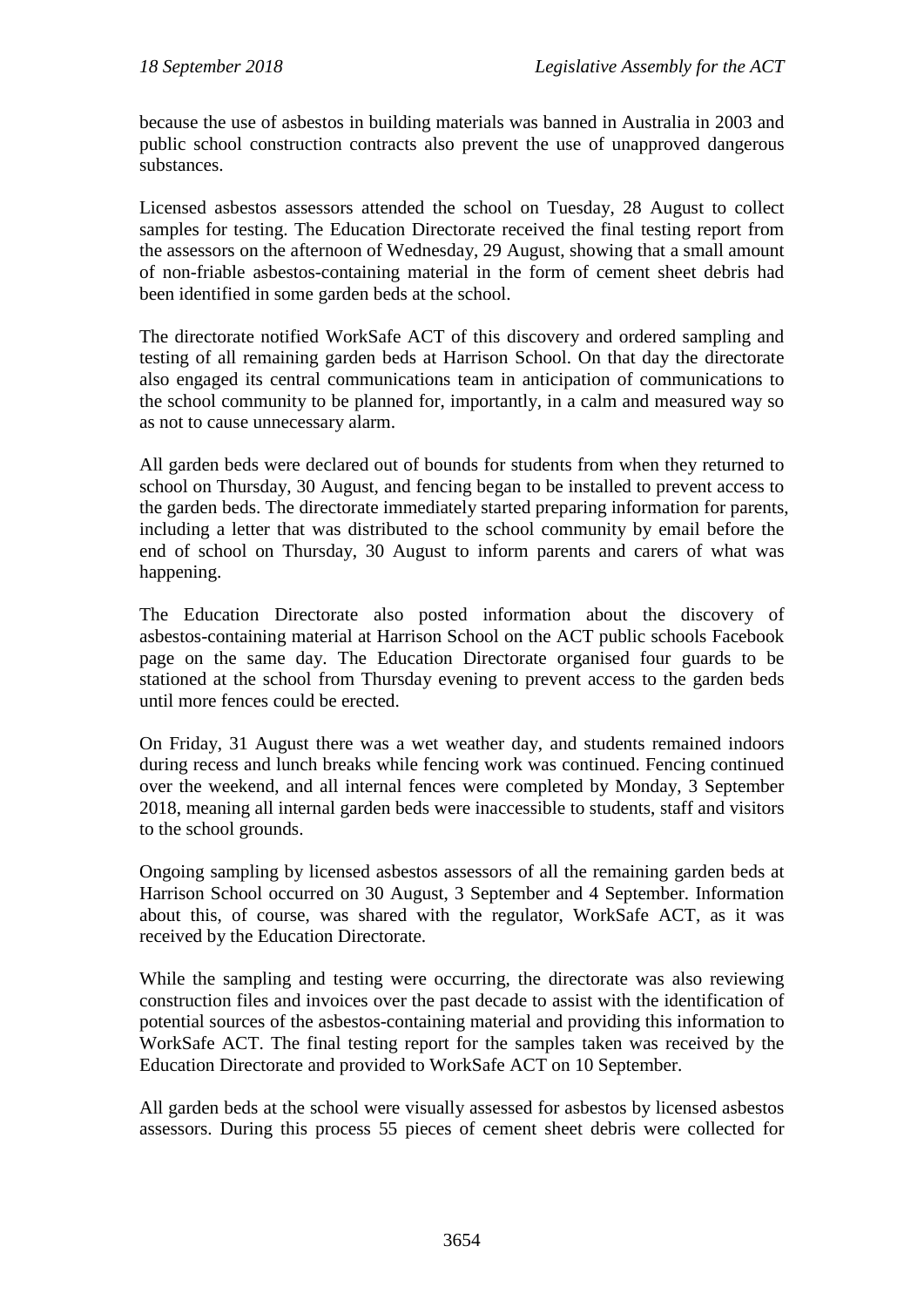testing. Of these 55 pieces, 25 were found to contain asbestos. Importantly, all asbestos-containing material was assessed as non-friable in nature.

Further, it is important to note that the Chief Health Officer has provided advice that the non-friable asbestos found at Harrison School presents a low risk of releasing airborne fibres. Nevertheless, the government understands that the discovery of asbestos at a relatively new school raises questions and concerns.

The Education Directorate and Harrison School have been working with the school community to provide information and to answer questions. The school principal has been providing regular email updates to the school community, and the education support office staff have been attending the school at drop-off and at pick-up times to speak with parents and carers.

Information has also been provided to the school via the Harrison School P&C, and I would like to thank them for this. Last Wednesday night, 12 September, the education support office, ACT Health and WorkSafe ACT attended the Harrison School P&C meeting to further discuss the issue and answer any outstanding questions from parents and carers at a time when working parents were more likely to be able to attend. Across the board, the school community has shown great calm and understanding in the response to this issue, despite the efforts of some members of this place to scare them.

WorkSafe ACT is responsible for the investigation into the source of the material, including how long it has been there. And the Education Directorate has provided WorkSafe with all its information about the contractors associated with works at the school throughout the school's history. This has been an extensive exercise of obtaining and reviewing files over the past decade.

Day-to-day school life has continued. The school is using neighbouring ovals for additional play space and is receiving ongoing assistance with traffic control at peak times, given the reduced parking space. Again, this is a testament to the school principal, Jason Holmes, and his team, as well as officials in the Education Directorate and WorkSafe ACT.

A remediation plan to remove all garden bed materials is now being developed. This will involve the removal of all the gravel fill and vegetation from the garden beds at the school by a licensed asbestos removalists, taking appropriate safety precautions. This will be an extensive process. I expect work will begin during the next school holidays. Following remediation of the site, the garden beds will be rehabilitated, with input from the school community. Should WorkSafe recommend any further action, either at Harrison or at other education facilities, we will, of course, work with them to ensure necessary precautions are taken.

ACT government officials have also been liaising with representatives of Mother Teresa Catholic Primary School and the Catholic Education Office in responding to a similar discovery there. Again, WorkSafe is the key investigating agency for how the asbestos may have come to be at Mother Teresa. I hope that their findings can help to answer the remaining questions at both schools. I would also like to thank and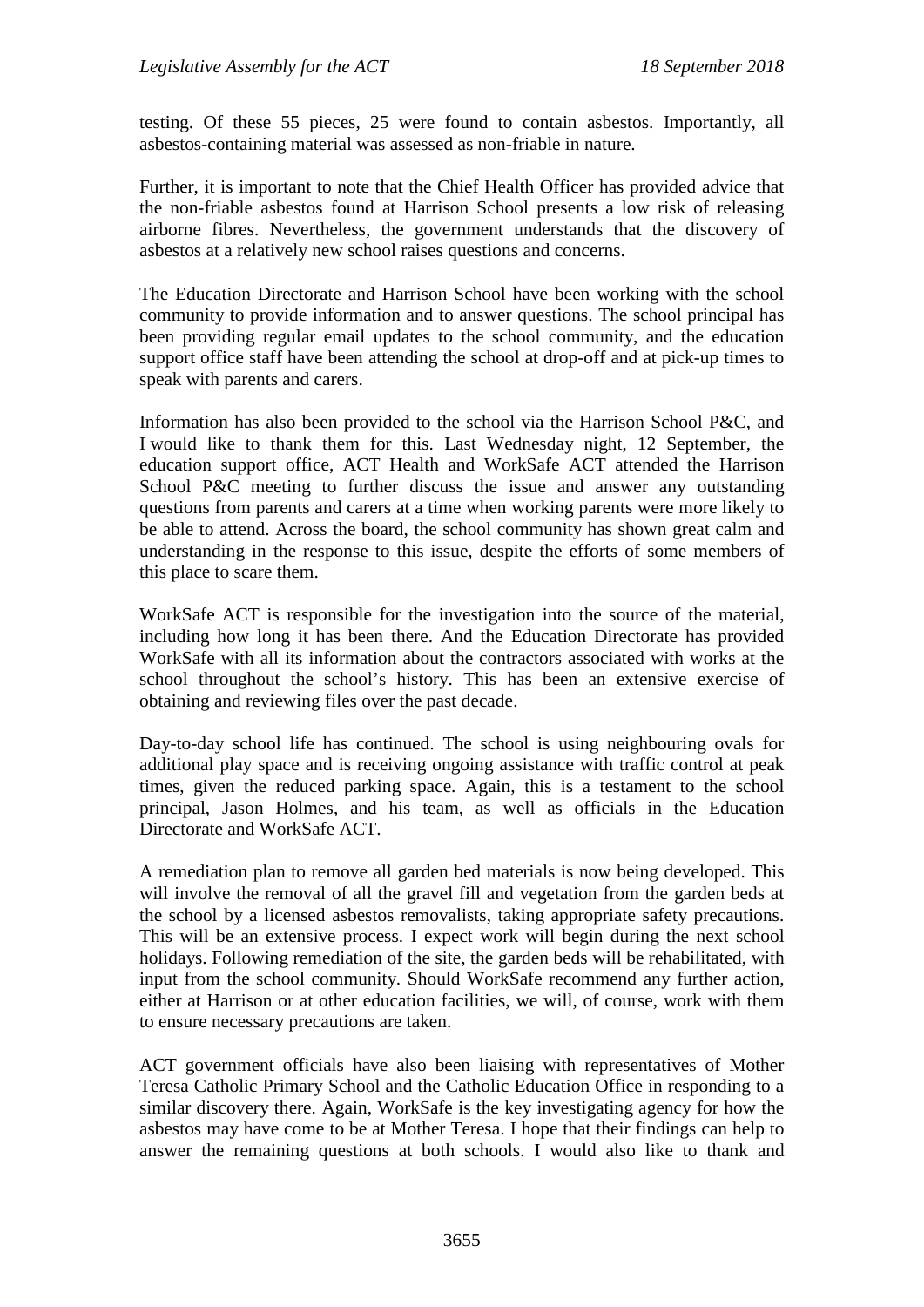acknowledge the leadership and proactive response from Catholic education to this issue.

I thank the Assembly for the chance to provide this update and, as I have always done on sensitive issues such as this, I will continue to provide information to the Assembly and the community as it is appropriate to do so. I present the following paper:

Harrison School—Copy of statement—18 September 2018.

I move:

That the Assembly take note of the paper.

Debate (on motion by **Mr Wall**) adjourned to a later hour.

# <span id="page-26-0"></span>**Betting Operations Tax Bill 2018**

Debate resumed from 2 August 2018, on motion by **Mr Barr**:

That this bill be agreed to in principle.

**MR PARTON** (Brindabella) (11.11): The Canberra Liberals will be supporting this bill today. It is odd for the Liberals to be strongly supporting a new tax. This is a new tax, but it is a very fair tax and its introduction in this chamber is somewhat uncontroversial. As opposed to many things we see from the government, this one actually makes a lot of sense. However, when a tax is introduced we need to be absolutely be sure it provides the best value for the people of Canberra. I am not quite convinced that that is going to happen in this instance.

While spruiking this new tax to Canberrans, the government has only said this tax on betting operators will go back to supporting services for Canberrans—so straight into general revenue. To me, this sounds like plain revenue-gouging with no real vision on how this newly raised revenue will be allocated.

This new tax has been introduced in order to bring us into line with other states who have either recently implemented a point of consumption tax or plan to introduce the tax in the near future. It is a very sensible thing to do; it is very sensible that the tax should be paid at the place where people are actually betting—the place where gambling harm can be done—rather than in some other jurisdiction.

I understand there will be some conjecture regarding amendment or otherwise, so let me talk about the bill broadly. I want to focus on some of the intricacies of the bill that will perhaps go over the heads of those who have never had a bet. The bill requires that the tax is paid on any credits provided to a user.

I am unsure whether this measure is necessary, and let me explain to the uninitiated: many online betting operators will from time to time provide users with a bonus bet as a promotion. The bonus bet does not involve the punter putting any money in. Normally a betting operator will require a user to turn over or re-bet any winnings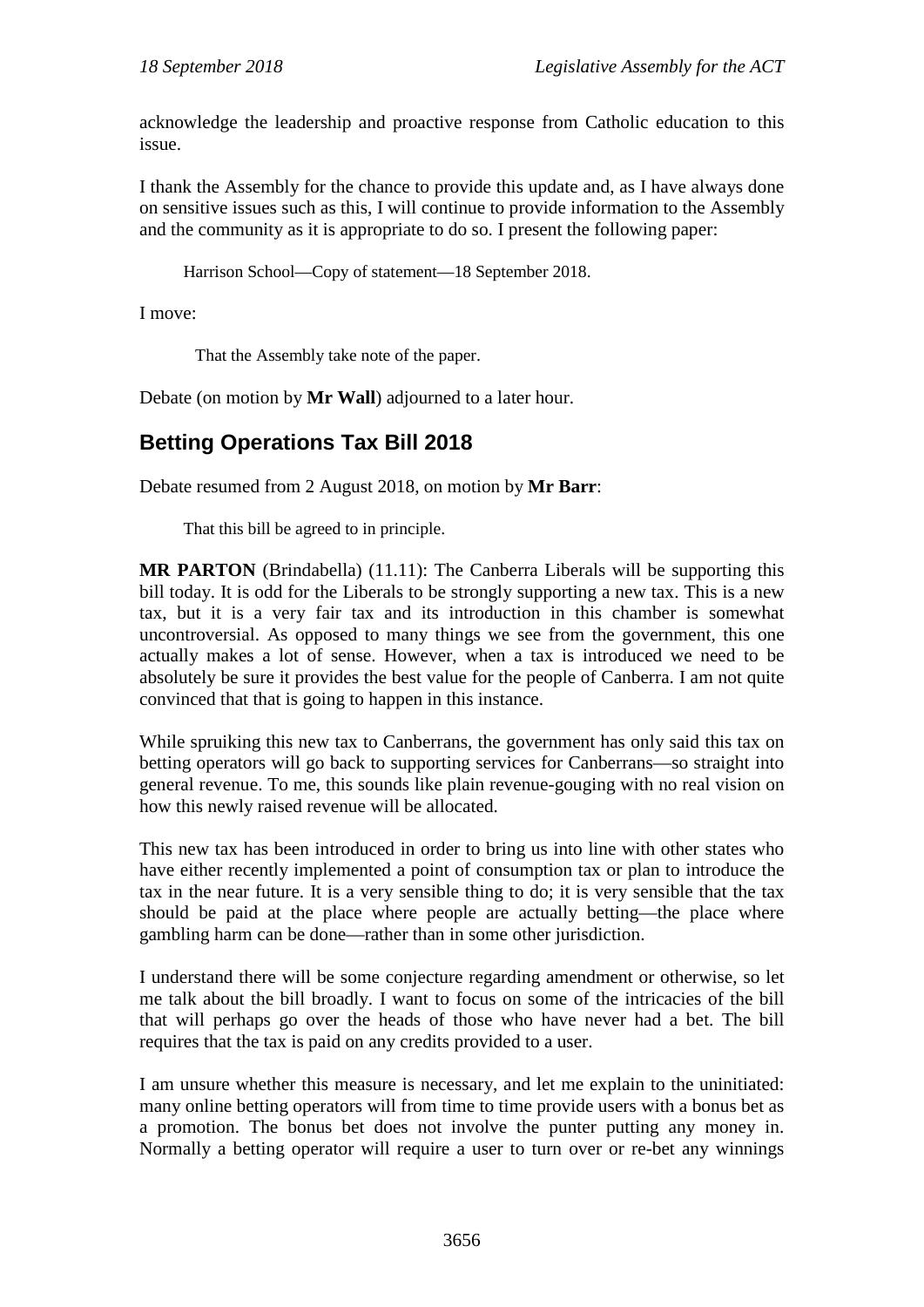made with those credits while also returning the original credits, the original value of the bonus bet, back to the betting operator. So the punter never actually gets the original bonus bet before those funds are able to be withdrawn by a user.

This means that by taxing the credits provided to the user the government is in reality double taxing the betting operator, as they will be liable to pay the tax on the original credit and then the following wager the user is required to make before being eligible to withdraw funds. It strikes me as being somewhat unfair.

I have spoken about the fact that the government is seeking to replicate what goes on in other jurisdictions with the introduction of this bill. But it is with the pure introduction of the tax that the similarity with other states ends. In other states, governments have used a portion of the revenue generated from the point of consumption tax to feed back into the industry which generated it.

In both New South Wales and Victoria the government is committed to providing around 20 per cent of the revenue generated back to the racing industry. This makes so much sense in that the original racing code funding models were built around turnover from the state owned and operated TABs. Those models came under enormous pressure because of the emergence of these out-of-jurisdiction online betting operations.

The other states have made the call to foster their racing industries and to rightfully return a portion of the turnover from the POC betting tax revenue to the racing codes. The government are one by one shutting down and banning the racing codes, so it is no surprise this bill makes no mention whatsoever of returning any of the funding back to the racing codes, or at least the codes they have not banned at this stage.

By committing to allocate some of the revenue generated from this new tax to the racing codes, the racing codes would be able to reinvest in animal welfare, the sustainability of the future of ACT racing, and infrastructure and innovation, as is the case in New South Wales and Victoria.

With the New South Wales government working with the industry to provide a commitment to allocate 20 per cent of the tax revenue to the racing industry, this places the ACT industry at a distinct disadvantage. We have already seen examples of the Canberra racing community being excluded from the highway handicaps and others. Common sense eventually prevailed there. But with further investment in New South Wales, the racing community needs all the help it can get from the government to remain viable and sustainable in Canberra.

I remind members that the Canberra racing clubs provide a significant economic benefit to Canberra. We are talking about a very large employment base and a great tourist attraction. For those that have ever attended the Canberra Racing Club's feature race days, such as Black Opal Stakes day, Melbourne Cup race day or Tony Campbell race day, you would know the substantial cultural significance of the racing industry in the ACT.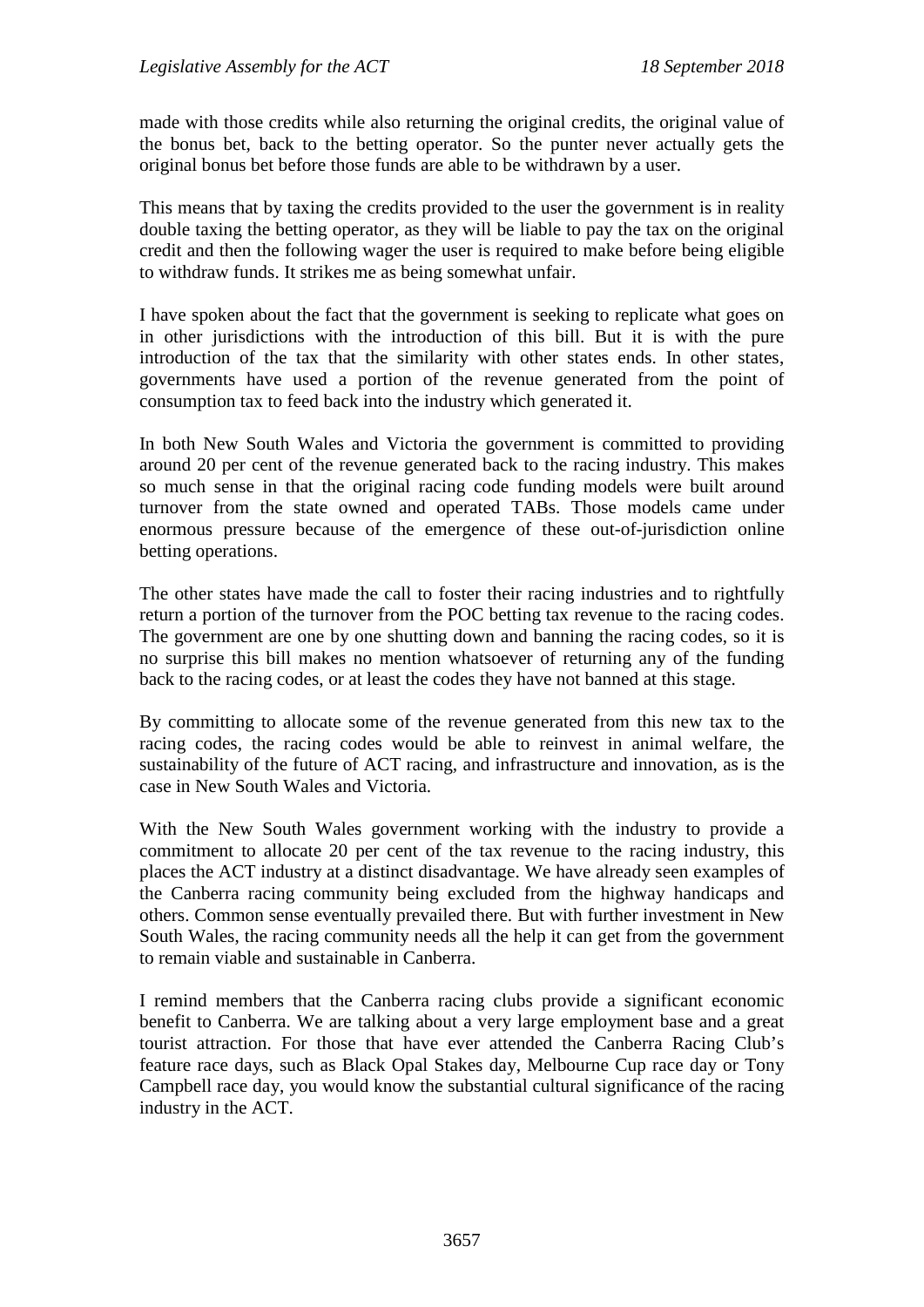These clubs employ a large number of Canberrans, and that is not just restricted to race day. The facilities at Thoroughbred Park are available for functions such as wedding receptions and corporate lunches. This in total adds up to a significant contribution to the character of the capital region.

Racing clubs in the ACT deserve to have part of these funds invested in what they provide for the Canberra community, and I will be speaking on this a little later on. A portion of the revenue raised by this new tax should be provided to the racing industry. Committing to 20 per cent, as is the case in New South Wales, would be wonderful, but any commitment whatsoever would be a move in the right direction.

I also call on the government to explain to the Canberra community what they plan to do with the extra revenue raised through this new tax. A vague statement about services in the ACT I do not think cuts it. I think the people of Canberra deserve better.

**MR RATTENBURY** (Kurrajong) (11.17): The Greens will be supporting this bill, which allows for the introduction of a point of consumption betting operations tax in the ACT. This means betting operators will be taxed based on the location of the user rather than the location of the company's registered office. Online wagering is the fastest growing segment of the Australian gambling market, worth approximately \$1.4 billion in net wagering revenue in 2014.

Between 2004 and 2014, online wagering grew at around 15 per cent annually, compared with just three per cent growth in the general gambling market. My figures are obviously a couple of years old, and I suspect since then that rate of growth has continued, particularly given the prevalence of advertising we see for these sorts of services.

Given the increasing rate of online gambling activity, the change in taxation approach outlined in this bill is designed to improve the regulation and oversight of the wagering industry and help neutralise any difference in approach between online and land-based betting operators.

In addition to improved regulation through this approach, the Greens hope that over time any additional revenue obtained through this tax will be invested in additional harm minimisation efforts, as we know significant harm results from problem gamblers betting on racing, sports and other events at a level beyond their means.

We have spent a lot of time in this place talking about gambling harm, with a particular focus on the harms that arise from poker machines. This remains an important issue, and while there is more work to do in this space we must also recognise that gambling harm comes from a range of different products and we need to look at a series of measures to help protect people and improve oversight of the gambling industry.

Research from the ANU shows that moderate risk or problem gamblers accounted for over 42 per cent of all money lost on wagering on sports or special events in the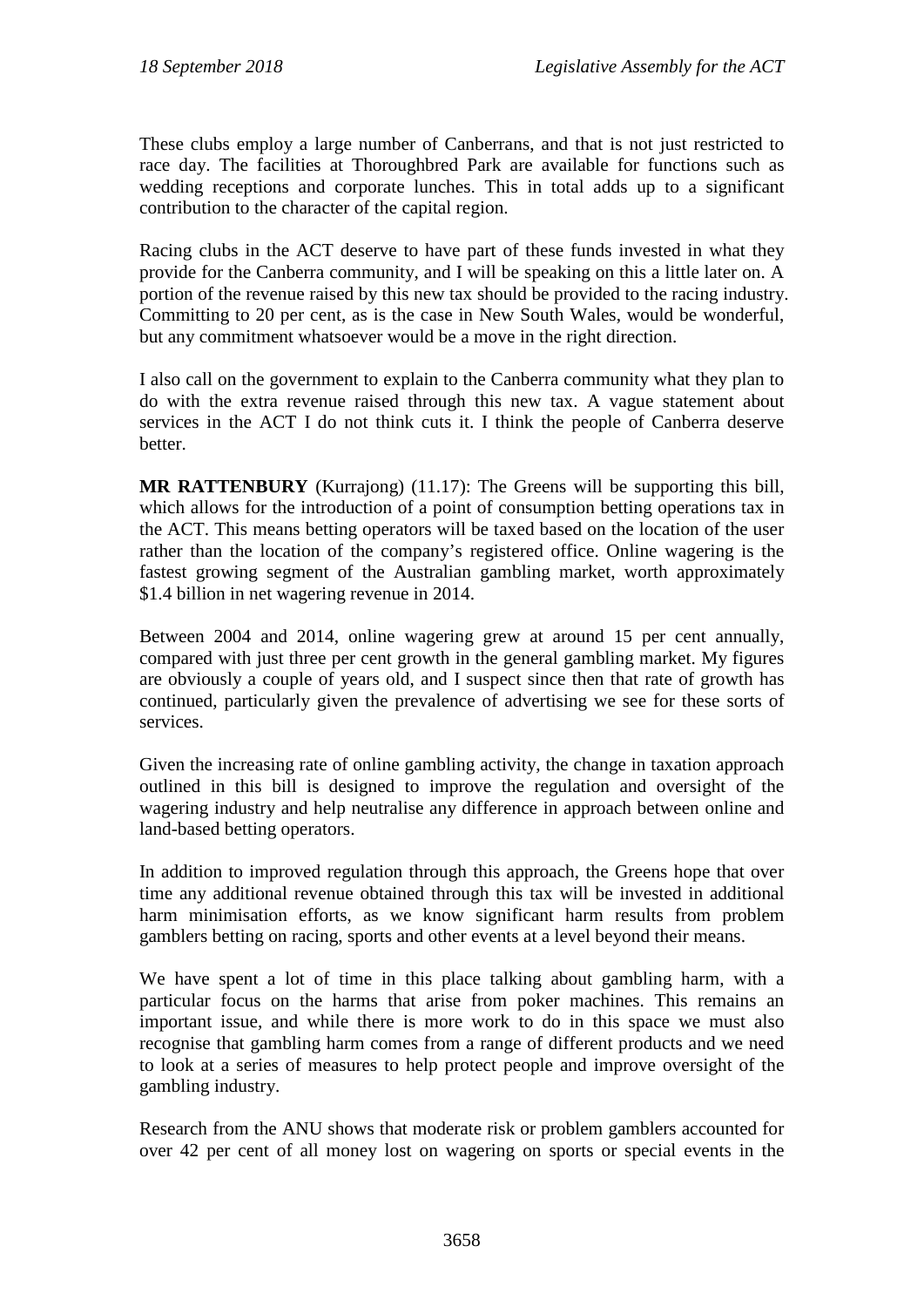ACT in 2014 and almost 24 per cent of all losses on horse and greyhound racing. This is despite this population making up only 1.5 per cent of adults in the territory. As I have said before in this place, we know the harm experienced by problem gamblers is not limited to the individual but has significant flow-on effects for their friends and families.

These types of gambling have historically been difficult to regulate, especially more recently with the expansion of online betting companies and greater availability of online betting through smartphones and other devices. Of course, it will always be difficult to regulate across the illegal and offshore elements of the industry. At the same time, we have seen in other jurisdictions that regulating betting based on the point of consumption enables governments to more effectively tax wagering occurring within their jurisdiction.

Historically when wagering took place, largely in the form of in-person transactions at a local TAB or with a bookmaker, the old taxation model based on the location of wagering companies was obviously effective. Now that people are engaging in betting activities in different ways and betting companies are moving to base themselves in low tax jurisdictions, we need to rethink our approach.

Other jurisdictions have already made or are starting to make this shift, with South Australia and Queensland having adopted similar models to the one proposed in this bill. Victoria has also introduced a point of consumption wagering tax at a low level of eight per cent, and Western Australia has announced a 15 per cent tax will be introduced from 1 January 2019. The Greens are supportive of the point of consumption tax model and the 15 per cent rate being proposed in this bill for the territory.

The obvious apparent difficulty with a point of consumption approach is being able to definitely know the real-time location of the consumer when they are placing a bet. This is particularly an issue for the ACT, with the proximity of our New South Wales neighbours and the likelihood of people crossing the border on a regular basis.

This bill creates a reasonable workaround for this issue by allowing betting operators to determine location based on a person's registered residential address, which is generally provided on most sites as part of the sign-up process. Safeguards are required to make sure registered residential address information is accurate, which will be achieved through a compliance checking measure.

I note the inclusion of a \$150 tax-free threshold for this measure, which is consistent with the South Australian model. This is a reasonable inclusion to help reduce the tax burden on small operators while maintaining a consistent rate of taxation for larger companies.

The Greens have led the debate in this place on minimising gambling harm through evidence-based approaches. Mostly this debate is focused on the clear harms that come from poker machines, but we know people can experience gambling harm from a range of gambling products, and wagering is no exception.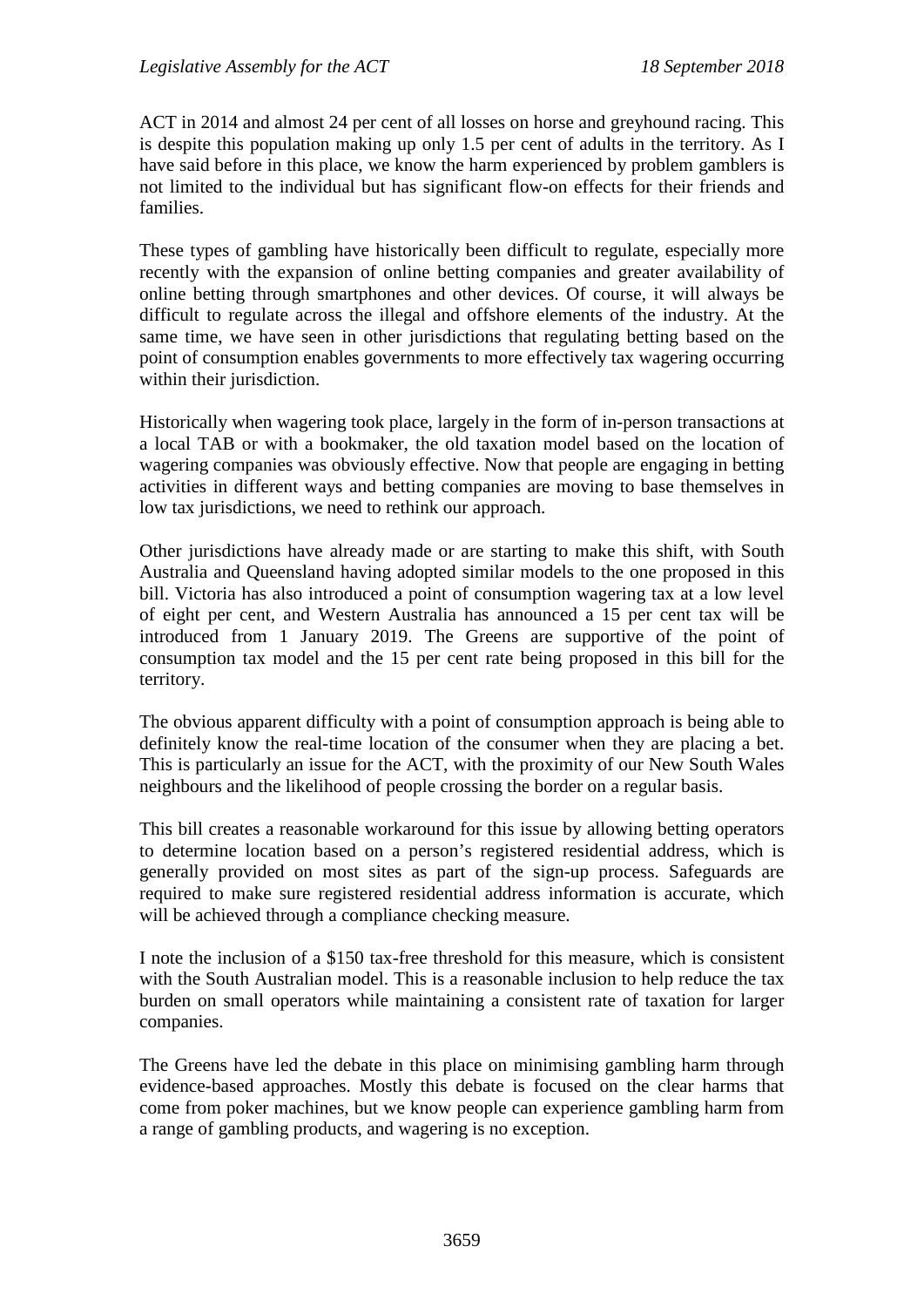Earlier I spoke about the significant number of sports betting losses that come from moderate and high-risk gamblers who make up just a small fraction of our community. The first step to addressing this problem is having reliable data and proper regulation of the industry, and this bill takes a step in that direction. Other new proposals for regulating online gambling are also coming forward, and we should continue to be open to new approaches as the gambling landscape continues to change.

Last year commonwealth, state and territory gambling ministers agreed to introduce stronger consumer protections for online gambling. Some examples of such measures included a national self-exclusion register for online wagering, a voluntary opt out pre-commitment scheme for online wagering, prohibiting credit being offered by online wagering providers, and prohibiting links between online wagering providers and payday lenders.

Additionally, in the broader gambling harm space, there is a need for stronger restrictions around gambling advertising, and responsibility for this issue sits largely with the commonwealth. Whilst it is outside the scope of this bill. I hope we can reach a point where we can follow our favourite sports on TV, radio or online without being bombarded with gambling ads.

I am deeply concerned by the way online gambling is being offered and advertised. The way it is linked with having a good time while watching sport or having a good time with your mates is deeply insidious. It reminds me of the way the tobacco and alcohol industries operate, where they present a product and endeavour to create an emotional connection in a way that undermines the attempts made by those seeking to prevent gambling harm from conveying to people some of the risks that are involved.

This is not to undermine the fact that most people gamble within their means, but as one watches those ads on TV, you cannot help but be struck by the very clear messages they are trying to send, and I think it is highly problematic. The Greens are pleased to support this bill today and the introduction of a point of consumption wagering tax in the territory. I am pleased to support this legislation.

**MR BARR** (Kurrajong—Chief Minister, Treasurer, Minister for Social Inclusion and Equality, Minister for Tourism and Special Events and Minister for Trade, Industry and Investment) (11.25), in reply: I thank Mr Parton and Mr Rattenbury for their comments in support of this bill. It implements a new ACT point of consumption tax payable by betting operators, irrespective of whether the operator is based in the ACT or in other jurisdictions. Casino, gaming machine and lottery operators have been specifically excluded.

The tax will be based on the net wagering revenue received by an operator from bets placed or services provided in the ACT or to ACT residents. As members have observed, the tax rate is initially set at 15 per cent of the revenue received, where that revenue exceeds a monetary threshold of \$150,000. The rate and threshold is based on the South Australian model. However, as more jurisdictions implement equivalent legislation and the tax is bedded down here, adjustments may be made to threshold rates to reflect local conditions.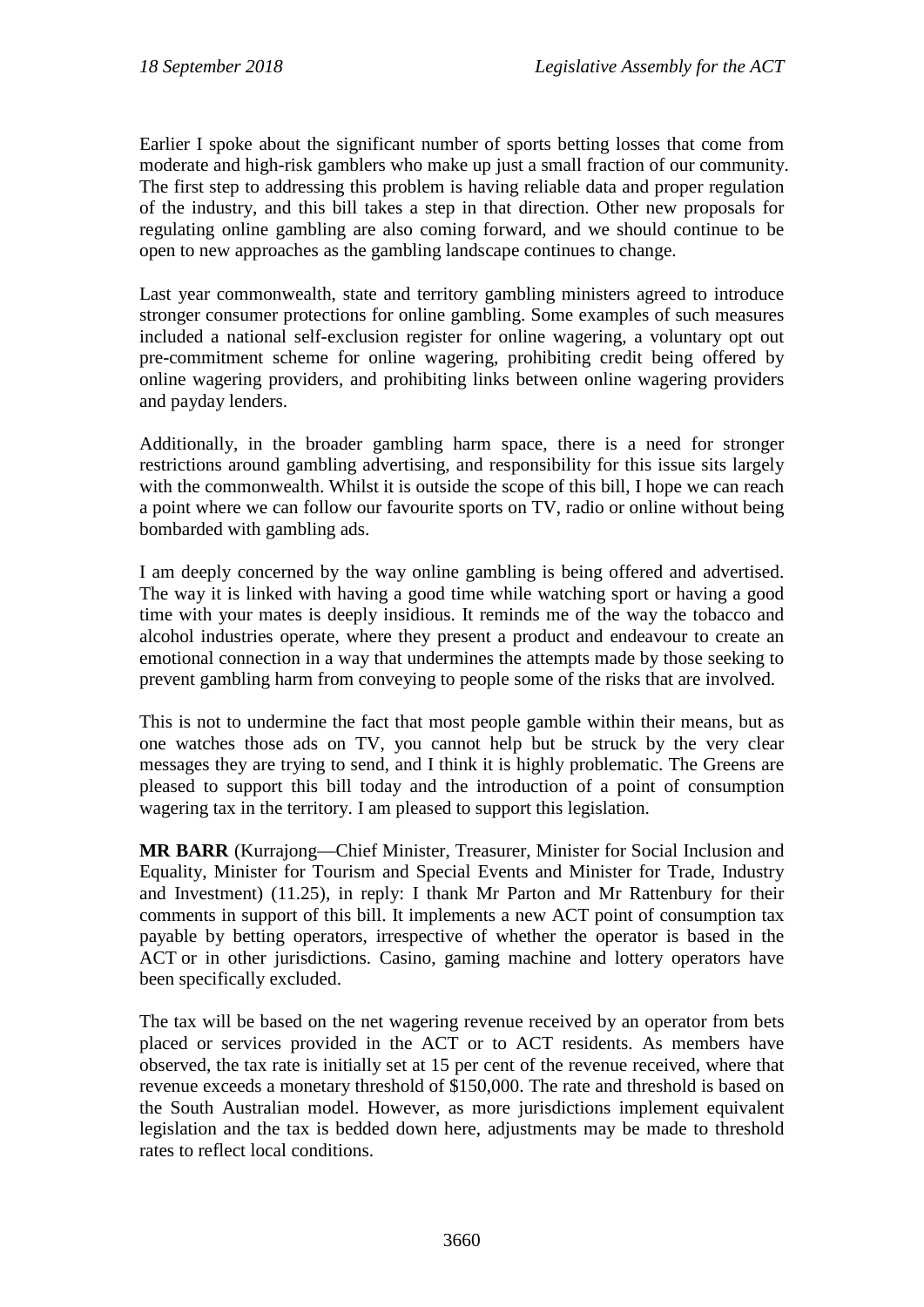The tax is scheduled to commence on 1 January 2019 and will be administered by the ACT Revenue Office. Operators liable for the tax will need to register with the Revenue Office for the lodgement and payment of the tax by return.

The ACT, like other jurisdictions, has not been immune to the social and economic impacts of online gambling. The introduction of the tax will assist to address some of these issues by ensuring that there is a more level playing field in terms of the tax that online operators are required to pay.

In his comments, Mr Parton referred to funding arrangements for the Canberra racing clubs. I can advise the Assembly that the territory provided around \$7 million in funding to the Canberra racing clubs in the 2017-18 fiscal year, and that funding came directly from the territory budget.

As Mr Parton alluded to, until 2010 the funding of the racing industry was directly linked to the turnover of ACTTAB. The racing industry received 4.5 per cent of gross turnover. As Mr Parton indicated, this made funding levels very volatile and difficult to predict. Following a period of significant downturn in the performance of ACTTAB, the racing industry requested the government to reconsider the funding model for the industry. We did so. At that time, the government agreed to move to budget funding, to give the industry more certainty. The government also agreed at that time to introduce legislation to implement race field product fees. In total, the new funding model provided a significant increase to the overall funding to the industry. The budget funding received by the industry is guaranteed and is indexed each year, regardless of the year-on-year variation in racing sector activity.

This is a very different model in the ACT from that in other jurisdictions. The primary source of industry funding in other jurisdictions is from a direct agreement between the totaliser licence holder and the racing industry, based on a determined percentage of turnover or profit of the totaliser, not the secure, indexed budget funding model that we have in the ACT.

When we compare the ACT industry in terms of its share of national wagering turnover generated, in the 2016-17 fiscal year the ACT racing industry received a funding equivalent of around 6.3 per cent of turnover generated from betting on its product. This compares to the national average of 5.3 per cent. The industry also raises revenue from charging wagering operators for their race field product fees for the use of their racing information. I can advise the Assembly that in 2017-18 these fees raised around \$2.6 million for the industry.

The majority of the point of consumption wagering tax revenue raised by the tax that we are supporting today will be generated through wagering by ACT residents on interstate racing and sports events, not on events that occur inside the territory. The ACT racing industry is well funded compared to other states and territories, and there is not a strong case for the provision of point of consumption tax revenue as additional funding for the industry.

Mr Parton sought further information in relation to how the additional revenue will be expended. That is outlined in considerable detail in the budget papers each year, but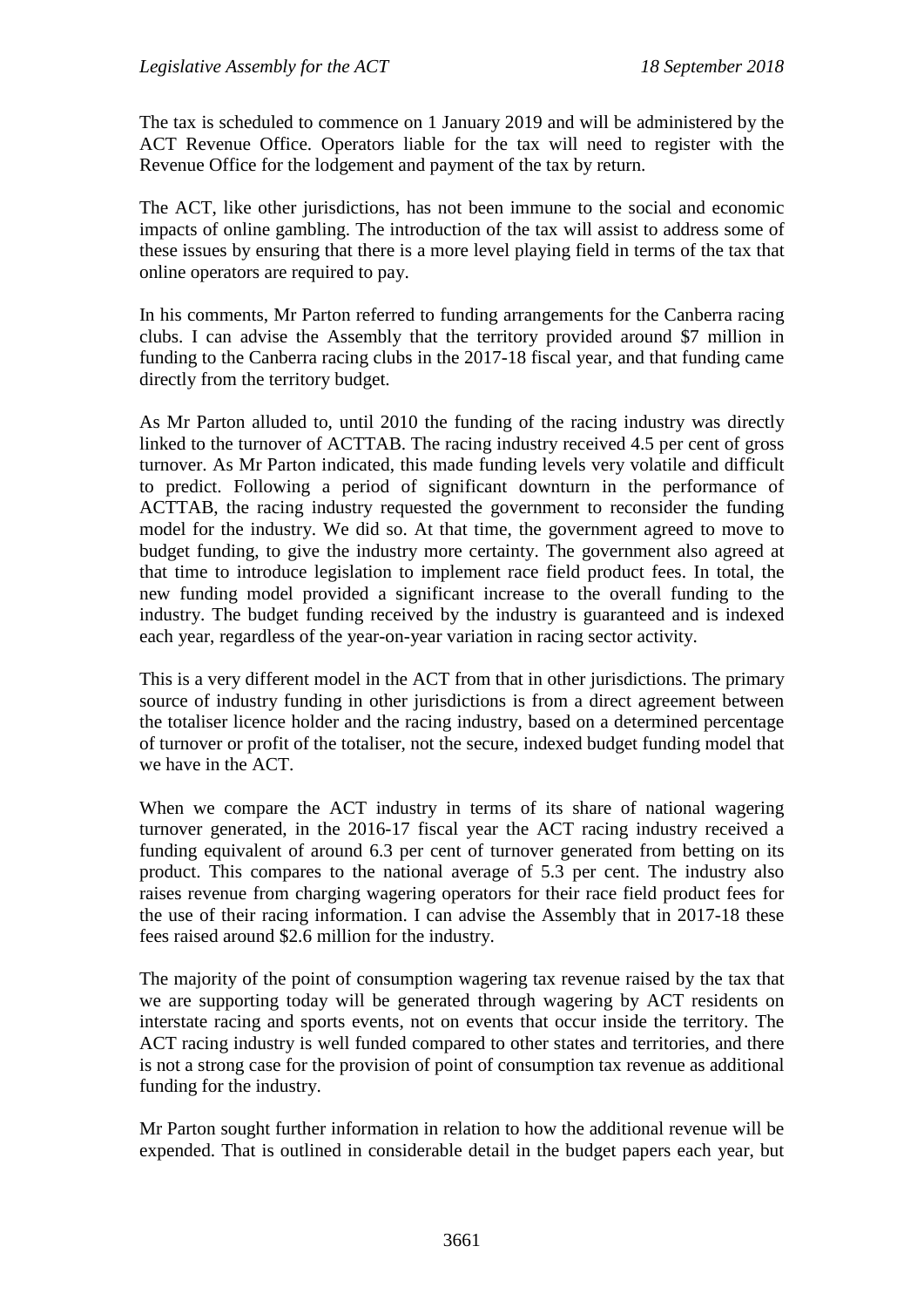for the benefit of Mr Parton and the Assembly, around one in three dollars will be invested in health, one in four in education, one in seven in municipal services, one in 10 in public order and safety, one in 15 in social services and community services, and around one in 20 in housing.

The exact details of new appropriations and new government initiatives will be outlined in the budget in the 2019 year. As this new tax comes into effect from 1 January, there will be a half-year revenue impact in the current fiscal year. The first full year of the new regime will be 2019-20. It is my view, and the view of the government, that focusing the new revenue on health, education, municipal services, public order and safety, social services and community services and housing would be the appropriate areas to allocate that additional funding to. I commend the bill to the Assembly.

Question resolved in the affirmative.

Bill agreed to in principle.

#### **Detail stage**

Bill, by leave, taken as a whole.

**MR PARTON** (Brindabella) (11.32): I seek leave to move an amendment to this bill that was not circulated in accordance with standing order 178A.

Leave granted.

**MADAM ASSISTANT SPEAKER** (Ms Orr): Mr Parton, I will let you speak, but I do have a ruling.

**MR PARTON**: I move amendment No 1 circulated in my name *[see schedule 1 at page 3737]*.

My amendment is very simple, and I am sure that everyone in this chamber understands its intention. My amendment would bring us into line with New South Wales and Victoria in allocating some of the funds raised from this tax back to the racing clubs, which ultimately provide the raw product for the betting operators to offer their services on.

Both New South Wales and Victoria have very quickly identified that if we do not channel funding back to the racing codes they will wither on the vine. That situation applies even more here in the ACT. The funding model provided for thoroughbred racing and harness racing in the ACT is relatively static. In relation to the ongoing funding model set up following the sale of ACTAB, we cannot go back to the days before that happened; we cannot go back to the days when we did not have online betting operators. But as I explained earlier, before the online betting operators came along, the funding models for the various codes worked perfectly. They were cannibalised by the online betting operators. A move like this, as has been the case in New South Wales and Victoria, would bring it back to the status quo.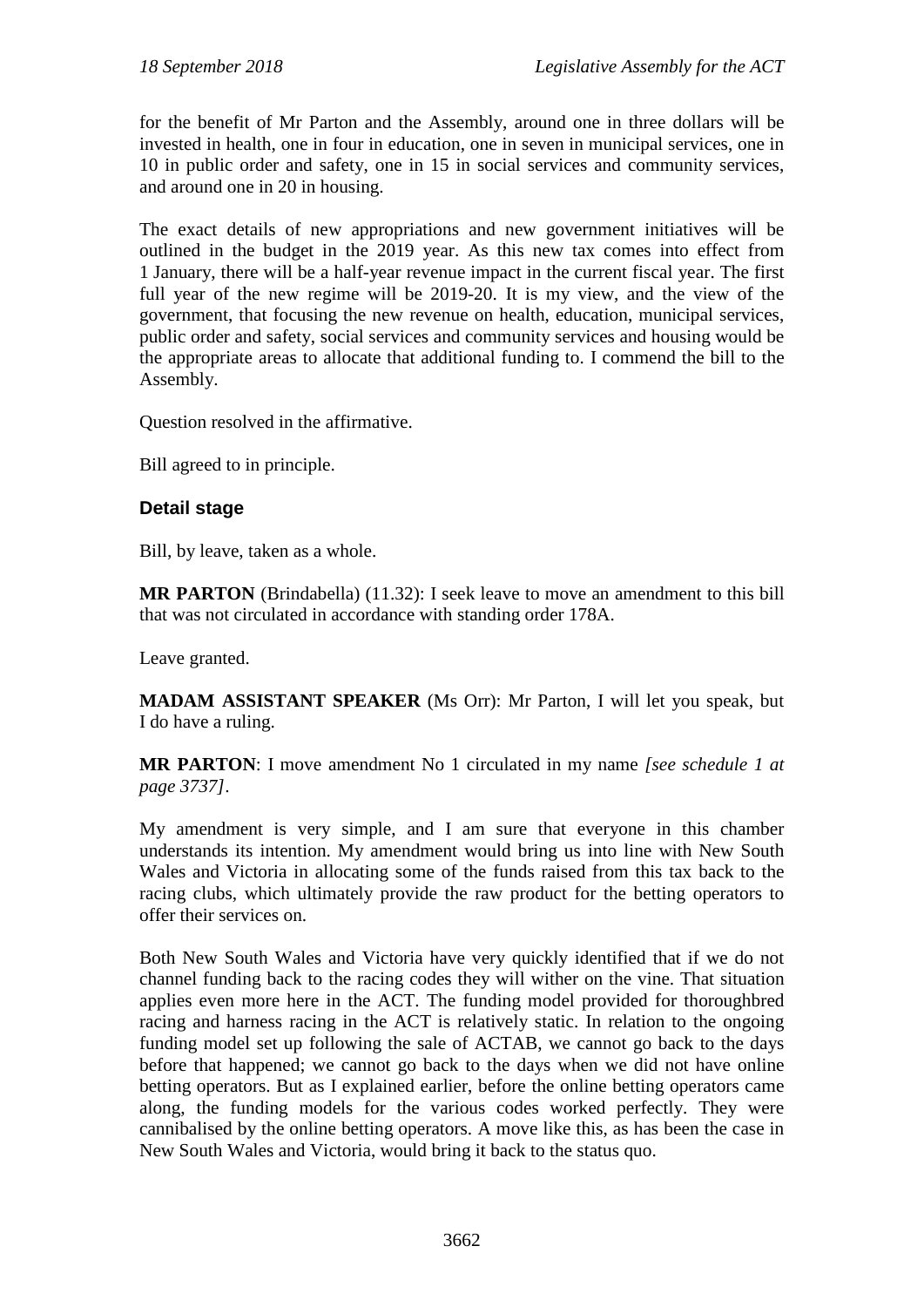This amendment does not indicate a percentage share to be distributed back to the codes. I would love to see a percentage level that mirrors New South Wales. In preparing this amendment, we concede it is not for us to pluck a number out of the sky; it is ultimately up to the government to declare a percentage of POC tax revenue.

Ultimately this parliament could pass this amendment. The government could, if they chose, regulate for a percentage of zero. This does not railroad the government into doing anything. All it does is provide the mechanism to do so. It would just have the government acknowledging the importance of the racing codes and ultimately the importance of securing the livelihoods of those involved and the economic benefits of the racing codes of the ACT to preserve this part of our city.

It is my belief that, despite the rosy picture that the Chief Minister painted earlier, if we do nothing in the funding space for our remaining racing codes when all of the surrounding jurisdictions are reaching out to the racing codes in the ways that I explained earlier, our remaining codes will wither on the vine. Perhaps that is what they are hoping for. It is very important to me that we retain thoroughbred racing and harness racing in our city long term.

**MADAM ASSISTANT SPEAKER**: I wish to make a ruling on the amendment just moved by Mr Parton. Standing order 200 states:

An enactment, vote or resolution for the appropriation of the public money of the Territory must not be proposed in the Assembly except by a Minister. Such proposals may be introduced by a Minister without notice.

Mr Parton's amendment proposes that a prescribed proportion of total betting tax paid to the tax commissioner is to be appropriated to the racing clubs. As such, I believe that it breaches standing order 200 and I accordingly rule it out of order.

**MR WALL** (Brindabella) (11.35): On your ruling, Madam Assistant Speaker, standing order 201 states:

A Member, other than a Minister, may not move an amendment to a money proposal, as specified in standing order 200, if that amendment would increase the amount of public money of the Territory to be appropriated.

Mr Parton's amendment does not, in any form, increase the quantum of money to be appropriated. That has been covered in the appropriation bill. All this seeks to do is amend the way in which the funds are expended. The money has been appropriated whether or not Mr Parton's amendment is adopted and accepted. All Mr Parton's amendment would do to the bill is actually inform the government on how that money should be allocated.

I would ask you to consider your ruling. Standing order 201 is also a direct excerpt from section 65 of the commonwealth self-government act establishing the ACT. Therefore, Mr Parton's amendment should be allowed.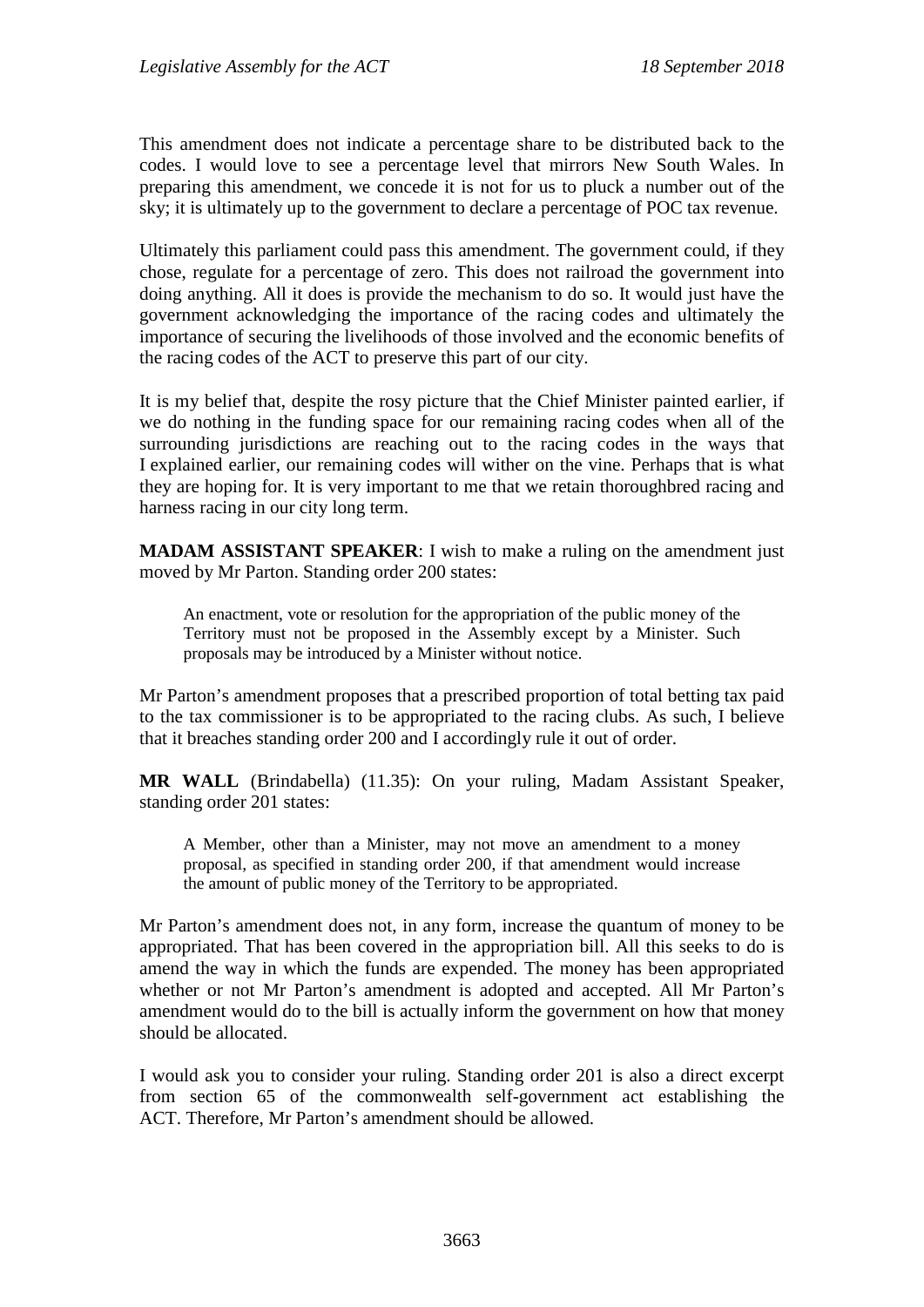**MADAM ASSISTANT SPEAKER**: The ruling has been made on the advice of the Clerk, so the ruling stands.

**MR RATTENBURY** (Kurrajong) (11.37): Madam Assistant Speaker, I think we need to have a think about how to reflect on this. Mr Wall has made some interesting points. I do not want to challenge your ruling, but I think this matter warrants further conversation. I would seek some advice on how we might best address that question.

Debate (on motion by **Mr Coe**) adjourned to a later hour.

# <span id="page-34-0"></span>**Red Tape Reduction Legislation Amendment Bill 2018**

Debate resumed from 23 August 2018, on motion by **Mr Ramsay**:

That this bill be agreed to in principle.

**MR WALL** (Brindabella) (11.38): I rise to speak to the government's red tape reduction bill. One thing that this bill unequivocally does is mark the final death knell for the fax machine and in some instances the telex as well. The legislation before us is part of a series of bills put forward in the name of red tape reduction. This is a loosely used term at the best of times. Often measures do not go nearly far enough in reducing the impact that government red tape has on business and the community. And often the biggest winners out of these bills are in fact government and the bureaucracy themselves.

However, looking at the nitty-gritty of admin processes and the like, it does seem that many of the provisions in this bill will improve some of the administrative processes and streamline reporting requirements for some organisations and groups. Most provisions relate to the removal of duplicated processes and addressing outdated requirements and bring us up to date in terms of prescribing what formats forms can be lodged in and by what means.

The idea that red tape might actually be reduced is an exciting prospect for the businesses and the organisations captured by this bill and for the community more broadly, but mostly, notably, the biggest winner is the government in its processes and practices.

When bills of this nature are before us they are cautiously welcomed on this side of the chamber, as the Canberra Liberals fundamentally believe in reducing the regulatory burden in the ACT and in particular on business. Ultimately what we would like to see come before us in the way of red tape reduction is legislation and policy ideas with a focus on enhancing innovation, competitiveness and productivity as well as economic growth, and removing any barriers for business and the community in doing so.

The government has titled this a red tape reduction bill. More aptly, it is probably a bureaucracy efficiency measure rather than actual red tape reduction. I acknowledge the efforts, though, made by the minister's office in providing extra information to my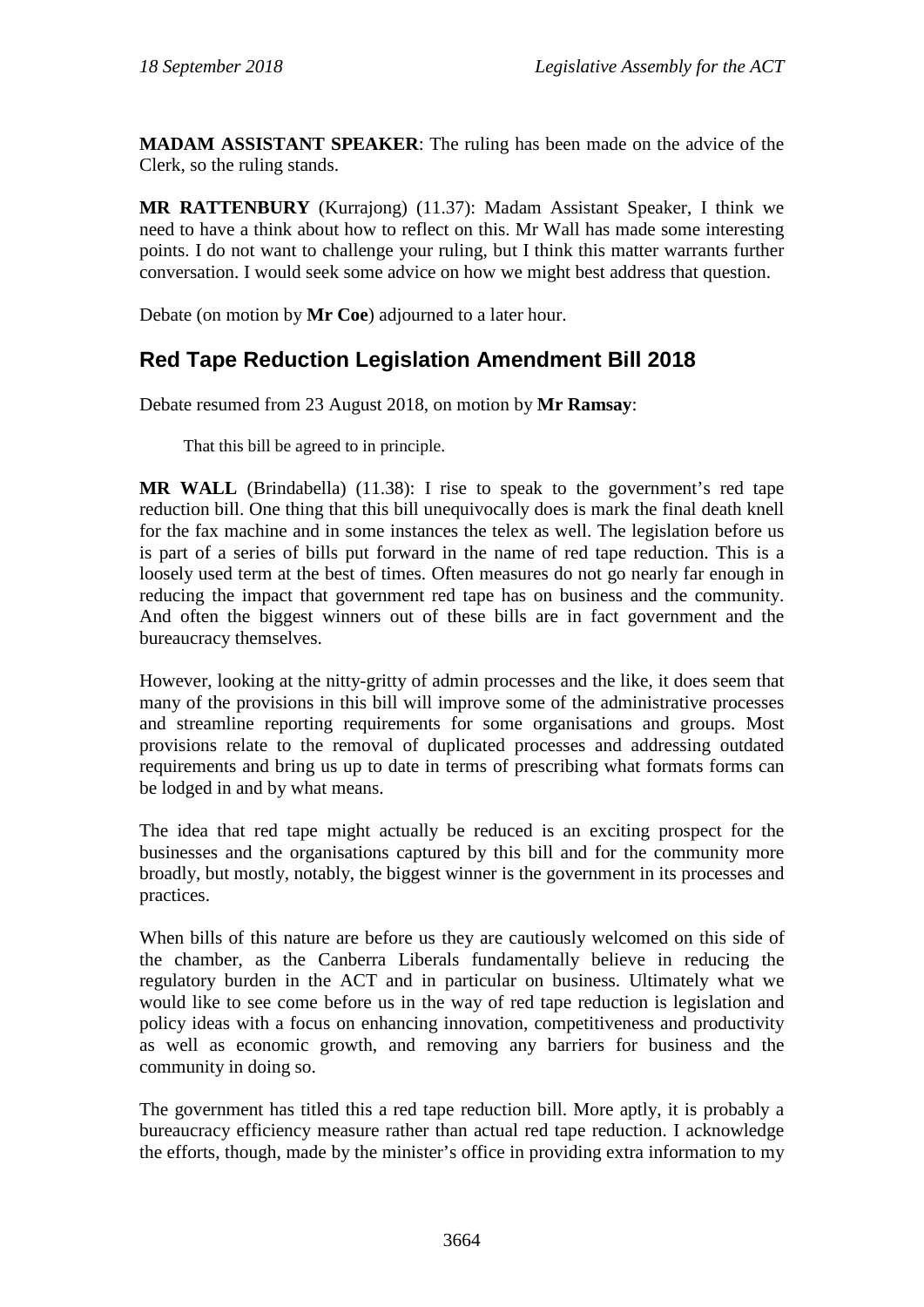office by way of some expanded information and fact sheets on some of the changes, particularly relating to the Associations Incorporation Act.

This bill amends, as I said in my opening remarks, many acts with references to the compulsory use or allowed use of what have now become outdated communications measures, such as the fax, hence my reference to the death of these technologies. It is great to see that in 2018 we can now accept an email.

A number of acts as well as the Associations Incorporation Act have a number of further amendments. These fall in a wide and varied range of policy and portfolio areas, including the Traders (Licensing Act), Sale of Motor Vehicles Act, Land Titles Act, Nature Conservation Act, Planning and Development Act, Liquor Act, Liquor Regulation, Tobacco and Other Smoking Products Act, and Casino Control Act.

It is crucial that we move with the times and adjust our legislation accordingly, and this bill seems to be moving in the right direction in this pursuit. Again, I reiterate that any legislative changes brought to this place that aim at reducing costs and streamlining the regulatory burden on business and the community are supported by the opposition. We would like to see more of these brought forward. But every time the government does bring one of these measures in we are cautious as to who the winners and the losers might be.

We always check the fine print and ensure that there are no unintended consequences. However, we do agree that this bill incorporates some necessary changes that will enhance the legislative framework that it seeks to amend. The opposition will be supporting the bill.

**MS LE COUTEUR** (Murrumbidgee) (11.42): I rise today in support of the red tape reduction bill, although I note, as Mr Wall did, that it in itself is full of red tape. It is amending over 14 acts, regulations and instruments. Our biggest issue with this bill is simply its title; it is arguably not really red tape reduction. Nonetheless, the changes that are made are positive changes, so the Greens are supporting this however-named bill.

First—and the thing that I will speak most about—is the amendments proposed to the Associations Incorporation Act 1991 and associated regulations, as this is where the bulk of the amendments will take effect. I point out first of all that the name of this bill, particularly in this instance, does not help the community in any way understand the implications of the bill. Given that the majority of the substantial amendments relate to incorporated associations, it would have made more sense to separate these provisions and have a separate bill, better allowing the community sector—which is, of course, largely composed of incorporated associations—to be properly aware of the bill.

Having said this, the proposed amendments do make a lot of sense and, whilst many are minor in nature, together they will streamline processes for incorporated associations. Things like not having to report a change of public officer to the ACT Registrar-General if you are reporting to the Australian Charities and Not-for-profits Commission, the ACNC, and having alternatives to using a common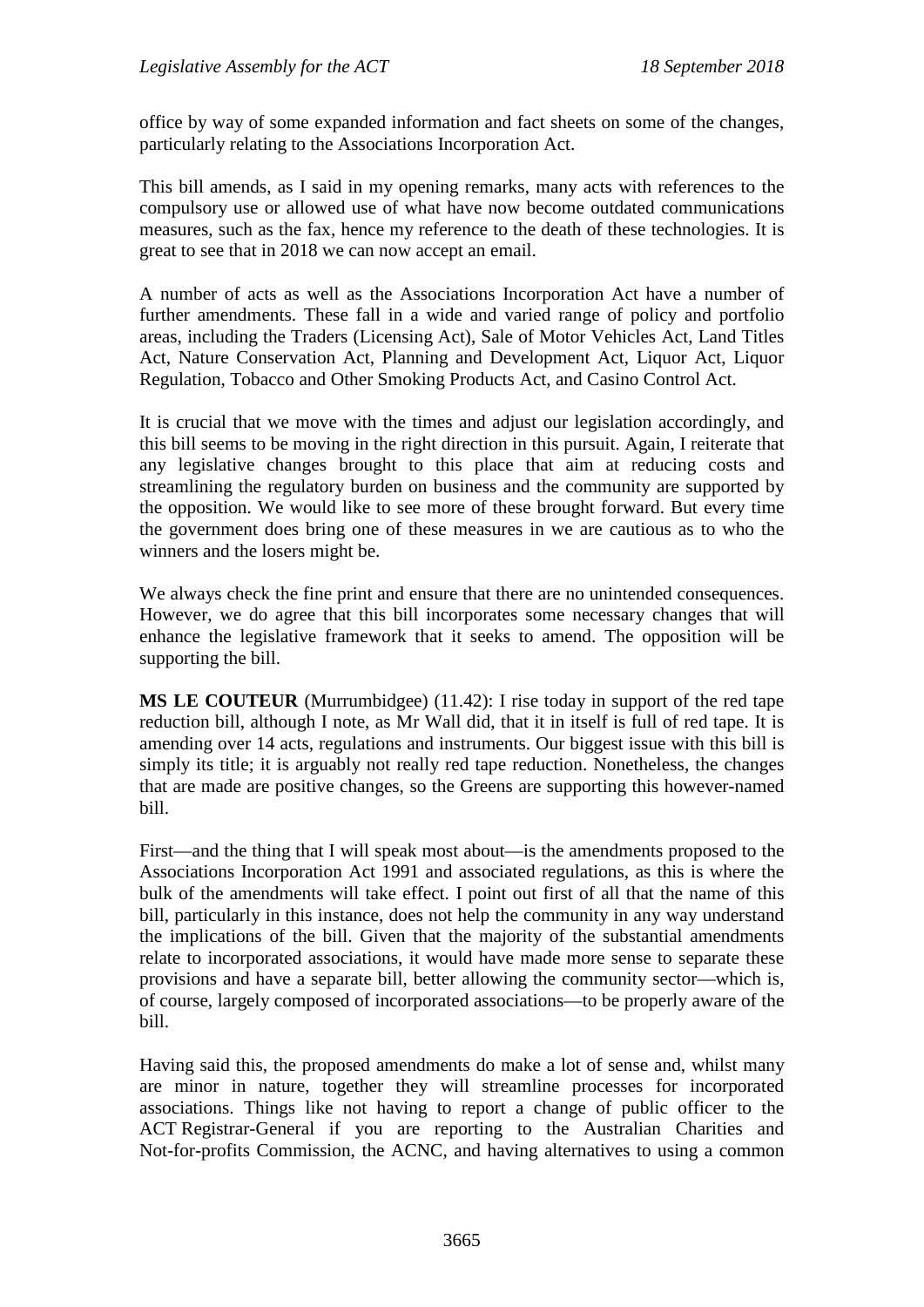seal, are minor in themselves but together will assist associations to reduce their own red tape.

The main amendments are in relation to clarifying processes for the resignation of a committee member, clarity on managing disclosures of interest, needing to have dispute resolution procedures, increased clarity on the role of committee members, processes for protecting personal information, and clarifying that a person's mental or physical fitness is directly related to their ability to undertake their role.

I also note the increased revenue threshold for being required to appoint an auditor. This is an amendment I particularly support, as engaging an auditor can be a very expensive and time-consuming exercise for a small organisation. The ability to have their financial statements professionally reviewed still allows for the appropriate transparency and accountability that an auditor would provide.

These amendments make sense. At the same time they do not reduce the ability of funders such as governments to be assured that associations are managing their affairs, including their financial affairs, in ways that are accountable and transparent. The same goes, I believe, for members. I do not believe that any of the changes reduce the rights and obligations of members.

What is going to be important here is that associations are provided with education and information about these changes to ensure they remain compliant. Small organisations will need assistance to understand these amendments and will need assistance to build their confidence so that they can ensure compliance.

I understand that ACTCOSS provided input into earlier consultation about reducing red tape, and I trust that they will continue to be involved as these amendments take place. Perhaps they could be funded to develop resources to assist this process.

Madam Assistant Speaker, as you would imagine, the Greens are not at all keen on amendments to the Nature Conservation Act being dubbed "red tape reduction". The processes around protecting threatened and endangered species are vital to so many species, and it really is offensive for these provisions to be called "red tape" in the first instance. It would have been more appropriate for these provisions to be within a PABELAB, a Planning, Building and Environment Legislation Amendment Bill. As I said, one key result of this problem in naming may be that relevant people and organisations have not realised that this bill is in fact relevant to them.

Having said this, the Greens support the streamlining and clarification of the key threatening processes listing process, as this was indeed largely duplicated in the act. This probably happened through the roundtable process in 2014 wherein the three parties in this place and all key stakeholders went through the bill clause by clause to capture all stakeholders' issues and opinions, and maybe there were more insertions rather than streamlining at that time.

One key implication of the current act is that it was unclear whether the minister or the scientific committee or both should make assessments or provide the advice. This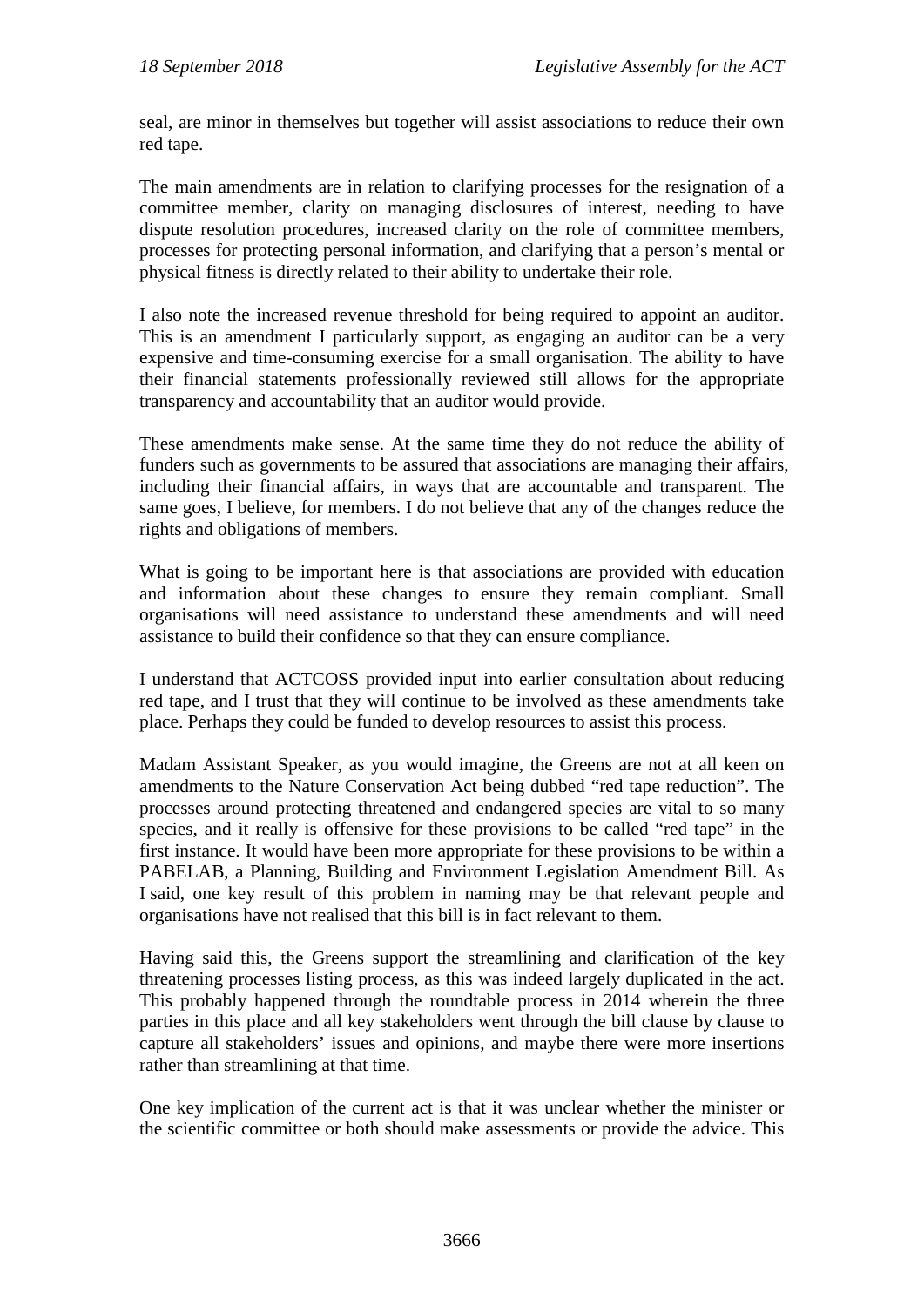bill clarifies that it is the scientific committee that does this, rather than the minister. We do support this.

I understand that there has been a nomination for a key threatening process and that the double handling in the legislation became more apparent, so fixing this today will enable the process to continue more clearly. It also seems that there were many places in the Nature Conservation Act where it referred to lists such as key threatening processes lists and that replacing that phrase in the act with "conservation advice" makes more sense in these cases.

Another key part of these provisions better enables the scientific committee to adopt commonwealth conservation advice where relevant. However, it is important to emphasise that these clauses do not water down the ability of the scientific committee to make their own decisions.

I note that the other remaining amendments to the other acts are mainly administrative in nature. For instance, the amendments to the Planning and Development Act simply make sense and ensure that existing processes can be administered more smoothly. The Greens will be supporting the Red Tape Reduction Legislation Amendment Bill 2018.

**MR RAMSAY** (Ginninderra—Attorney-General, Minister for the Arts and Cultural Events, Minister for Building Quality Improvement, Minister for Business and Regulatory Services and Minister for Seniors and Veterans) (11.48), in reply: I thank Mr Wall and Ms Le Couteur for their support of the Red Tape Reduction Legislation Amendment Bill 2018. This is the government's fifth red tape reduction omnibus bill. As has been noted, it covers a broad range of matters, simplifying life for businesses, for community groups and for members of the public.

These bills form part of our commitment to continually review the existing legislative and regulatory settings to reduce unnecessary costs, remove duplication and improve regulation so that it continues to be both relevant and effective.

The ACT government recognises and values the significant contribution that sporting, religious, art, seniors, multicultural, environment, music, social service, veterans, housing, and many other community organisations make to the ACT. They are indeed at the heart of our Canberran community. Many of these community-based organisations are incorporated associations. They rely on the commitment and enthusiasm of volunteers and members. They may also be charities or service providers that deliver essential advocacy or support services for our community.

This government has a longstanding commitment to removing red tape for not-for-profit organisations so that they can focus on what they do best, which of course is helping the people of Canberra.

Changes this year build on the work that we did last year to reduce duplicate reporting for charities registered with the ACNC. This year we are undertaking the next stage of the reforms by modernising the Associations Incorporation Act 1991, as was requested in our consultations in 2017. In making these changes we are aware that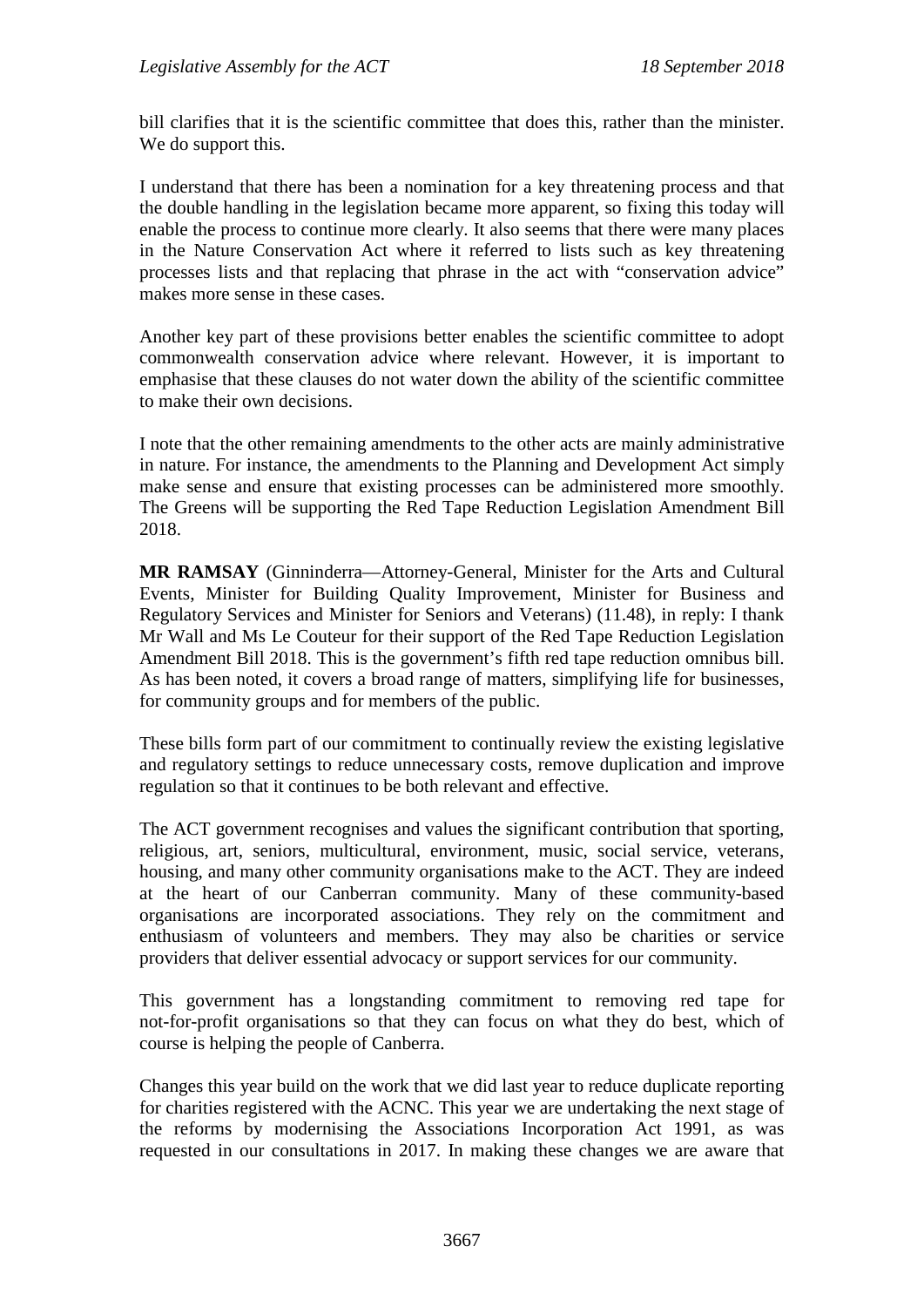many organisations are used to working under the current act, so these provisions commence on 1 July 2019 to give plenty of time for organisations to adjust.

The amendments in this bill are focused on areas where changes are necessary to bring the act in line with contemporary practice, where the act is silent and therefore creates ambiguity, or where requirements can be simplified to benefit associations through reduced costs and administration.

A key change in the bill will be to remove references to "trade" in the definition of "financial gain". This government's approach to regulation is to ensure that it is proportionate to the size of the organisation and also to the level of risk. Through this bill we will bring the format for financial reporting more in line with national regulatory settings for charities and in line with this approach. The bill also streamlines how we define the size of an organisation for financial reporting and provides greater flexibility for medium-sized organisations in audit requirements, providing the opportunity to reduce costs and administration. The changes will make it easier for the organisations, for their members and for the community to understand the regulatory requirements supporting governance and good practice.

The ACT has made significant progress in streamlining regulation for charities in the territory and will continue to reduce red tape, including advocating for the Australian government to take a greater role in fundraising reform, as through our submissions to the current Senate select committee inquiry and to the review of the ACNC's legislation which was conducted earlier this year.

Like many things, the nature of fundraising has changed significantly from when states and territories first introduced regulation last century. Fundraising is now a national issue, cutting across borders, using technology in ways that did not exist when the laws were introduced, and operating in an increasingly complex environment of employment and contracting practices.

There are other measures in the bill that are designed to update legislation across the statute book to reflect changes in technology and more contemporary practices for business and the community. In keeping with the intent of modernising, the bill will also deregulate car market operators in the ACT, as the current regulation is now superfluous. People's approach to selling cars has moved on.

Amendments will also update legislation through the removal of the compulsory use of outdated communication methods across the statute book. The purpose of the amendments is to broaden the range of communication that is available, rather than restrict the nature of communication, and to better reflect modern communication requirements across the statute book.

The bill addresses outstanding legislative remnants from the 20th century, and I for one am willing to let faxes reside in the pages of history along with other things of the 1980s, like big hair, Duran Duran and MC Hammer pants.

The bill will also remove references to obsolete processes and procedures in the Land Titles Act 1925 that may restrict the effectiveness of new systems and potentially confuse customers. These obsolete provisions make reference to exempt requirements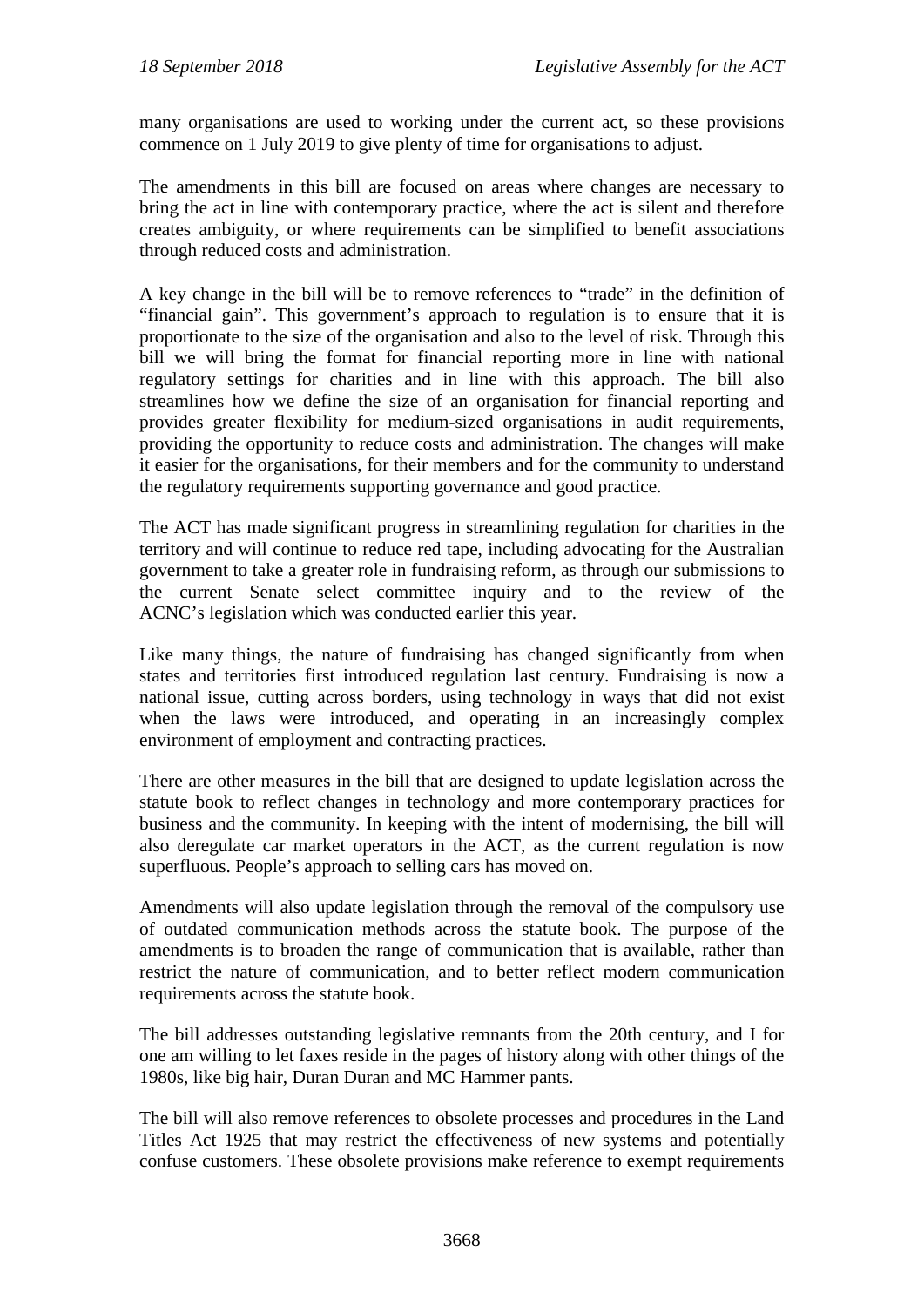that no longer apply. Other obsolete provisions refer to maps and plan submission requirements where these needed to be submitted on linen paper that can only be sourced from the United Kingdom. If the legislative references to telexes and faxes were past their use-by dates, requirements for maps on parchment are clearly archaic.

The government is also ensuring that our legislation is flexible enough to accommodate new forms of identification. Increasingly people want to be able to access their credit cards and identification documents on their mobile devices. An example of the new form of identification is the digital key pass ID that is issued by Australia Post, which has been approved for proof of ID in licensed premises in other jurisdictions. Access Canberra has recently trialled this system in a number of licensed venues across the city. This bill will facilitate new forms of authorised identification. It will enable the government to flexibly respond to new forms of identification, including digital forms as they continue to emerge. This ensures that the regulatory environment is keeping up to date with people's preferences and with those new forms of technology. The changes will provide greater choice for people required to prove their identity or their age without reducing requirements for the proof of identity.

The ACT government has also committed, with the Australian government, to establishing a common assessment method for the assessment and listing of threatened species. Work to align the ACT's list with those of the Australian government has identified that the listing processes in the ACT legislation are either duplicated in their legislation or could be further streamlined. So this bill addresses the duplication and ensures that the decision-making processes for these important environmental issues are clear and straightforward.

The amendments in the red tape legislation bill reflect the government's commitment to continually reviewing and updating our regulatory settings and our legislation so that it meets the needs of business, of community organisations and of the ACT community as a whole. Regulatory reform and red tape reduction is a priority for this government and will remain so.

We will continue to ensure that regulation and legislation remain relevant and effective over time while delivering enhanced community outcomes. I commend the bill to the Assembly.

Question resolved in the affirmative.

Bill agreed to in principle.

Leave granted to dispense with the detail stage.

Bill agreed to.

# **Crimes (Restorative Justice) Amendment Bill 2018**

Debate resumed from 23 August 2018, on motion by **Mr Rattenbury**:

That this bill be agreed to in principle.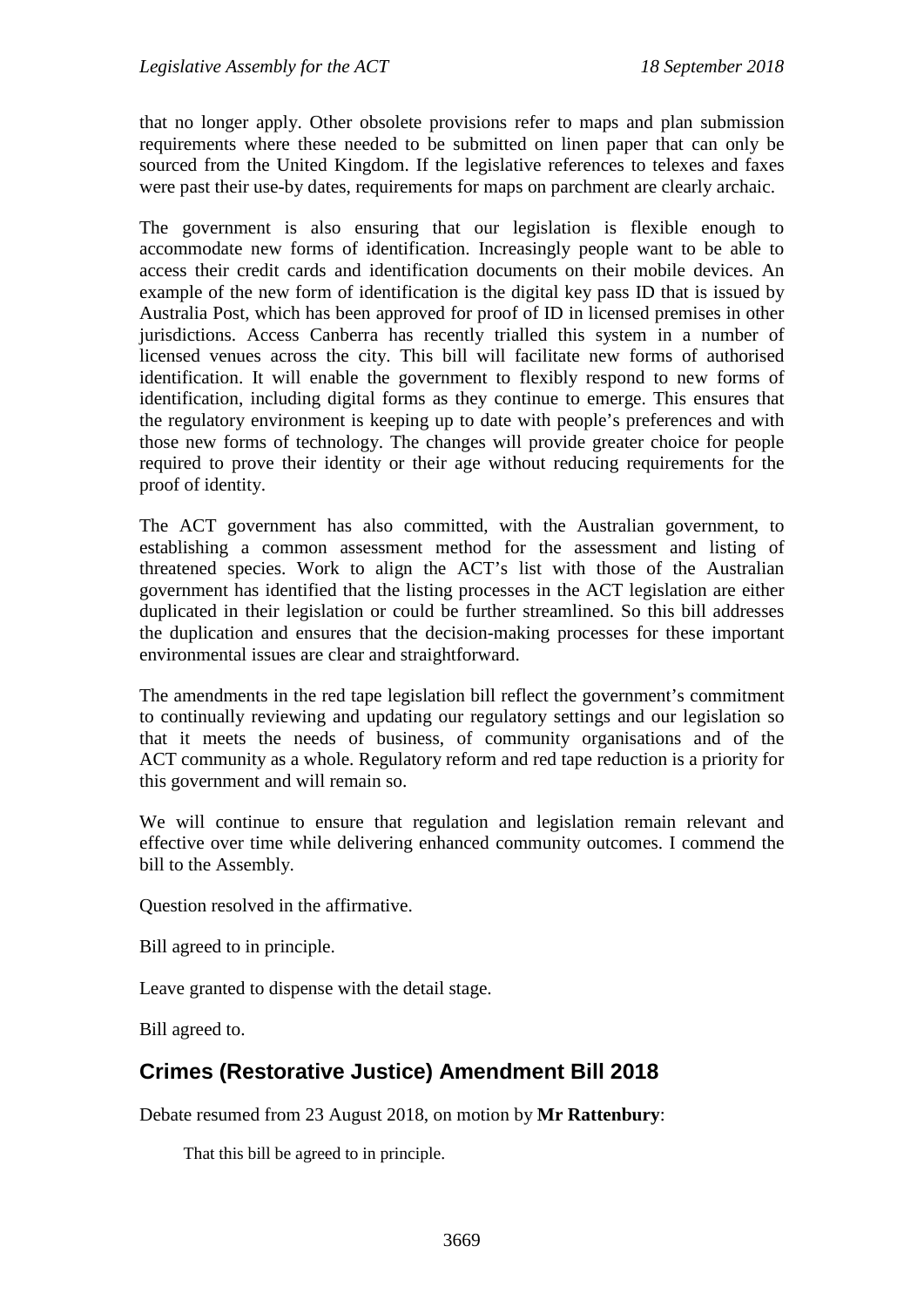**MR HANSON** (Murrumbidgee) (11.57): The Canberra Liberals will be supporting the Crimes (Restorative Justice) Amendment Bill, but before I move to discussion on this important bill I just remind the Attorney-General that Duran Duran are still going strong. They released their album *Paper Gods* in 2015. Not everything from the 1980s has been put in the rubbish bin. But I am happy to let the fax machine go.

This bill makes practical, sensible improvements in the operation of the restorative justice program. Because we have consistently supported the purpose and intent of restorative justice we will aim to support this bill as well. In particular, we have supported the use of restorative justice with younger offenders. As far back as 2015 the use of this approach was showing results. I will quote from the *Canberra Times* in 2015. There is a report titled "Restorative justice program in the ACT a success". It states:

The positive impact on victims of crime is considerable, allowing them to recover more quickly and provides greater confidence in the justice process.

And the success of the program means it may be expanded to more than young offenders.

In the same report Dr Heather Strang from Cambridge highlighted the effectiveness of restorative justice processes for serious and violent crime, revealing "reductions in trauma symptoms, anger and feelings of revenge in victims, and reductions in recidivism for offenders".

The ACT Chief Police Officer at the time, Rudi Lammers, was equally supportive in his praise of restorative justice, concluding by saying that the courts were not the answer to everything and there was a desperate need for a different kind of justice, one that better expressed the pain that victims went through. Although RJ, or restorative justice, is by and large a successful initiative, its application does need to be carefully considered and it is not appropriate in many cases.

In addition, I would like to note that the feedback from some who have participated in RJ has indicated that it was not a positive process for them. Clearly, restorative justice can be a very confronting process. Therefore, initiatives to improve the restorative justice regime in the ACT are something that we welcome. And that is the intent of today's bill.

The bill makes a number of amendments to the Crimes (Restorative Justice) Act 2004. Many of the clauses are technical amendments designed to remove impediments that have become apparent as the program progresses. I will not go through all those changes.

I will make note, though, of the change to the threshold for young offenders to engage in restorative justice rather than having to accept responsibility for an offence. This bill will make restorative justice an option where an offender does not deny responsibility. This change is a worthy one and the reasons behind it have been put forward in public comments by the restorative justice unit senior convenor, Tracey Lloyd, who said: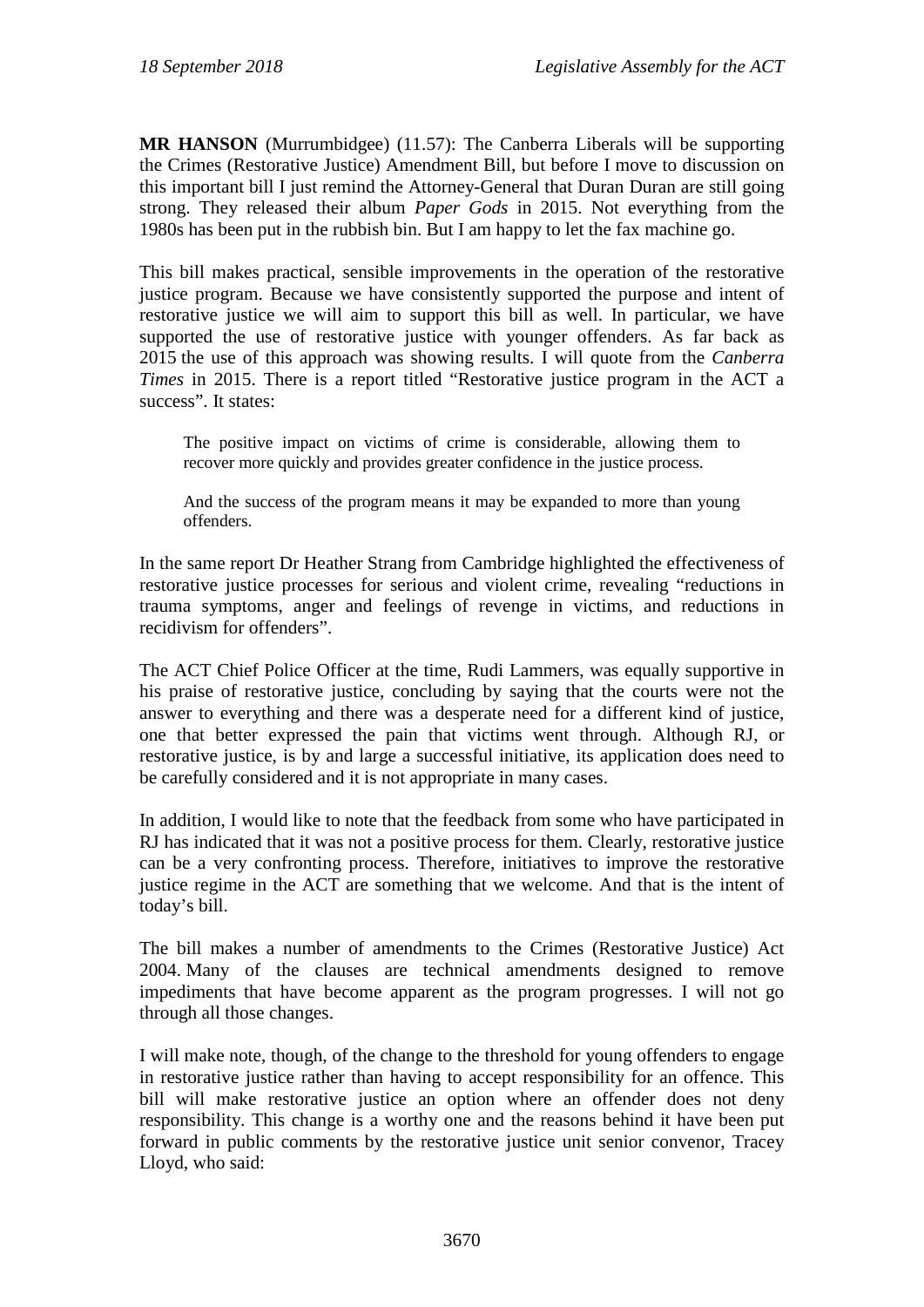An offender could plead not guilty for technical reasons but could still take responsibility for the harm that they caused.

If someone is taking responsibility for part of an offence they are able to gain insight and respond to a victim of crime's need.

There are a number of social aspects to consider as well with this bill. Young offenders, in particular, can be intimidated by or mistrustful of traditional justice measures. But the most important aspect that this change makes is that the program now makes it more available to more people. Given we have seen by and large that in the right circumstances this provides good outcomes, then we support that change. I know that this is of particular interest and concern to my colleague Mrs Kikkert, and I believe that she will be making some comments on this bill as well.

In conclusion, the Canberra Liberals support this bill for the improvements the bill makes and reiterate our support for the principle of the restorative justice program.

**MRS KIKKERT** (Ginninderra) (12.02): I rise today to briefly address the amendment bill under debate. This proposed legislation seeks to improve access to restorative justice in the ACT. Whilst the restorative justice scheme focuses primarily on meeting the needs of victims of crime, it is acknowledged that offenders may also benefit from participation in the scheme.

This bill includes provisions that specifically target young offenders, in an attempt to engage more of them in restorative justice. In particular, it shifts the threshold for young offenders who have committed what is defined as a less serious offence to be referred for restorative justice. Under current legislation all offenders so referred must accept responsibility for the commission of the offence.

This bill proposes that young offenders be deemed eligible as long as they do not deny responsibility for the commission of the offence. This seems like a very small change in both wording and meaning, but it attempts to acknowledge that acceptance of responsibility is a subjective test and that a number of young people may not present as accepting responsibility at the point of apprehension by police, potentially creating unnecessary barriers to restorative justice. Of course, it remains to be seen whether or not this amendment will have its intended outcome. It is, however, worth the attempt.

One of the stated purposes for this proposed change in eligibility is to increase the possibility for referrals for young people to be made in diversions from the criminal justice system. In light of known complications with this territory's youth detention centre in particular, this would, in my opinion, be a very good thing.

I have stood many times before in this chamber to raise concerns about this government's management of the Bimberi youth detention centre. Many of the concerns that I, the Canberra Liberals, the Human Rights Commissioner and others have raised have a long history stretching back to the old Quamby detention centre. But they continue causing trouble in our current detention facility. Some of these systemic problems include concerns over human rights compliance, low staff morale, the resulting high number of staff turnover and issues with understaffing.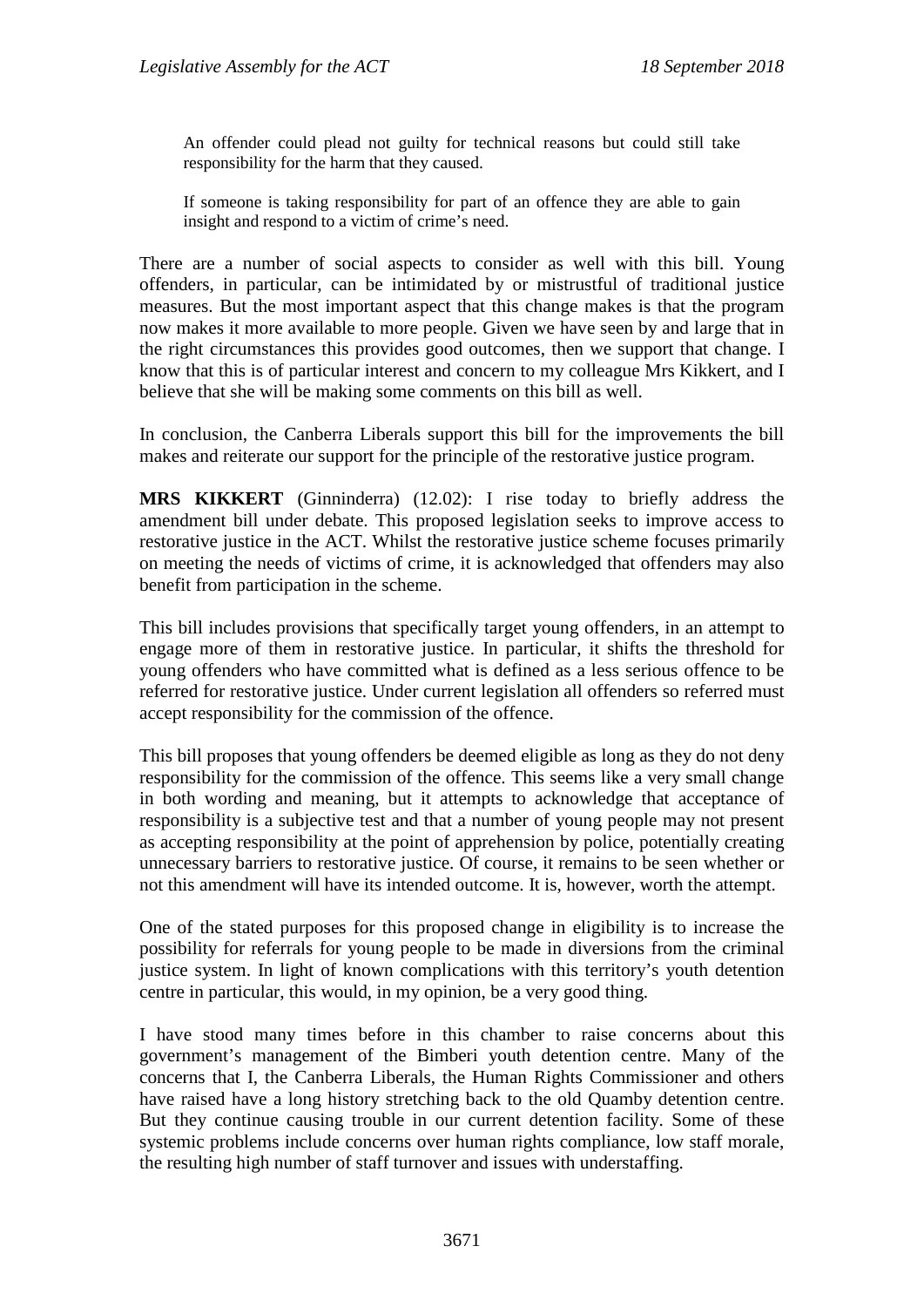Understaffing has been a significant issue recently. When Bimberi has insufficient youth workers, the end result is that kids have to be locked in their rooms. There were a total of 34 of these operational lockdowns in the 12 months ended 30 June last year. Then in the next six months operation lockdowns surged to 95 in total. To put this into perspective, this means that children and young people in this territory's youth detention facility were confined to their rooms on average once every other day during this reporting period.

Another significant concern has been this government's failure to guarantee the personal safety of the youths who find themselves in detention. In the same six-month period when 95 operation lockdowns occurred at Bimberi, 10 assaults also occurred. Minister Stephen-Smith has previously stated that such violent incidents are simply what occurs every now and again when you have people like that together. I reject this position of surrender when it comes to vulnerable children and young people.

A 2016 report written jointly by the Australian children's commissioners and guardians identified a number of factors that create opportunities for assault to occur in places of youth detention. Two main factors are inadequate staffing levels and lack of necessary training for staff—issues that this government holds specific responsibility for. Again, paraphrasing another Australian parliamentarian, if a government cannot guarantee the safety of a juvenile detainee then they are failing in their basic requirements as a government.

Poorly run youth detention centres unfortunately often turn into training grounds for adult corrections. Unfortunately, we do not have any clear or reliable data on how often this might happen in the ACT, though I do wish to remind the minister that in October last year she committed this government to working towards creating these data and assuring that the youth justice task force considers this issue as part of its work. For this reason and for the concerns I raised above, I therefore welcome any attempt to decrease the number of children and young people detained at Bimberi if a better solution is available.

This is an important point, and I consider this bill to be a very small step in the right direction. A number of forward-thinking jurisdictions around this planet have had enormous success in treating youth offending by moving away from traditional models of youth justice, no matter how well intentioned, in favour of more robust and thoroughly evidence-based approaches. One of the characteristics that these approaches have in common is an attempt to involve not just the offender but also her or his family and, where possible, the broader social network.

I note with some satisfaction, therefore, that the explanatory notes for this bill acknowledge that restorative justice processes may be tailored to include a young person's community of care; that is, their parents, caregivers, support workers or family members. I respectfully suggest that such progressions not only may but most definitely should extend to a youth's community of care. The best evidence-based programs to rehabilitate youth offenders all take a whole-of-family approach.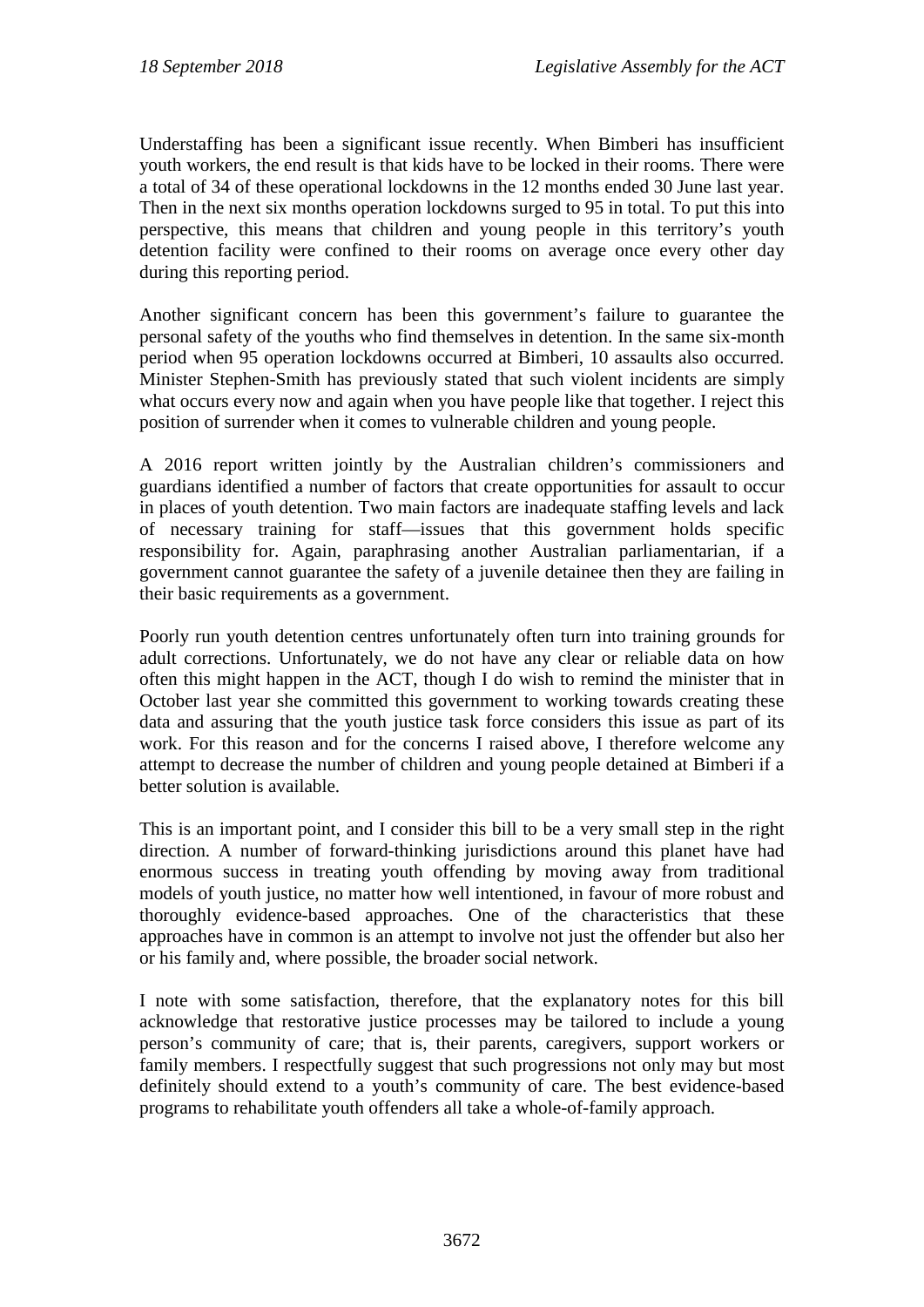We still have a very long way to go in this territory when it comes to getting youth justice right. But we are a small jurisdiction and I am confident that, with the right leadership and policies in place, we would be ideally placed to meet the needs of children and young people who find themselves in trouble. This legislation is certainly a small step in the right direction, and I therefore commend it to the Assembly.

**MS STEPHEN-SMITH** (Kurrajong—Minister for Aboriginal and Torres Strait Islander Affairs, Minister for Disability, Minister for Children, Youth and Families, Minister for Employment and Workplace Safety, Minister for Government Services and Procurement, Minister for Urban Renewal) (12.08): I also rise to speak on the Crimes (Restorative Justice) Amendment Bill 2018, particularly as it relates to young offenders and access to restorative justice for victims of young offenders.

Before going to my prepared remarks, however, I would seek to remind Mrs Kikkert that the headline indicators report for Bimberi Youth Justice Centre that I committed to establishing last year as part of my ongoing commitment to transparency in the youth justice system was, in fact, tabled in this place on 22 March, along with the mid-term progress report on the blueprint for youth justice in the ACT 2012-22, which I will speak more about in a moment.

The ACT's restorative justice scheme provides the opportunity for eligible and suitable victims, offenders and their supporters to communicate either face to face or by indirect means with the help of a trained restorative justice convenor. The purpose of this communication is to address the harms caused by an offence by discussing what happened, who has been impacted and in what ways, as well as what the responsible person can do to help put things right for victims of crime.

The amendments set out in this bill, as others have mentioned, will allow more victims of crime to access restorative justice, if and when they need or want it, and they have been informed by feedback from referring entities. ACT Policing, the courts, child and youth protection services, the Director of Public Prosecutions, Corrective Services and the Victims of Crime Commissioner all provided input into these reforms.

As the legislation currently stands, for an offence to be referred to the restorative justice unit, they must be satisfied that the offender accepts responsibility for the offence. The bill before us seeks to amend this to allow young offenders who have been charged with a less serious offence to be referred to the restorative justice process when they do not deny responsibility for the commission of an offence.

As Mr Rattenbury said in his presentation speech, and as others have mentioned, this is a subtle but significant change. This amendment recognises that there may be a range of reasons that a person may not accept responsibility for an offence at the time of apprehension, including distrust of law enforcement.

It should be understood, however, that young offenders who access restorative justice under this modified threshold will be subject to the same suitability assessments as other offenders once the referral has been made. This means the young person will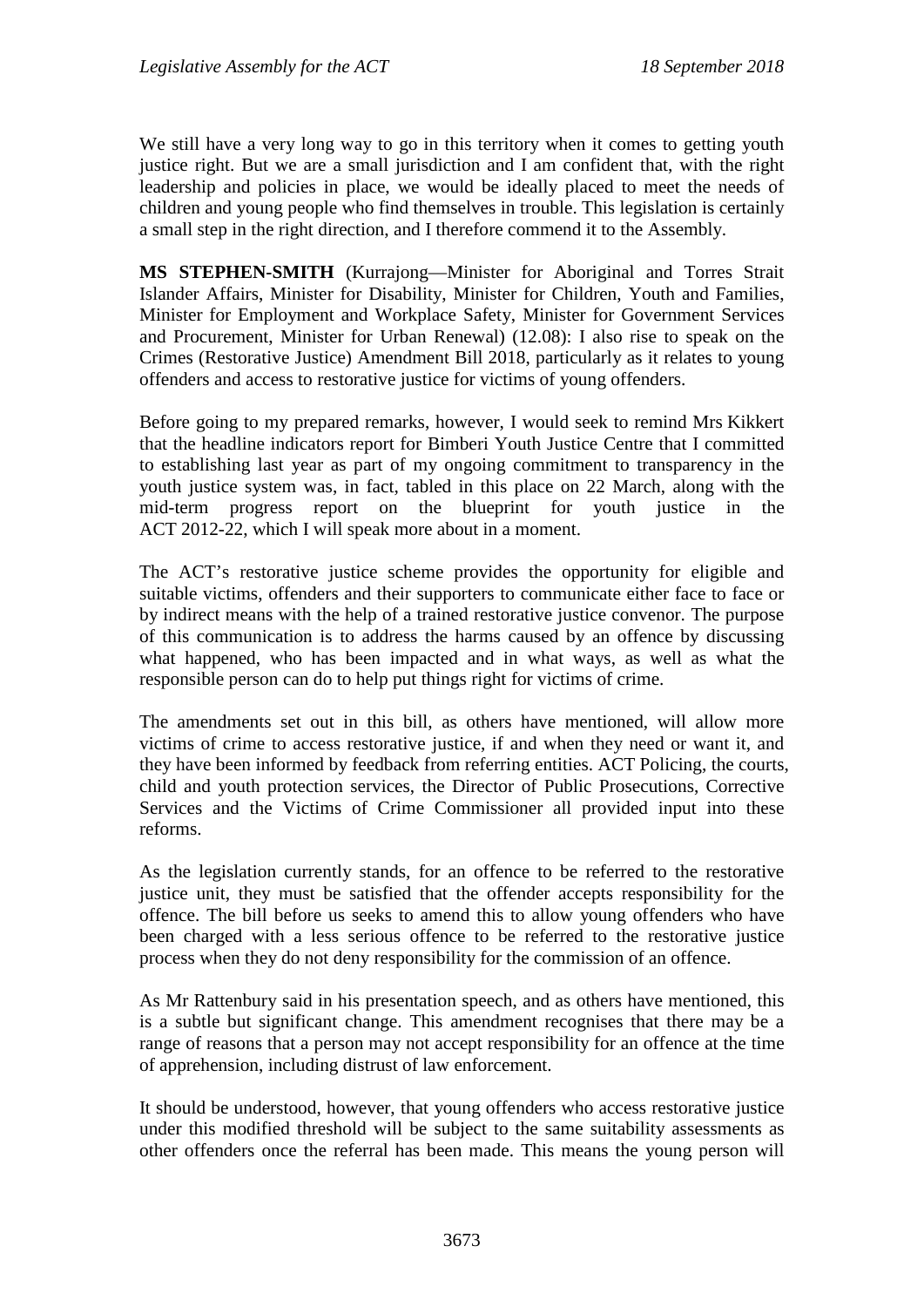need to accept responsibility for the offence for the purpose of participation in restorative justice and for a restorative justice conference to take place.

I believe that this change strikes an appropriate balance between promoting access to restorative justice for young offenders and providing a safe process for victims of crime. This amendment goes to one of the core principles underpinning the blueprint for youth justice in the ACT 2012-22:

A young person who has offended should be supported and encouraged to accept responsibility for their actions through restorative justice or other appropriate measures.

As members would be aware, the blueprint for youth justice sets the strategic direction for youth justice in the ACT. The 10-year strategy focuses on reducing youth crime by addressing underlying causes and promoting early intervention, prevention and diversion of young people from the youth justice system. The blueprint details seven strategies for long-term change in the ACT youth justice system, including diverting children and young people from the formal justice system.

As I reported when tabling the mid-term progress report on the youth justice blueprint, the progress report showed that the number of young people detained in Bimberi Youth Justice Centre had dropped by 42 per cent over the five years to 2016-17, and by 48 per cent for Aboriginal and Torres Strait Islander children and young people. The report also showed that since 2011-12 the number of young people apprehended by ACT Policing had decreased by 39 per cent, the number of young people under youth justice supervision had decreased by 32 per cent and the number of nights young people spent in detention had fallen by 53 per cent. Those results meant that fewer young people were coming into contact with or becoming further involved with the youth justice system, and we achieved that by focusing on exactly this: prevention, early intervention and diversion.

But we do know that the unfortunate reality is that, once in the youth justice system, the likelihood of young people becoming regular offenders and then entering the adult corrections system later in life increases significantly. Diversion is therefore a critical element of the blueprint and of our response in youth justice. Accordingly, the strategy aims to minimise young people's contact with the formal justice system and thereby improve life outcomes, including by increasing restorative justice options for young people by implementing initiatives to improve the availability and scope of restorative justice options. The amendment before us today is an example of how the government is delivering on this goal.

Taking a restorative practice approach to youth justice has also been identified by the blueprint task force as one of the key themes. Last year, as we approached the midpoint of the blueprint, I announced the establishment of the blueprint task force, comprising key community and government representatives, to advise me on the key priorities for the final years of the blueprint. The task force work has been informed by public workshops and by the five-year progress report on the blueprint, which I mentioned that I tabled earlier this year.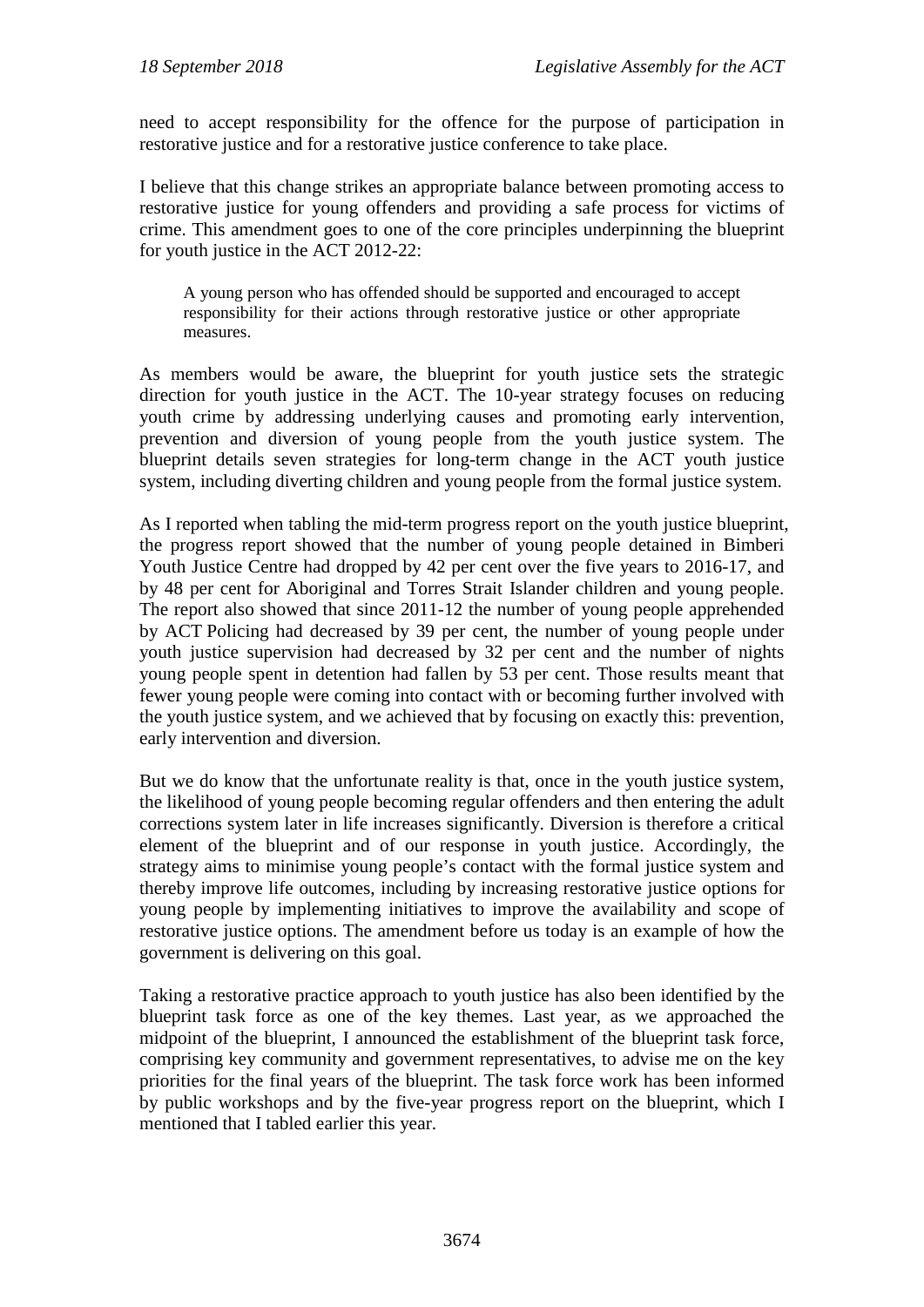The progress report, as I have said, shows that we are on the right track to achieve the aim of the blueprint: to reduce the rate of youth recidivism, detention and remand, as well as the over-representation of Aboriginal and Torres Strait Islander young people in the youth justice system. However, the mid-term report also showed a decrease in the total number of young people referred to restorative justice, and these declined by 35 per cent, from 190 to 123, between 2011-12 and 2015-16. I note that this may, of course, be due in part to the 39 per cent decline in the number of young people apprehended by police during that same period. However, we need to ensure that unnecessary barriers are not preventing young people's participation in restorative justice processes.

Measures such as the important amendments in this bill will help to ensure that young people who are apprehended for less serious offences can benefit, as of course can their victims, when young people take responsibility through the restorative justice process. I commend the bill to the Assembly.

**MR RATTENBURY** (Kurrajong—Minister for Climate Change and Sustainability, Minister for Corrections and Justice Health, Minister for Justice, Consumer Affairs and Road Safety and Minister for Mental Health) (12.16), in reply: This bill amends the Crimes (Restorative Justice) Act 2004 to provide increased opportunities for victims of crime to access restorative justice in the ACT. It does this by removing legislative barriers which have limited, and in some cases prevented, referrals from being made to the restorative justice scheme.

A key government priority is to ensure that victims of crime have the opportunity to access restorative justice if and when they need or want it. Restorative justice is a voluntary process whereby all parties who have a stake in a particular offence come together to resolve collectively how to deal with the aftermath of the offence and its implications for the future.

The ACT has a long and proud history as a national leader in the use of restorative justice. We are the only jurisdiction to have enacted legislation that specifically relates to the operation of a restorative justice scheme.

Our scheme has delivered, and continues to deliver, positive outcomes for victims of crime. Since it commenced in 2005, offenders have provided more than \$200,000 in reparation to victims of crime and completed more than 7,400 hours of volunteer work for community organisations at the request of the victim of crime. I understand that participants in restorative justice processes are surveyed about their experiences of the process once a conference has taken place. Ninety-eight per cent of survey respondents reported feeling satisfied with their experience of restorative justice conferencing in 2017-18. Victims have also reported that participation in restorative justice has helped them to better understand what happened, to sleep better at night and to regain a sense of control following their experience of crime.

The ACT scheme currently allows for referrals to be made for offences involving young and adult offenders, for less serious and serious offences, and at points across the entire criminal justice system. I am pleased to confirm that the scheme will expand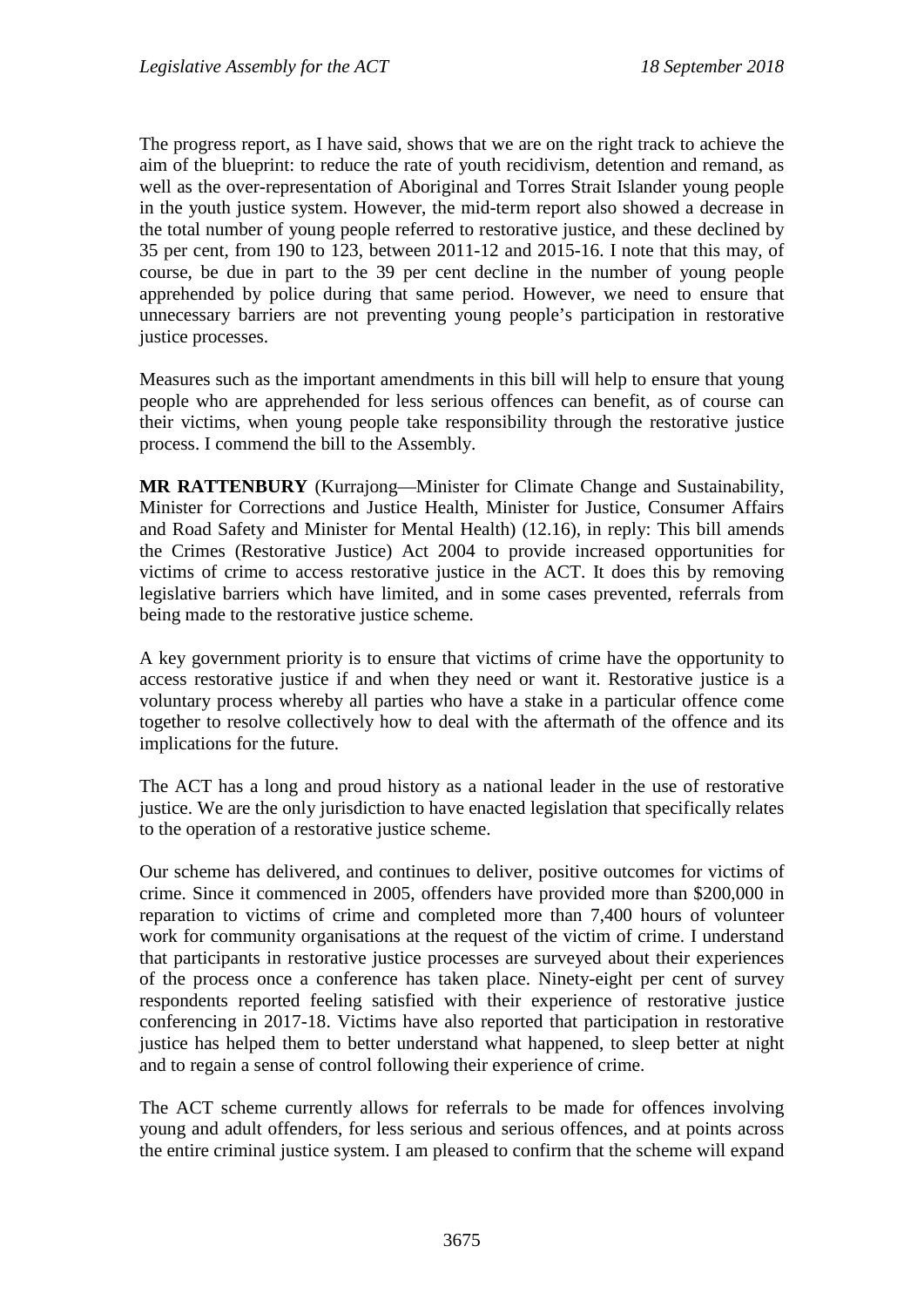later this year, when phase 3 is commenced by ministerial declaration. This will allow for referrals of family violence and sexual offences to be made to restorative justice.

In preparation for phase 3, the restorative justice unit has been building its capacity to manage complex offences, establishing service provision agreements with educational and therapeutic service providers, and consulting closely with stakeholders to finalise guidelines for the management of phase 3 offences. Provided that no significant issues arise during the finalisation of this consultation process, I anticipate that phase 3 of the restorative justice scheme will commence on 1 November this year.

Phase 3 commencement day will be a significant moment in the life of the ACT's restorative justice scheme. It breaks down the final legislative barriers which prevented victims of crime from having access to restorative justice simply because they were the survivors of particular offence types. This will complete the rollout of the restorative justice scheme as it was envisaged by the restorative justice subcommittee in 2003.

Today's bill is the result of ongoing consultation between the restorative justice unit and phase 2 referring entities about ways to improve access to the restorative justice scheme. The bill, once passed, will allow more victims of crime to access restorative justice at a time which is right for them. I would like to thank the referring entities who have provided input into these reforms.

I turn now to the amendments made by today's bill. The bill removes a requirement for referring entities to conduct an assessment of an individual's capability to agree to participate in restorative justice prior to referring an offence. This responds to concerns raised by the ACT Supreme Court in the 2016 case of the Queen and Forrest, where then Justice Refshauge identified that referring entities had to draw indirect inferences about a person when that person was not present before them.

Following passage of the bill, this assessment will only be required as a part of a suitability assessment conducted by delegated staff at the restorative justice unit. This simplifies referral processes for referring entities and ensures participants will be subject to a consistent assessment process conducted by officers with experience and training in the use of restorative justice practices.

The bill makes an additional amendment to the eligibility criteria for referral. Currently, for offences to be referred, the referring entity must be satisfied that the offender has accepted responsibility for the commission of the offence. This bill allows for young offenders who have been charged with a less serious offence to be referred to restorative justice where they do not deny responsibility for the commission of the offence.

In 2003 the restorative justice subcommittee of the ACT Sentencing Review Committee considered what accountability thresholds an offender would be required to meet prior to a referral to restorative justice being made. The subcommittee settled upon demonstrating acceptance of responsibility, which they saw as a middle ground between a requirement for an offender to make a formal admission of guilt to the offence and the "doesn't deny" threshold which would allow for referrals where the offender did not deny responsibility for the commission of the offence.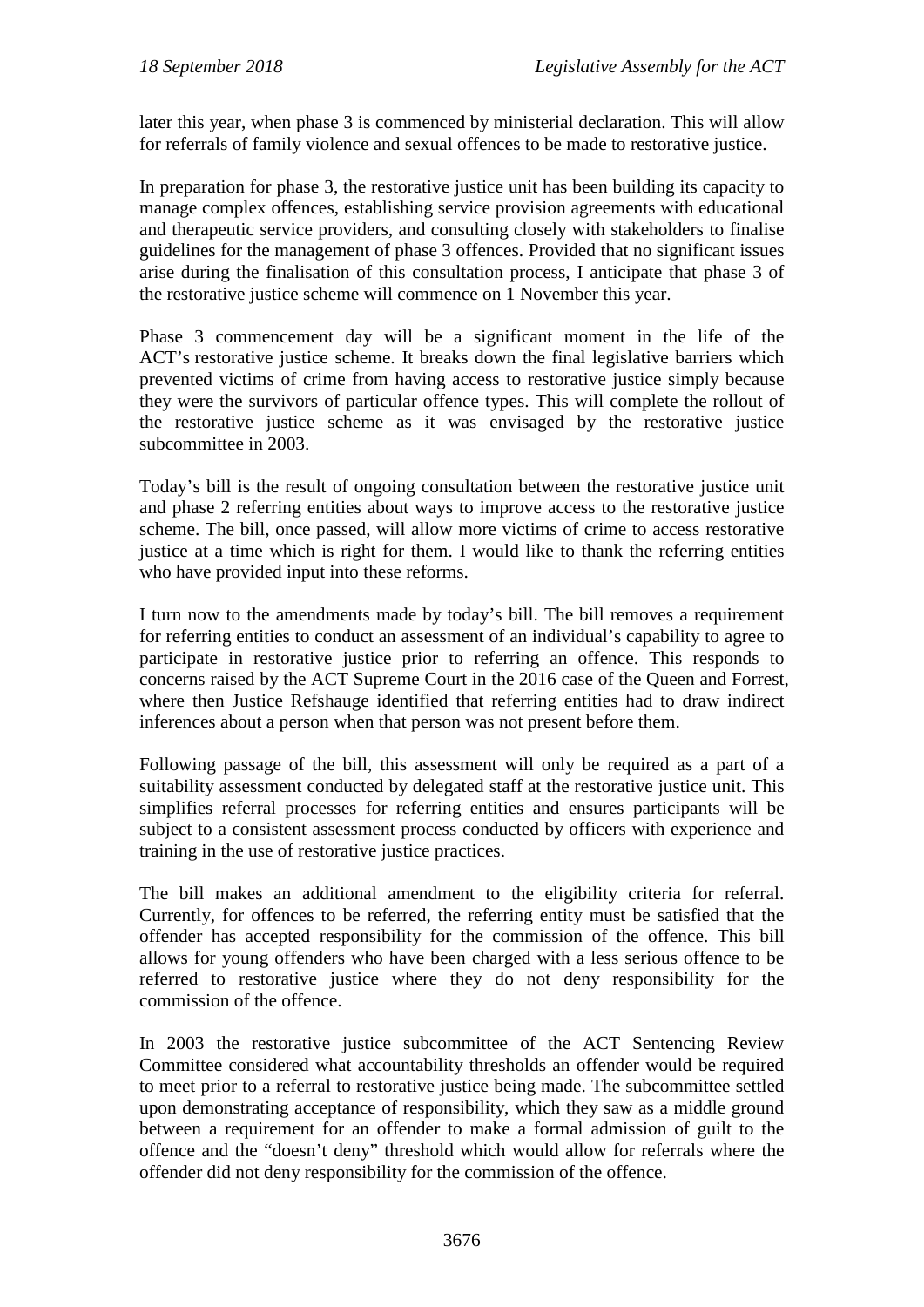This threshold has been monitored by the Justice and Community Safety Directorate. In 2016 the directorate became aware that there were concerns among some referring entities about how this threshold should operate in practice, with some referrers considering that formal admissions of responsibility needed to be recorded before a referral could be made.

To address these concerns, the bill introduces a limited "doesn't deny" threshold to young offenders for less serious offences, which recognises that there may be a range of reasons why a person may not initially accept responsibility for an offence at the point of apprehension. Offenders who choose to be silent or have limited engagement with law enforcement officials would be eligible for a referral as they have not made an outright denial of responsibility for the offence. Young people who access restorative justice via this threshold will be subject to the same suitability assessment as other offenders, meaning they must accept responsibility for the offence for the purpose of participation in restorative justice to be able to engage in a restorative justice conference.

This change strikes a delicate balance between promoting access to restorative justice and providing safe and accountable processes for victims of crime. Importantly, this change has the potential to reduce the number of Aboriginal and Torres Strait Islander young people coming into contact with the formal criminal justice system. The "doesn't deny" threshold supports police, in particular, to actively make diversionary referrals for young people where their actions at the point of apprehension may be influenced by historically based mistrust of law enforcement.

I turn now to an important change made by the bill which supports victim-led referrals. Under the current legislation, opportunities for victim-initiated referrals are limited by a requirement that referring entities must seek the agreement of an offender to participate in restorative justice and provide them with an explanation of restorative justice before a referral can be made. This means the Victims of Crime Commissioner, as a victim-service provider, cannot utilise their referral powers.

This bill supports post-sentence referring entities, including the Victims of Crime Commissioner, to make victim-led referrals in particular circumstances. Having considered the objects of the restorative justice act, a referring entity may decide that it is not appropriate to notify the offender of the referral in the first instance. Referring entities may also consider that, in all the circumstances, it is not reasonably practicable to notify the offender of their intent to refer.

Once phase 3 is commenced, this referral opportunity will provide additional scope for the restorative justice unit to manage offences of sexual and family violence where power imbalances may mean it is not safe to notify the offender at the point of referral that a referral has been made. The amendments only allow for referrals without prior notification of an offender where the offender has been sentenced.

For the purpose of assessing whether the offence is suitable for restorative justice, restorative justice unit staff will need to have access to relevant information about prospective participants. Existing provisions of the act will be relied on to authorise the provision of information by referring entities.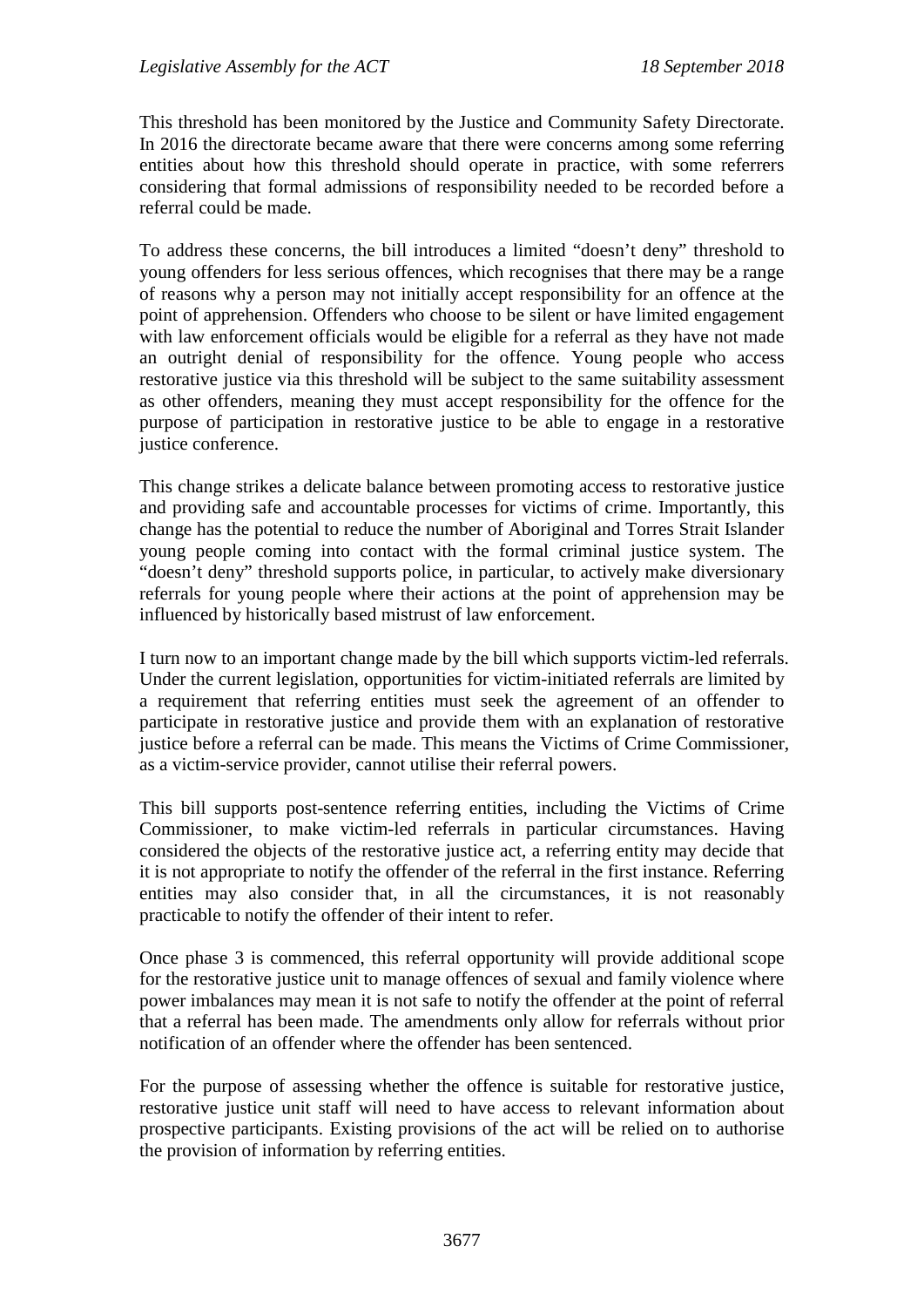Specifically, section 63 of the act already provides that the director-general or their restorative justice unit delegate may ask a referring entity to provide information about a victim, parent of a victim, an offender or anyone else if the information is necessary for the administration of the act. Referring entities must do everything reasonable to comply with this request.

Reliance on existing section 63 to support the provision of information necessary to decide if a matter is suitable for restorative justice has been acknowledged in the human rights analysis in the explanatory memorandum to the bill, as noted in the comments on the bill made by the scrutiny of bills committee.

However, the scope and nature of information, and the purposes for which it can be requested, relying on section 63, will not change, by virtue only of the fact that, where a referral is made without the knowledge of a sentenced offender, section 63 may be relied on to obtain relevant information about that offender. Existing provisions of the act requiring the protection of such information will continue to support the right to privacy of victims or offenders about whom information is obtained from referring entities.

While at this stage referrals without the knowledge of the offender will only be able to occur where the offender has been sentenced, further consultation will be undertaken to consider whether there is scope for such referrals to occur earlier in the criminal justice system in ways which support victim-led referrals and at the same time protect the human rights of offenders.

I turn now to the provisions in the bill which relate to referrals made by the law courts. The amendments clarify that section 27 of the restorative justice act only applies to referrals made by the court prior to the entry of a plea and transfer the court's duty to provide a copy of a court referral order to an offender and victim of crime to the director-general of restorative justice.

Section 27 referrals trigger additional reporting requirements for the director-general of restorative justice. Currently, the director-general must report to the referring court about the outcome of the restorative justice referral and provide comment about the eligibility of the offence and the suitability of individual participants for restorative justice. The director-general is also required to give a copy of this report to all persons whom the court is aware are a victim, or a parent of a child victim, in relation to the offence.

This bill makes changes to prioritise the privacy of participants in restorative justice processes by removing the requirement for the director-general to report on their individual suitability for restorative justice and instead requiring the director-general to report on the overall suitability of the offence which has been referred. This creates necessary safeguards for victims by reducing the risk that their choice to decline to participate in a restorative justice process will be conveyed directly to an offender.

This bill also amends the requirements placed on the director-general to distribute the report, to ensure that information is only provided to relevant conference participants.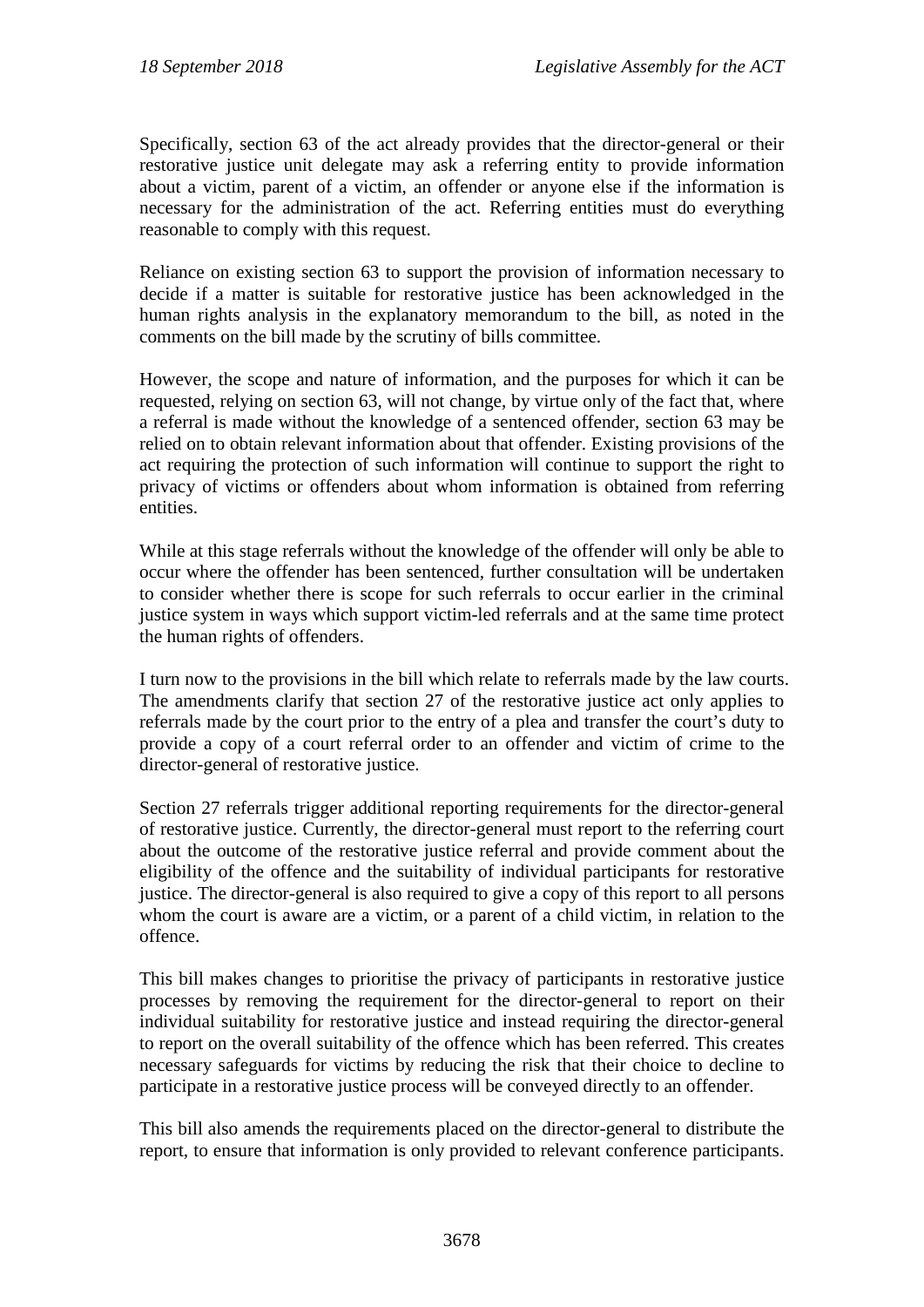This ensures that a victim's personal conferencing outcome is not divulged to any other person who the court identifies has been impacted by the offence.

I turn now to amendments which will increase ease of access for people with disabilities seeking to participate in restorative justice processes. The bill allows participants to flexibly provide consent for a process where they are physically unable to do so in writing. I would like to thank Women with Disability ACT in particular for their involvement in the development of this reform.

This bill introduces significant reforms which reflect this government's commitment to providing increased access to restorative justice for victims of crime. The amendments create additional opportunities for victims of crime to participate in their criminal justice processes, while delivering safeguards which will strengthen the ability of the restorative justice unit to safely manage family violence and sexual offences when phase 3 of the scheme commences in November.

While the government recognises that restorative justice might not be needed by every victim of crime, or perhaps wanted by every victim of crime, it remains committed to ensuring that all eligible victims of crime have the opportunity to access restorative justice if and when they want it. This is in line with our commitment to building a safer, stronger and more connected, restorative city. I commend the bill to the Assembly, and I thank members for their earlier contributions to the debate.

Question resolved in the affirmative.

Bill agreed to in principle.

Leave granted to dispense with the detail stage.

Bill agreed to.

### **Sitting suspended from 12.30 to 2.30 pm.**

# **Questions without notice ACT Health—workplace culture**

**MR COE**: My question is for the Minister for Health and Wellbeing. I refer to an opinion piece in the *Canberra Times* of 12 September by AMA president, Dr Antonio Di Dio. Dr Di Dio wrote:

It's come from what seems to have been a continual series of crises within ACT Health and its inability or unwillingness to deal with the systemic issues. From switchboard fires to data disasters, waiting list blow-outs and persistent allegations of bullying, ACT Health has struggled for a long time.

Minister, why have you been unable or unwilling to deal with the continuing series of crises within ACT Health?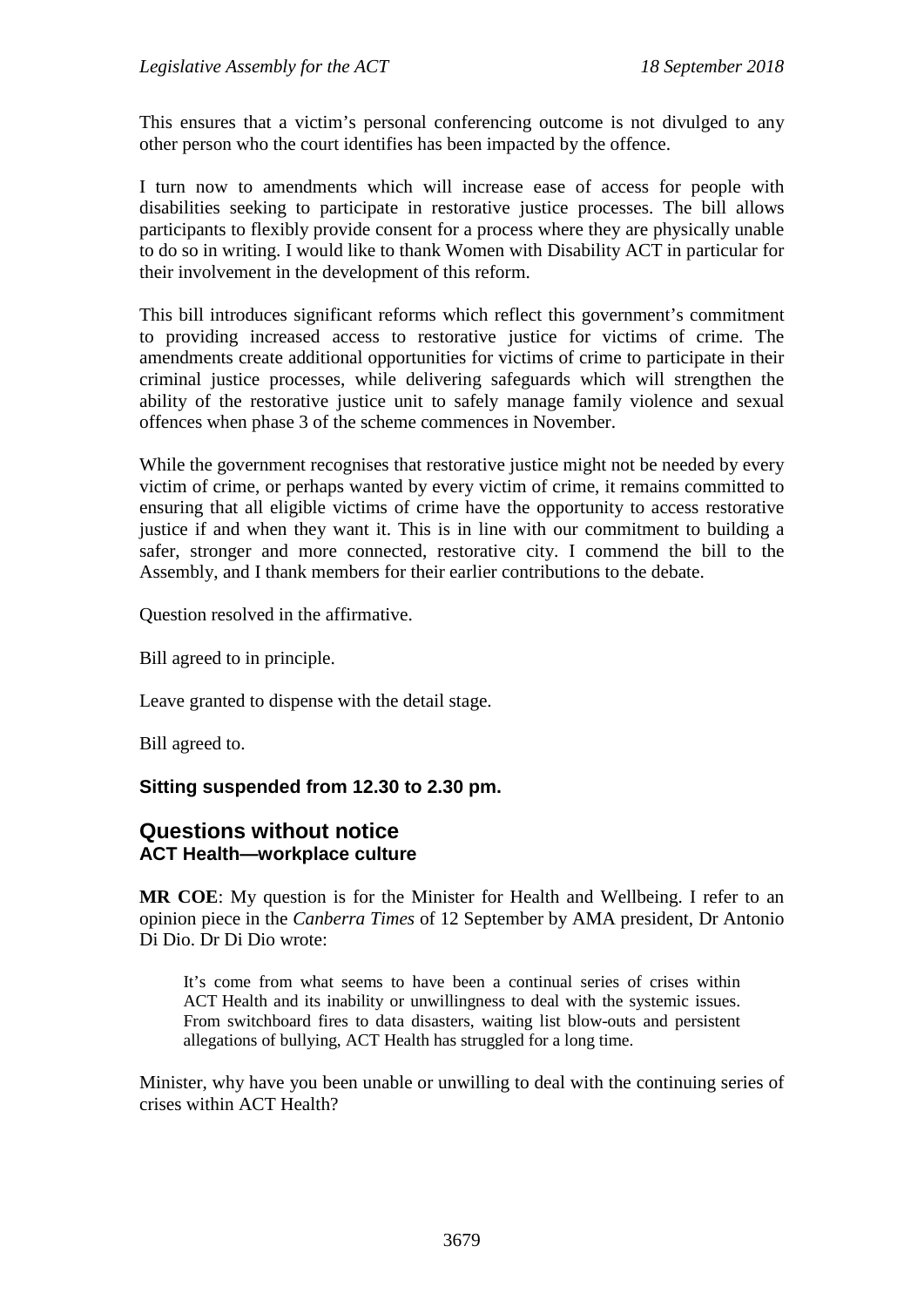**MS FITZHARRIS**: I thank the Leader of the Opposition for the question. I am able and I am willing. I have spoken on multiple occasions in this place about a series of initiatives, reforms and decisions that I have taken to address a number of the matters raised in that opinion piece on which Mr Coe reflected in his question.

**MR COE**: Minister, why have you failed to support a board of inquiry into the crises facing ACT Health?

**MS FITZHARRIS**: I note that there is a motion on the notice paper for tomorrow. I do not believe that a board of inquiry is warranted.

**MRS DUNNE**: Minister, has your handling of this series of crises in ACT Health made matters worse?

**MS FITZHARRIS**: No, and I do not agree that there has been a series of crises in ACT Health. Again, I ask members opposite to reflect once again on the very hard work of ACT Health, particularly as it has been recently reflected. Members opposite had a lot to say about the initial accreditation report received from the national body overseeing healthcare standards in this country.

It was not a good report in March. It was not a good report. Members opposite had plenty to say about that. What they have not had much to say about at all was the report from the same organisation, the pre-eminent accreditor of hospitals in this country, the Australian Council on Healthcare Standards, that works on behalf of the Commission on Safety and Quality for Australian Healthcare Systems, which gave ACT Health an unconditional—

**Mr Coe**: So you get a pass mark and now you want to be thanked. You want to be thanked for it, do you?

**MS FITZHARRIS**: Yes, in fact, I think ACT Health staff do want to be thanked. ACT Health staff do want to be thanked for the extraordinary work that they have done, particularly in the past three months but that they do every day. You see again and again the Canberra Liberals talking down the ACT health system.

**Mr Coe**: You will take the compliments but not the criticism.

**Mr Rattenbury**: And you will do the criticism and not a compliment.

**MS FITZHARRIS**: Believe me, Madam Speaker, I have taken plenty of criticism from the opposition in this place.

**Mr Hanson**: Mr Rattenbury, less interjecting, please.

**Mr Rattenbury**: You are a joke.

**MS FITZHARRIS**: The Australian Council on Healthcare Standards in July of this year handed down a report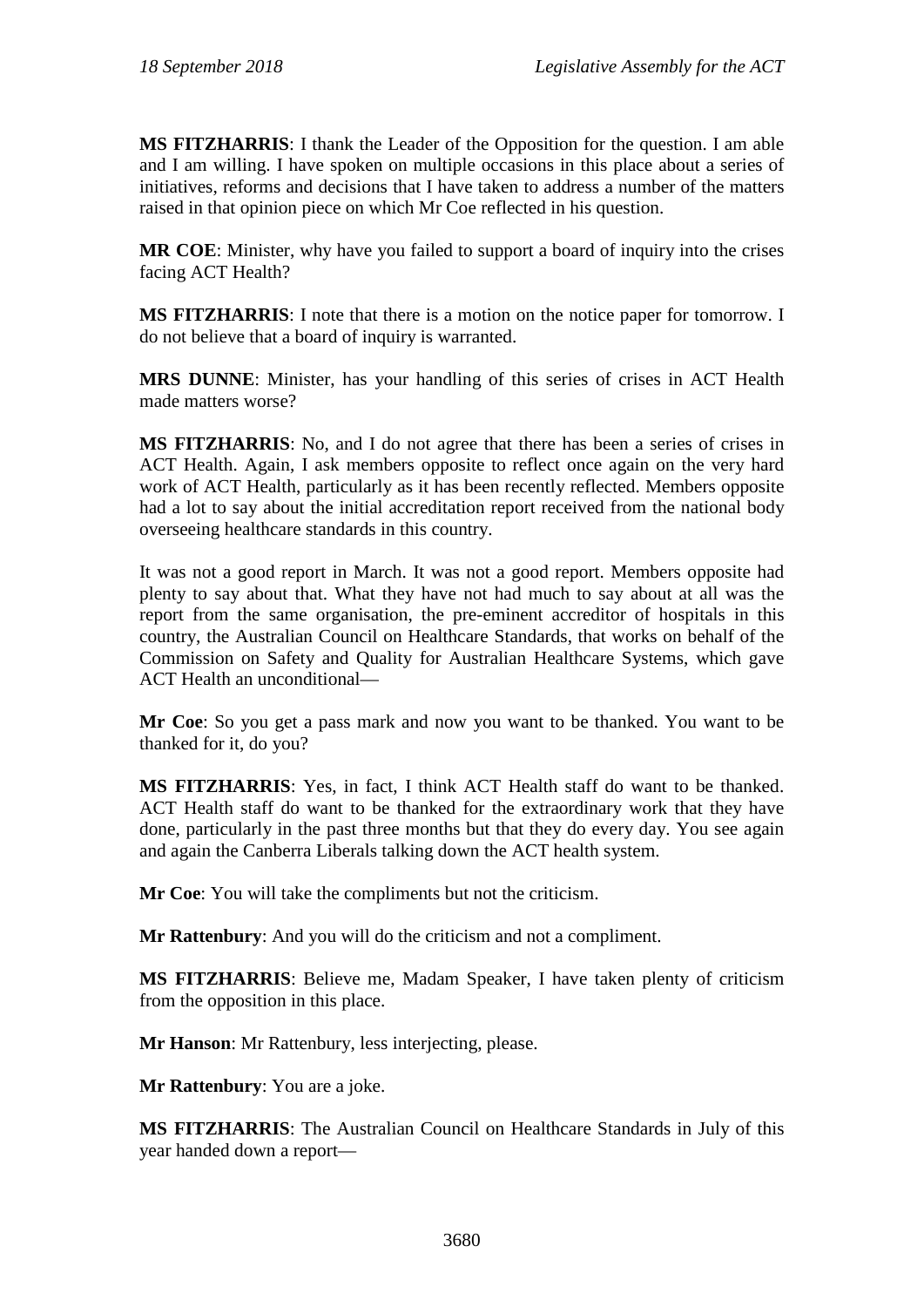**Mr Hanson**: Madam Speaker, after a series of interjections, Mr Rattenbury called across the chamber and said to me that I am a joke. I ask that he withdraw.

**MADAM SPEAKER**: I did not hear it but I would just—

**Mr Hanson**: I did.

**MADAM SPEAKER**: Members, while I did not hear it, I have no doubt that there were words that were not flattering to anybody on both sides being put. So I ask all members—

**Mr Hanson**: Madam Speaker—

**MADAM SPEAKER**: Please, let me finish—

**Mr Hanson**: just on your ruling, that is not the case, Madam Speaker. Mr Rattenbury was interjecting. I said, "Stop interjecting." He said, "You are a joke." That is the way it went. I would ask him to withdraw.

**MADAM SPEAKER**: I probably did not hear it over Mr Coe's interjections, Mr Hanson. I just remind everybody—I think I have said it every other week—to show some respect and regard to our fellow members in this place.

**Mr Hanson**: Madam Speaker, on your ruling, I am saying that Mr Rattenbury has made an unparliamentary comment across the chamber. I am asking that he withdraw. If he says that he did not say it, we can check *Hansard*, but it is the normal process that you would invite the member to withdraw.

**MADAM SPEAKER**: Mr Hanson and Mr Rattenbury, I am going to offer, if you believe—I have not heard it; so I will have to go to *Hansard*, or you may offer—

**Mr Rattenbury**: I am happy to withdraw, Madam Speaker.

**MADAM SPEAKER**: Thank you, Mr Rattenbury.

### **Drugs—pill testing**

**MS LE COUTEUR**: My question is to the Minister for Health and Wellbeing and relates to pill testing. Noting the tragic deaths of two festival goers over the weekend at Defqon.1 in Sydney and the hospitalisation of several others with suspected drug overdoses, and noting the recent success of the nation's first pill testing trial in the ACT, how is the minister engaging with colleagues in other jurisdictions to share the lessons from the ACT experience, and is the ACT advocating for a broader rollout of pill testing through the COAG Health Council?

**MS FITZHARRIS**: I thank Ms Le Couteur for the question. I first note the tragic death of two people over the weekend and the hospitalisation of others, and send my condolences to their families.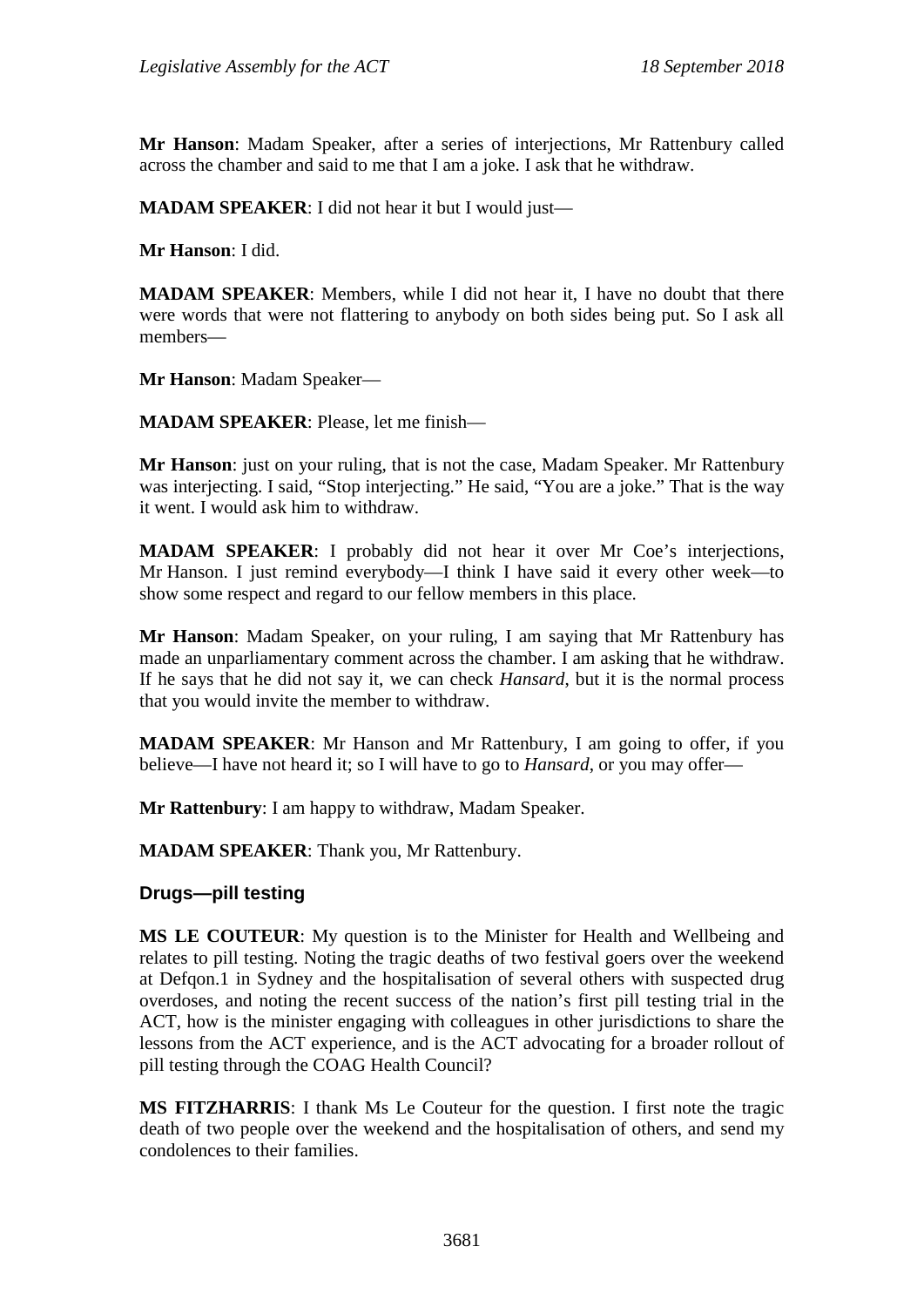The subject of pill testing has been raised since then, most significantly in Sydney and also right around the country. I have certainly shared the ACT's experience with my colleagues in other jurisdictions. I will look forward to seeing them all again in a few weeks at the next COAG Health Council meeting and again offering to each of them the ACT's very considered views on this matter and on the lengthy process that the ACT government went through to determine whether it should proceed with the pill testing trial. I have recently written to the federal Minister for Health after the commonwealth's announcement that it would not allow pill testing to proceed at Spilt Milk, given that it was occurring on commonwealth land. I will continue to offer all the experience we have here in the ACT in terms of forming our decision and in terms of the data and evidence that we received from the pill testing trial conducted earlier this year.

**MS LE COUTEUR**: Noting what you have just said, is the ACT government working with the promoters or the NCA to ensure that there is some way that pill testing can go ahead at Spilt Milk, given the urgency of it as has just been revealed by last weekend's tragic occurrences?

**MS FITZHARRIS**: Certainly in terms of the commonwealth's decision, that is my understanding—that that decision was made—and the contact for that decision has been the federal Minister for Health, in the sense that it was not specifically the NCA's decision, as I understand it. It was a commonwealth government decision. Certainly we have offered and attended a number of meetings—ACT government officials did—with NCA officials and the festival organisers to again provide all the information that we had at hand, to work with them and to share our experience, which was a positive one.

**MR HANSON**: Minister, why has every other government across Australia, both Liberal and Labor, rejected this proposal?

**MS FITZHARRIS**: Because they have not looked at the evidence available. They have not been able to look at the evidence available or explore the benefits of actually conducting a trial like this. Certainly, in the ACT, because of the pill testing trial here, two potentially lethal substances were discovered in pills tested at the Groovin the Moo festival. That information is now available to public health officials and our law enforcement agencies. It is exactly the experience that we had here that I will continue to share with my colleagues. I note that the ACT government has a proud and continuing history as a progressive government, willing to look at issues and take significant decisions to make sure that we can have progressive reform and progressive initiatives here in our own jurisdiction.

# **ACT Health—workplace culture**

**MRS DUNNE**: My question is to the Minister for Health and Wellbeing. Minister, on 12 September, the media published an opinion piece by the AMA. It was about the need for a board of inquiry investigation into the ACT health system. In that article, the AMA stated:

The cost of poor workplace culture and bullying is just too high to bear.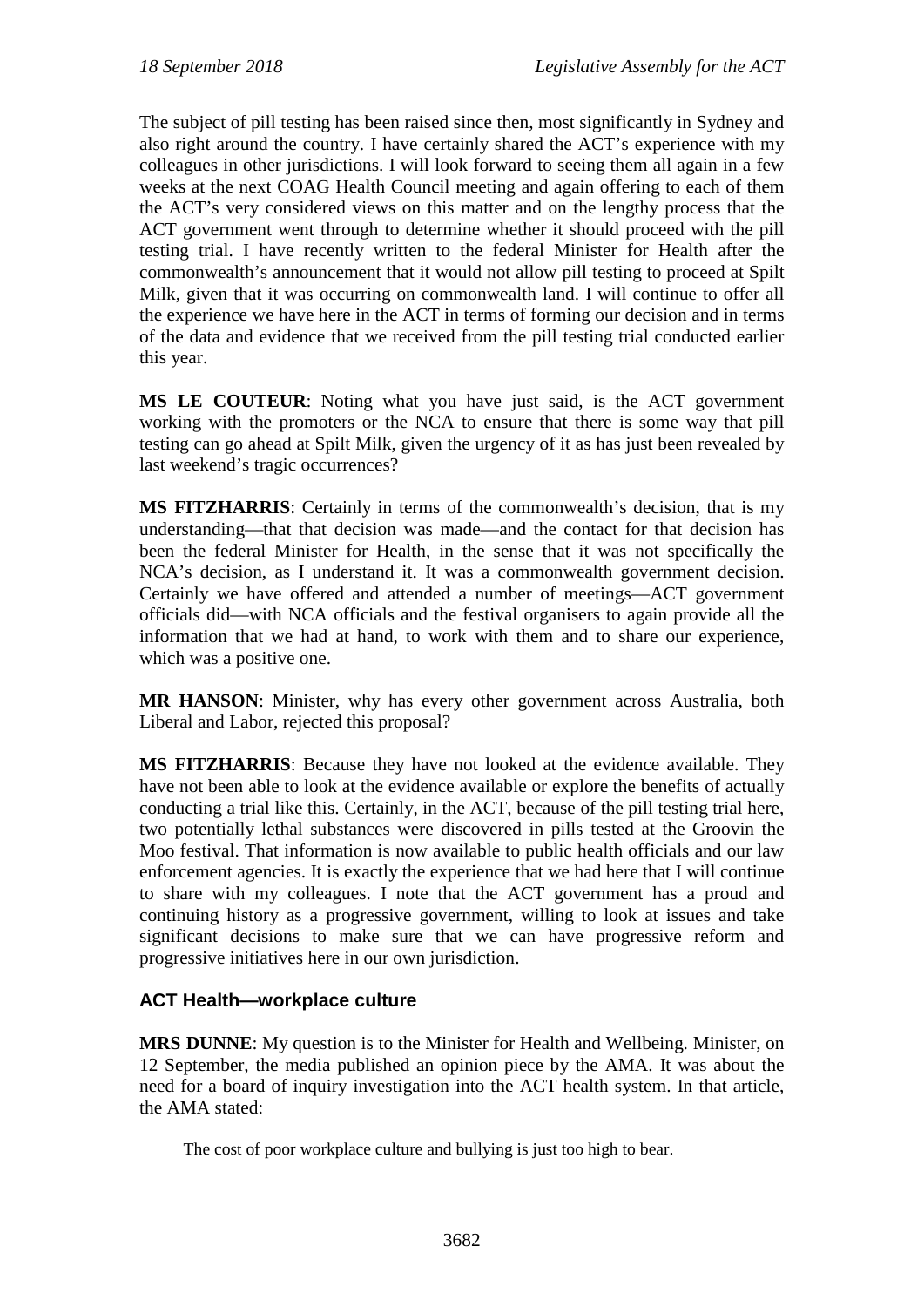However, you and the Chief Minister continue to claim that the cost of a board of inquiry is too high to bear. Minister, what is the cost of poor workplace culture and bullying in the ACT health system?

**MS FITZHARRIS**: My understanding and recollection of that article is that it was written in the broadest possible terms. Every organisation has a culture. All organisations can strive to improve that culture. That is exactly what we are doing at ACT Health, and working, of course, with our other public hospital and health care providers in the territory to do just that.

**MRS DUNNE**: Noting that the minister did not answer that question, minister, what are the human costs of a poor workplace culture and bullying in the ACT health system?

**MS FITZHARRIS**: I note, as evidenced most recently by the Australian Council on Healthcare Standards in its report from an independent body, the recognition that there has been a turnaround in workplace culture in ACT Health this year. They reflect repeatedly on the positive workplace culture that they found here when they came in both March and again in August as independent reviewers of ACT Health. That by no means suggests that our work is finished. Indeed, it will continue.

As I announced last week, the ACT government will be establishing an independent review of workplace culture in the delivery of public healthcare services. My intention with that is to ensure that we can learn lessons, that the organisation can heal from some of the more recent public debate about these issues and that those recommendations can inform continued improvement and assurances to the community and to staff about a positive workplace culture in the delivery of public healthcare services for Canberrans.

**MR WALL**: Minister, how many more staff resignations, poor mental health outcomes, attempted suicides and suicides will it take before you understand the human cost of poor workplace culture and bullying in the ACT health system and take the action of initiating a board of inquiry?

**MS FITZHARRIS**: As I have indicated before, I do not believe that the issues at hand warrant a board of inquiry, but I have announced an independent review, as well as a series of other changes at ACT Health. Also, I reflected very seriously, unlike those opposite, on the outcomes of the independent verification of ACT Health contained within the very lengthy Australian Council on Healthcare Standards report received by ACT Health in August this year, which accredits ACT Health unconditionally for the maximum period of three years.

### **Budget—city services**

**MS ORR**: My question is to the Minister for City Services. Minister, how has the community been engaged to participate in the city services budgeting process?

**MR STEEL**: I thank Ms Orr for her question and her genuine interest in city services. I was delighted to present the better suburbs statement 2030 earlier today and I would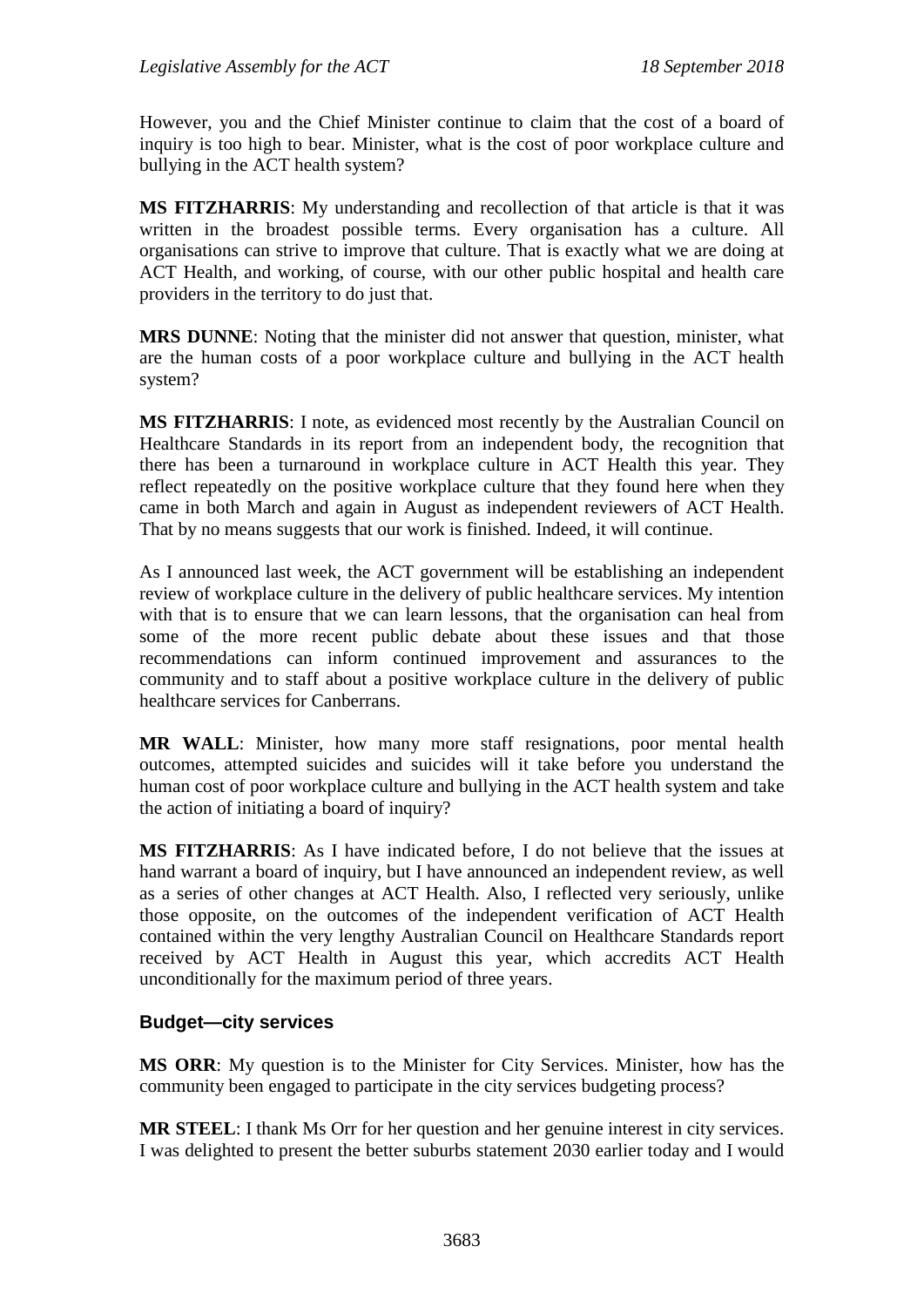like to put on the record my thanks to Minister Fitzharris and members of the Canberra community for helping to deliver this critical piece of work.

The better suburbs program was launched on 19 September 2017 and funding was provided in the 2017-18 budget to deliver this program over a two-year period. Phase 1 of the consultation consisted of feedback on city services provision through the your say website from 15 September 2017 through to 15 November 2017. This phase included a survey, a discussion forum and a stakeholder call for evidence.

Consultation was undertaken through many different mediums: through social and traditional media, through posters in community areas and through postcards in people's letterboxes. In addition, direct consultation was held through pop-up stalls, through roving event visits and via direct emails to over 450 stakeholder groups. Consulting widely and providing different ways to give feedback ensure that many people in our community are able to have their say. At the close of this consultation phase, over 155 pieces of feedback and 1,242 survey responses were provided.

The second phase of the consultation consisted of kitchen table discussions. These conversations preceded the citizens forum and were self-hosted by small groups in the community. The aim was to commence the deliberative stage of engagement and offer deeper feedback from the wider community to be shared at the better suburbs citizens forum to inform their decision-making.

The final phase of consultations was the better suburbs citizens forum itself, which was held over five days in July and August 2018. The better suburbs statement was developed at the forum and sets a future vision for improved delivery of city services in the ACT, and includes priorities for reform that will lead to service standard improvements. The content of the statement has been developed by the 54 community members who formed the citizens forum. It has been a really worthwhile trial.

**MS ORR**: What were some of the key outcomes of this process, and how will it be implemented?

**MR STEEL**: I am pleased to say that the citizens forum has achieved our goal of outlining the priorities for city services and identifying ways to provide more services for Canberrans. The process has paved the way forward for a vibrant, beautiful and livable Canberra, with a vision for our city for 2030.

A common theme of this 2030 vision is connectivity: better connected services to the community, as well as a community that is better connected to government and decision-making, and providing a focus on the services that matter to Canberrans. The forum provided a vision in relation to lakes, ponds and wetlands, and the stormwater system and water quality; street and park trees; household waste and recycling; public spaces waste and recycling; roads; public spaces, parks and open spaces, including mowing; library services; footpaths, verges and nature strips; graffiti and community engagement; streetlights; play spaces; responsible pet ownership; shopping centres; and community ovals and fitness stations. I look forward to working on implementing the statement and acting on the vision that has been delivered by our community for our community.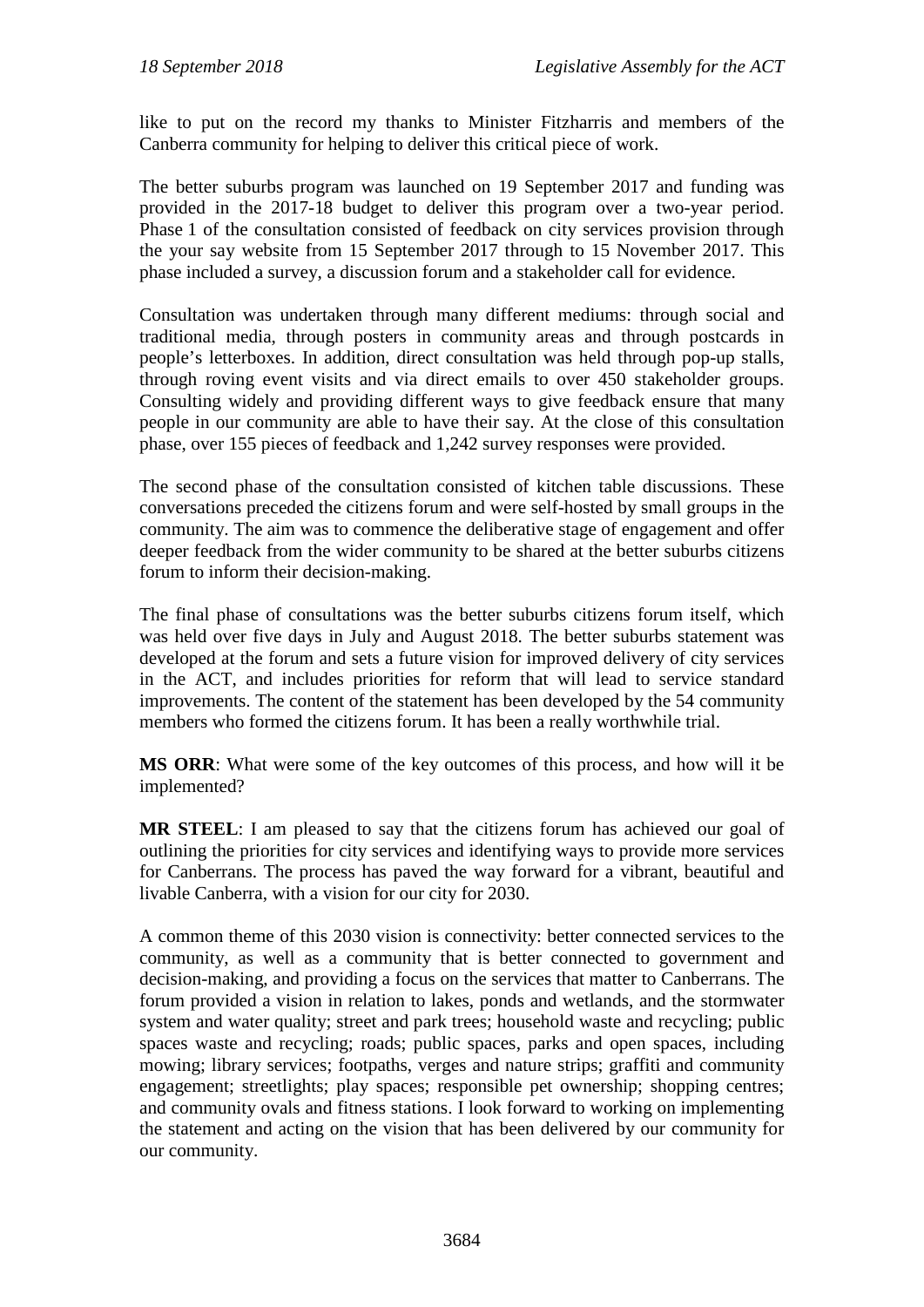**MR PETTERSSON**: Did the citizens forum come to a conclusion about the allocation of playground funding?

**MR STEEL**: I thank the member for his question. Work commenced on the participatory budgeting activity to allocate \$1.9 million in better infrastructure funding to play spaces on the last day of the citizens forum. Seventeen stakeholder groups provided submissions for consideration by the forum on play spaces. A member information pack was also provided as a background brief for citizens forum members, and presentations on the day included those from community petitioners, a play space expert and government representatives.

The citizens forum felt that they were not able to make a decision on the allocation of the funding on the final day of the forum. That is why a second play spaces forum day will be held on 22 September, this week, to move forward with decision-making. It is very pleasing to note that 32 of the original forum members have expressed interest in participating in this exciting next stage.

I know that there is a lot of interest from different communities around Canberra that presented to the play spaces forum about the allocation of these funds. I ask that they bear with us for a little longer so that the citizens forum can finalise their deliberations. It is expected that all budgeting allocations will be complete by mid-October 2018.

### **ACT Health—workplace culture**

**MS LAWDER**: My question is to the Minister for Health and Wellbeing. I refer to comments made by the Australian Salaried Medical Officers Federation ACT secretary, Stephen Crook, on 12 September about your plans for a secret inquiry into ACT Health culture. He said:

It needs to be a full judicial inquiry and it needs to be played out in public. They've had these bullying and harassment reviews before and nothing has really changed.

Minister, why have the government's previous bullying and harassment reviews failed to lead to cultural change in ACT Health and Canberra Hospital and health services?

**MS FITZHARRIS**: I note that a number of Mr Crook's claims were incorrect. But, having said that, as I have previously answered already, I have announced an independent inquiry. I am aware of a number of previous reviews into some specific areas within the hospital over a long period. I have announced an independent inquiry into workplace culture in the delivery of public health services and I look forward to providing more information on that in the very near future.

**MS LAWDER**: Minister, will the government have full control over when the report is released?

**MS FITZHARRIS**: I look forward to providing more details about the independent review in the very near future.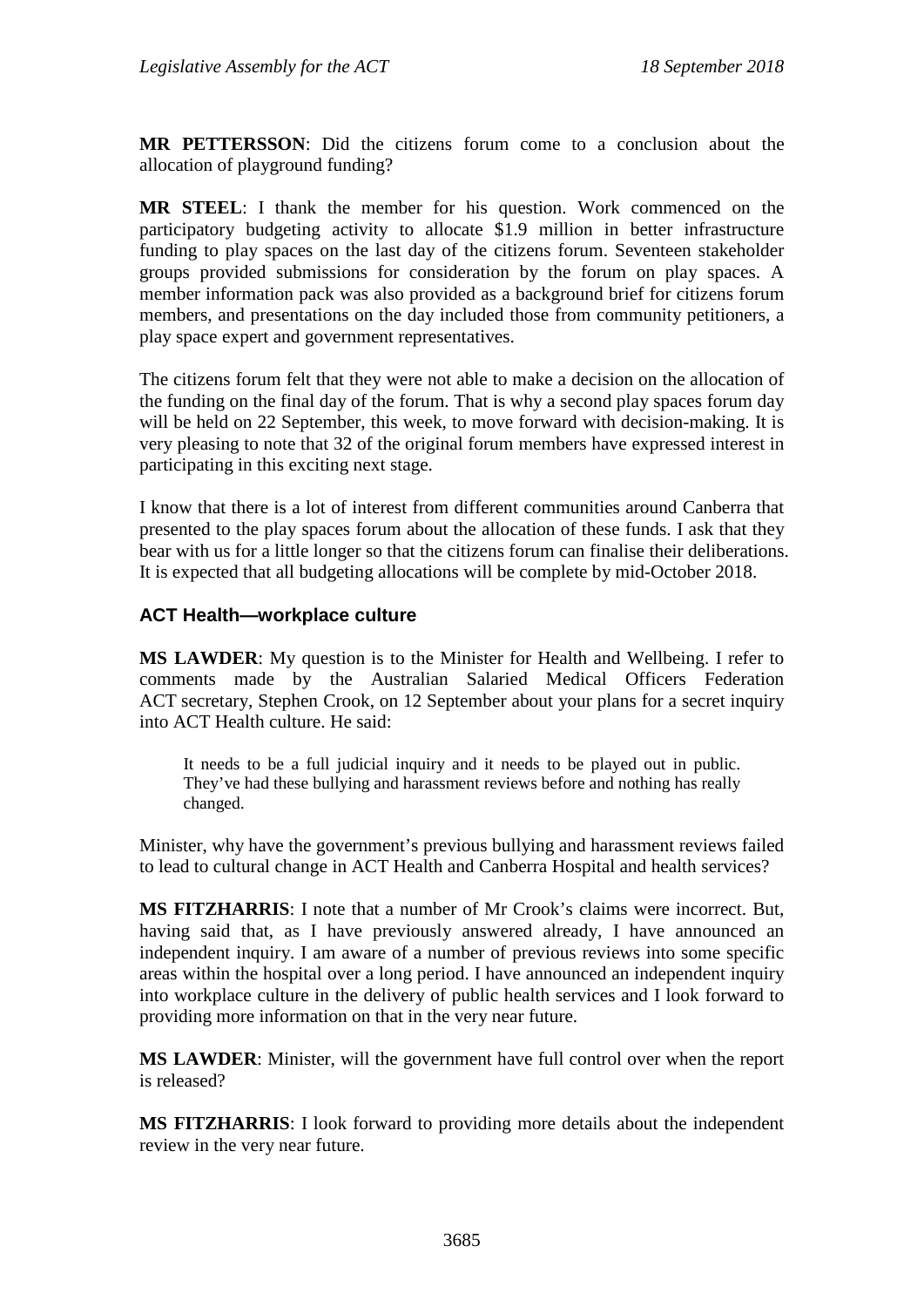**MRS DUNNE**: Minister, what submissions have you received about the importance of the inquiry report being publicly released, and released in full?

**MS FITZHARRIS**: I have given a public commitment to make sure that the final report is made public. Of course, I am taking advice on the issue that everyone involved in this discussion believes is vital, that is, protecting particular individuals who come forward who wish to tell their story.

# **ACT Health—workplace culture**

**MR PARTON**: My question is to the minister for health. I refer to comments made by the ACT president of the AMA, Dr Antonio Di Dio, in the media of 17 September 2018. Dr Di Dio said:

My grave concern is if there is no open inquiry then we are much less likely to get any meaningful data and the exercise may potentially end up like the one we had in 2010, as an unpublished report and fundamentally a waste of time.

Minister, will you table in the Assembly all past reports that the government has received on health culture over the past 10 years within three sitting days?

**MS FITZHARRIS**: I will take that question on notice.

**MR PARTON**: Minister, how many of the recommendations of past reports have been implemented?

**MS FITZHARRIS**: I will take the question on notice.

**MRS DUNNE**: Minister, what guarantees will you give that the final report of the inquiry into ACT Health culture will be made public in full?

**MS FITZHARRIS**: I refer Mrs Dunne to my previous answer.

### **ACT Health—workplace culture**

**MR MILLIGAN**: My question is to the Minister for Health and Wellbeing. On 31 July you stated that calls for an inquiry under the Inquiries Act were "a political stunt". You went on to claim that even a lower level inquiry into ACT Health staff culture was "not warranted". On 10 September you changed your position, announcing an inquiry into ACT Health. Why didn't you support an inquiry on 31 July, given that serious problems with the culture of ACT Health were already apparent?

**MS FITZHARRIS**: I do not believe that a board of inquiry is warranted. I have explained that on a number of occasions. As I have previously stated, I announced last week an independent review.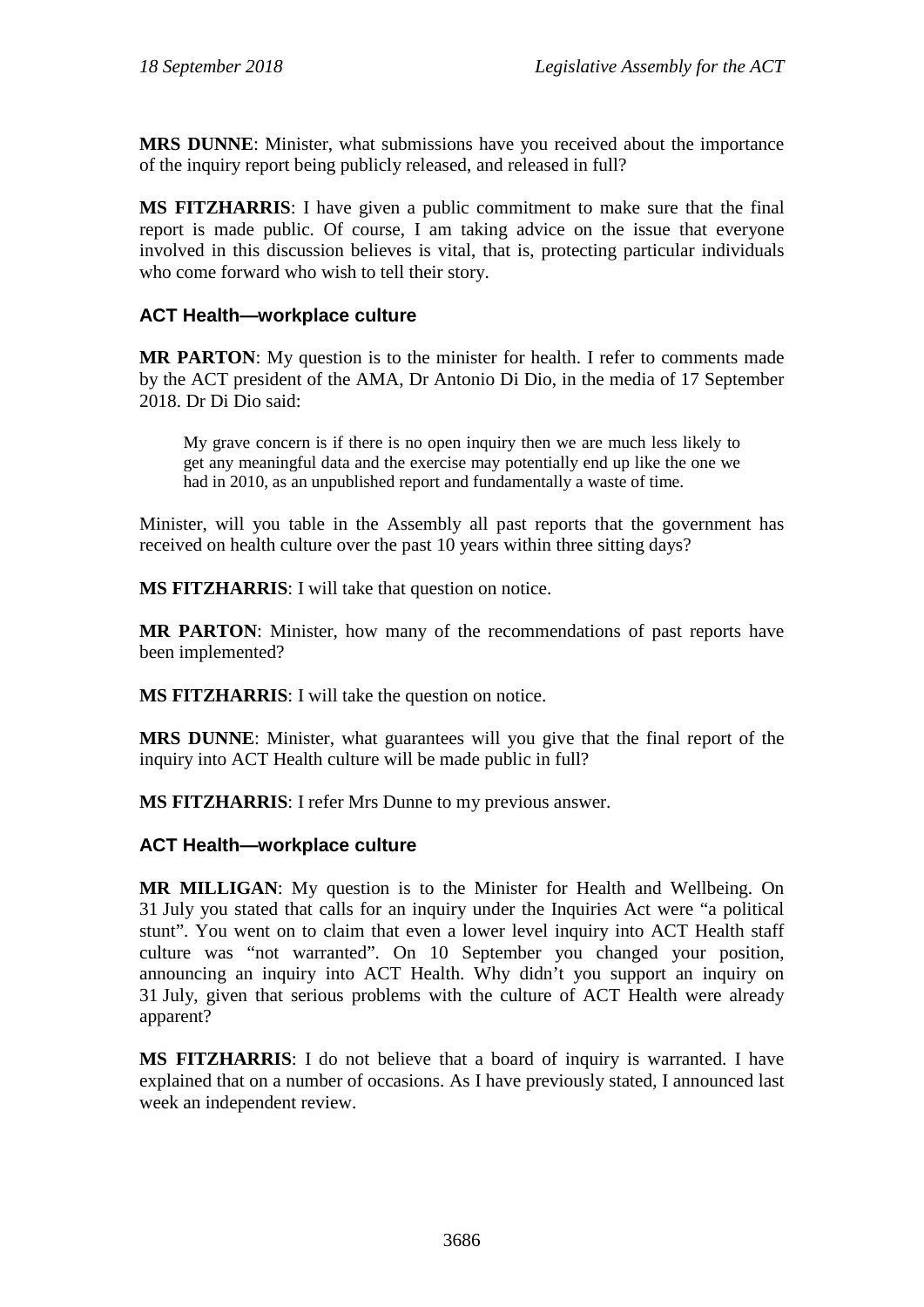**MR MILLIGAN**: Minister, why did you dismiss this as a "political stunt", given that you were already aware of the serious problems within ACT Health?

**MS FITZHARRIS**: I do not believe a board of inquiry is warranted. It was a political stunt—

**Mr Hanson**: Madam Speaker, on a point of order.

**MADAM SPEAKER**: Resume your seat, minister. Stop the clock.

**Mr Hanson**: The question from Mr Milligan, on relevance, was about any form of inquiry. The minister dismissed an inquiry, including the specific words "lower level inquiry". The question is about why she dismissed the lower level inquiry; she is turning her attention to the board of inquiry. The line of questioning is about any inquiry which she previously had opposed.

**MADAM SPEAKER**: You have over a minute and a half of two minutes, minister.

**MS FITZHARRIS**: At the time that the board of inquiry was discussed in the chamber, we had recently been through an accreditation process. The outcomes of that full process were not yet fully known, as we had not yet received the final report, if I recall correctly. These issues had not been written about to me by the opposition. We had recently gone through a full day's hearings with the ACT Health executive, and very few questions were raised by the opposition. The opposition have available to them their membership of a variety of committees in this place, including the health committee. Those avenues were not pursued. That is why I dismissed it as a political stunt on the day.

I have since said that I certainly do not believe that a board of inquiry is warranted, and I have announced an independent review.

**MS CHEYNE**: Minister, do you think the timing is right for a review into workplace culture at ACT Health?

**Mrs Dunne**: The question is out of order. Ms Cheyne was asking Ms Fitzharris for an expression of opinion: "Do you think".

**MADAM SPEAKER**: Can you repeat the question, Ms Cheyne.

**MS CHEYNE**: Minister, is the time right for a review into workplace culture at ACT Health?

**Mrs Dunne**: On the point of order, I seem to recall during the last sitting period that you said you would not give members an opportunity to rephrase their questions. Ms Cheyne clearly asked Ms Fitzharris did she think. When you asked her what she said, she gave you another form of words.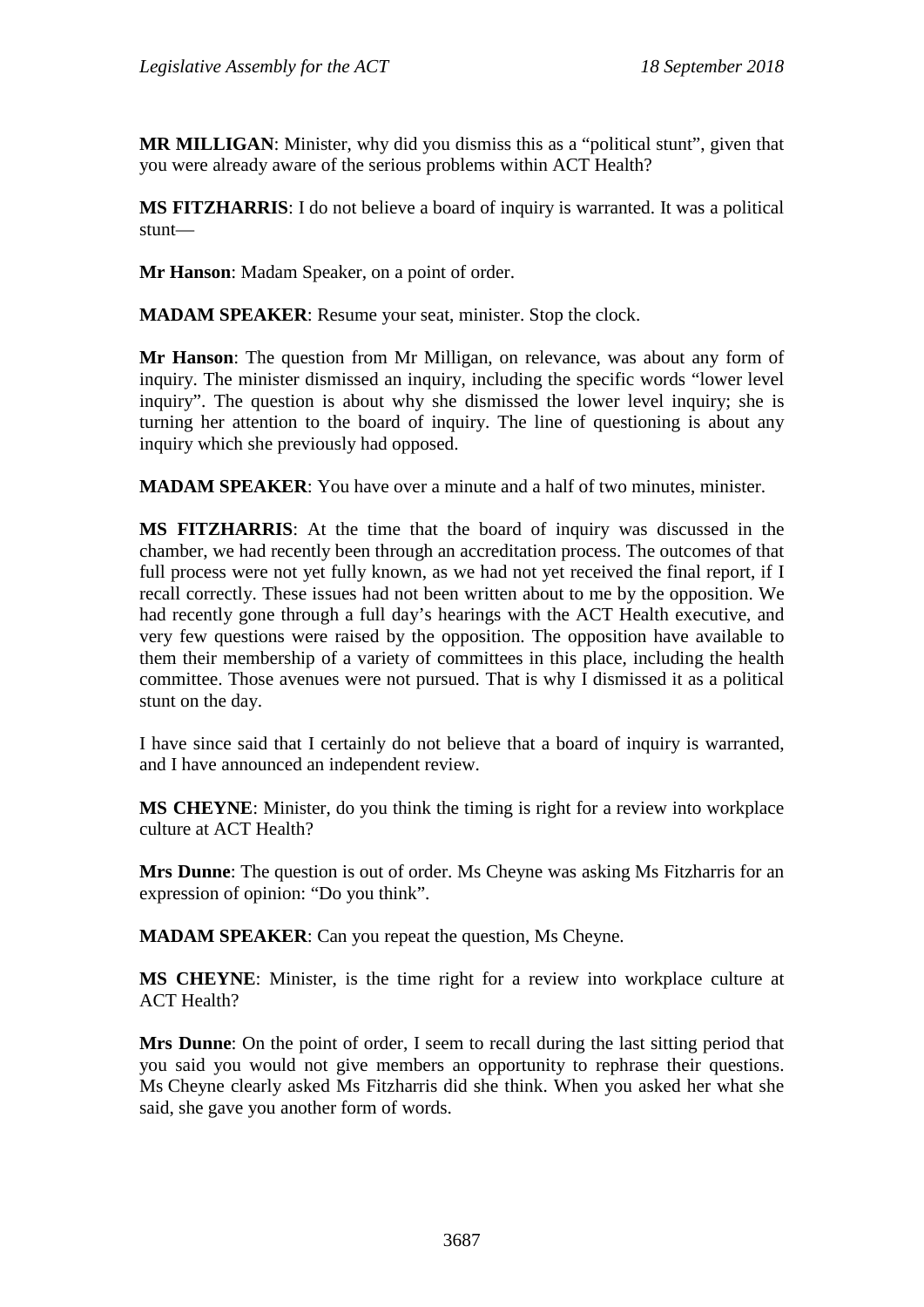**MADAM SPEAKER**: You are right. It was applied to, I think, Mrs Kikkert and others who were rephrasing. I am going to rule it out of order and ask people to be very mindful of the standing orders when a question is asked. We will move to questions.

# **Building—quality**

**MR PETTERSSON**: My question is to the Minister for Building Quality Improvement. Can the minister outline for the Assembly how the government is acting to improve building quality in Canberra?

**MR RAMSAY**: I thank Mr Pettersson for his question. The government is solutions focused. That is why we are putting into place very practical measures to ensure that the quality of buildings being built is high. The changes are both in the operational areas and in the policy guiding building in the ACT. We are making changes to ensure that those who are building in Canberra are doing so according to the rules and are building high quality buildings.

That is why Access Canberra has created a rapid regulatory response team in the building inspectorate, to ensure that they can get out to assess building complaints quickly, ideally on the same day that they are made. That is to ensure that noncompliant building is stopped as soon as possible, where appropriate, and to prevent it from escalating.

We will also soon be implementing a series of minimum documentation requirements to obtain a building approval. This will ensure that those seeking to build have put a high level of consideration into the design and construction of their building, and also that building certifiers must see and analyse a higher level of documentation than is currently required.

These are just two of our immediate reforms. The improving the ACT building regulatory system review identified 43 reforms, which we accepted and are rolling out in a coordinated and systemic way. That is why we are working with our colleagues in other jurisdictions to make changes to the national system. As other opportunities present, we will also make those changes. We will continue to consistently and carefully change the building regulatory system to ensure compliance with the law and higher quality buildings.

**MR PETTERSSON**: Can the minister outline how having a rapid regulatory response will help improve building quality in Canberra?

**MR RAMSAY**: I thank Mr Pettersson for his supplementary question. Access Canberra's rapid regulatory response team is designed to ensure that complaints are dealt with quickly and that issues do not escalate. We know that the cost of fixing a problem in a building increases substantially once it is complete. That is why the team is designed to get out on site and to undertake preliminary assessment of the issue as soon as they can after a complaint is received.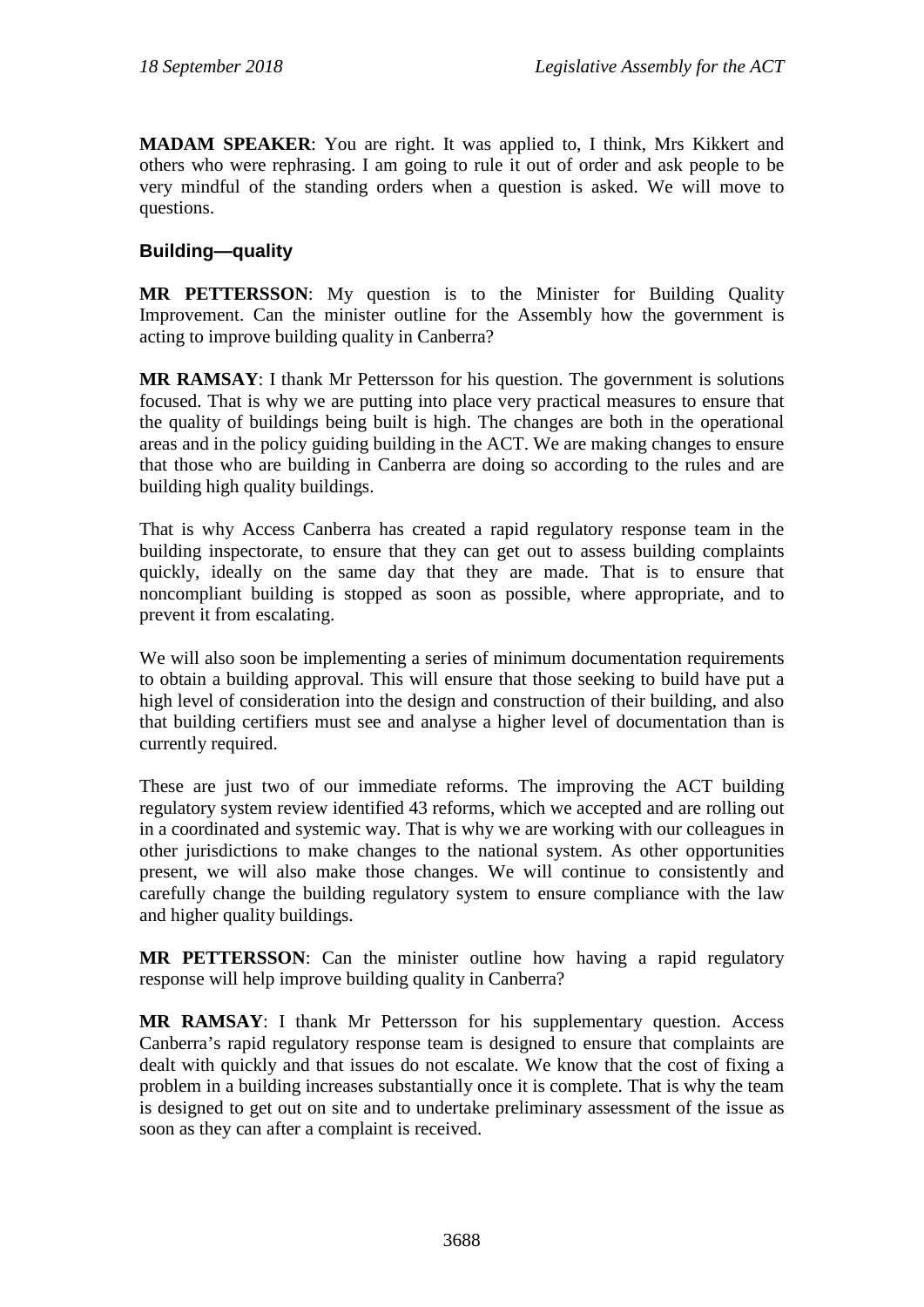Once out on site, the inspectors will determine whether a breach has likely occurred and prevent further work being done if necessary. Importantly, they can also quickly determine if there has not been a breach of building regulations and pass the complaint on to a more appropriate area if necessary.

This rapid response supplements the work that is being done by the building inspectorate. By gathering the details and conferring with subject matter experts for those issues that we need to look at in more depth to determine which cases need further attention, the team will help to ensure that cases are dealt with in the most efficient way possible.

Most importantly, this is about giving the community confidence in the regulator: confidence that their complaint has been heard, that someone has come out and assessed the issue and that the process in in train; and confidence that where significant issues present themselves or the work is unauthorised, the work will be stopped.

**MR PARTON:** Minister, will more inspectors be required?

**MR RAMSAY**: I am pleased to note that the current budget—which I note, by the way, Mr Parton voted against in the last sitting period, along with everyone else opposite—will be providing for additional building inspectors to ensure that the response can be rapid. That is part of the way that this government is making it very clear that building quality improvement is a priority. We will be following through on that priority. We are working with the rapid regulatory response team on a range of other improvements.

### **ACT Health—workplace culture**

**MRS KIKKERT**: My question is to the Minister for Health and Wellbeing and relates to the proposed inquiry into the ACT health system. Minister, under the Inquiries Act, and I quote:

The proceedings of a board of inquiry are taken to be proceedings of public concern for the Civil Law (Wrongs) Act 2002, section 139 (Defences of fair report of proceedings of public concern).

Will your proposed inquiry be taken as a proceeding of public concern and have the defence of fair reporting?

**MS FITZHARRIS**: I will take the question on notice.

**MRS KIKKERT**: Minister, what protection for public reporting will be guaranteed under the proposed inquiry?

**MS FITZHARRIS**: I will outline that when I provide a further update on the terms of reference for the review.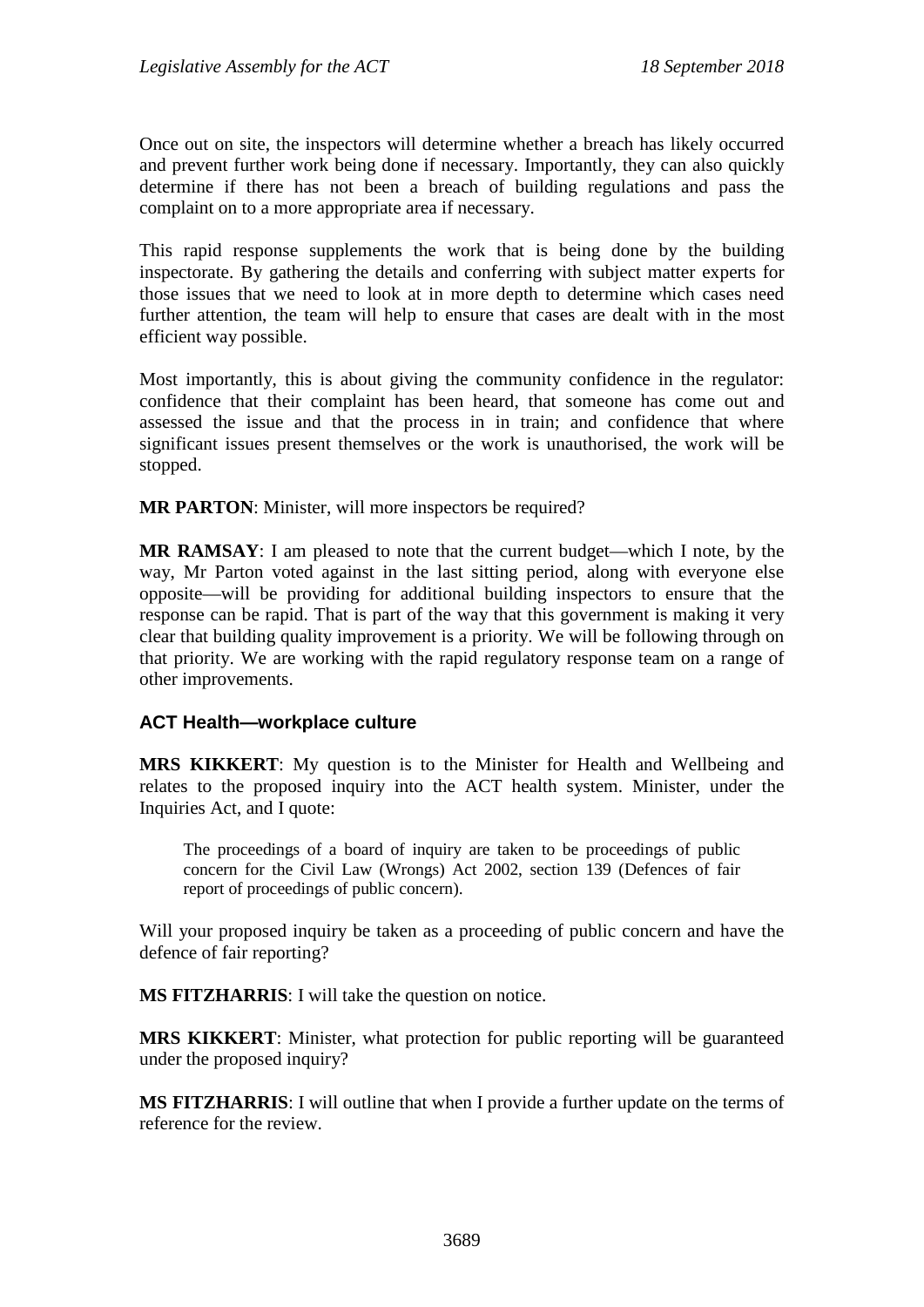**MRS DUNNE**: Minister, if this inquiry is not a matter of public concern that should have protection, what is it?

**MS FITZHARRIS**: It is an independent review into the workplace culture in the delivery of public healthcare services in the ACT.

### **ACT Health—workplace culture**

**MR WALL**: My question is to the minister for health and relates to the proposed inquiry into the ACT health system. Minister, in an inquiry conducted under the Inquiries Act, there are strict rules about the misuse and disclosure of information obtained as part of that inquiry. Breaching these rules incurs serious penalties, including jail sentences. Minister, will your proposed inquiry have the same protections against misuse and disclosure of information, and under what legal instrument will that protection be provided?

**MS FITZHARRIS**: I note that it is not a review, and I do not believe that the opposition has called for a review into the health system. Certainly, as I have indicated previously, I look forward to updating the community and the chamber on the terms of reference for this independent review.

**MR WALL**: Minister, what penalties for disclosure or misuse of information will be included in your inquiry, and will they include custodial sentences?

**MS FITZHARRIS**: I refer Mr Wall to my previous answer.

**MRS DUNNE**: Minister, how will witnesses be protected when providing sensitive information if there are not rules against misuse and disclosure similar to those in the Inquiries Act?

**MS FITZHARRIS**: I refer Mrs Dunne to my previous answer.

### **ACT Health—workplace culture**

**MR HANSON**: My question is to the minister for health and relates to the proposed inquiry into the ACT health system. Minister, under the Inquiries Act, the board has the power to:

… require the person to appear before the board at a hearing, at a stated time and place, to do either or both of the following:

- (a) to give evidence;
- (b) to produce a stated document or other thing relevant to the hearing.

The board may also require a witness appearing to give evidence under oath.

Minister, will your proposed inquiry have the power to compel witnesses to appear or produce documents?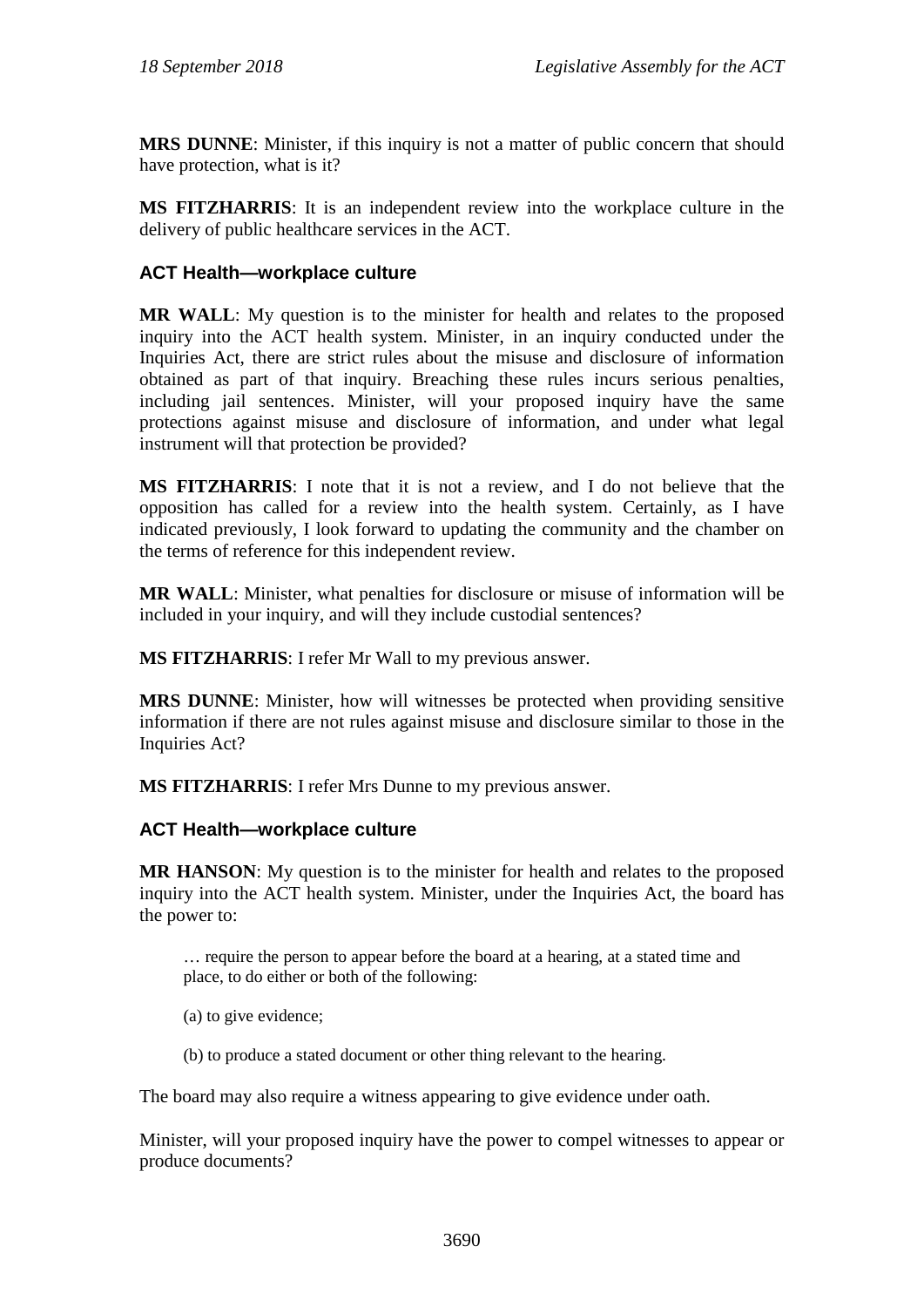**MS FITZHARRIS**: I refer to my previous answers.

**MR HANSON**: Minister, will your proposed inquiry have the ability to require witnesses to give evidence under oath?

**MS FITZHARRIS**: I refer to my previous answer, Madam Speaker.

**MRS DUNNE**: Minister, what steps can your proposed inquiry take if a person refuses to give evidence?

**MS FITZHARRIS**: I refer Mrs Dunne to my previous answer.

### **Land—section 72, Dickson**

**MS CHEYNE**: My question is to the Minister for Urban Renewal. Minister, how will the recently launched second stage of community engagement for section 72 shape the future of this important part of Dickson?

**MS STEPHEN-SMITH**: I thank Ms Cheyne for her question. The second stage of community engagement for section 72 does indeed provide a great opportunity to continue the public discussion on the future of this part of Dickson. Dickson section 72 is a unique part of Canberra that offers the potential to provide more community facilities, innovative housing models and more affordable and social housing in the inner north. This will include Canberra's second Common Ground, a housing service for homeless and low income individuals and families, which is an ACT Labor election commitment.

**Ms Cheyne**: On a point of order—

**Ms Le Couteur**: On a point of order—

**MADAM SPEAKER:** Points of order from two members. I believe they are about the noise coming from members of the opposition. Can you please stop interjecting and having loud conversations. Minister, continue.

**MS STEPHEN-SMITH**: Thank you, Madam Speaker. As I was saying, this will include Canberra's second Common Ground, a housing service for homeless and low income individuals and families, which is an ACT Labor election commitment. I commend the Deputy Chief Minister for her tireless efforts in driving this project.

If you visit section 72 today you will see derelict buildings and empty blocks next to community facilities like the Dickson pool, Majura Tennis Club and Northside Community Services. The site's proximity to services at the Dickson group centre and public transport makes this an urban renewal project with great opportunity to benefit the residents of Dickson, Downer and the wider inner north community.

Following the feedback that was collected in the first stage of community engagement, two design scenarios have been developed to show how the future of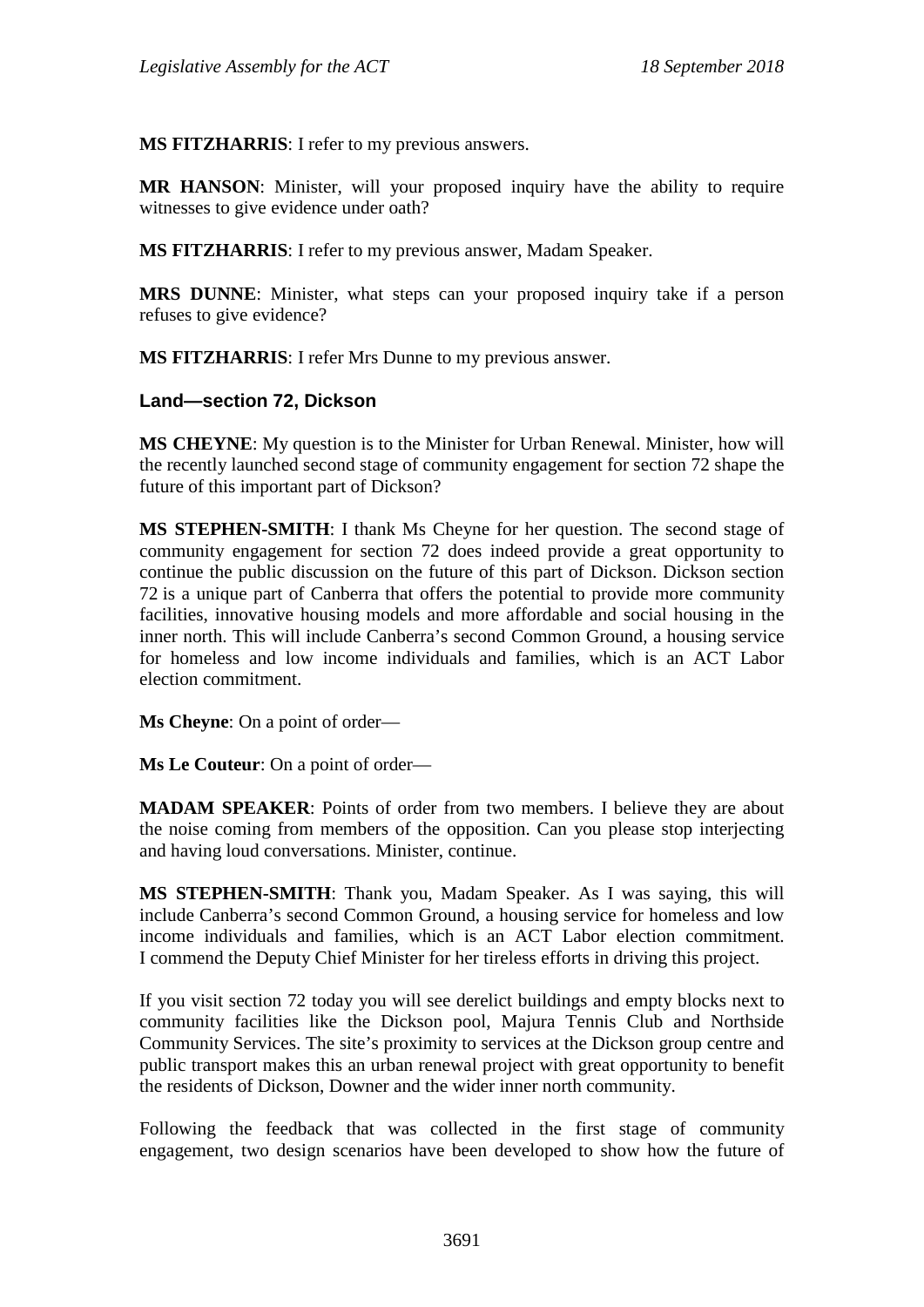section 72 might take shape. Both scenarios have common design elements like better cycling and active travel infrastructure, new and infill tree plantings and new, high quality public open space. It is also clear what is out of scope for the project, which includes any changes to the Dickson pool and community centre. Information collected during this stage of engagement will be important in guiding the future planning and design of the precinct.

*Opposition members interjecting—*

**MADAM SPEAKER**: Before I give anyone else the call, Mr Coe, Mr Hanson and the late players into the field, Mr Parton and Mrs Dunne, enough. Can we just get to the end of question time without my having to bring you to order.

**MS CHEYNE**: Minister, how can residents of the inner north and the broader community engage in this community engagement?

**MS STEPHEN-SMITH**: I thank Ms Cheyne for the supplementary. The government is committed to working with residents of the inner north and the broader community to look at scenarios which have been released and to shape future land use and public spaces at section 72. This work builds on the vision established through the first stage of community engagement.

The vision for section 72 establishes that process: "Dickson Section 72 will be a lively, safe and accessible community use/residential precinct that encourages active lifestyles, offers innovative housing options, and celebrates the area's natural attributes and existing uses."

There are a number of ways to get involved in the second stage of community engagement, including taking an online survey via the ACT government's your say website, where people can share their ideas on the draft planning scenarios and future uses—

*Mr Coe interjecting—*

**MADAM SPEAKER**: Mr Coe.

**MS STEPHEN-SMITH**: I encourage Mr Coe to do so. It also includes attending an interactive drop-in session this Saturday, 22 September—

*Mr Coe interjecting—*

**MADAM SPEAKER**: Mr Coe, you are warned.

**MS STEPHEN-SMITH**: from 11 am to 4 pm at 16 Challis Street in Dickson and attending information stalls at Dickson shops on Tuesday, 25 September and Wednesday, 10 October.

Community councils play an important role in consulting on any project like this, and representatives from the Environment, Planning and Sustainable Development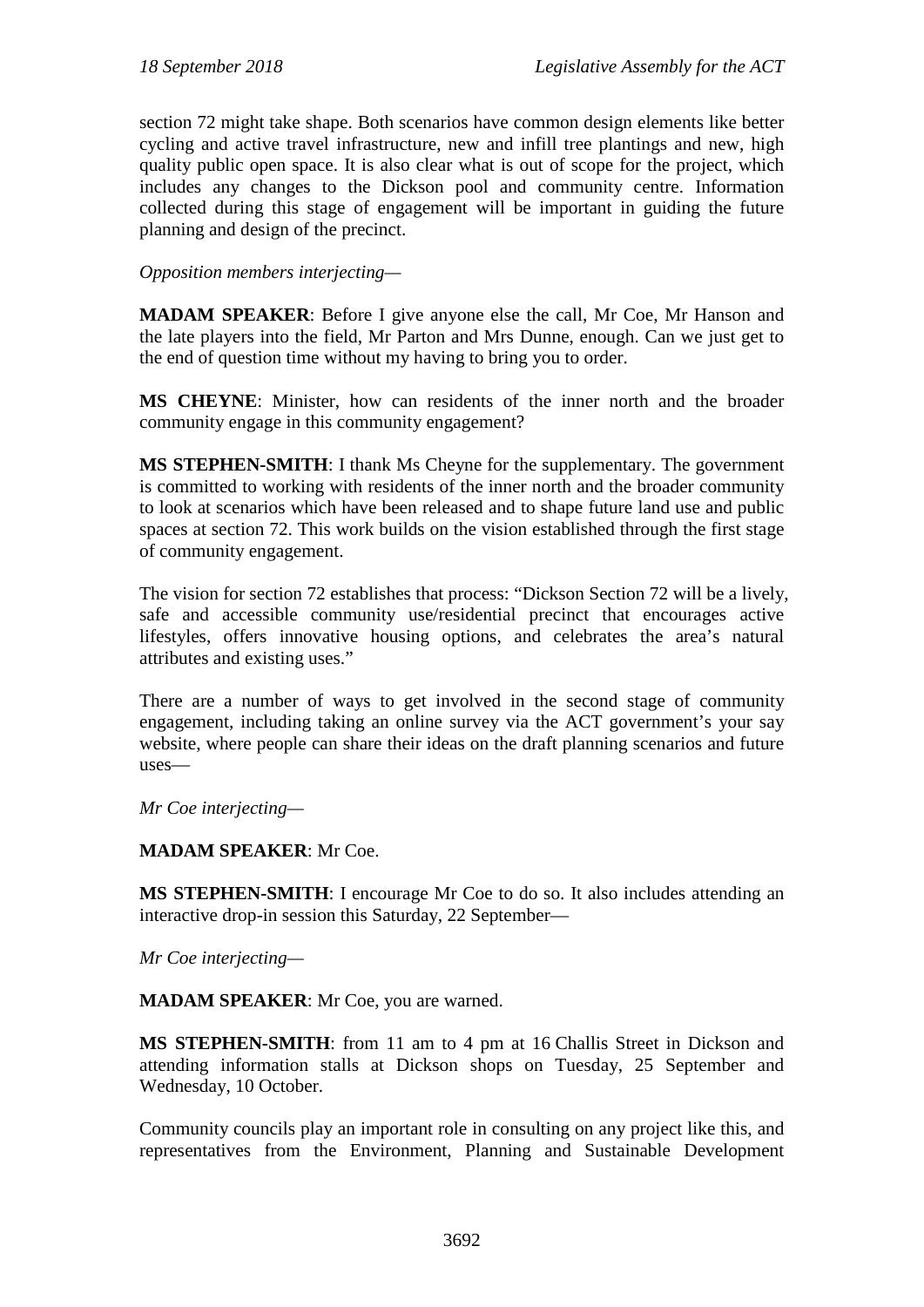Directorate will be attending tomorrow night's North Canberra Community Council meeting to brief members and interested community members on what the government heard in the first stage of community engagement, outline the two design scenarios and seek feedback.

This engagement process is vital to ensuring that the Canberra community has a say in the future of this important precinct and that future development is balanced with improvements to the public realm and wider infrastructure upgrades.

The consultation is open until Friday, 26 October, so there is plenty of time for Mr Coe to have his say. People will have until then to have their say to help shape Dickson 72 into the future.

**MS CODY**: Minister, can you update the Assembly on what the government learnt from the first stage of consultation?

**MS STEPHEN-SMITH**: I thank Ms Cody for her supplementary question. As part of the stage 1 engagement, the ACT government also used a range of methods to encourage people to share their views. These methods included a community workshop, information kiosks, meet-the-planners sessions, emails, written submissions and comment made on social pinpoint on the your say project website.

Running from 23 January to 16 March this year, stage 1 of community engagement for section 72 showed that Canberrans do indeed care about what happens on this site, with 1,262 people taking part via the your say website and at least 203 individuals having face-to-face contact with directorate officials.

The first stage of engagement told us that there is support for a number of uses for the site, including residential, active travel, community facilities and green spaces. Canberrans want to see a high-quality housing mix that is sustainable, supportive and enables people to age in place. People want to see walking and cycling prioritised over cars, with better active travel infrastructure and connections into and through the site. We have heard that the trees and landscape characteristics should be protected, whilst providing more active and creative spaces such as playgrounds, parks, community gardens and a central meeting point for social interaction.

Density of the site is also a concern. Key messages received relate to integrating development into the landscape and tree line of the precinct, with preferably low rise medium density development with active interfaces to the public spaces. We have distilled this feedback into the vision I described in my previous answer, supported by planning and design principles. Again, I encourage everyone to engage in the next round of consultation.

### **ACT Health—workplace culture**

**MISS C BURCH**: My question is to the Minister for Health and Wellbeing and relates to the proposed inquiry into the ACT health system. Minister, in an inquiry conducted under the Inquiries Act, board of inquiry members are provided with "the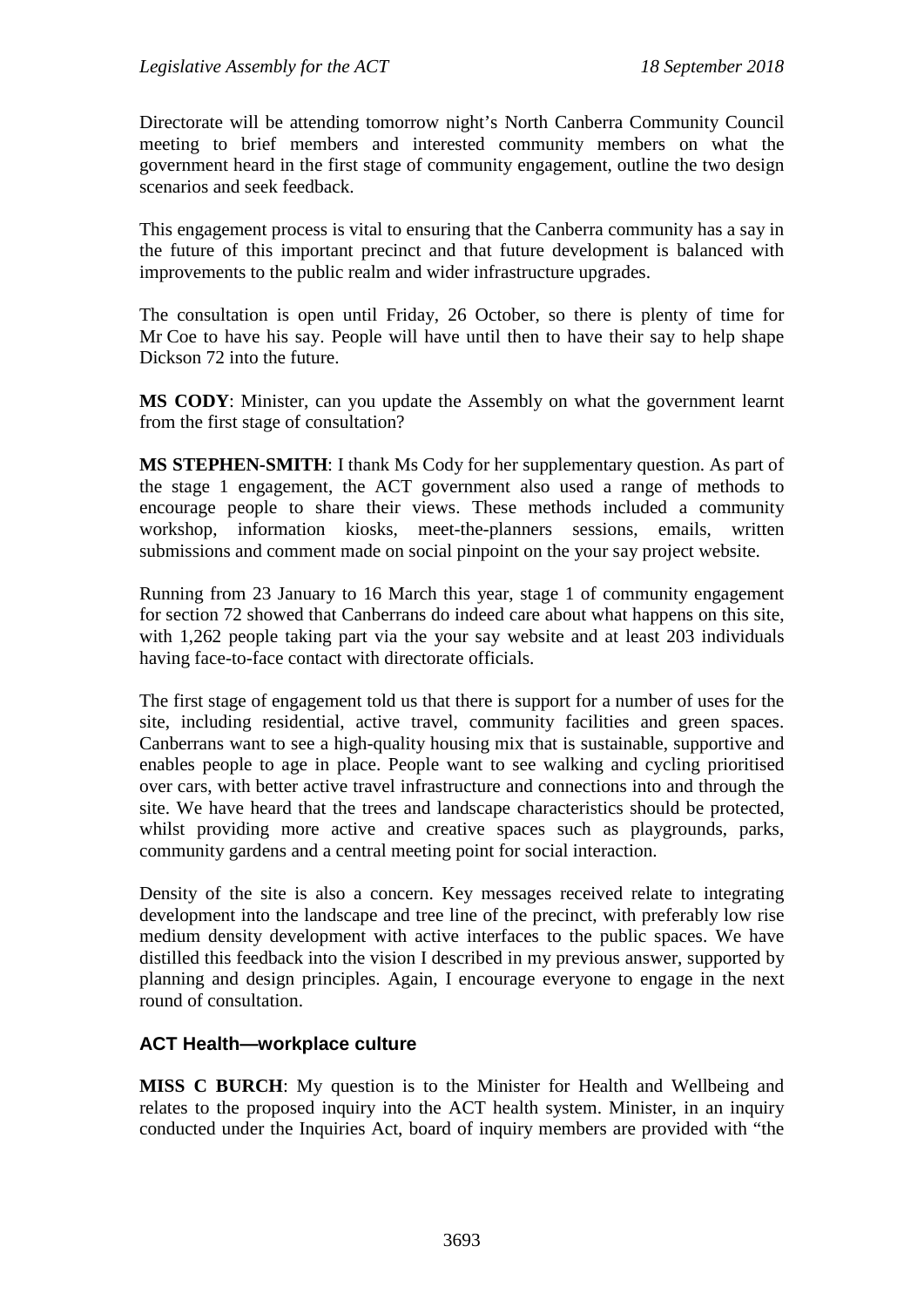same protection and immunity as a judge of the Supreme Court in proceedings in that court". Minister, will you guarantee that board members of your proposed inquiry will receive the same protection and immunity as that provided under the Inquiries Act, and under what legal instrument will that protection be provided?

**MS FITZHARRIS**: No, I will not, and that is because this matter of workplace culture does not warrant a royal commission.

**MISS C BURCH**: Minister, will you guarantee that any and all board members are completely independent of your government?

**MS FITZHARRIS**: Yes.

**MRS DUNNE**: Minister, will the government indemnify board members against civil claims, and under which legal authority will you do so?

**MS FITZHARRIS**: I will take that on notice.

# **ACT Health—workplace culture**

**MS LEE**: My question is to the Minister for Health and Wellbeing and relates to the proposed inquiry into the ACT health system. Minister, in an inquiry conducted under the Inquiries Act 1991, a person subpoenaed to attend or appearing before a board as a witness has "the same protection and is subject to the same liabilities as a witness in proceedings in the Supreme Court". Minister, will your proposed inquiry have the power to subpoena witnesses, and under what legal authority will it do so?

**MS FITZHARRIS**: I repeat a number of my previous answers. There is no proposal that I am aware of to inquire into the ACT health system, which the opposition have repeatedly claimed. I have announced an independent review into workplace culture in the delivery of public healthcare services. I will, in the coming days, provide further information for the community and for the Assembly around a number of serious matters relating to commitments that I have already provided: that the review will be independent; that people wishing to come forward will be protected; and that a final report will be made public. I look forward to making further announcements in the very near future.

**MS LEE**: Minister, will you guarantee that witnesses appearing at your proposed inquiry or review have the same protections as a witness in proceedings in the Supreme Court, and under what legal instrument will that protection be covered?

**MS FITZHARRIS**: I refer Ms Lee to my previous answers.

**MRS DUNNE**: Minister, will witnesses at your proposed inquiry, review or whatever you like to call it, be subject to the same liabilities? For example, will they be subject to the rules of perjury?

**MS FITZHARRIS**: I refer Mrs Dunne to my previous answers.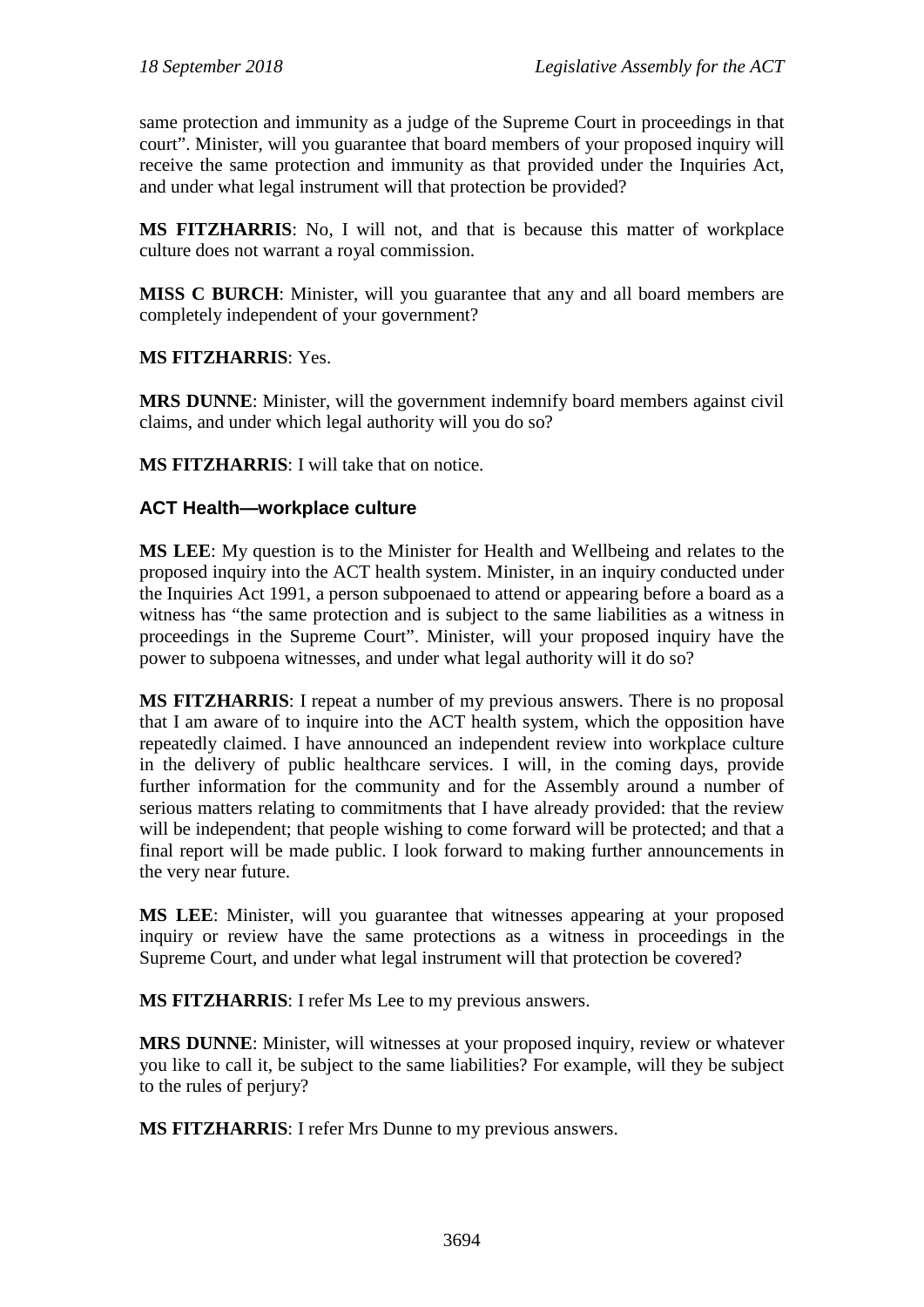# **Government—space industry policy**

**MS CODY**: My question is to the Minister assisting the Chief Minister on Advanced Technology and Space Industries. Minister, why is the space industry important to the territory?

**MR GENTLEMAN**: I thank Ms Cody for her interest in new opportunities across the territory. Space is the final frontier that continues to amaze and inspire. While humankind has achieved much, there is still so much more to do. In our nation's history, Canberra has led and had a prominent role in Australia's space endeavours, from the construction of the Oddie telescope dome at Mount Stromlo in 1911, as the first commonwealth building in Canberra, to transmitting the first historic pictures of man walking on the moon in 1969, to the design and manufacture of Australia's first cube satellite in 2017.

We may not launch rockets or have astronauts but our territory has been at the heart of the space industry with communications and other innovations, none more so than the moon landing talked about earlier. Next year marks the 50th anniversary of this historic event. I remember, as a young teenager, the excitement in the room as my dad and his team in PMG played a role as NASA received the images that came from Honeysuckle Creek to Deakin and then to NASA. Since that time this city has built on its success, establishing a thriving and significant space capability.

*Opposition members interjecting*—

**MADAM SPEAKER**: Mr Coe, Mr Hanson, let the minister answer the question.

**MR GENTLEMAN**: Our city has played a significant role in major space events. This government will work with our companies, scientists, engineers, researchers and the Canberra community to make sure that we continue to play that role into the future. Space has a unique ability to excite and inspire. I thank the Chief Minister for the opportunity to turn a long-held personal interest into a professional one, furthering our territory's endeavours. *(Time expired.)*

**MS CODY**: Minister, what contribution does the space industry make to the territory?

**MR GENTLEMAN**: The space industry contributes a great deal to the ACT in a number of ways. Many technologies originally developed for use in space benefit our lives every day. From the satellite telecommunications we rely on for our GPS and mobile phone networks, through to advancements in biomechanical and biomedical research and more, advancements in technology connected to space research have improved all of our lives as well as our understanding of the universe.

Research connected to space is taking place in Canberra right now across local research institutions and private companies. Beyond the scientific and research benefits, the space industry also means jobs. Globally, the space industry employs tens of thousands of people, is worth more than \$400 billion and is expected to grow exponentially into the future. The space industry, through the jobs it creates and the investment it drives into research and development, is increasingly important.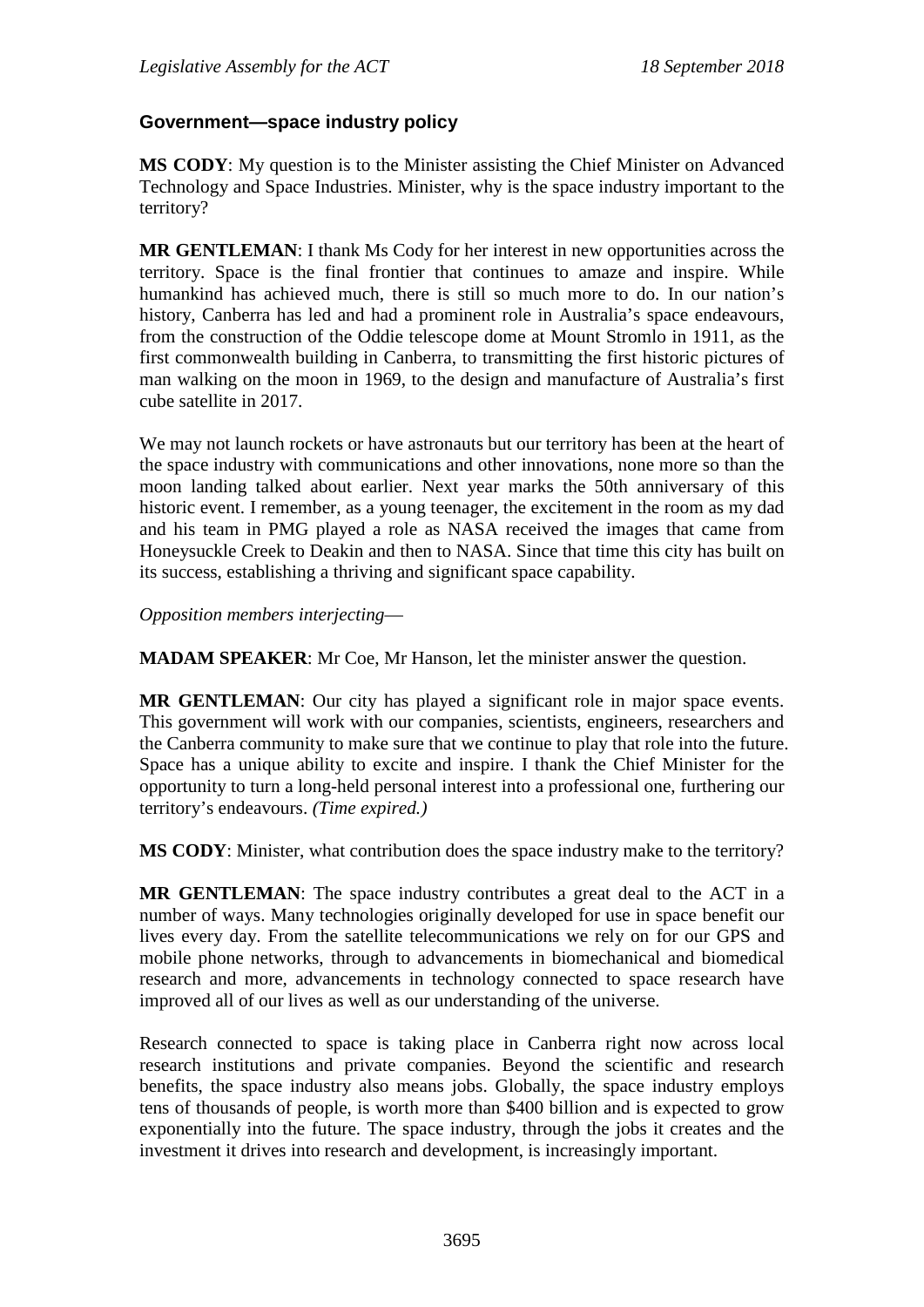Almost one in four Australian space industry jobs are already based in Canberra. We are the home of the next generation of researchers, engineers and scientists that will support the future growth of the space industry and a number of leading private companies already run their space operations from Canberra.

Back in 2015 the government identified the space industry as a priority sector to achieve economic diversification and growth in the region. Since then, the government has provided leadership in the national conversation to develop the national space industry, including a space agency, and has been active in collaborating with other states and territories.

We are proud of the many talented people and world-class facilities in Canberra that make a significant contribution not only to Australia's space industry but also to our own knowledge economy. Going forward, the ACT government is committed to working with our local industry to strengthen Canberra's space sector.

**MS ORR**: Minister, why is Canberra the natural home for the national space agency?

**MR GENTLEMAN:** I thank Ms Orr for the question. I could say it is because we are the national capital—the home of national institutions—but there are many more reasons as well.

Our case rests on the fact that the Australian Space Agency is best served by the talent, resources and policy experience already located in Canberra, all presented within an exceptional space ecosystem, which means that you have a compelling case to permanently place the agency in Canberra.

We also have a significant and established space capability ecosystem, including an end-to-end capability for the design, test and manufacture of Australia's next generation of micro and small-scale satellites using state-of-the-art facilities at ANU's Space Test Facilities Centre and UNSW Canberra's Space Mission Design Facility. ANU and UNSW Canberra are Australia's most active higher education institutions in space-related disciplines. We are also home to one of three deep space communication facilities operated by NASA worldwide. CSIRO's Centre for Earth Observation has just been headquartered in Canberra, and will be a catalyst for engagement with Australian businesses, government agencies and research organisations.

The Space Environment Research Centre located at Mount Stromlo, combined with EOS Space Systems, makes Canberra a leader in space situational awareness and debris monitoring. Geoscience Australia's satellite-based augmentation system, national positioning infrastructure capability and digital earth are all managed in Canberra and supported by the national computational infrastructure at ANU, which recently received an additional \$70 million in commonwealth funding. The innovative and strong space capabilities of our SMEs like EOS, SkyKraft, Equatorial Launch Australia, Geoplex, Geospatial Intelligence, Locata, Quintessence Labs and Liquid Instruments, as well as Canberra-based primes such as Lockheed Martin and the rest, means that there are clear advantages to having the agency based here. *(Time expired.)*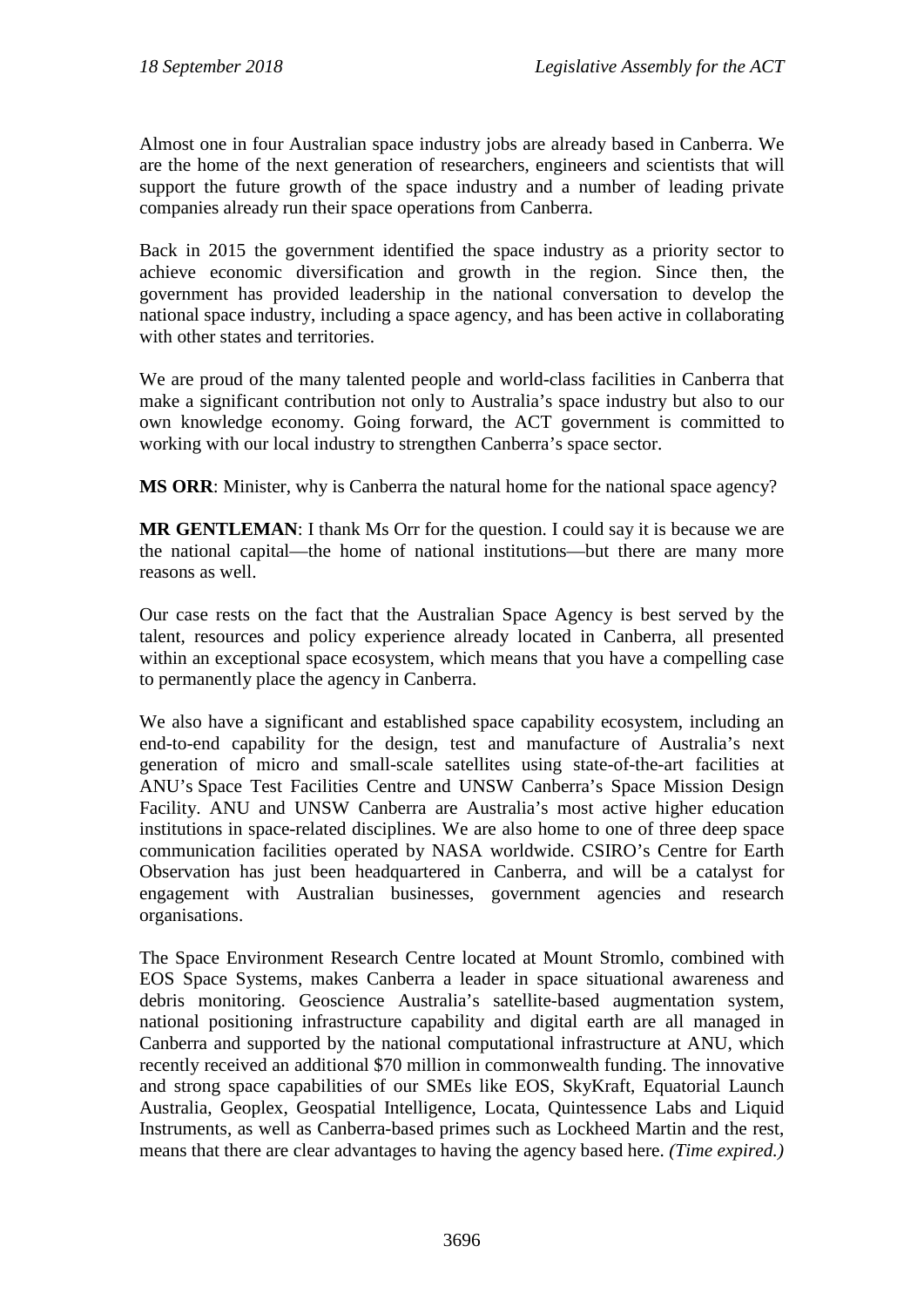**Mr Barr**: I ask that all further questions be placed on the notice paper.

### **Papers**

**Madam Speaker** presented the following papers:

Legislative Assembly (Members' Superannuation) Act, pursuant to section 11A—Australian Capital Territory Legislative Assembly Members Superannuation Board—Annual Report 2017-2018, dated 3 September 2017.

Ombudsman Act, pursuant to section 21—ACT Ombudsman complaint statistics—Quarterly report for the period 1 April to 30 June 2018 and annual report for the 2017/18 financial year, dated 9 August 2018.

Budget protocols—Letter to the Chief Minister from the Speaker, dated 21 August 2018, together with the Budget Protocols Agreement for the Office of the Legislative Assembly and Officers of the Legislative Assembly.

Government Agencies (Campaign Advertising) Act, pursuant to subsection 20(2)—Independent Reviewer—Report for the period 1 January to 30 June 2018, dated 31 August 2018, prepared by Professor Dennis Pearce.

Estimates 2018-2019—Select Committee—

Schedule of answers to outstanding questions on notice for the period 31 July to 31 August 2018, dated 18 September 2017, including a copy of the relevant answers.

Request for copies of services contracts between Icon Water and ActewAGL—Letter to the Chair from the Managing Director, Icon Water, dated 31 July 2018.

Number of preschool places planned for Margaret Hendry School, Taylor— Information provided to the Select Committee on Estimates 2018-2019— Letter to the Speaker from the Minister for Education and Early Childhood Development, dated 4 September 2018.

Question on notice No E18-564—Information provided to the Select Committee on Estimates 2018-2019—Letter to the Speaker from the Minister for Housing and Suburban Development, dated 4 September 2018.

Standing order 191—Amendments to the Veterinary Practice Bill 2018, dated 28 and 29 August 2018.

#### **Mr Barr** presented the following papers:

Administrative Arrangements—

Administrative Arrangements 2018 (No 1)—Notifiable Instrument NI2018-482, dated 24 August 2018.

Australian Capital Territory (Self-Government) Ministerial Appointment 2018 (No 1)—Notifiable Instrument NI2018-483, dated 24 August 2018.

Public Sector Management Standards, pursuant to section 56—Engagements of long term senior executive service members—1 March to 31 August 2018, dated September 2018.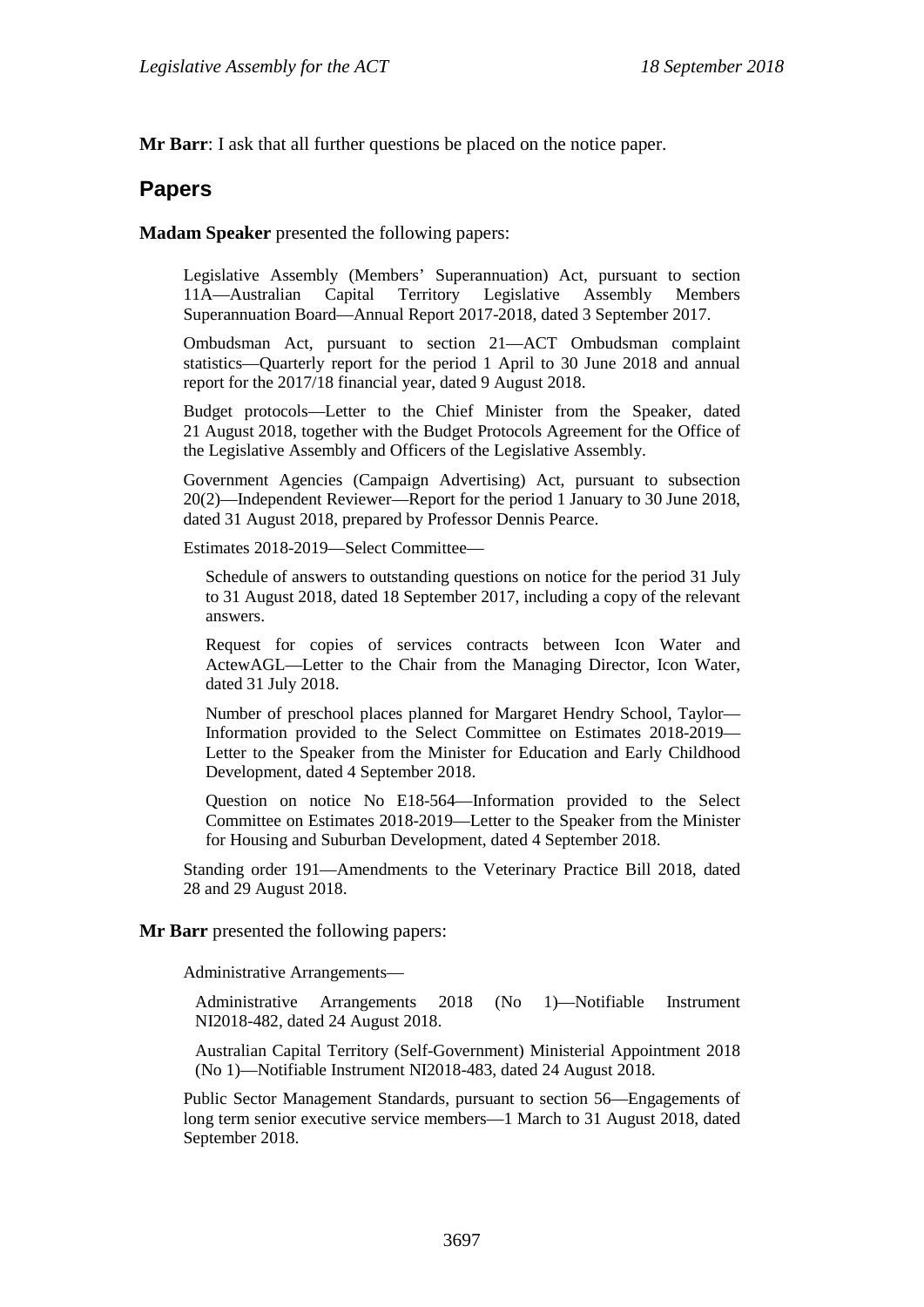Freedom of Information Act, pursuant to section 39—Copy of notice provided to the Ombudsman—Chief Minister, Treasury and Economic Development Directorate—Freedom of Information request—Decision not made in time, dated 2 September 2018.

# **ACT and Region Catchment Management Coordination Group—annual report 2017-18 Paper and statement by minister**

**MR GENTLEMAN** (Brindabella—Minister for the Environment and Heritage, Minister for Planning and Land Management, Minister for Police and Emergency Services and Minister assisting the Chief Minister on Advanced Technology and Space Industries) (3.22): For the information of members, I present the following paper:

Water Resources Act, pursuant to subsection 67D(3)—ACT and Region Catchment Management Coordination Group—Annual report 2017-18.

I ask leave to make a statement in relation to the paper.

Leave granted.

**MR GENTLEMAN**: Madam Speaker, I am pleased to table the 2017-18 annual report for the ACT and Region Catchment Management Coordination Group. On 4 August 2015, the ACT Legislative Assembly amended the Water Resources Act 2007 and established the coordination group as a statutory body. The coordination group's membership includes the relevant CEOs of the key ACT directorates, Icon Water, and the National Capital Authority; and the general managers of south-east Local Land Services, Queanbeyan-Palerang Regional Council, Snowy Monaro Regional Council and Yass Valley Council respectively. The group is independently chaired by Emeritus Professor Ian Falconer and the community is represented by water expert Dr Fiona Dyer, from the University of Canberra. I have met with Professor Ian Falconer several times this year to receive updates on the coordination group's business.

The catchment strategy seeks to improve resilience and the ability to address change for the ACT and region, particularly in terms of increased potential for temperature rises, rainfall variation and more extreme climate events, such as bushfires and flooding, and changing land use, particularly increased development. The annual report details the major achievements of the coordination group, provides an update on the broader progress on implementation of the catchment strategy and sets out the priorities for 2018-19.

To date, three of the 19 actions contained within the catchment strategy are complete, 10 are underway and progressing well, and the remaining six are not yet planned for commencement. This is a commendable achievement, since the strategy was only agreed by government in August 2016 and many of the actions were unfunded at the time.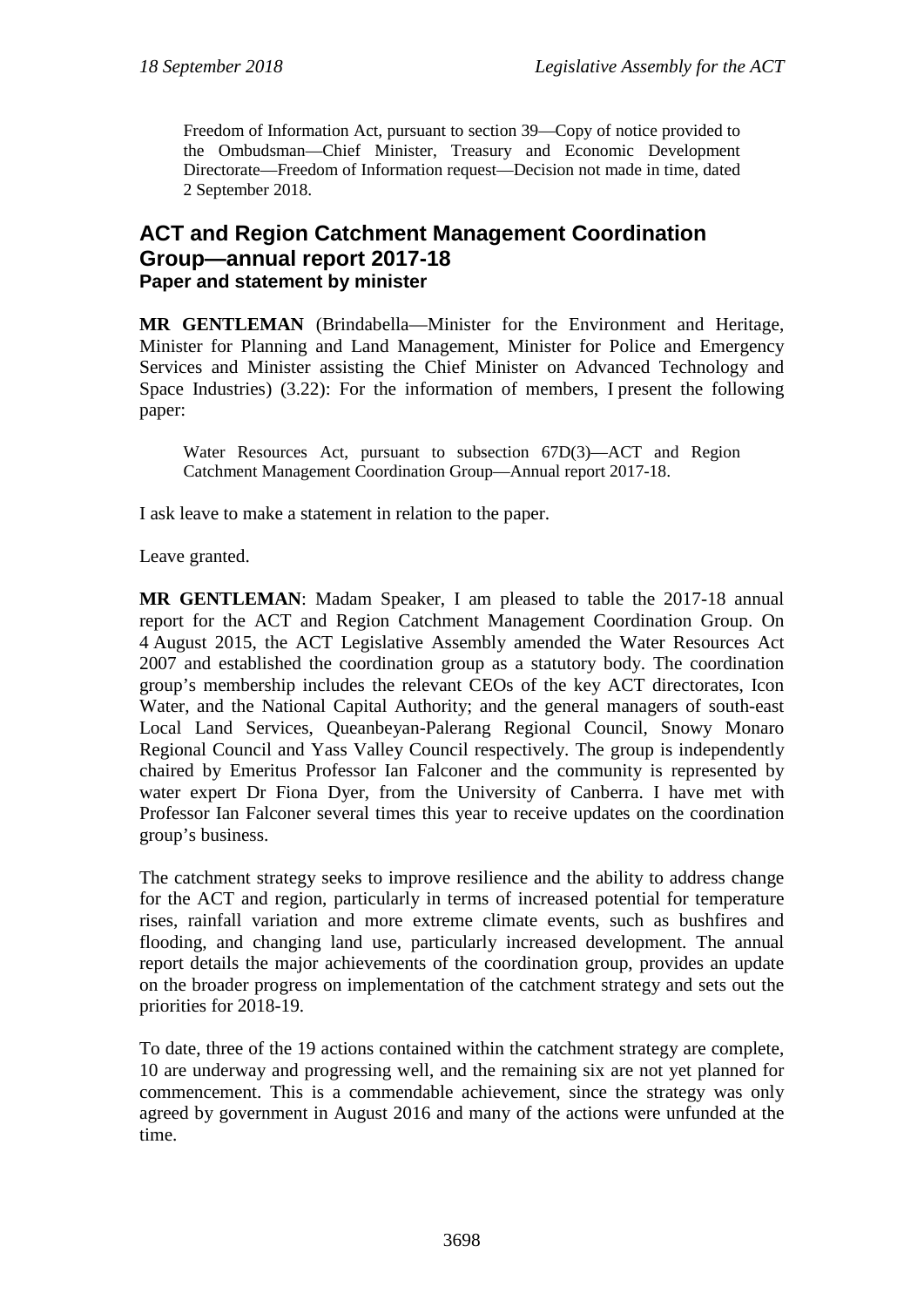The coordination group's annual report provides the following highlights: finalising a framework for interjurisdictional catchment management decision-making; reaching in-principle agreement to cost-sharing arrangements for key projects identified in the catchment strategy; supporting the ACT government's endeavours to develop interjurisdictional water trading arrangements as a method of optimising unused water entitlements to provide a funding stream for enhancing catchment management in the region; strategically reinforcing the role of community-based catchment groups by supporting the ACT government's contribution of \$352,000 to transition to a more sustainable operating model; and finalising the drafting of a regional post-emergency recovery framework which considers the causes and threats to our catchment, and the steps needed to recover in the event of a major disaster if it occurs. You would also have noticed that the H2OK stormwater education program is in full swing, promoting the central message "Only rain down the stormwater drain".

The government supports the proposed activities of the group for 2018-19, including: opportunities for a wider uptake of citizen science data through bodies such as Waterwatch and Frogwatch; continuation of the H2OK education program; investigating opportunities for drought resilience in relation to securing long-term water supplies for the ACT and region; reducing sediment, nutrient and pathogen loads to waterways at key sites across the region; and exploring ways to increase Aboriginal involvement in water planning and management.

I want to thank Professor Falconer, chair of the coordination group, and other members for their time and commitment. Professor Falconer brings a wealth of technical expertise and experience to the group, and his dedication to working together across borders will ensure that the work of the coordination group is valuable to the ACT and our regional counterparts. I commend the report to the Assembly.

# **Our Booris, Our Way—interim report Paper and statement by minister**

**MS STEPHEN-SMITH** (Kurrajong—Minister for Aboriginal and Torres Strait Islander Affairs, Minister for Disability, Minister for Children, Youth and Families, Minister for Employment and Workplace Safety, Minister for Government Services and Procurement, Minister for Urban Renewal) (3.26): For the information of members, I present the following paper:

Our Booris, Our Way—Interim report, dated August 2018

I ask leave to make a statement in relation to the paper.

Leave granted.

**MS STEPHEN-SMITH**: I am pleased to provide the Our Booris, Our Way interim report to the Legislative Assembly. As members know, in June 2017 I announced a review to look at the experiences of Aboriginal and Torres Strait Islander children and families involved with the child protection system. Although Aboriginal and Torres Strait Islander children and young people are three per cent of all children and young people in our community, they make up 28 per cent of those in out of home care. This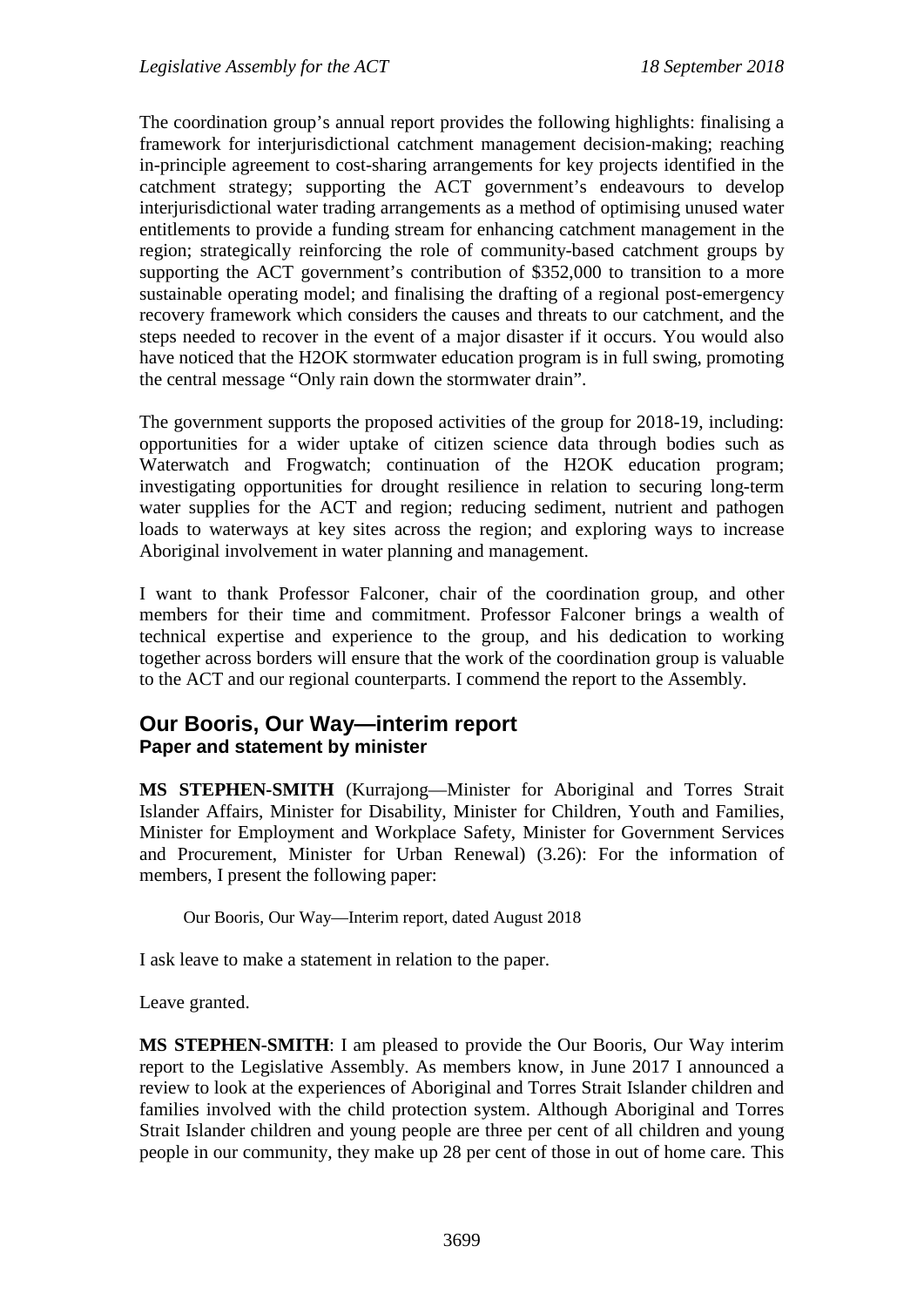over-representation is unacceptable and requires attention, understanding and resolution.

The review Our Booris, Our Way has the primary focus of informing systemic improvements in child protection systems, policies and practices. The review seeks to understand the reasons why children and young people are entering care and to develop strategies to reduce the number of Aboriginal and Torres Strait Islander children and young people entering care, to improve their experience and outcomes while in care, and exit children from care through restoration to their families where possible.

The Our Booris, Our Way review is built on the principle of Aboriginal and Torres Strait Islander self-determination. To this end, the review is overseen by a wholly Aboriginal steering committee. This committee first came together in two co-design sessions in October and December 2017 in which they established the scope for the review. Further community members were added during this time, including the chairperson, Ms Barbara Causon. The steering committee first met as a complete group in February 2018.

I have been kept informed of the work of the steering committee by meeting with the committee in April this year as well as through regular quarterly meetings with the chair, Ms Causon. I commend the steering committee on their commitment to this work and the high quality of their interim report, and I look forward to my continued work with them.

I also acknowledge the difficult role each member of the committee has in bringing their cultural knowledge and connection to bear on behalf of the Aboriginal and Torres Strait Islander community. I know this work is personally challenging for each member.

The Our Booris, Our Way review is based on a model that has not been implemented in the ACT previously. Our Booris, Our Way is undertaking a thorough review of approximately 350 Aboriginal and Torres Strait Islander children and young people involved with the child protection system.

These case reviews are grounded in the Aboriginal and Torres Strait Islander placement principles. These principles are considered best practice when working with Aboriginal and Torres Strait Islander families involved with child protection Australia-wide, and the review will give us a benchmark as to how the ACT is currently performing against them.

The review team is also speaking with families, carers and children and young people to hear their stories and understand how the child protection system impacts them. It asks people with lived experience: "What do you want this system to look like in the future?"

In addition to this work, the steering committee is speaking with many organisations and individuals. Through a combination of these consultations and the data from case reviews we can expect their final report, due in September 2019, to present a thorough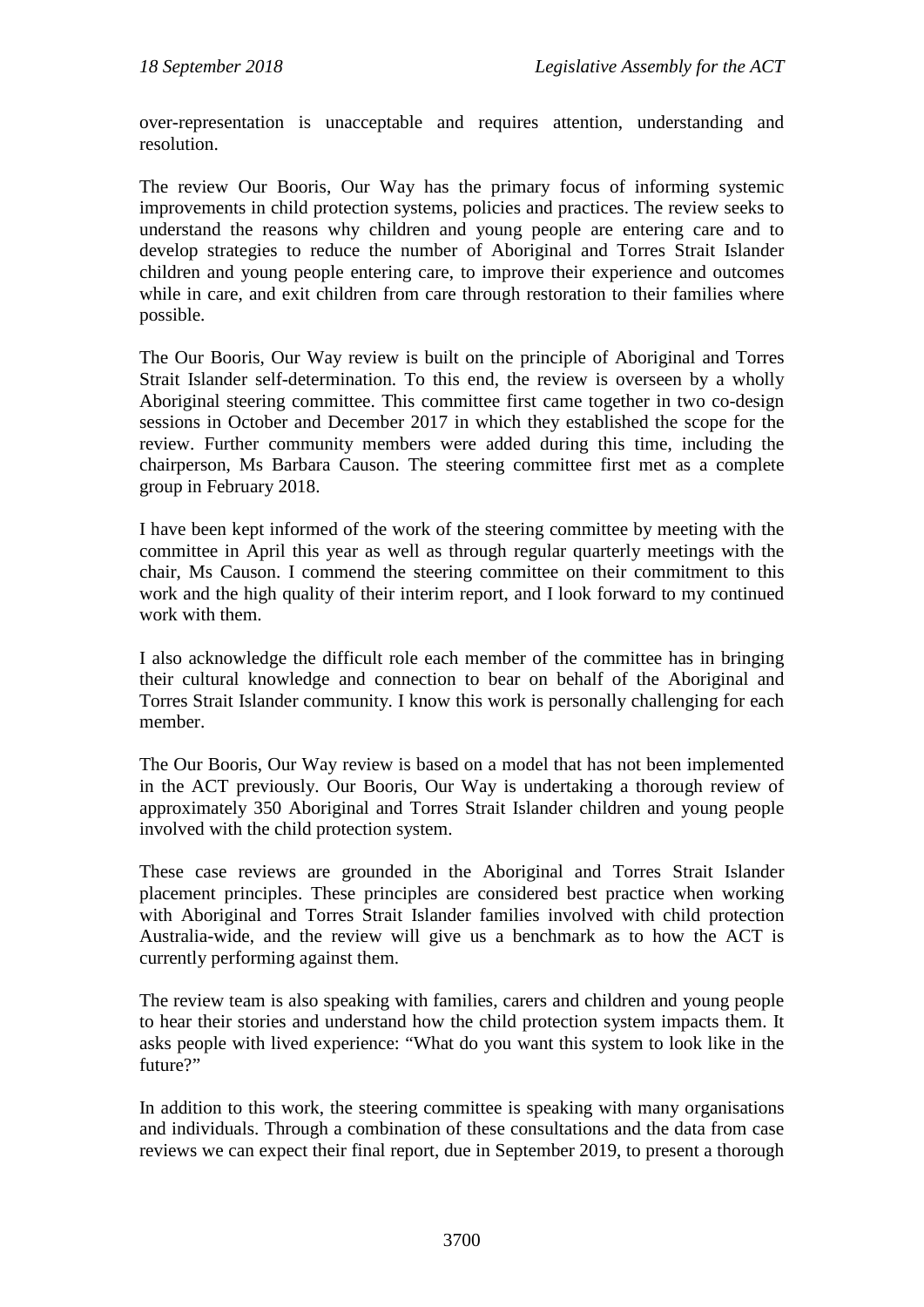view on how the Aboriginal and Torres Strait Islander community is faring in regards to child protection and what we need to do to turn around their unacceptably high rate of involvement in the system.

In June 2018 the steering committee wrote to the Community Services Directorate outlining some early recommendations. These recommendations were formally presented to government in August as part of the steering committee's interim report, which I am tabling today. The formal recommendations go to the cultural proficiency of child and youth protection service staff, training on the Aboriginal and Torres Strait Islander child placement principles, implementation of the Aboriginal and Torres Strait Islander child placement principles in policy and practice, and access to family group conferencing for all Aboriginal and Torres Strait Islander families in the statutory system.

The Community Services Directorate has already started work to implement these recommendations, including immediate actions such as the development of a designated Aboriginal and Torres Strait Islander practice leader position within child and youth protection services. The Aboriginal and Torres Strait Islander practice leader will have a key role in supporting the embedding of the SNAICC Aboriginal and Torres Strait Islander child placement principles.

There is continued support for staff to undertake the child and youth protection services cultural development program, which is designed to provide staff with an understanding of Aboriginal and Torres Strait Islander cultures and has a strong focus on collaboration and the establishment of positive working relationships.

In addition, SNAICC has been engaged to undertake training for staff on the implementation of the Aboriginal and Torres Strait Islander child placement principles in practice. A practice guide is being developed for staff on the implementation of the Aboriginal and Torres Strait Islander child placement principles and practice and, finally, a process is being established to ensure that all Aboriginal and Torres Strait Islander families allocated for appraisal are actively considered for either family group conferencing or functional family therapy child welfare or both where it is appropriate.

As part of the directorate's commitment to cultural proficiency, CSD commissioned three screenings of the 2017 film *After the Apology*, directed by Professor Larissa Behrendt. These were attended by over 500 staff, including many from child and youth protection services. I was pleased to join them at the third screening last week.

The film follows the journey of four Aboriginal grandmothers challenging government policy to bring their grandchildren home. While confronting, it provides an opportunity for staff to reflect on past and current practices to ensure that we are moving towards culturally safe practices that better support our community.

As described by the steering committee in the interim report, the early recommendations are intended to:

<sup>…</sup> accelerate improvements to the child protection system so that the community may see change during the Review.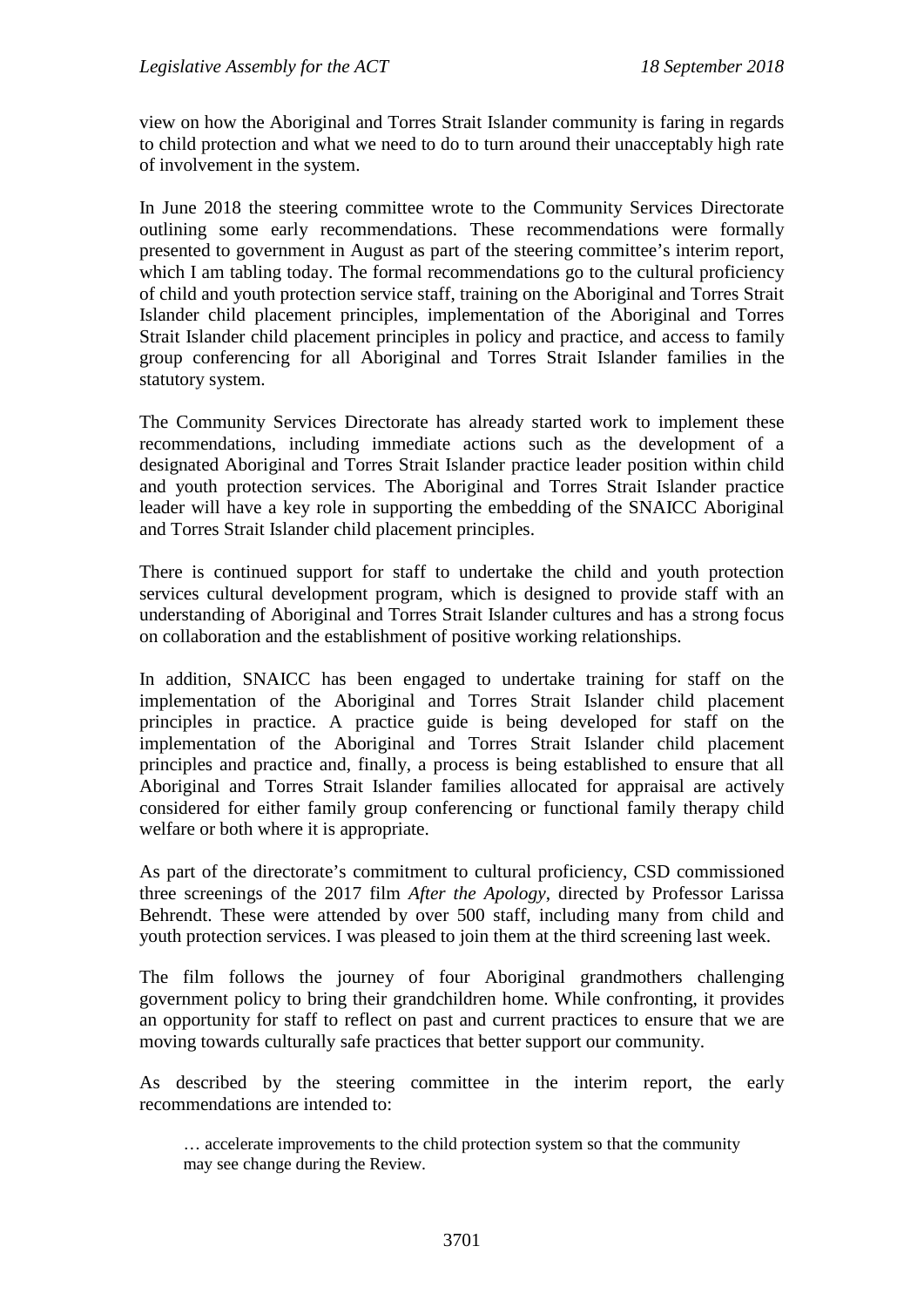This is a sentiment I fully support, having said from the start that we will not stand still while this review is underway. While this important work continues, the ACT government is implementing early intervention and prevention strategies in partnership with the Aboriginal and Torres Strait Islander community and organisations, including family group conferencing and functional family therapy. I will be meeting the steering committee in October to discuss the report, and I expect further recommendations throughout the review period, which I welcome.

The interim report flags future priority areas of focus for the steering committee which are considered and timely. There is, of course, a broader perspective. I recognise the need for an intense, integrated and coordinated effort across all ACT government directorates to work together to ensure that we improve service delivery for the Aboriginal and Torres Strait Islander community.

This interim report marks the beginning of fundamental and systemic change in the ACT in the way Aboriginal and Torres Strait Islander people will experience the child protection system in the future. I will not pretend that these changes will be easy or will all be smooth sailing, but our community can only be strengthened when we work in partnership with our First Peoples and act on their solutions.

I again thank the Our Booris, Our Way steering committee for its work to date and for the interim report. The work the steering committee and review team are undertaking is detailed and difficult but I believe it will lead to real improvements in the child protection system.

**MS LE COUTEUR** (Murrumbidgee) (3.34), by leave: This is very important work and I commend the steering committee for putting together the interim report and the recommendations to see that action starts as soon as possible. I also welcome the government's commitment to implement these recommendations before the final report is handed down next year. The minister has already begun work on a number of them, especially in the cultural competency and training spaces, and continuing support for the positive pilot of family group conferencing.

I also acknowledge the government's appointment of an all-Aboriginal and Torres Strait Islander steering committee, and I share the hope of the steering committee that this indicates the government's willingness to listen to their call for "self-determination to find and manage our own solutions and support services".

As is clearly articulated in this report, Aboriginal and Torres Strait Islander families should not be punished for their circumstances but guided to find the right services and supports when challenges arise. In the context of much-publicised and disturbing statistics on the rate of removal of Aboriginal and Torres Strait Islander children in the ACT, it is worth reflecting for a moment in the Assembly on this: what if more than a quarter of all children in the ACT were in out of home care? The Canberra community would come to a complete standstill. The scale of disruption, distress and grief would be overwhelming to put it mildly. But that is the everyday reality for Aboriginal and Torres Strait Islander families and their children.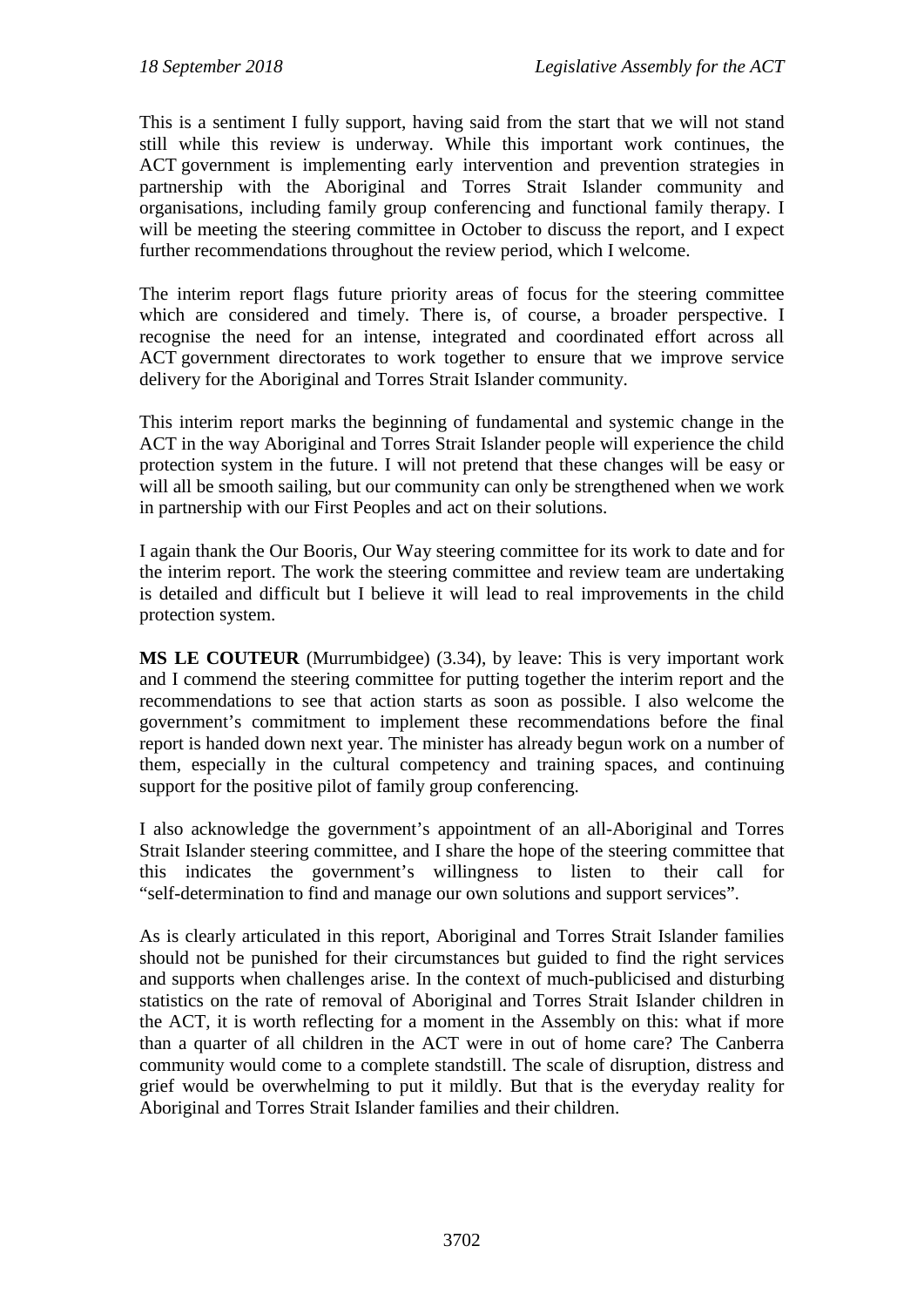Not only this, but more than a third of all emergency action is taken on these families where authorities come and remove a child believed to be at imminent risk, meaning that these children are often subject to more traumatic separations from their family. We need to urgently address the core issues that perpetuate these situations and the recommendations of the interim report should be implemented without delay.

It is really rather baffling to put it mildly that some of these recommendations even have to be made. For example, recommendation 2, that child protection workers should be trained on the five Aboriginal and Torres Strait Islander child placement principles. You would not let someone operate a forklift without training, and neither should we have child protection workers operating without the appropriate tools and training for the job, for their own sake as well as that of the children and families who are their clients.

As highlighted in the priority areas of focus, this needs to be complemented with workforce attraction and retention strategies so that Aboriginal and Torres Strait Islander staff are engaged at senior levels where their knowledge and experience can have an influence on workplace practice and culture.

I draw attention to another particularly concerning issue for kinship carers of children in formal, out of home care arrangements. Again, this is a situation where Aboriginal and Torres Strait Islander people are over-represented, especially Aboriginal and Torres Strait Islander women looking after their grandchildren. These are women in their 50s and 60s looking after two, three, four, sometimes even five children from toddlers to teenagers.

In some cases, the care for the children has been arranged informally in order to avoid coming into contact with the child protection system, in other words, parents are sometimes undertaking protective action regarding their children by requesting that a grandparent take over as the primary carer of their children. This, of course, is what we want: fewer Aboriginal and Torres Strait Islander kids coming into statutory services. But, on the other hand, it appears that we do not provide support to these kinship carers because, technically, of course, these kids are not in care.

The reality that we are aware of is that single grandparents are out there taking care of these kids. Sometimes these grandparents are struggling to make ends meet while holding down a job and struggling to pay for the increased living costs such as clothing, groceries and utility bills because they care for kids who otherwise would have to be involved in and supported by the statutory system.

If we are able to provide support for these grandparents, usually grandmothers, in practical ways such as provision of funds for extra expenses or some assistance with home cleaning and meal preparation, we would be investing wisely and ultimately contributing to preventing higher long-term costs in the child protection system. Being pressured into formal child and youth protection reporting and court orders in order to gain such assistance should not be how we address this issue.

We also need to remember, of course, that this is all happening on the lands of the Ngunnawal, Ngambri and Ngarigo peoples. It is all well and good to make symbolic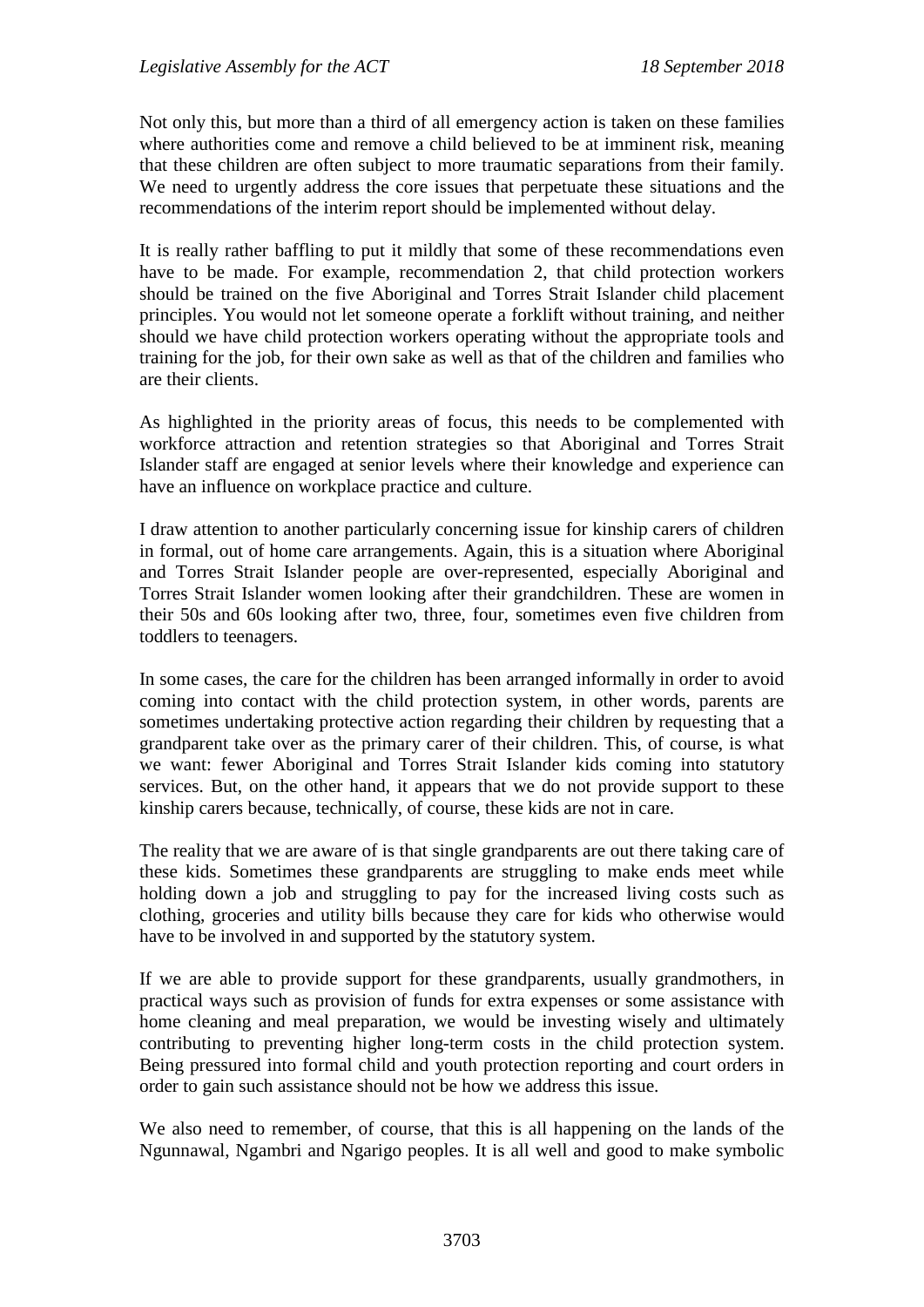gestures, which we all do, such as our acknowledgements of country, but showing the due respect intended by the practice needs to translate into action. We need action through policy direction, planning, implementation and service delivery and through an understanding of the real lived experience of Aboriginal and Torres Strait Islanders in our community.

I am very pleased to see this issue being taken seriously, and I hope that we will soon see a shift in the horrendous statistics I cited earlier and that ultimately this will lead to better and more lasting outcomes for the wellbeing of Aboriginal and Torres Strait Islander children and their families.

# **Papers**

**Mr Gentleman** presented the following papers:

#### **Subordinate legislation (including explanatory statements unless otherwise stated)**

Legislation Act, pursuant to section 64—

Civil Law (Wrongs) Act—

Civil Law (Wrongs) Professional Standards Council Appointment 2018 (No 8)—Disallowable Instrument DI2018-231 (LR, 16 August 2018).

Civil Law (Wrongs) Professional Standards Council Appointment 2018 (No 9)—Disallowable Instrument DI2018-232 (LR, 16 August 2018).

Domestic Violence Agencies Act—

Domestic Violence Agencies (Council) Appointment 2018 (No 2)— Disallowable Instrument DI2018-228 (LR, 16 August 2018).

Domestic Violence Agencies (Council) Appointment 2018 (No 3)— Disallowable Instrument DI2018-230 (LR, 16 August 2018).

Domestic Violence Agencies (Council) Appointment 2018 (No 4)— Disallowable Instrument DI2018-229 (LR, 16 August 2018).

Legislative Assembly (Members' Staff) Act—Legislative Assembly (Members' Staff) Variable Terms of Employment Of Office-holders' Staff Determination 2018 (No 1)—Disallowable Instrument DI2018-233 (LR, 16 August 2018).

Utilities (Technical Regulation) Act—Utilities (Technical Regulation) (Listed Dams) Determination 2018—Disallowable Instrument DI2018-234 (LR, 20 August 2018).

Work Health and Safety Act—Work Health and Safety (Fees) Determination 2018 (No 2)—Disallowable Instrument DI2018-227 (LR, 14 August 2018).

# **Leave of absence**

Motion (by **Mr Wall**) agreed to:

That leave of absence be granted to Mrs Jones from today's sitting, with a proposed return of 30 October 2018, for maternity leave.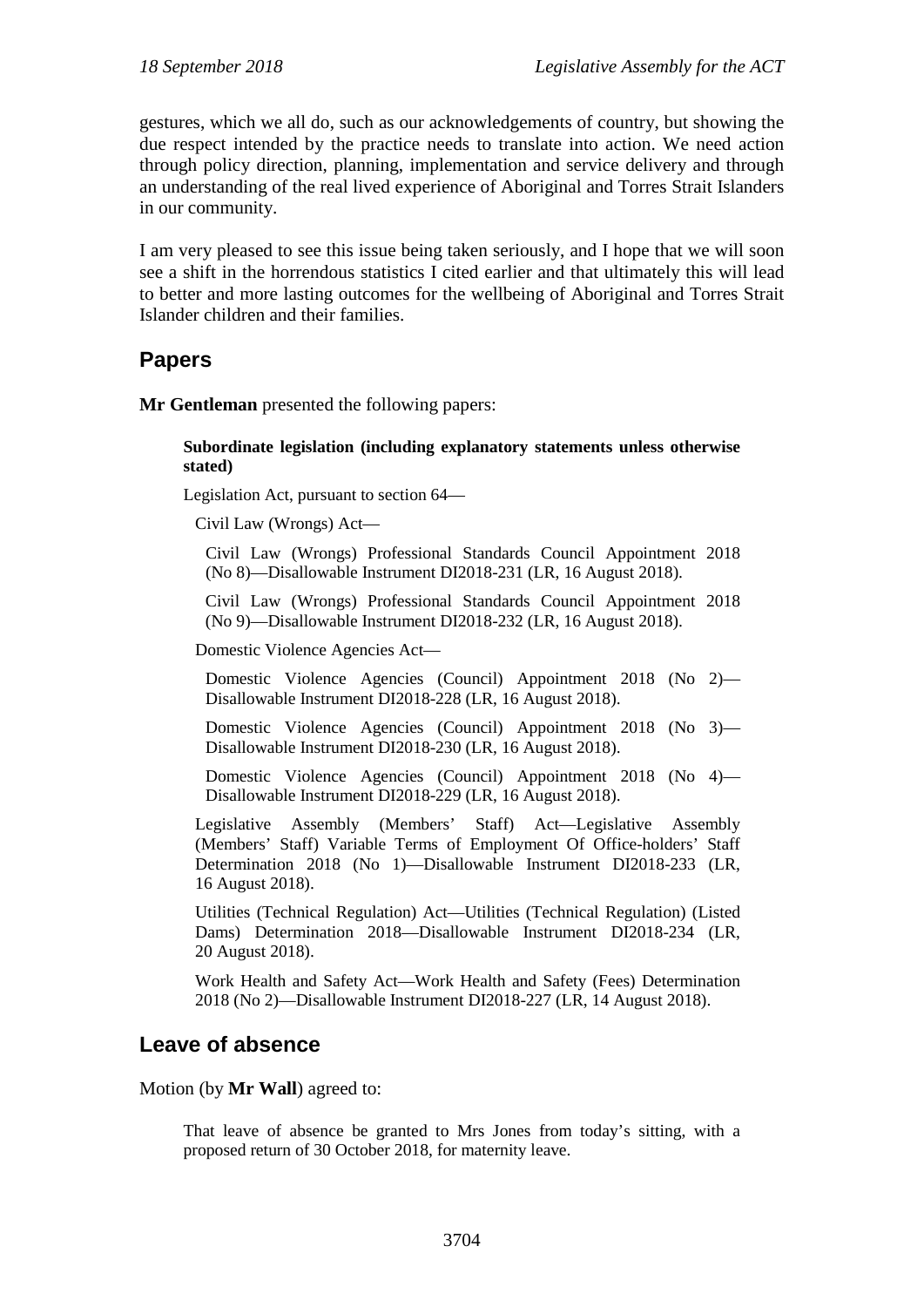## **Single-use plastic Discussion of matter of public importance**

**MADAM SPEAKER**: I have received letters from Ms Cheyne, Ms Cody, Mr Coe, Mrs Dunne, Mr Hanson, Mrs Kikkert, Ms Lawder, Ms Le Couteur, Ms Lee, Ms Orr, Mr Parton and Mr Pettersson proposing that matters of public importance be submitted to the Assembly. In accordance with standing order 79, I have determined that the matter proposed by Ms Le Couteur be submitted to the Assembly for discussion, namely:

The importance of reducing single-use plastic in the ACT.

**MS LE COUTEUR** (Murrumbidgee) (3.41): We are currently in a global crisis with regard to the environmental and health impacts of plastic pollution, and we need to drastically reduce our single-use plastic consumption. That is why I have called for today's MPI. I am calling for a plastic-free ACT which will see an eventual ban on all single-use plastics.

Worldwide, only 10 to 13 per cent of plastic items are recycled, which is pitifully low. Single-use plastic usually goes into landfill, where it is burned, or gets into our waterways and makes its way to the oceans. Plastic pollution is at an unprecedented high. Scientists predict that there will be more plastic than fish in the sea by 2050. As we have all seen, there are islands of plastic in the ocean.

CSIRO research has shown that approximately three-quarters of the rubbish along the Australian coast is plastic. Most of this is from Aussie sources, and the rubbish is concentrated near urban areas along our coastline. No country is exempt from plastic pollution. And all of this has basically occurred in less than a century, and all by our own hands. Despite Australia having some of the greatest natural wonders of the world, we have not looked after them.

Also, let us look at our health risks. Scientific understanding of the potential impact on human health from the ingestion of microplastics via seafood consumption is still emerging, and we definitely need more research here. The world is currently conducting an experiment. We are testing our bodies' capacity to absorb plastic by-products. I do not know that it is going to end well for humans or other species.

Also, just looking at it from a straight-out economic point of view, the clean-up costs for litter are very high. Some of this is absorbed by the community. We have clean-up days; I have been fortunate enough to join Trash Mob a couple of times in their efforts in cleaning up Canberra. Otherwise it costs more. It is part of our city services budget, which we discussed earlier today. If the idea of a small baby bird does not incentivise change, maybe the financial impact of cleaning up will. The pollution in the ocean has huge economic costs in the reduction of fisheries, transport and tourism.

Looking at tourism, not only is a plastic-polluted ACT a deterrent to tourists, but a plastic-free ACT could be a selling point. Consumers conscious of the issue could flock to the ACT if we made it our mission to lead the way to be an environmentally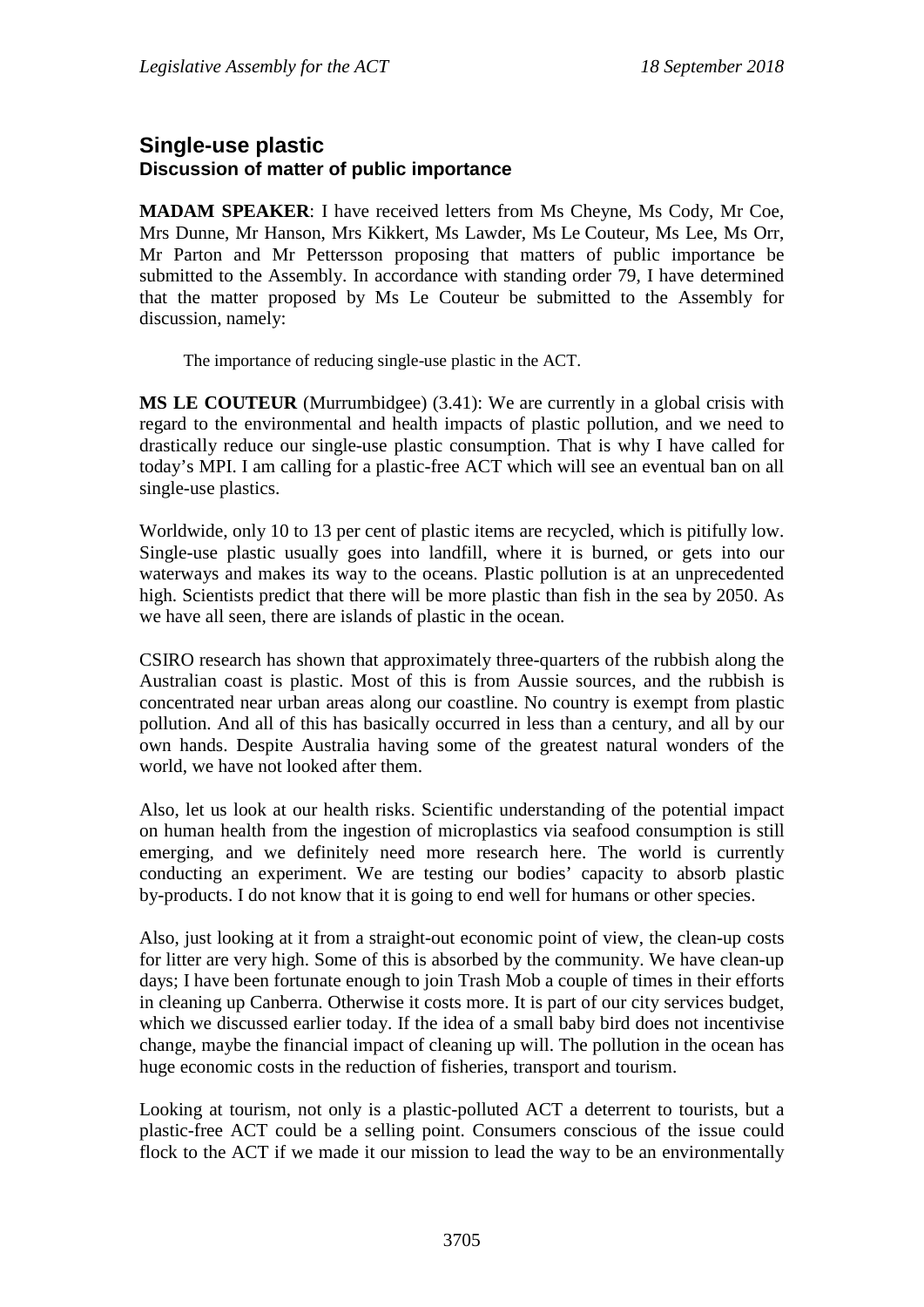friendly destination. And at an individual level, reusing is a commonsense way of saving money.

What can we do? Every day, territorians are in fact doing their part. Every day I see people using keep cups, I see canvas shopping bags and I see reusable water bottles. The public do a lot, but they are let down by us. We need to regulate and legislate to ensure that single-use plastics are phased out. We need to prioritise health: the health of people and the health of our environment as a whole. We need to pay attention to the evidence and change. We need to commit to action.

We have done some small steps. We have taken plastic bags out of supermarkets, we have introduced a container deposit scheme, and we have a straws suck program. But we need to do more. Let us keep the ball rolling by expanding what we already have in place as well as introducing new initiatives.

As we know from the plastic bag scheme, while there may be initial reluctance to change, in time—and in quite quick time—the people of Canberra can learn to make changes which work for the environment and work for them. In the 2012 election, plastic bags were an issue; in 2016, they were not. We can learn; we have learned.

This is not a case of the Greens overreaching to appeal to a fringe minority. Look at the British conservative government. They have a long-term plan to phase out single-use plastics and are rolling out actions in areas such as producer responsibility for packaging waste; requiring retailers to charge customers for plastic bags; bans on plastic microbeads in products; and bans on plastic straws, stirrers and cotton buds.

In Australia, the New South Wales Greens have introduced laws aimed at phasing out all single-use plastic by 2023. Looking more mainstream, a meeting of environment ministers backed a plan for all packaging to be recyclable, compostable or reusable by 2025. The Senate recently had an inquiry which came to the same conclusion. I cannot quite remember the time frame for it.

This has become mainstream. This is not fringe. We have all watched at least some of *War on Waste*. We all know that we have to change in the interests of our environment and in the interests of human health. We need to see action here in Australia and here in the ACT. There is a lot that we can do in the ACT right now.

We need to look at the most effective methods of reducing our use of plastic. As I said recently, in response to Ms Orr's motion in the last sitting period, for me personally, the *Canberra Times* is my biggest source of single-use plastic. I implore anyone at the Canberra Times who may be listening to this speech or who hear the Hansard broadcast to look at what the Canberra Times can do to deliver the printed paper without coating it in plastic, particularly as it is plastic which often seems to have little holes in it and lets the water in anyway. And then of course there is the *Chronicle*.

We need to ban plastic styrofoam takeaway food packaging. Another thing we can look at is cafes charging for single-use coffee cups. There are simple changes like this. Other simple changes include putting pressure on food vendors and supermarkets to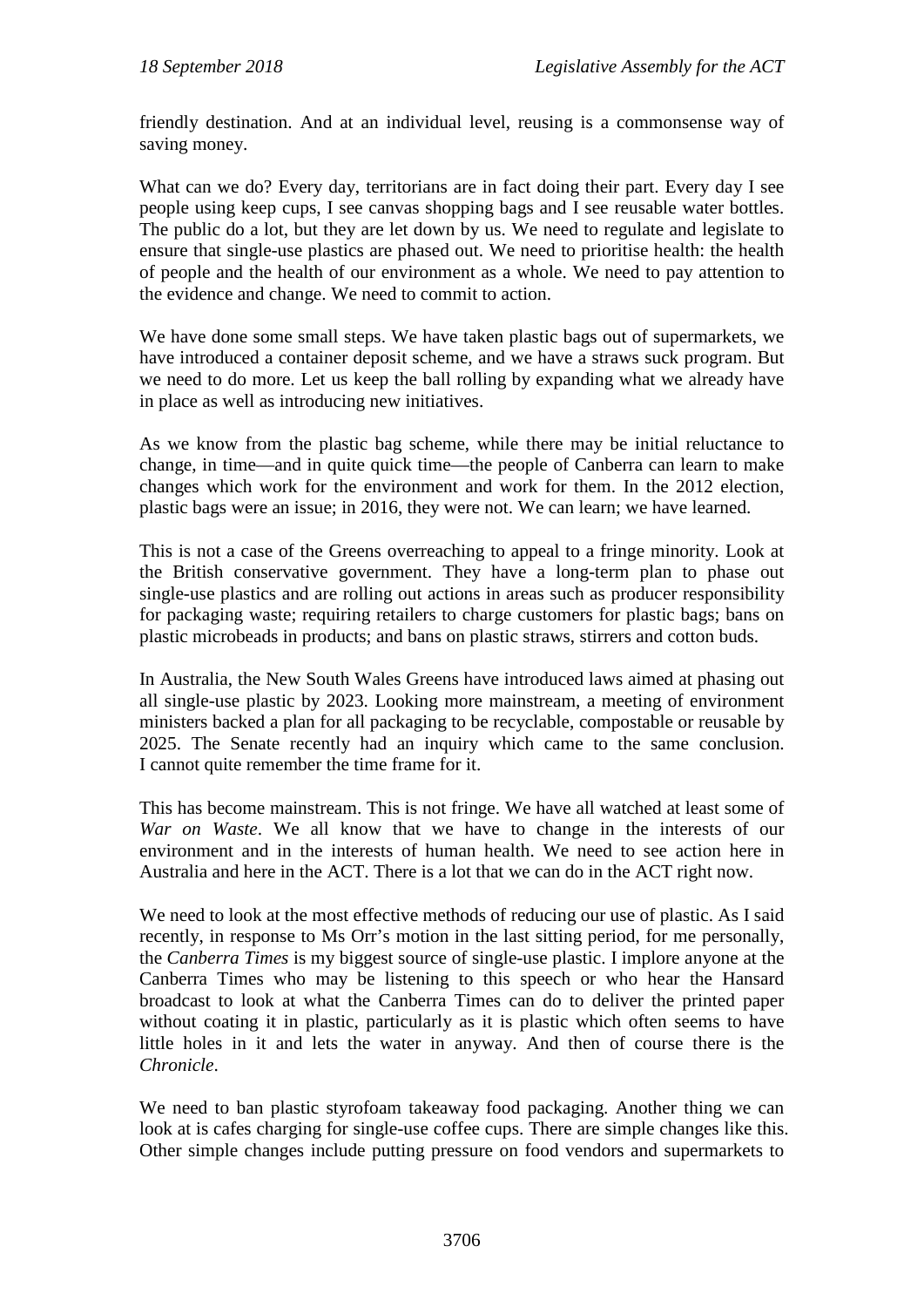use less single-use plastic or to use recyclable, compostable alternatives. Why on earth are there plastic-wrapped bananas in supermarkets? What do you think a banana has on the outside of it?

This morning while I was working on this, I saw someone walk past my office with a plastic-wrapped carton full of plastic bottles, single-use plastic water bottles. At the Legislative Assembly we should be leading the change. Canberra has totally drinkable water. The Legislative Assembly has an abundance of taps and also an abundance of cups and glasses. The kids in the Actsmart schools program would be ashamed of what the grown-ups in Canberra are doing.

We are not doing the right thing. We need to support, promote and reward businesses that are doing the right thing. For instance, the CMAG cafe, which we have all frequented across the square, have a mug library for people who have not brought their keep cups. They have responded to community demands; we should too.

I am not calling for an immediate complete ban on plastic in the ACT. There are many essential single-use plastic items, in particular in our health system, which, unfortunately, has not done a lot of work on this issue. There are vials, syringes, sample bags, disposable gloves, et cetera. These need to be looked at. How do we get better responses to those? They are part of infection control and avoiding cross-contamination. And yes, there are people living with disabilities who do need flexible, durable plastic straws in order to drink. But these are things that can be phased out. It may take time, but that time only starts when we start to do it.

We need to be part of the worldwide revolution, which will, I am confident, phase single-use plastics out. But we have to start now. We have to support businesses that can readily supply alternatives in non-essential single-use plastics and packaging. We should support innovation via grants and funding for the development of potential replacements with regard to essential single-use plastic items. We should develop guidelines, specific elimination targets and regulations which responsibly manage the transition. There needs to be a focus on education. I think many people are confused about what is and is not recyclable or compostable. I note that this was an area—I think No 3—in the better suburbs lists that we talked about earlier. We need to support social enterprises; we need to improve our recycling system.

**MR STEEL** (Murrumbidgee—Minister for City Services, Minister for Community Services and Facilities, Minister for Multicultural Affairs and Minister for Roads) (3.52): I thank Ms Le Couteur for bringing this matter of public importance before us today in the Assembly. I believe we all have a role to play in reducing single-use plastic in the ACT, and especially the ACT government.

Single-use plastic is everywhere. It is in our straws, it surrounds our food and other products, and it feels like it is practically unavoidable. Programs like the *War on Waste* and *The Blue Planet* have made the scourge of single-use plastic impossible to ignore. Globally, an over-reliance on single-use plastic, a shortfall in recycling options, failure to price the externalities of plastic and a lack of incentives to support recycling have created a perfect storm, meaning that we are producing single-use plastics at unprecedented rates.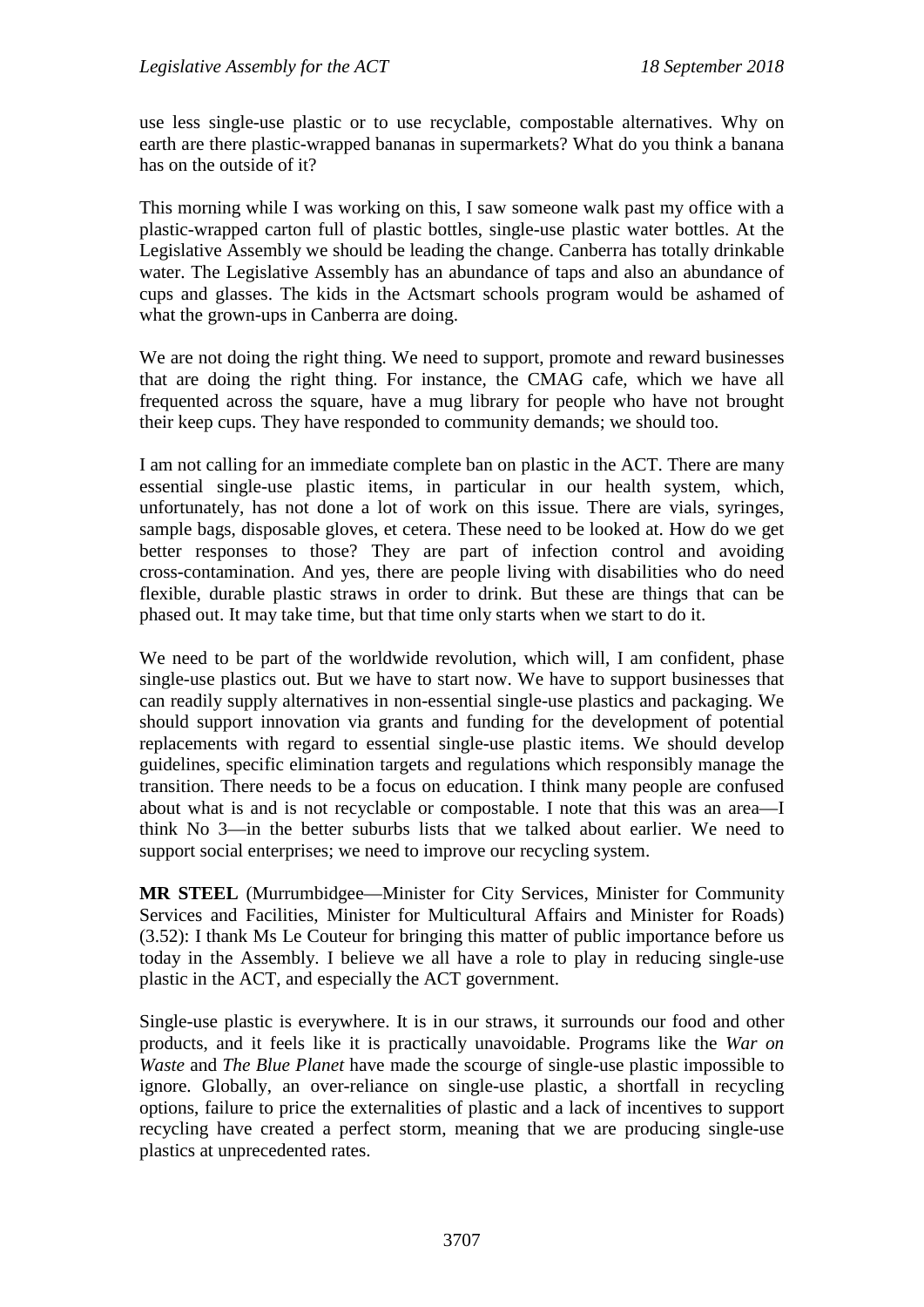The plastic we create today will outlive our grandchildren's grandchildren. It often ends up in Canberra's waterways, and floats around in our environment as litter. I should say that plastic is not always the enemy. It can help to protect food and reduce food waste, and it can help to keep medical equipment clean and free from germs. But we should always be looking for ways to avoid the generation of waste as a priority, and then to reduce and recycle in line with the waste management hierarchy.

In the ACT these objectives are captured by our waste management strategy, which outlines our waste management targets of achieving up to 90 per cent of waste being diverted from landfill by 2025, and a carbon neutral waste sector by 2020. There is no question that the ACT government takes sustainability and resource management very seriously. This is even more important as we recognise the benefits of transitioning to a more circular economy, where the value of resources is maintained for as long as possible and resources move from "cradle to cradle", rather than "cradle to grave".

All Canberrans can take personal steps to mindfully reduce plastic consumption in general, and single-use plastic in particular, and ensure that plastics are recycled where appropriate. Most rigid plastics can be recycled in our yellow-lid bins, at home or out in the community. Soft or film plastics cannot be processed through our recycling systems here in the ACT, but they can be recycled at most major supermarkets.

To support Canberrans, the territory delivers ongoing education about reducing, reusing and recycling of resources. All ACT residents and local schoolkids are welcome to visit the recycling discovery hub at the Hume Materials Recovery Facility to see how Canberra manages recycling. The hub has recently been upgraded and has received more than 1,200 visitors who have taken a tour since its relaunch in April.

The recent implementation of the ACT's container deposit scheme is another example of how the territory facilitates better plastic recycling behaviours. The ACT CDS supports individuals and community groups to reduce litter and actively participate in plastic recycling by placing a value on many single-use drink containers. As of last week we have collected more than two million containers. This demonstrates that here in the ACT we are keen to keep plastic away from landfill, and that is the right thing to do.

In the ACT we have been ahead of the curve when it comes to looking at ways to reduce single-use plastic. I am very proud that in 2011 the ACT was the third jurisdiction in Australia to implement a ban on certain types of single-use plastic bags. This is a trend that has continued. In fact New South Wales remains the only jurisdiction not to commit to a ban.

This year we also introduced a straws suck campaign, which aims to help break our plastic straw habit, while recognising that there are some in our community who still need straws for medical reasons. Within the territory government, we are looking at ways to reduce our own single-use plastic waste. For example, the Transport Canberra and City Services Directorate has formed an internal soft plastics working group to explore how we can support plastic recycling within our own operations. It may be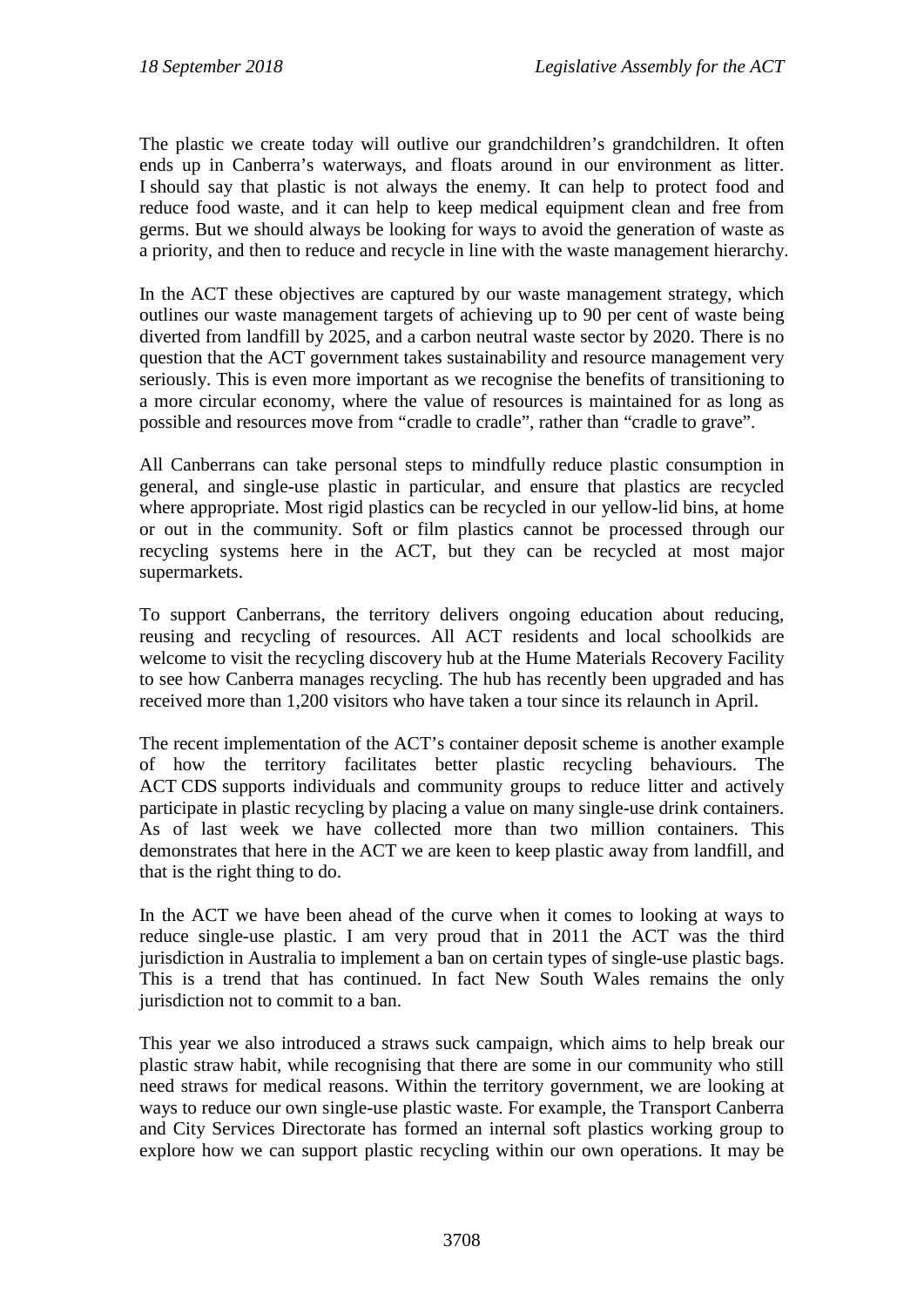that we can influence our own procurement policies to build demand for recycled plastic products, including bollards, benches and even asphalt.

While the ACT will always look for opportunities to show leadership on social and environmental issues, we also prioritise the need to work with our state and national counterparts to drive an ambitious, harmonised national approach. That is why we have been supporting the development of an update to the 2009 national waste policy, which is currently open for public review and submissions.

We are pleased that the discussion paper prioritises a shift towards a circular economy mindset and contains a number of proposed targets, including to identify and phase out problematic and unnecessary plastics by 2030 and to increase the level of recycled content in all goods and infrastructure procurement.

Along with other states and territories, the ACT is working hard to explore potential solutions for achieving such targets. This level of ambition will help Australia to keep pace with the global shift, particularly the EU and its plastics strategy, part of its broader action plan on the circular economy.

Single-use plastic is a symptom of a linear economy. Shifting to a more circular system will not happen overnight, but the ACT government is committed to driving this change locally. We may be small in terms of population but we can use our voice and our actions to influence the national debate.

Knowledge about what is happening with waste is critical to the development of appropriate policies, processes and strategies to reduce waste in the first place. The new waste management regulatory framework that is being implemented currently by the government through the Waste Management and Resource Recovery Act 2016 is aimed at collecting data on waste, so that going forward we have a clear understanding of what happens to our waste and deal with materials such as single-use plastic appropriately.

I welcome today's opportunity to speak on the importance of reducing single-use plastic in the ACT and to outline the actions the ACT government is undertaking towards achieving this reduction.

**MS LEE** (Kurrajong) (3.58): While speaking on Ms Le Couteur's MPI on the need to reduce single-use plastic in the ACT, I am reminded of the motion brought by Ms Orr in the last sitting week. Given her success at getting the Chief Minister to start using reusable coffee cups, I wonder whether she has had any similar success in convincing the Minister for Transport to reduce plastic on the tramway.

Part of what makes plastic useful is also what makes it disruptive. It is long-lasting and does not break down easily under light or exposure to water. It is lightweight, can be transparent and is also cheap and can be treated as disposable. This leads to plastics being used readily, discarded, and carried easily by the wind and rain run-off into the natural environment, where it can end up entangling or suffocating animals. As such, it is important that everyone works together to reduce waste.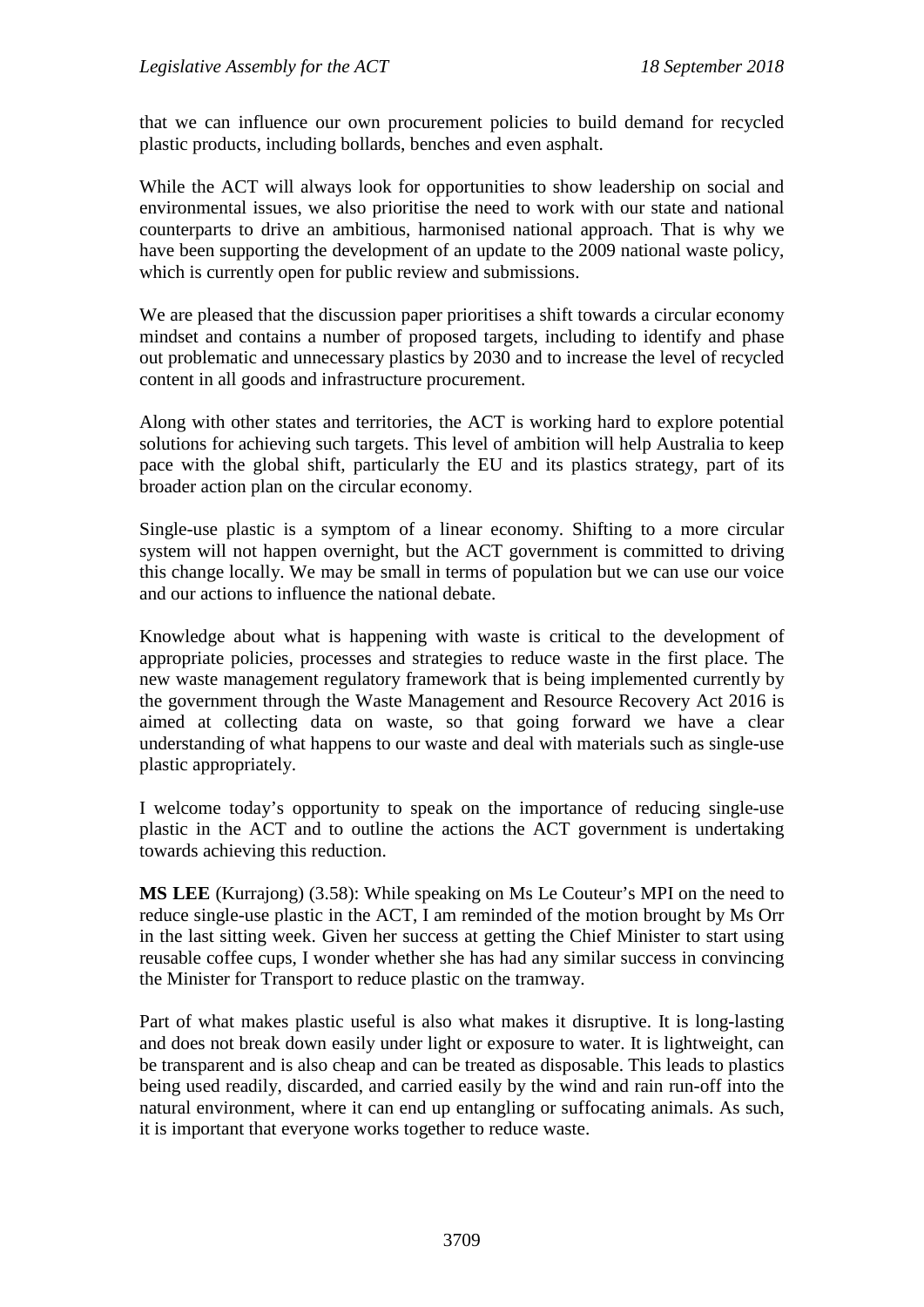However, I echo my comments in this place last time the issue arose: has the plastic bag ban in the ACT been effective? Since the ban, by weight, plastic bags sent to landfill have reduced from 182 to 114 tonnes, but this is not the reduction which was expected. After all, bags for life are meant to be bags for life. Has the bag ban instead become a bag thickening?

Previous reviews of the plastic bag ban have taken the form of surveys, and we are yet to see the long-awaited results of the review that is being undertaken by the Commissioner for Sustainability and the Environment. Given how many times I have asked about the review in past public hearings during annual reports and estimates, and assurances that it is always around the corner, surely this review must not be too far away.

I also mentioned in the last sitting week that our so-called single-use plastic bags are anything but that. I do not know anyone who does not reuse these plastic bags for other purchases, including as bin liners, or to wrap your lunch or leftovers. I know there are others who use the more durable 15c bags that we are now forced to buy in the same way, so the review will be very helpful in confirming whether we have had much success in reducing plastic waste going into our landfill since the ban came into effect in 2011 and, if so, by how much. Only then can we know exactly what is happening to single-use plastics here in the ACT and whether, indeed, they are truly single use.

Whilst we wait with bated breath to hear what is happening with our so-called single-use plastic bag ban, our latest victim is the humble plastic straw. Yes, plastic straws do add to our plastic waste, and we have seen some large corporations take responsibility and look at ways in which they can reduce the huge number of plastic straws that they produce.

No-one will argue that reducing the use of single-use plastic straws will not be a good thing for everyone. However, as shadow minister for disability, I am concerned that a straight-out ban will unfairly impact Canberrans with a disability. There are people in our community who rely on sturdy plastic straws to undertake the act of taking a drink, an activity that most Canberrans take for granted. Before the government charges off to issue a blanket ban on plastic straws there needs to be a thorough consultation into any unintended consequences of the abolition of plastic straws. Some Canberrans need a straw, and I am not talking merely about trying not to ruin your lipstick.

Many people who have difficulty swallowing or who have limited hand movements need to use straws and other utensils to eat and drink. They are also helpful tools to exercise the lungs. And single-use straws are cheap, flexible and available. Other options like glass or metal straws are not as flexible and are difficult to clean, leading to concerns about hygiene. Cardboard straws disintegrate in hot liquids or turn into mush after prolonged use.

I was going to thank Ms Le Couteur for her very careful choice of words that the outright ban on straws and other single-use plastics would be discriminatory, yet that reduced use of single-use plastics is something that we can all work towards.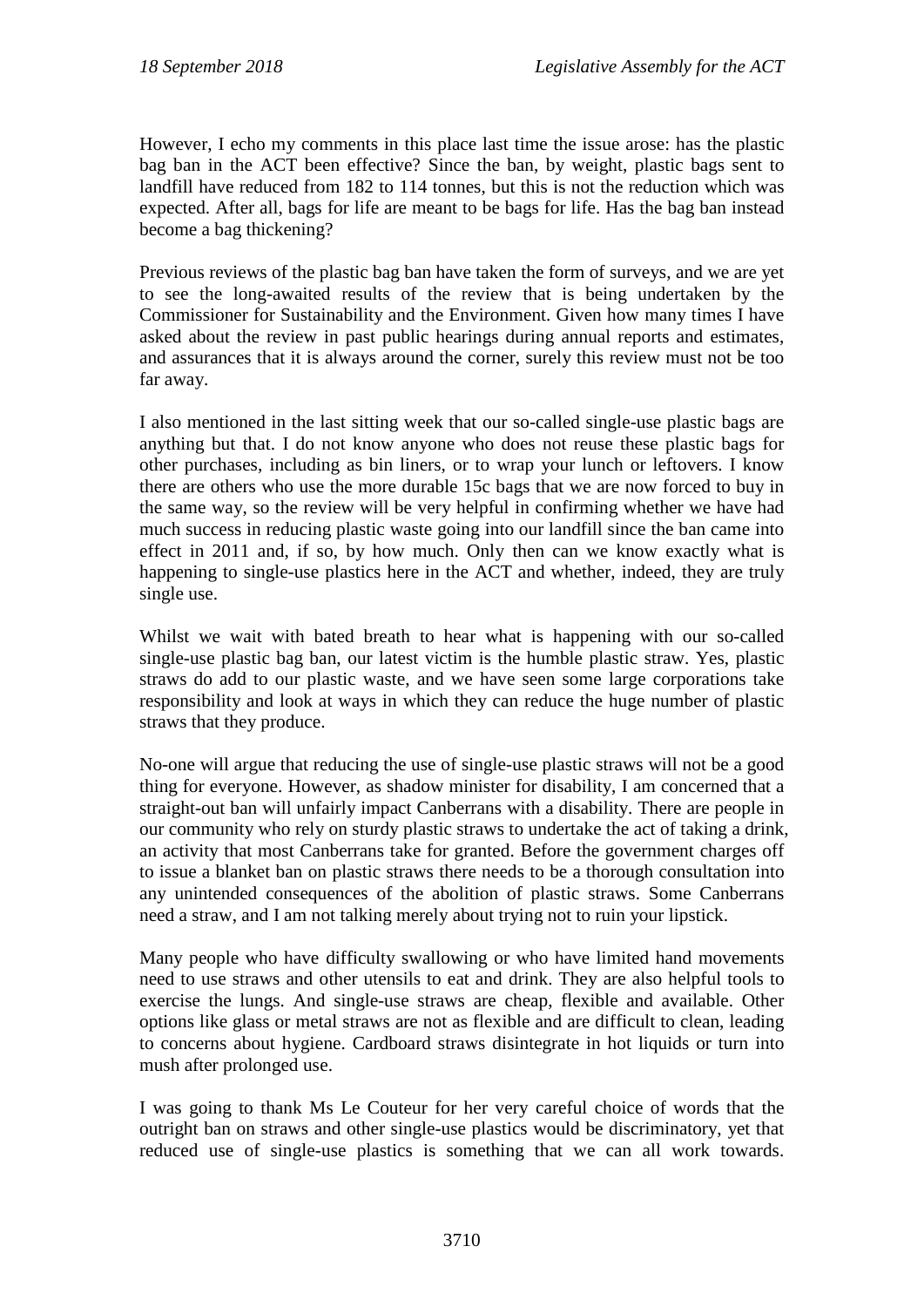However, I also note that she has just called for a plastic-free ACT and, for the reasons that I have just outlined, I cannot, in good conscience, support her call. I would suggest that perhaps Ms Le Couteur spend a little less time with small baby birds and a little more time with our vulnerable Canberrans before making such a call.

**MS ORR** (Yerrabi) (4.02): I would like to thank Ms Le Couteur for bringing this matter of public importance before the Assembly. The reduction of single-use plastic in the ACT is a topic that I have spoken about many times in this chamber. I would like to once again take the opportunity to speak about the harm caused by single-use plastic and how we may act to decrease such harm.

Single-use plastic has an almost incomprehensible impact on our environment. It may start in our homes but it ends up in our oceans, our waterways, our streets, our parks and even our food. Despite the well-known damaging effects of plastics on our environment, wildlife and our own health, we continue to use it in unfathomable amounts.

Since large-scale production of plastics began in the 1950s, humans have collectively produced 8.3 billion metric tonnes of plastic. If we continue to follow past trends of plastic production, we will be producing that same amount of plastic between 2017 and 2028. That is 8.3 billion metric tonnes of plastic in just 11 years.

These numbers are a cause for concern in their own right but they become even more alarming when we take into account the durability of plastic. Plastic can take up to 600 years to break down, whether that be in landfill or in our environment. Of course, it is in our environment that this plastic is most dangerous. In fact the research being done on the full impact of our excessive plastic use is still revealing new ways that plastics are causing harm to our wildlife and to ourselves.

I recently spoke in this chamber about the impact plastic is having on the wildlife in our oceans. Plastic that gets improperly disposed of often ends up washed into our waterways. Once it makes its way into our oceans, it is consumed by turtles, dolphins, fish and other wildlife. Plastic in our waterways can cause serious harm to the health of wildlife populations. It is so prevalent in our oceans that it has been found to comprise up to 10 per cent of the total body weight of sea birds.

The harm caused by plastic does not end with our wildlife. Often this plastic happens to find its way into our food supply. Unfortunately, most are still unaware of the number of foods and drinks that actually contain plastic. Bottled water contains an average of 10 plastic particles per litre, each larger than the width of a human hair. While chewing gum was once manufactured with all-natural ingredients, current mainstream manufacturers are using plastics, rubbers and other synthetic materials as its core ingredient. Of course, fish and other seafood often contain plastics that were ingested while they were alive.

We are yet to fully understand the impacts on our health of plastic in our food supply. However, research on this matter suggests that even at lower levels of exposure certain chemicals in plastics may cause serious illnesses, including several types of cancer.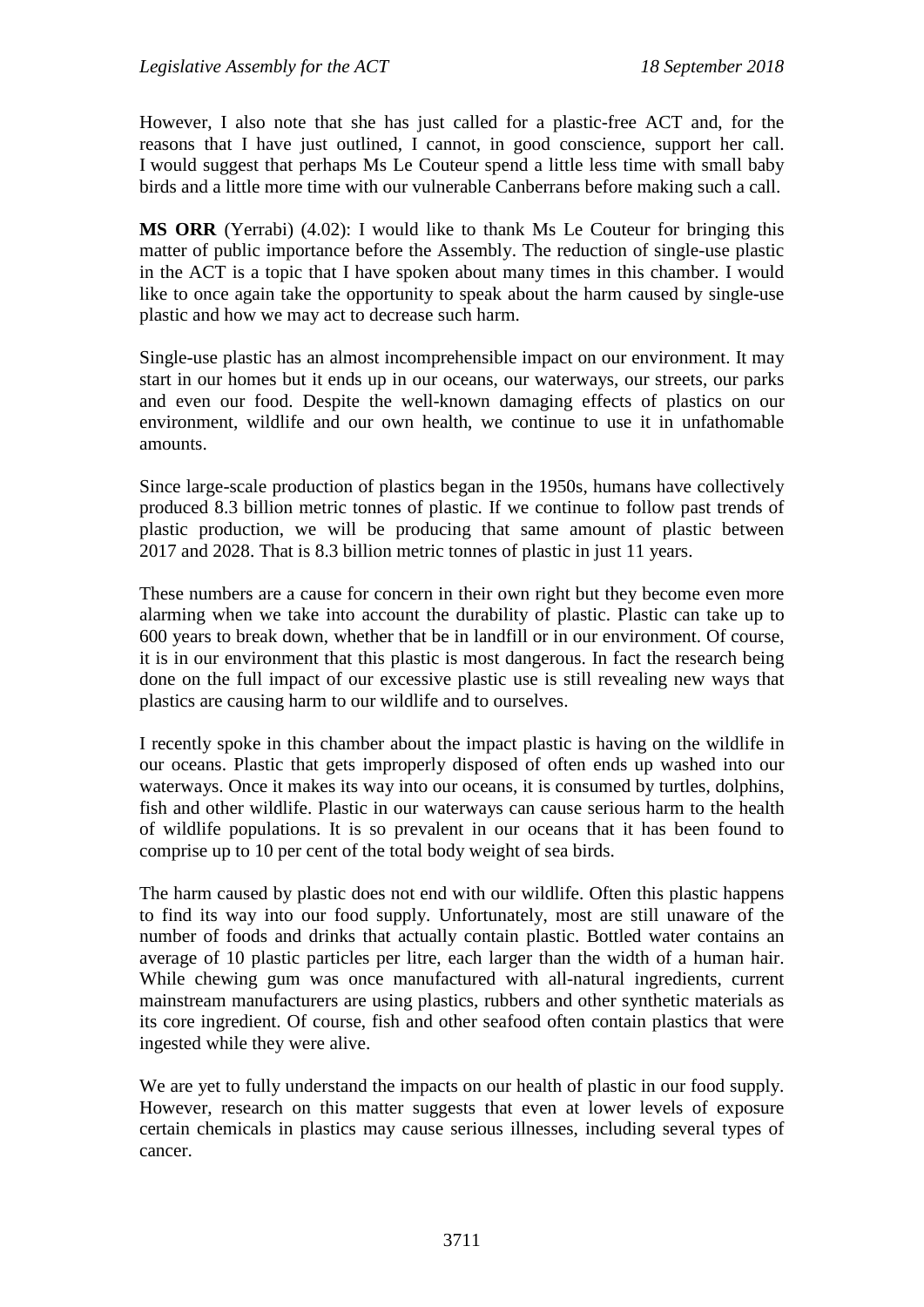Unfortunately, the impacts of our excessive plastic use do not stop there. New research has suggested that it is a real possibility that we are actually breathing in plastic. This research has identified airborne microplastics that may pose some threat to our health. It seems that where we continue to consume such significant levels of plastic its harm is almost inescapable. It is time now to be looking at ways that we can avoid using plastic altogether.

Reducing single-use plastic in the ACT requires action on all fronts. It requires behavioural change from consumers, changes to practices from manufacturers and, most importantly, it requires innovation and investment from government. As consumers we find ourselves in a minefield of single-use plastics. It seems that single-use plastic covers goods on every shelf at our local grocery stores and comes along unwanted with every purchase we make. Most people consume masses of it a week, week after week, without even noticing.

I recently spoke in this chamber about an exercise I undertook to reduce my own single-use plastic consumption. I was one of two million people across the globe to participate in the plastic free July challenge this year. The challenge required more behavioural changes than I once thought. It required us to switch to a reusable keep cup, refuse plastic straws and remember to bring my own bags to the supermarket. The challenge highlighted for me that consumers have the power to make changes to their consumption patterns and, in doing so, they have the power to make a difference.

Of course, this power is limited to what is available to the consumer, and it is an unfortunate reality that there are times when consumption of single-use plastic is either made the most convenient and cheapest option or is altogether unavoidable. For many people with disability, refusing to use a plastic straw is not an option. This is because an alternative to plastic straws that meets the needs of people living with a disability is yet to be available. It is also the case that many of the cheapest items in the supermarket are covered in single-use plastic. For many, purchasing those goods that are free of such waste is not a financially viable option.

It is important that consumers actively look at ways in which they can reduce their use of single-use plastic. However, reduction of single-use plastic in the manufacturing process avoids the problem before it hits the shelves. In the ACT the government has actively taken on the role of avoiding single-use plastic and managing it when it does get used.

Just this year we introduced a container deposit scheme. While it may still be early days for the scheme, it is safe to say that the scheme has already contributed significantly to a reduction in plastic bottles in our environment. The ACT has also been a leader in the widespread move to ban single-use plastic bags. I understand that there has recently been a review into the plastic bag ban. I look forward to the insight it may provide into the public perception of the ban, as well as the impact on plastic bag use in the ACT.

These two initiatives are just the beginning of a long line of changes that the ACT government may make to further reduce single-use plastic. As has been noted,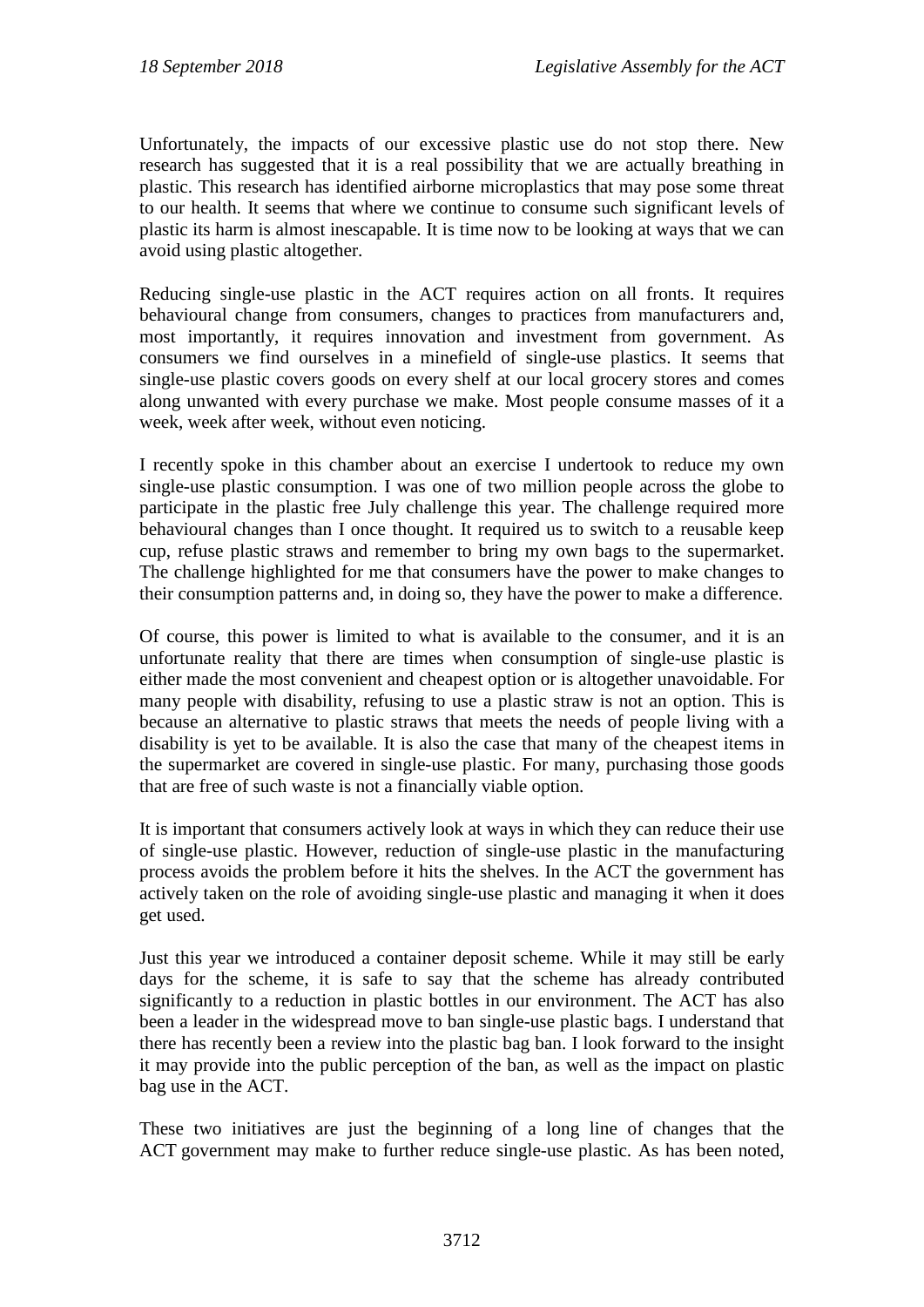I recently moved a motion in this Assembly calling on the government to investigate further opportunities to reduce single-use plastic throughout the ACT. I am glad that we have been given the opportunity today to further discuss why this is so important.

I look forward to hearing the outcomes of this investigation, following on from my motion, and I am glad to hear of the support from members for the government's efforts to reduce single-use plastic in the ACT. I hope to see this support continue as we progress towards the elimination of single-use plastic as a long-term goal for the ACT.

**MRS KIKKERT** (Ginninderra) (4.09): I rise today to say a few words on this matter of public importance. In recent weeks I have spoken up on behalf of constituents in my electorate of Ginninderra who are concerned about the lack of public recycling options in the ACT and specifically at shopping centres that are maintained by this government. My clear sense is that people inherently want to do the right thing. They therefore find it frustrating when something as straightforward as a public recycling bin is nowhere to be found and, from what I have been told by the minister, is not even on this government's agenda.

These and other constituents have also spoken to me on the issue of single-use plastics. By definition, this includes any plastic that is intended to be used only once before being discarded, including rigid plastics that can easily be recycled when proper facilities are available. It also includes plastics such as shopping bags and chip packets that are not recyclable at all.

These constituents share concerns about the growing stockpiles of recyclable plastics and the environmental harm that can come from genuinely single-use plastics. They support prudent and reasonable efforts to reduce the amounts of these plastics that enter our water system and water stream.

I note that environment ministers from all states and territories as well as the commonwealth government have taken recent steps forward in addressing these issues in unity, and I hope that genuinely good solutions will be proposed and implemented.

**MR RATTENBURY** (Kurrajong—Minister for Climate Change and Sustainability, Minister for Corrections and Justice Health, Minister for Justice, Consumer Affairs and Road Safety and Minister for Mental Health) (4.11): I thank Ms Le Couteur for raising this very important topic. Our reliance on single-use plastic is having devastating impacts on our planet: on our oceans, through plastic pollution and through sea life consuming plastics and getting plastics wrapped around them; from litter that we see at the terrestrial level, and we have all witnessed that; and from the link between plastics and climate change, which was the subject of a seminar at the Global Climate Action Summit just a few days ago, where that exact linkage was being explored.

We all share responsibility to act where we can to reduce impacts on our environment, and we must find viable alternatives that provide better outcomes for the planet than some of the plastics that are currently being used. Every little piece of avoided waste can and does make a real difference.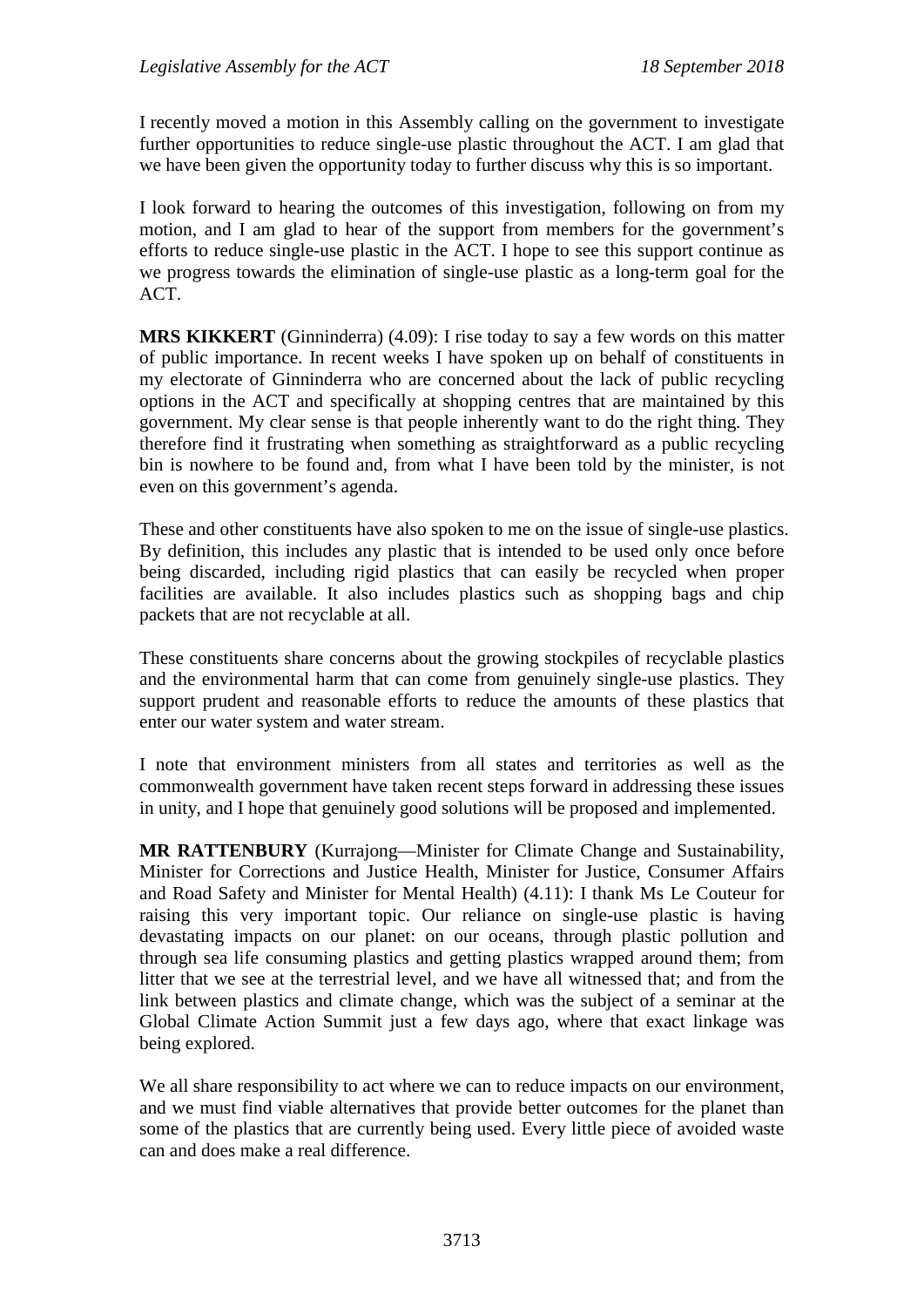We can address this significant problem at a number of levels, whether it is individually, collectively or through the role of governments. There is definitely a role for government to play in this process of reducing the amount of plastic pollution on this planet.

The plastic bag ban is a good example of that. Ms Le Couteur spoke about it briefly before, and Ms Lee indicated her scepticism towards it, but the ACT ban on single-use plastic shopping bags is a good example of what can be done. It was introduced in November 2011 as a result of the parliamentary agreement for that term between the Greens and the Labor Party, and it was a great first step in reducing plastic waste in the territory.

The 2014 review of the ban found that it had reduced plastic bag waste to landfill by about one-third and reduced the number of lightweight plastic bags found as litter in streets and waterways in the ACT. We now see other states and territories implementing similar bans and also national supermarket chains having to take it on because some jurisdictions have failed to act. They have simply failed to have the courage to deal with this very practical way of reducing plastic waste. That in itself has been an interesting process to watch as they have grappled to deal with public opinion, but I think that at the end of the day it is a really poor reflection on those governments that have failed to take that step and that legislative action.

I will be releasing later this week the review that I commissioned from the Office of the Commissioner for Sustainability and the Environment. I asked the office to do this independent review to ensure that the ban was working as well as possible. It is worthwhile doing these things from time to time.

I note the commentary, Madam Assistant Speaker, that you offered on the performance of the commissioner for the environment in getting this work done, but the commissioner has produced, I think, a very valuable report that the community will find interesting. She did take longer than anticipated, and she was very explicit and public in saying that she had sought more time because the research took them longer than they anticipated. Whilst that may have been a cause of consternation for you, I think it is actually quite okay. The commissioner was very up-front about the fact that she simply needed more time to do the work, and I think it has resulted in a very good report, which members can form their own views on later in the week.

When it comes to actions the government has taken aside from the plastic bag ban, I was pleased, as the Minister for Climate Change and Sustainability, to launch the straws suck campaign, which Mr Steel referred to. The campaign aims to encourage businesses and the community to avoid unnecessary plastic waste by rethinking their need for single-use plastic straws. It is a campaign that is being delivered by Actsmart in the ACT government. It asks local businesses to take a pledge to reduce the number of single-use straws being used. I am pleased to report that almost 30 businesses have already signed up to the campaign. Community members can support this campaign by saying no to plastic straws when offered one and asking their local cafe or pub to consider signing the pledge. Individuals can also sign up to this pledge as part of the Actsmart online carbon challenge.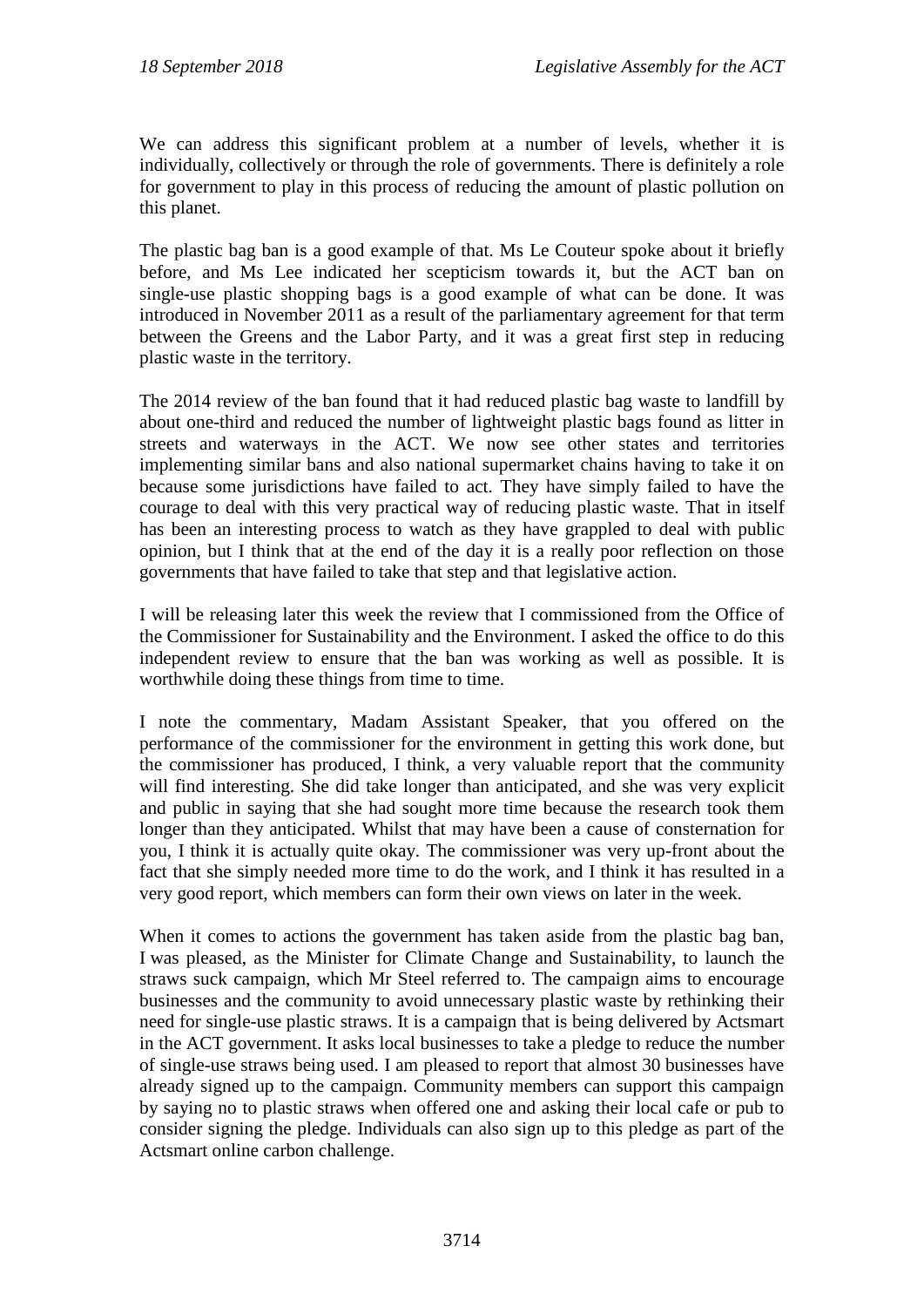It may seem like saying no to plastic straws is a small act but the impacts do really add up. An estimated 10 million plastic straws are used in Australia every single day: not every year; every single day. This is an extraordinary figure. Each of these straws takes up to 200 years to degrade in the environment and they never biodegrade.

Plastic straws are in the top 10 most littered items globally. A plastic straw used today will outlive your children's children's children. The thing with a plastic straw is that we use it for a few minutes, maybe half an hour at the most, but it will result in very long-lived plastic waste in our environment. Most of us have perfectly good lips from which we can consume that drink ourselves.

As Mr Steel touched on in his remarks, there are some people who, for perhaps a medical reason or whatever, might need to use a straw. We have a duty there to make sure alternatives are available, whether it is a bamboo straw or a stainless steel one; I have met an increasing number of people, women particularly because they do not like to mess up their lipstick, who will carry around a stainless steel drinking straw in their handbag, or even a couple of them. I have one friend who carries a couple because she often goes drinking. When she goes out for a drink, she will go with a friend, and she brings one for her girlfriend as well. So there are really practical options there and it is great to see some community members taking those initiatives.

I would particularly like to thank those businesses who have signed up to the campaign. They have shown real leadership and responsibility. They have demonstrated that business can be very innovative, and it has not added to their bottom line in any particular way. Even where it has produced a bit of a cost, the cost has been very minimal and is part of being a good corporate citizen. I particularly acknowledge BentSpoke in Braddon, who launched the campaign with us and, as part of their commitment, went out and ordered a whole bunch of stainless steel straws and were very good in talking to other businesses about how easy it was for their business to make that change.

Over the years in successive parliamentary agreements between the Greens and the ALP we have been able to take a number of steps to reduce plastic waste. We have spoken about the ban on plastic bags. The container deposit scheme has been one that I hope will have an impact over time in reducing the amount of plastic waste in the environment.

One that is perhaps less obvious as a plastic reduction measure is the installation of new drinking fountains in town centres and other areas. A lot of people see this as perhaps just a way of providing free drinking water in convenient locations and of encouraging healthy lifestyles. Whilst it does both of those things, it is also about saying to people, "You can carry around a reusable bottle for consuming water and be able to refill it as you go, rather than having to go and buy plastic bottles of water at the shops because you are out and about and it is hot and you want a drink", those sorts of things.

These are initiatives that I think have been very effective. There are a number of other discussions going on. There is a national discussion going on as well. There was a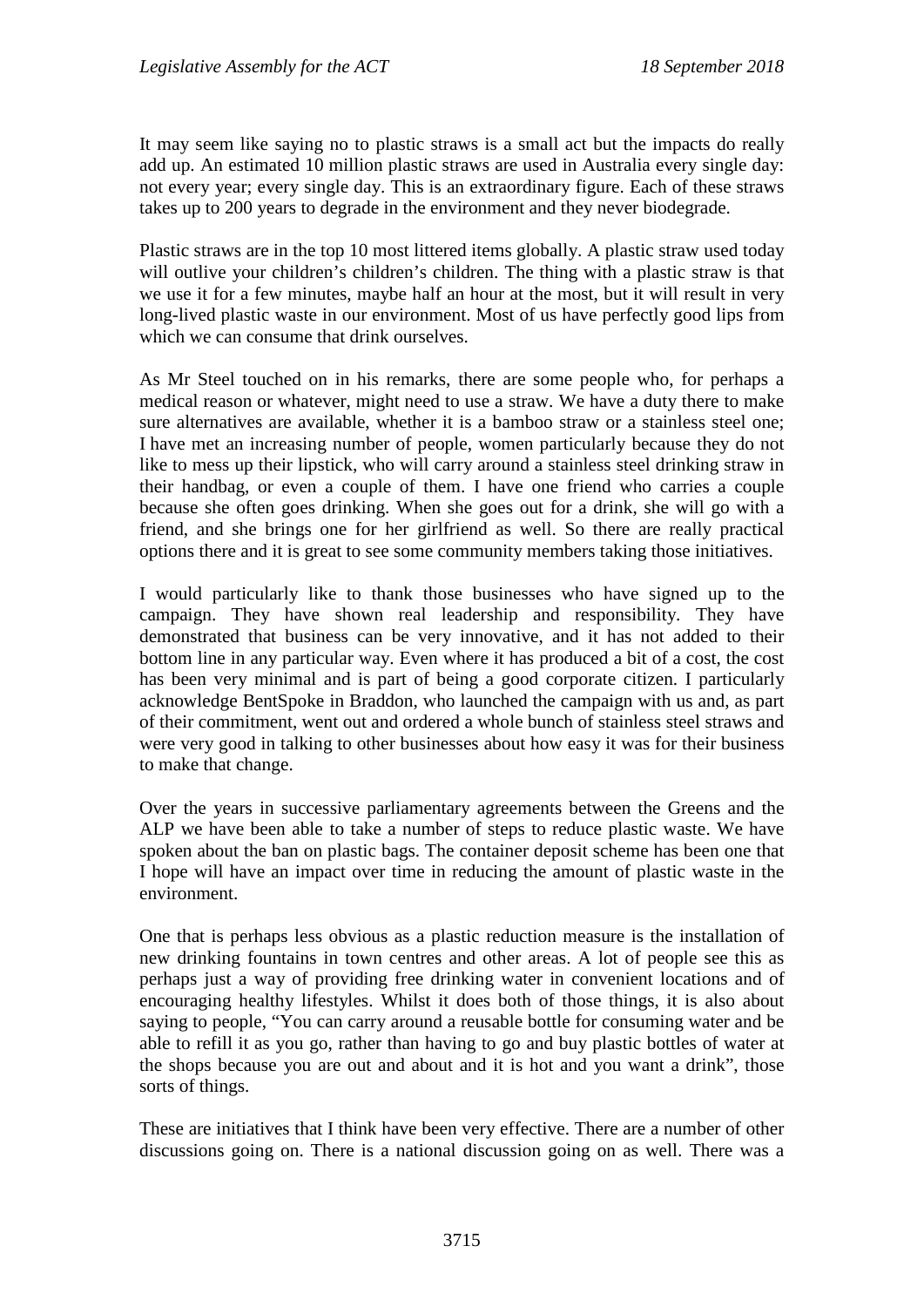very interesting Senate inquiry which reported recently. I point members to that Senate report, because it contains a lot of interesting policy initiatives. There is perhaps not enough time for me to go into that today. That is a document that I will be looking at closely for initiatives that we might pick up here in the ACT.

There is a role for both state and territory governments and the federal government here. One thing we can do as a territory is take the initiatives we can take and seek to demonstrate good examples that both do our part here in the ACT and show to others what is possible. I commend Ms Le Couteur for raising this matter of public importance today.

*Discussion concluded.* 

## **Betting Operations Tax Bill 2018 Statement by Speaker**

**MADAM SPEAKER**: Members, earlier today Mr Wall took a point of order on a ruling on an amendment moved by Mr Parton. In his point of order he indicated that consideration should be taken of standing order 201, which provides that a member other than a minister may not move an amendment to a money proposal as specified in standing order 200 if that amendment would increase the amount of public money of the territory to be appropriated. Mr Wall contended that Mr Parton's amendment did not in any way or form increase the quantum of money appropriated that had been covered off in the appropriation bill and all Mr Parton's amendment was doing was directing the way in which the tax revenue was to be expended. Mr Wall later emailed me to ask me if any advice had been tabled.

Mr Parton's amendment to the bill was lodged in the chamber support office at 4.50 yesterday and the bill was listed as executive business No 1 on today's notice paper. At a regular meeting and a regular briefing I receive from the Clerk before each day's sitting I was advised that, following consultation with parliamentary counsel and the Solicitor-General, the Clerk was of the view that the amendment to be moved by Mr Parton contravened section 65 of the self-government act, which is replicated in standing order 200. It is also relevant to note that standing order 201A endorses the principles of the financial initiative of the crown.

The betting tax bill, as the name suggests, introduces a tax in relation to betting operations and sets out a description of the liability to pay the tax and the method of calculation. The betting tax bill is law for taxation and thus forms part of what is described as the financial initiative of the crown. As such, proposals for the introduction of the tax are solely at the initiative of the executive.

Section 65 of the Australian Capital Territory Self-Government Act 1988, the self-government act, provides that the enactment of the appropriation of public money may only be proposed in the Assembly by a minister. A member other than a minister may move an amendment to an appropriation bill unless the effect of the amendment is to increase the amount appropriated. The betting tax bill is an enactment for the imposition of a tax and part of the financial initiative of the crown and, thus, may only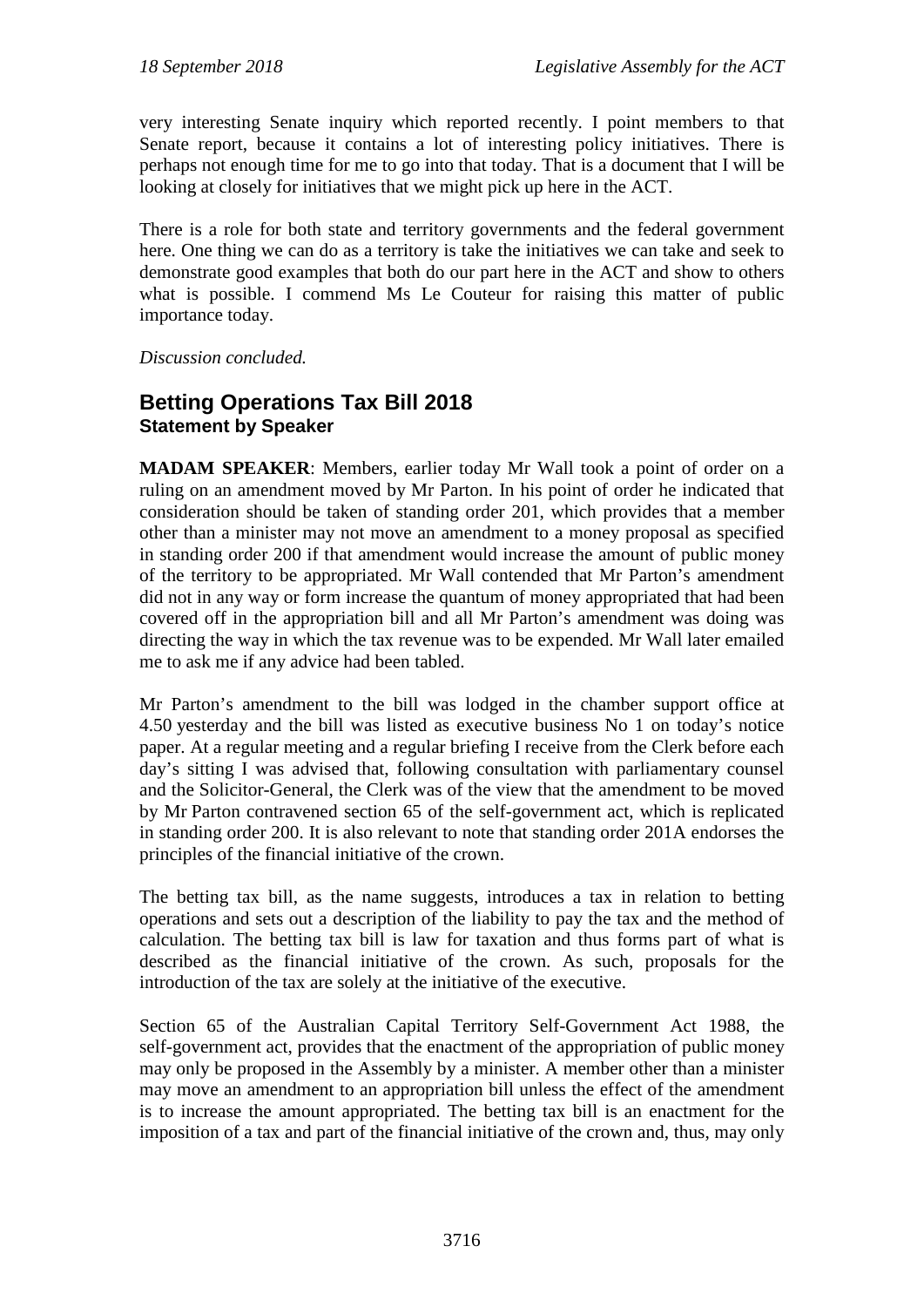be introduced by the executive. It is not an enactment for the appropriation of public money of the territory—section 65(1) self-government act and standing order 200.

Once the betting tax bill becomes law and commences, public moneys raised by the imposition of the tax will be paid into consolidated revenue. The moneys so raised may only be expended in accordance with the appropriation under section 6 of the Financial Management Act.

The amendment to the betting tax bill proposed by Mr Parton purports to effect an appropriation of public moneys raised by the tax. As such, it is contrary to section 65 of the self-government act. It is for this reason and based on the advice of the officers I have referred to in this statement that I have ruled the amendment to be out of order, and that ruling is maintained.

**MR COE** (Yerrabi—Leader of the Opposition) (4.23): With your indulgence, if I might ask, does your power to rule this amendment out of order come from the self-government act or from the standing resolution of this Assembly?

**MADAM SPEAKER**: My power to rule this out of order comes from advice based on the self-government act, section 65, which was reflected in the standing orders. I have made the ruling. It was questioned this afternoon. I have maintained that this amendment is out of order.

**MR COE**: I understand that you maintain it is out of order but what I am getting at is that I am not sure that the self-government act gives you the power to rule the amendment out of order. What I think gives you that power is the standing orders, in particular the continuing resolution. Therefore, if it is simply a continuing resolution, we would have the ability to seek that standing orders be suspended in order for that amendment to be moved and voted upon.

I understand that the Assembly would have to go in with our eyes open as to whether we were to vote for this amendment but, just in the same way as we voted as an Assembly for the gay marriage bill—we went in with our eyes open in that debate we do the same here. And in the event that that amendment were passed, it would then be open to challenge perhaps if a jurisdiction chose to challenge it; or if it did not get up, then of course there would be no further consequence.

**MADAM SPEAKER**: Members, please give me a moment. I think the premise of your question, what you are asking me, is: by what powers am I saying this is out of order? This Assembly in many ways is determined through its standing orders. On page 45, if you look at 200, 201, 201A and if you look at the footnote, it does reference section 65. Our standing orders are empowered by or reflect the selfgovernment act under section 65 and they give me the power to say whether something is or is not in order. And I have determined that it is out of order.

**MR COE**: That is the same for everything, though. It is all discretionary. It is all discretionary until a court determines otherwise.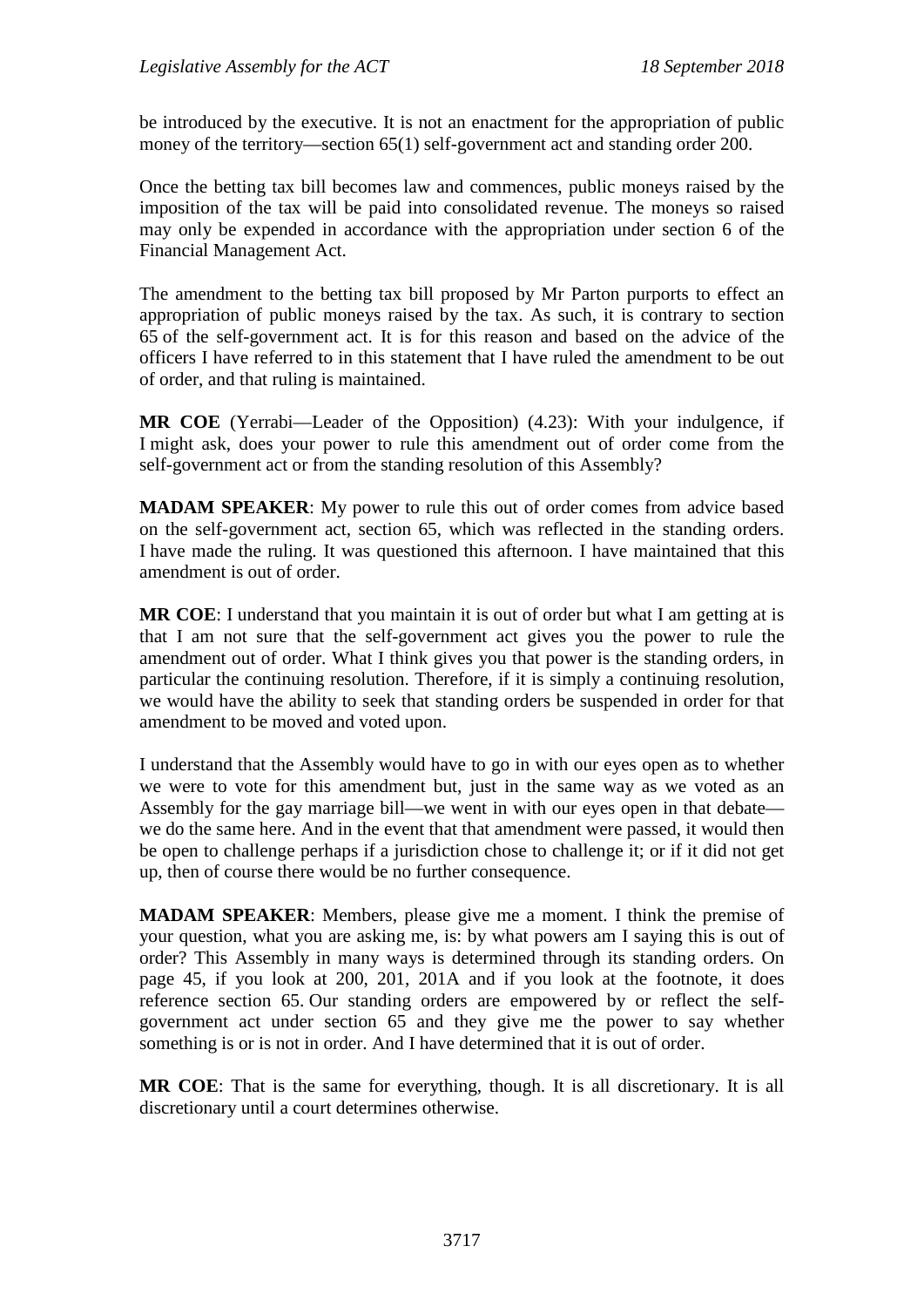**MR WALL** (Brindabella) (4.27): Madam Speaker, you cite standing order 201A, which refers to the Assembly's resolution of 23 November 1995:

"That this Assembly reaffirms the principles of the Westminster system embodied in the financial initiative of the Crown" …

That is a resolution of the Assembly, not merely a standing order. That principle of the financial initiative of the crown is not in any way, shape or form reflected under section 65 of the self-government act. I wonder if, by prohibiting members moving an amendment such as this, whether or not we are in a quasi way imposing a law that is in fact inconsistent with the self-government act.

The self-government act is very short and makes only two points:

(1) An enactment, vote or resolution (proposal) for the appropriation of the public money of the Territory must not be proposed in the Assembly except by a Minister.

I do not think that anyone disagrees with initiation of a proposal for a money bill. But (2) says:

(2) Subsection (1) does not prevent a member other than a Minister from moving an amendment to a proposal made by a Minister unless the amendment is to increase the amount of public money of the Territory to be appropriated.

I think the question still remains as to whether the money that has been appropriated in the appropriation bill would be increased by the consideration of Mr Parton's amendment and whether or not we have in fact put unnecessary restriction on members' free rights here that were not intended as part of the self-government act, noting that that provision of the self-government act was amended back in 1994 given that earlier Assemblies struggled with this provision specifically relating to amendments to the appropriation bill itself, not to subsequent taxation legislation.

**MADAM SPEAKER**: I will make one more comment and then my ruling will stand. If you disagree, you will have to move dissent from my ruling. The self-government act section 65(1) and (2), almost word for word, are reflected in standing orders 200 and 201 and, as I just said, the moneys raised may only be expended in accordance with an appropriation. What Mr Parton is effectively doing is taking it out of consolidated revenue and giving it to another group. We have been through this. My ruling is as clear as I can make it. Mr Parton's amendment is out of order.

**MR COE** (Yerrabi—Leader of the Opposition) (4.29): I accept that that is out of order. Therefore, I seek leave to suspend so much of the standing orders as would allow Mr Parton to move an amendment to Mr Barr's bill.

**MR RATTENBURY** (Kurrajong) (4.30): The Greens will not be supporting the suspension of standing orders. Madam Speaker, I think that your advice on this is very clear. I flagged my concerns earlier in the day but I think we have now had a further explanation. The fact is that it has now been made clear that the act of directing these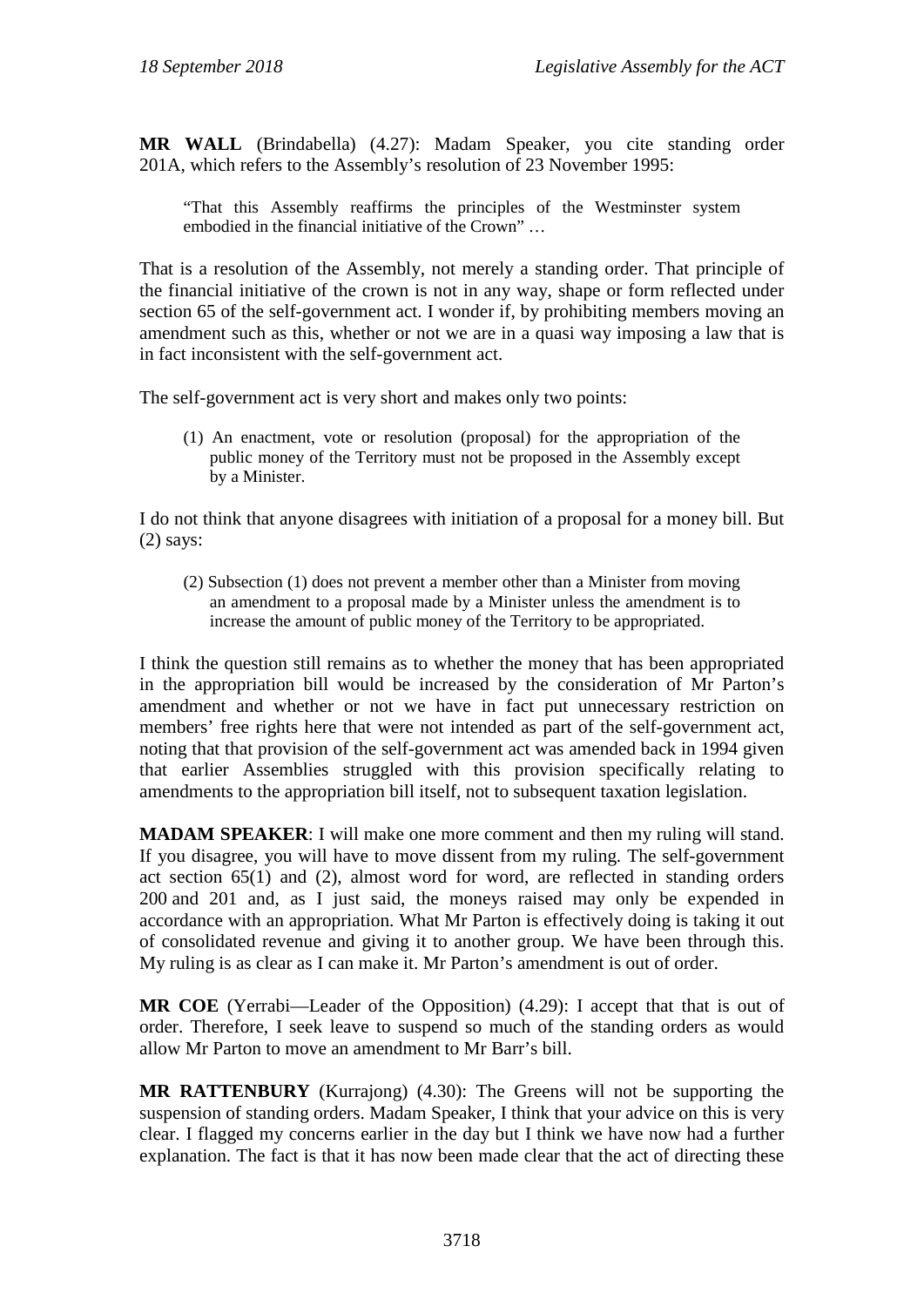funds to a particular group is itself the act of appropriation. I do not think that this is the moment for this Assembly to try to analyse that.

I have suggested to colleagues outside in an earlier discussion that if we want to look into this more deeply we might refer this issue to the administration and procedure committee for either a consideration of the standing orders or, if there are concerns with the self-government act, how we engage the federal government in that. I think that is the more appropriate way.

What I can also say is that it is a bit academic. We are not intending to support Mr Parton's amendment. Rather than perhaps stepping into uncertain territory, my view and the view of the Greens will be that if we want to prosecute the fine detail of this issue we do it in another way, which is to make a referral to the administration and procedure committee for a more considered discussion about this matter.

**MR BARR** (Kurrajong—Chief Minister, Treasurer, Minister for Social Inclusion and Equality, Minister for Tourism and Special Events and Minister for Trade, Industry and Investment) (4.31): Just to put it formally on the record, the government would not be supporting Mr Parton's amendment either. Regardless of the procedural issues before the chair, Mr Parton's amendment would not be successful today.

The broader issues that are being agitated would represent a fundamental change to the nature of governance in the territory and certainly should not just happen by accident on the floor of the chamber one Tuesday afternoon in September. That would be a pretty fundamental change to the way that this place operates.

Undoubtedly the first and obvious thing that I would have to do as Chief Minister and Treasurer would be to seek, were Mr Parton's amendment to have been supported on the floor, urgent legal advice as to its compatibility with the self-government act. I do not have to do that—I acknowledge that there would not be a majority on the floor for that change—but that is the seriousness of the implication of what is proposed here.

We have a constitution that governs our operations. We may not all agree with elements of it. I, for example, would seek to remove the restriction on this parliament's ability to legislate for end of life issues, for example. There would be plenty of people who would have liked this territory to have had the power to undertake a different policing arrangement over the decades. I am sure that there have been members who would have wanted change in that regard. We have what we have.

Mr Rattenbury is right in that if there is a desire to look to change the self-government act there is a process for that and it should be considered in that context. It would be appropriate, if members wish to pursue this matter in relation to non-executive members moving matters that relate to appropriations, that that be considered by the admin and procedure committee.

I can indicate now that I would not be supportive of a change in that regard. I think there is a fundamental principle of Westminster government and executive accountability that has this rule in place in our self-government act and in our standing orders for a very good reason.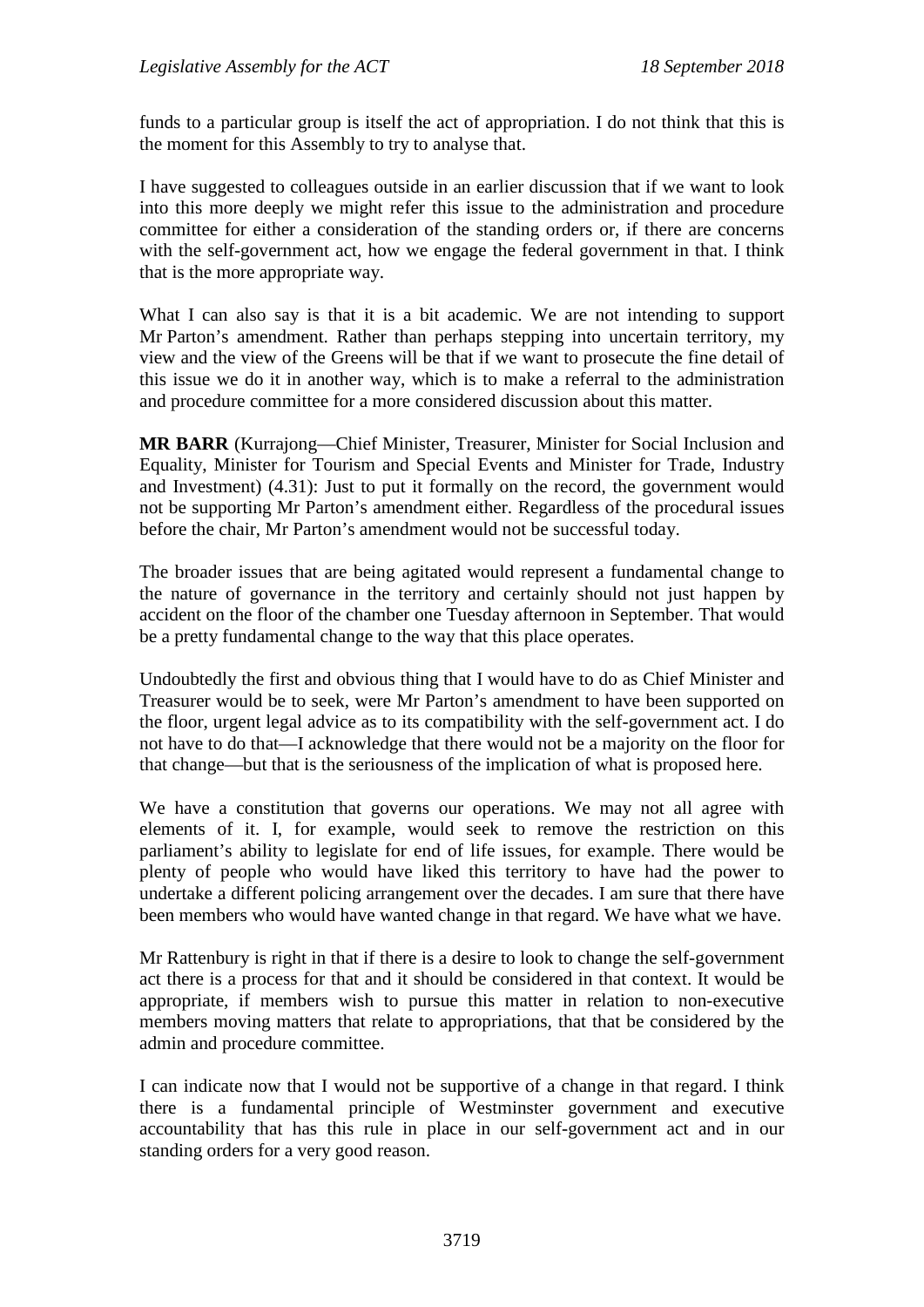This issue has been tested and I think the boundaries pushed as it relates to motions on private members' day that demand certain expenditure to occur. We have had our differences in relation to that. A motion is one thing; putting in legislation or seeking to amend legislation in this way is obviously a bridge too far as it relates to the self-government act and to the existing standing orders of this place. I would not be advocating a change to either the standing orders or the self-government act.

**MR WALL** (Brindabella) (4.34): I think that there are two different ways forward here. There is, I guess, the procedural question as to whether or not Mr Parton is capable of moving this amendment, and I think that there is still some conjecture as to whether or not he is allowed to. I think there are two ways in which the Assembly can deal with this. Given that we know that the amendment will not be successful, it raises the question of whether a member has been prohibited from exercising their duties in this place by not being able to move that amendment in the first place.

I think the question which it raises is that we could suspend standing orders, deal with Mr Parton's amendment and then without any question the Assembly has dealt with that substantive matter. Without a suspension of standing orders, there remains a question as to whether or not a member has been prohibited from exercising their functions in this place.

The Chief Minister just said it would be I think almost reckless—to paraphrase—that on an afternoon on a Tuesday in September we made such a fundamental change to the way that we interpret section 65 of the self-government act. It was on a Thursday afternoon in November back in 1995 when the resolution that forms standing order 201A was brought on during the debate on the appropriation bill. These things happen at a point in time when members seek to interpret the standing orders.

**Mr Barr**: Members cannot interpret the self-government act.

**MR WALL**: This interpretation is based on the Assembly's adoption of the financial initiative of the crown principle. That is not enshrined in and is not mentioned in the self-government act. That is a standard that has been adopted by the Assembly. Whether it is in fact legally binding is the point of conjecture. I think that that is the area that needs to be explored.

In my discussion prior to this matter being brought back by the Speaker, and the suspension of standing orders, in my discussion with Mr Rattenbury I had indicated that I would be bringing on a motion in Thursday's Assembly business to refer this matter to admin and procedure for further inquiry. I think it does warrant some further exploration and certainly further legal advice as to how those matters pertain to the self-government act, given that the self-government act is actually quite devoid of detail in this space.

I will bring that forward. The opposition does believe that suspending standing orders and allowing unequivocally the amendment to be dealt with by the house is a better course of action than simply disregarding it because of an interpretation that is not necessarily based on fact.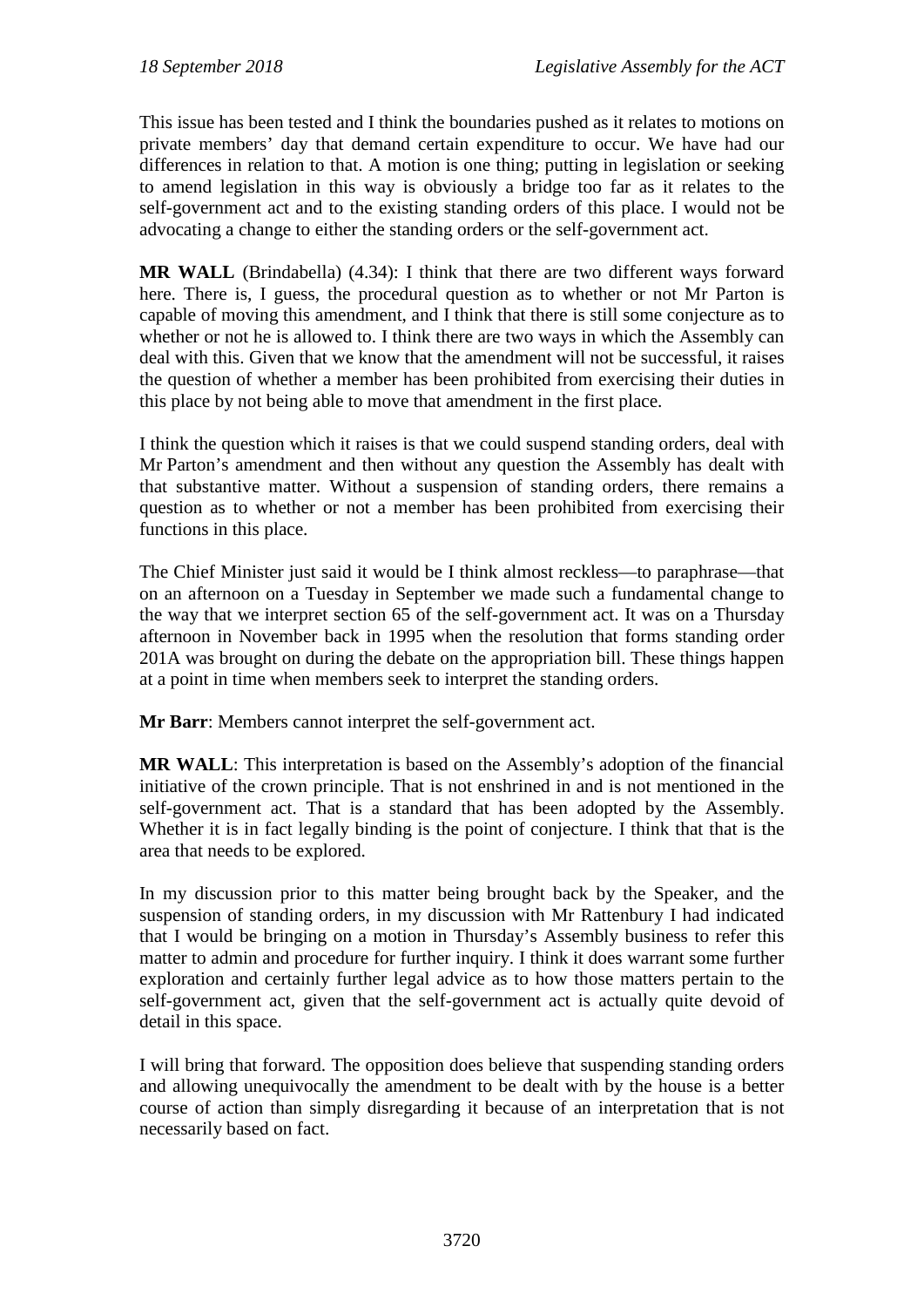**Mr Gentleman**: On a point of order, Madam Speaker, before we continue in this debate, my understanding is that leave has not yet been granted to seek to suspend standing orders. That is the position that we are in in the chamber at the moment.

**MADAM SPEAKER**: We have had a number of speakers. On the question of suspension of standing orders, Mr Coe.

## **Standing orders—suspension**

**MR COE** (Yerrabi—Leader of the Opposition) (4.38): I move:

That so much of the standing orders be suspended as would prevent Mr Parton from moving his amendment to the Betting Operations Tax Bill 2018.

My particular concern is: under what power are decisions being made here? Of course the standing orders are well and truly in our domain as a legislature but we are not the arbiter of the self-government act. It is up to the commonwealth, either through the parliament or through the courts, to actually be the definitive interpreter of the self-government act. This is so for everything. At any point in time somebody in the commonwealth could challenge one of our laws to see whether it is inconsistent or not.

Is anybody saying that during the debate on same-sex marriage the Speaker had the power to say that the bill was out of order? I do not think so. But we went into that with our eyes wide open as a chamber, and we made a call as to whether we wanted to progress with that piece of legislation, noting that it could be challenged by the commonwealth. And it was.

It really is the standing orders that the Speaker and the Assembly must use as the framework for how we operate here. I think that we are in very murky territory if we are going to have members of this place trying to second guess or interpret what the self-government act means, because that is the role of the court. That is the role of the commonwealth, not for the ACT to give a definitive view.

I think that there are many unanswered questions here. I do think we should allow this vote to proceed but in the event that that does not happen I think Mr Wall's course of action is a responsible one.

Question resolved in the negative.

**MADAM SPEAKER**: The amendment is out of order and not to be debated.

# **Betting Operations Tax Bill 2018**

Consideration resumed.

#### **Detail stage**

Bill, as a whole, agreed to.

Bill agreed to.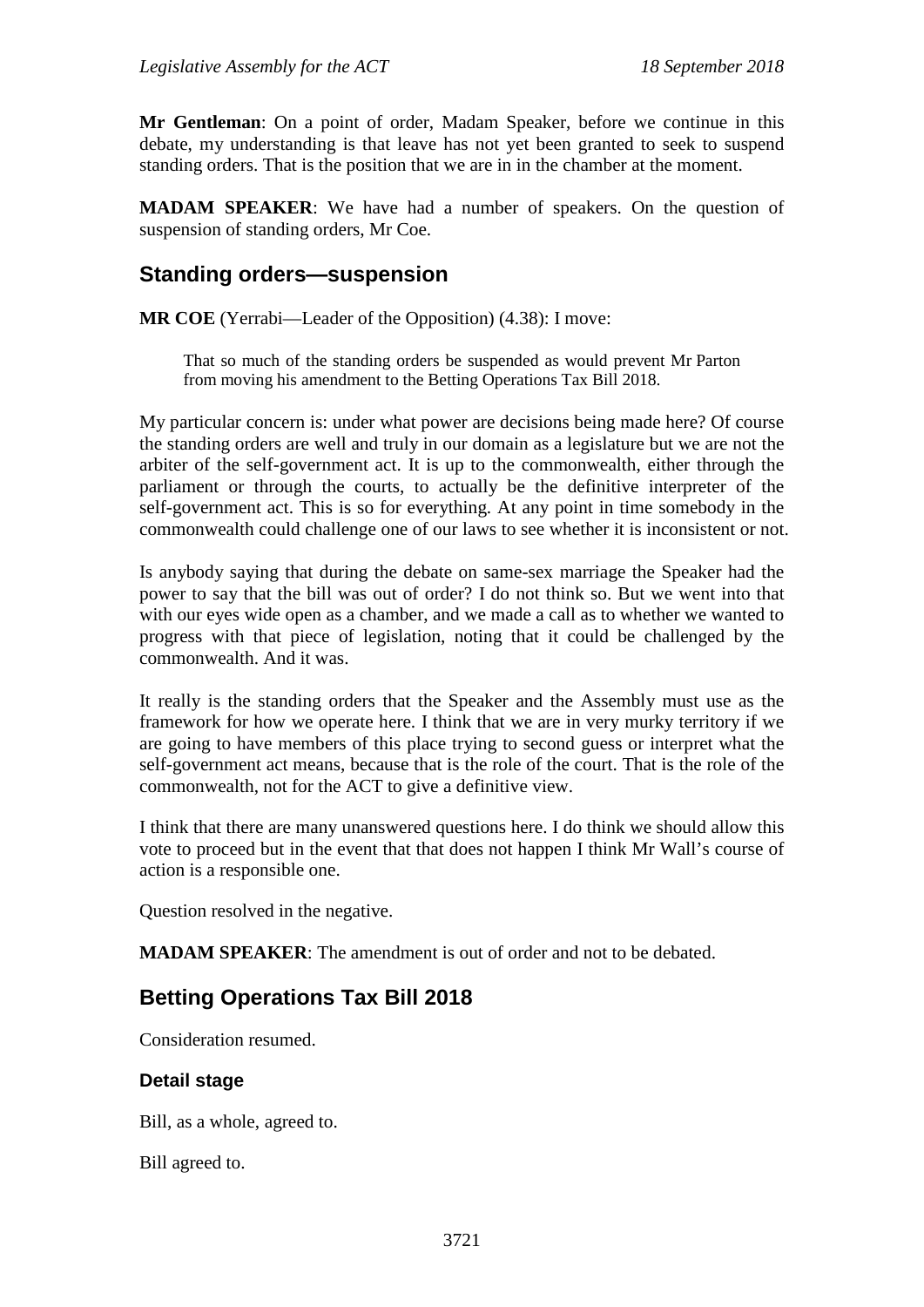# **Climate Change and Greenhouse Gas Reduction (Principal Target) Amendment Bill 2018**

Debate resumed from 16 August 2018, on motion by **Mr Rattenbury**:

That this bill be agreed to in principle.

**MS LEE** (Kurrajong) (4.41): The Climate Change and Greenhouse Gas Reduction (Principal Target) Amendment Bill seeks to amend the ACT's already ambitious target of zero net emissions by 2050 to 2045. The minister has stated that this reduced goal can be achieved largely through the improved technology which has developed in recent years and that no additional steps would be required to achieve the 2045 goal. So it begs the question as to whether a bill to reduce the target is necessary if the goal will be achieved anyway.

In supporting the ACT government's ambitious targets and goals in achieving 100 per cent renewable energy, the Canberra Liberals have firmly put on the record that our support was subject to reliability and affordability of power for all Canberrans. In the briefing on this bill my office has had from the minister's staff and a directorate official, we have been assured that this new target will not impose any appreciable cost upon the community. We have also been assured that work is under way and that the government is confident the new 2045 target will be met comfortably. Accordingly, the Canberra Liberals will not be opposing the bill.

However, the government's interim targets, which have been set out in disallowable instruments, will be of interest to the opposition and the people of Canberra to assess progress and to ensure that these ambitious targets are not just simply words on paper. I look forward to the minister keeping Canberrans updated regularly on the exact mechanisms that the government will be undertaking to achieve these goals, including confirming what action is being taking to make sure there is no unnecessary cost burden on the Canberra community.

In briefings and in the media, the minister notes that the more challenging goal to achieve will be the 50 to 60 per cent reduction on 1990 levels by 2025. In the briefing on this bill we quite reasonably asked what steps and strategies were available to achieve this goal. We received no meaningful answer to this question. Instead, we were told to await the forthcoming release of the three emissions reductions strategies.

The strategies in transport, planning, and climate emissions are being compiled now, and we were unable to get any detail about these strategies. As such, my colleagues and I are not in a position to keep our constituents updated about the steps and methods that the government will be taking to achieve its goals, not because of lack of interest, but simply because the government has put the cart before the horse and set goals before the tools to achieve them are known.

This creates a circular proposition of, "We have to do this to achieve the goals," and then, "Because we did that, we have to achieve the goal early, so let's set another more ambitious goal". Will bringing forward by five years the ACT's goal of zero net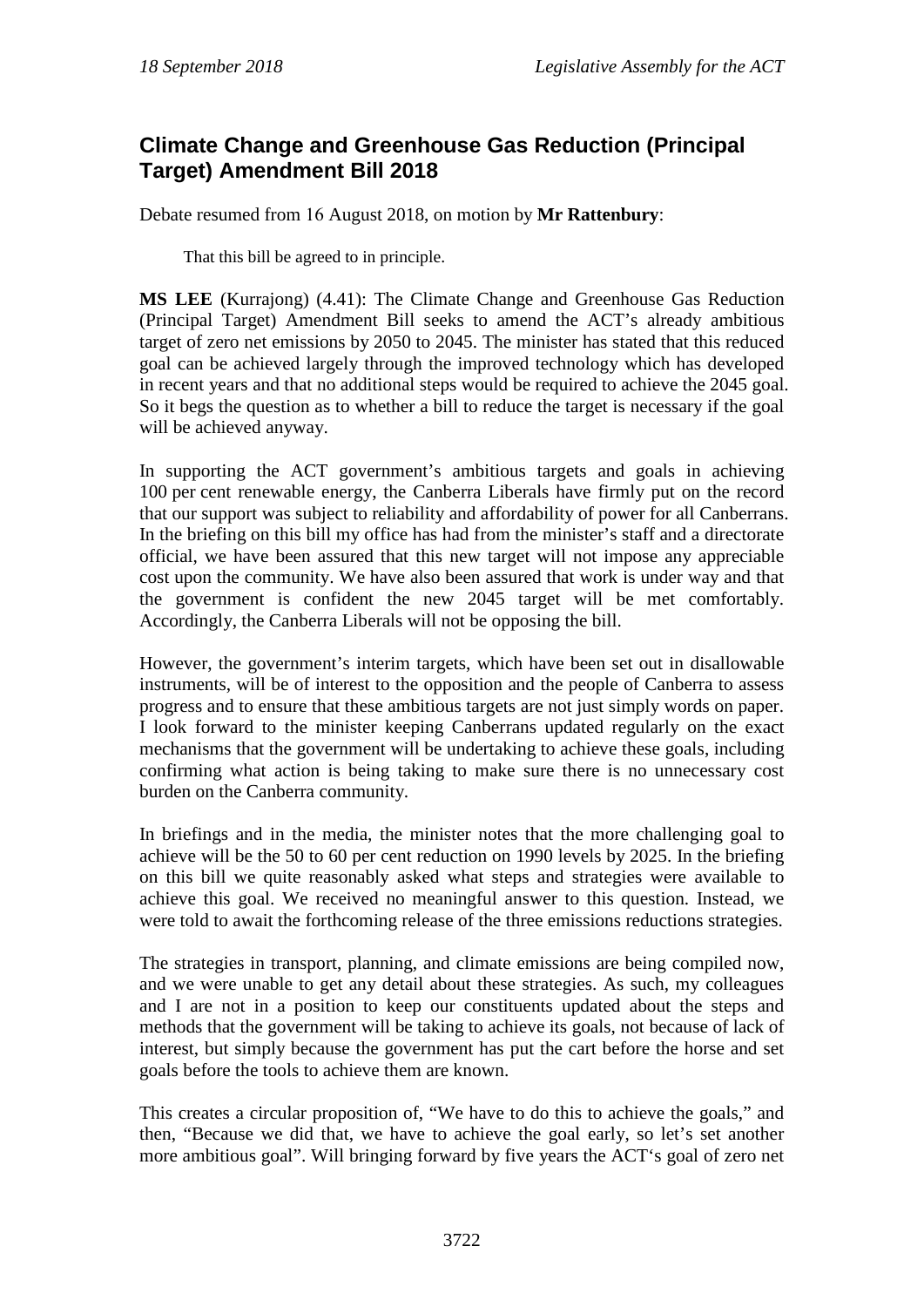emissions make any significant difference? The answer is that we simply do not know. But based on what we have been told so far, we are doubtful.

I note that within the presentation speech, Minister Rattenbury referred to the goals of other jurisdictions, including Sweden, Hawaii and Iceland. The minister I fear might have an inferiority complex regarding the size of his target. I encourage him not to take up the mine-is-bigger-than-yours approach with everything related to climate change. After all, it is not about the size of the goal but whether it is right for Canberra and Canberrans.

So whilst the Canberra Liberals will not be opposing this amendment, we flag the concern that the amendment is little more than an opportunity for the minister to go to a COAG meeting and brag to his colleges about the size of his target. The Canberra Liberals will be keeping a very close eye on the strategies released in the coming months and years to ensure that our targets are achievable, reliable and affordable.

**MS ORR** (Yerrabi) (4.45): I rise to speak in support of this bill. On 5 October 2016 a momentous occasion occurred: the necessary pre-conditions for the Paris climate agreement to come into force were met. At least 55 parties who collectively represented at least 55 per cent of the total global greenhouse gas emissions ratified the agreement. To date, 180 parties of the 197 have ratified the agreement.

We could very easily say, "Then Trump happened". However, in reality President Trump's actions are not as significant as we might think. When President Trump withdrew the USA from the Paris Agreement, it only strengthened the response from state and local governments. Some 350 US mayors pledged to reach 100 per cent renewal energy for their communities by 2035. In fact, it was mayors who led the way on the Paris Agreement.

In December 2015, 1,000 mayors across the globe met in Paris to pressure national representatives to agree to climate action. The group adopted a declaration recognising the important role local and regional governments play in reducing carbon emission. The declaration states:

We commit collectively to support ambitious long-term climate goals such as transition to 100 per cent renewable energy in our communities, or 80 per cent gas emissions reduction by 2050.

This commitment from local governments has remained. The Under2 Coalition encompassed 205 local governments in 2017, with over 100 state and regional governments disclosing their emissions data and climate goals. The coalition recognises that while national governments negotiated the Paris Agreement, state and regional governments are central to delivering the goal of limiting global temperature to less than two degrees Celsius.

It makes sense that our state, territory and local governments are the ones taking action on this. It is in our cities, town and regions that the impacts of climate change are realised: the farmers struggling through the drought; the bushfires and floods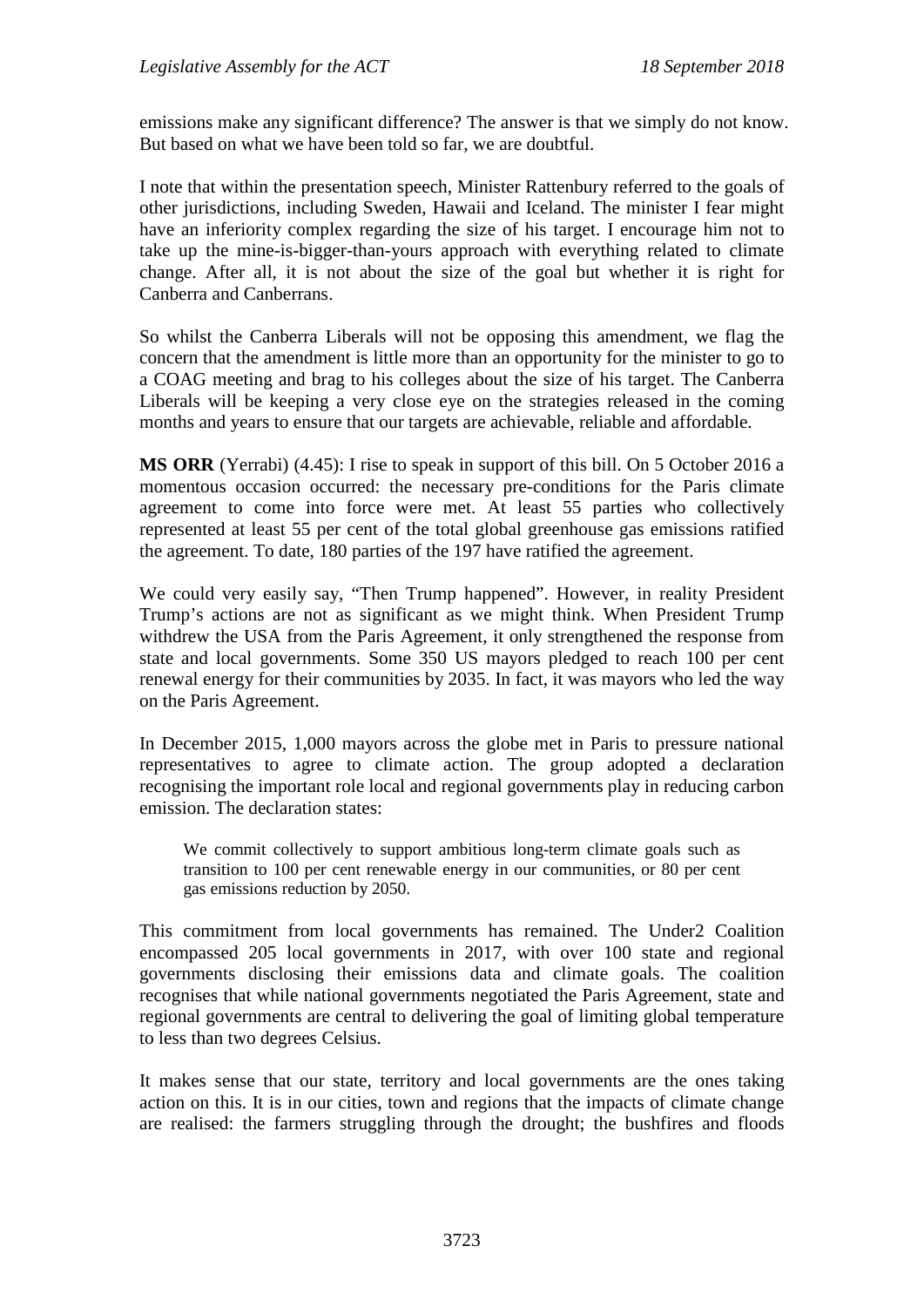taking lives and homes; and the extreme weather and heatwaves making our lives uncomfortable and placing health risks on the most vulnerable in our communities.

It is also the case that cities and towns are best placed to take action on climate change. Cities have traditionally been the epicentre of change, be it cultural, commercial or innovation. Our towns have always been the heart of our regions, and it is in these spaces that great opportunities lie.

Denser populations allow greener living. Recognising this, C40 is making a significant difference in improving the scale and speed of climate action through city-to-city collaboration. Here in Australia our states, local governments and cities are also taking the lead on climate change. Victorian climate and energy minister, the Hon Lily D'Ambrosio, suggested that states and territories go it alone last year when the federal government once again showed its unwillingness on climate action. In many ways, though, the states and territories already are.

South Australia and the ACT have both invested heavily in renewables and set themselves ambitious targets for emissions reductions. This is reinforced by the bill before us today. Queensland has also announced its renewable energy plan to reach 50 per cent renewable energy by 2030, which will include a publicly owned renewable energy electricity generator.

At the city level, Canberra is not alone in taking action on climate change. The City of Adelaide is aiming to be carbon neutral by 2020. Brisbane City Council achieved carbon neutral status in February 2017, the City of Sydney aims to source 50 per cent of its electricity from renewable sources by 2030, and the City of Melbourne aims for zero net emissions by 2020.

In addition, one in five local councils surveyed by Beyond Zero Emissions indicated they were aiming for 100 per cent renewable energy or zero emissions. Local councils like Yackandandah, Lismore, Uralla, Newstead and Darebin all have ambitious renewable energy and emission targets in their efforts to address climate change.

The point is, it is our regional governments and our cities that lead the way on climate change action. Our federal government can engage actively in the process, and national governments all over the world have and will continue to do so. But when you come to parliament and wave around a lump of coal you render yourself irrelevant. When you underline the associated costs and contend that this makes it all too difficult, you prove yourself incompetent. And when you suggest that climate change may be beneficial as it may have led to better crop yields, you raise questions about your grasp on reality, particularly in light of the current drought.

So the ACT, like our colleagues in other states, will continue to keep on keeping on when it comes to climate action. We will hold the federal government to account for its responsibilities and we will continue to sideline it should it fail to deliver on its obligations. We continue to lead the way because we must. This bill furthers the efforts that we as a city state will make and entrenches our role as a national leader on climate change action. It moves us in the direction we must go. I commend the bill to the Assembly.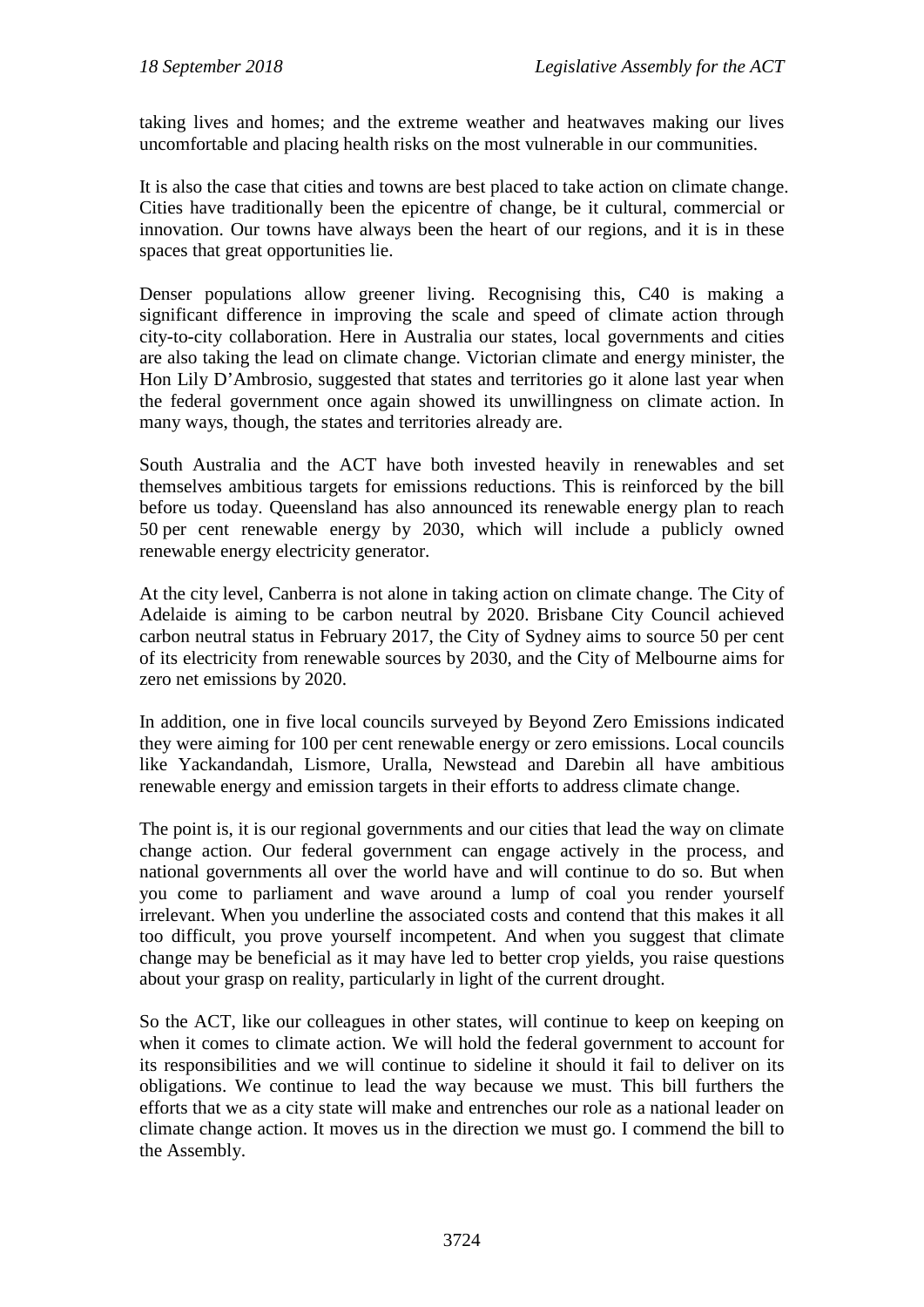**MR RATTENBURY** (Kurrajong—Minister for Climate Change and Sustainability, Minister for Corrections and Justice Health, Minister for Justice, Consumer Affairs and Road Safety and Minister for Mental Health) (4.50), in reply: The purpose of this bill is to bring forward the ACT's principal target date for achieving net zero emissions to 30 June 2045. Currently, the principal target date is 30 June 2050 and because it is set in legislation we actually need a bill to change that date.

The ACT is one of the leading jurisdictions globally in tackling climate change. It is important to reflect on our successes. We should be proud, as the ACT, to have legislated strong climate targets as a result of the first Labor-Greens parliamentary agreement in 2008. That work undertaken then, a decade ago, has set the direction for the ACT since.

We set ourselves a goal to reduce our emissions by 40 per cent, based on 1990 levels, by 2020. We have seen many government policies, actions and decisions be guided by this target over the past decade. I am pleased to say that we are on track to achieve this through transitioning the ACT's electricity supply to 100 per cent renewable sources, including wind and solar.

We have also recently released the ACT's transition to zero emission vehicles action plan 2018-2021 to ensure that we are taking advantage of the global shift towards zero emission vehicles. The action plan will complement our existing programs. For example, we already have some of the most generous financial incentives for purchasing and registering zero emission passenger vehicles in Australia.

Most relevant to the bill is that we have not shied away from updating our emissions reduction targets to ensure that we remain at the forefront of the global drive to reach net zero emissions as soon as possible. For example, we immediately brought forward our previous target for achieving net zero emissions by 2060 to 2050 after the UNFCCC Conference of the Parties was held in Paris in 2015.

Our current target of 2050 compares favourably on the global stage with other jurisdictions now aiming to be carbon neutral even sooner. For example, Sweden has set a target for reaching net zero emissions by 2045, albeit with the use of offsets. Iceland is going even further, having announced plans for carbon neutrality by 2040. At the state level, Hawaii has pledged to become neutral by 2045.

There is clear scope for us to do more and we need to do it if we want to ensure that we are taking all the steps that a responsible government should if it wants to take climate action seriously. We are currently watching many serious impacts of climate change around the globe: increased typhoons, hurricanes and floods and, more locally in Australia, the increased effects of drought and earlier and worse bushfire seasons. The adoption of this bill is crucial to ensure that we are taking action to make our best efforts to militate against those serious impacts of climate change.

We are not bringing forward our net zero emissions target date to 2045 simply because other jurisdictions are also doing so. In October 2017 the ACT government received advice from the ACT Climate Change Council that bringing forward the target by five years is the most appropriate step to ensure that we are doing our fair share.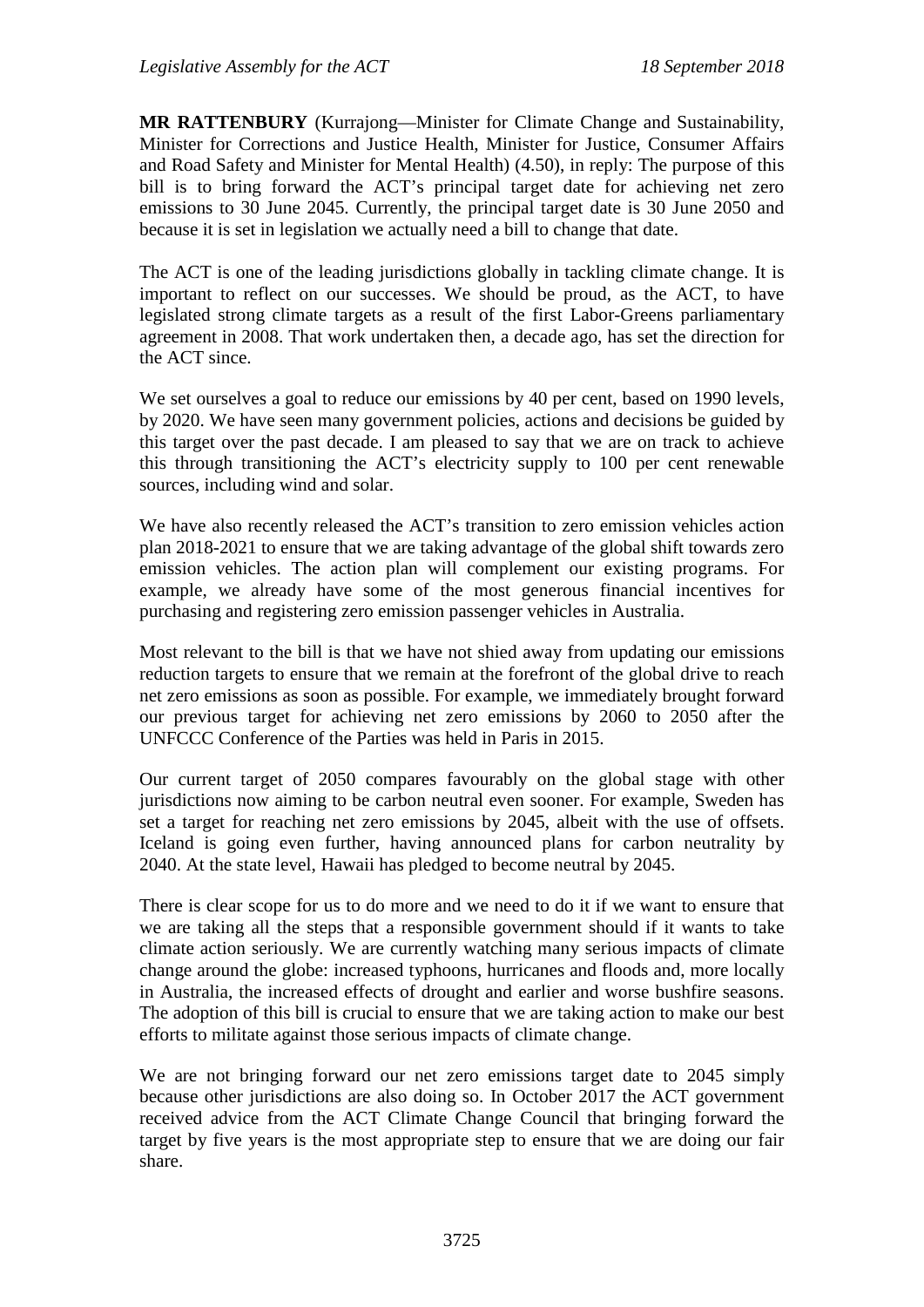Their advice is based on four key factors: firstly, the latest scientific evidence of the impacts and risks of climate change both globally and in the ACT; secondly, the ambition to limit the impacts of climate change through a two degrees warming scenario; thirdly, the latest information and analysis on the ACT's emissions and technical options for emission reductions; and, fourthly, the ACT's ability to reduce emissions as a relatively prosperous and well-educated region.

Madam Assistant Speaker, for your benefit and for the benefit of other members, I am happy to confirm that at the time I released that advice from the Climate Change Council it was made publicly available on the internet. It goes into much more detail than I possibly have time for today on matters of carbon budget, how this can be achieved with today's available technology and a range of other technical advice from key experts on our Climate Change Council. If members are uncertain about any of these points I am making today, I would encourage them to read that advice and appreciate the detail and thought that has gone into it.

Most importantly perhaps, the council's advice suggests that we can achieve this new target with technology that already exists today. It begs the question: why would you not do it if you can do it with technology that exists today, given the scientific advice that is before us?

We shared this advice with the community and consulted with them extensively on the adoption of the 2045 target. These efforts have been an acknowledgement of the fact that once the ACT is powered by 100 per cent renewable electricity in 2020, reducing our emissions further requires the community to help us by adopting more sustainable behaviours. We need their support and their buy-in.

Consultation began in December 2017 with the release of the ACT government's net zero emissions discussion paper. The discussion paper provided the opportunity for the community to give us its feedback on a number of key issues, including the 2045 target. During the consultation process, which closed in April this year, we received over 2,000 individual ideas from the community, community interest groups, industry bodies and businesses on how the ACT should be tackling climate change.

These ideas were innovative and inspiring. There was a clear desire from the community to go beyond government-based actions and to contribute. There is also clear awareness in the community that adopting sustainable behaviours such as putting solar on the roof or riding a bike to work rather than taking the car can have positive health and financial benefits for individuals that go beyond the benefit of reducing the territory's emissions. Most tellingly, we did not receive a single comment during our consultation process suggesting that we should not be taking steps to tackle climate change. It is fair to say that both the science and the community are behind us on this one.

In addition to this bill, I have adopted a series of interim emissions reduction targets by issuing the Climate Change and Greenhouse Gas Reduction (Interim Targets) Determination 2018. These interim targets will provide a pathway to ensure that we remain on track leading up to 2045.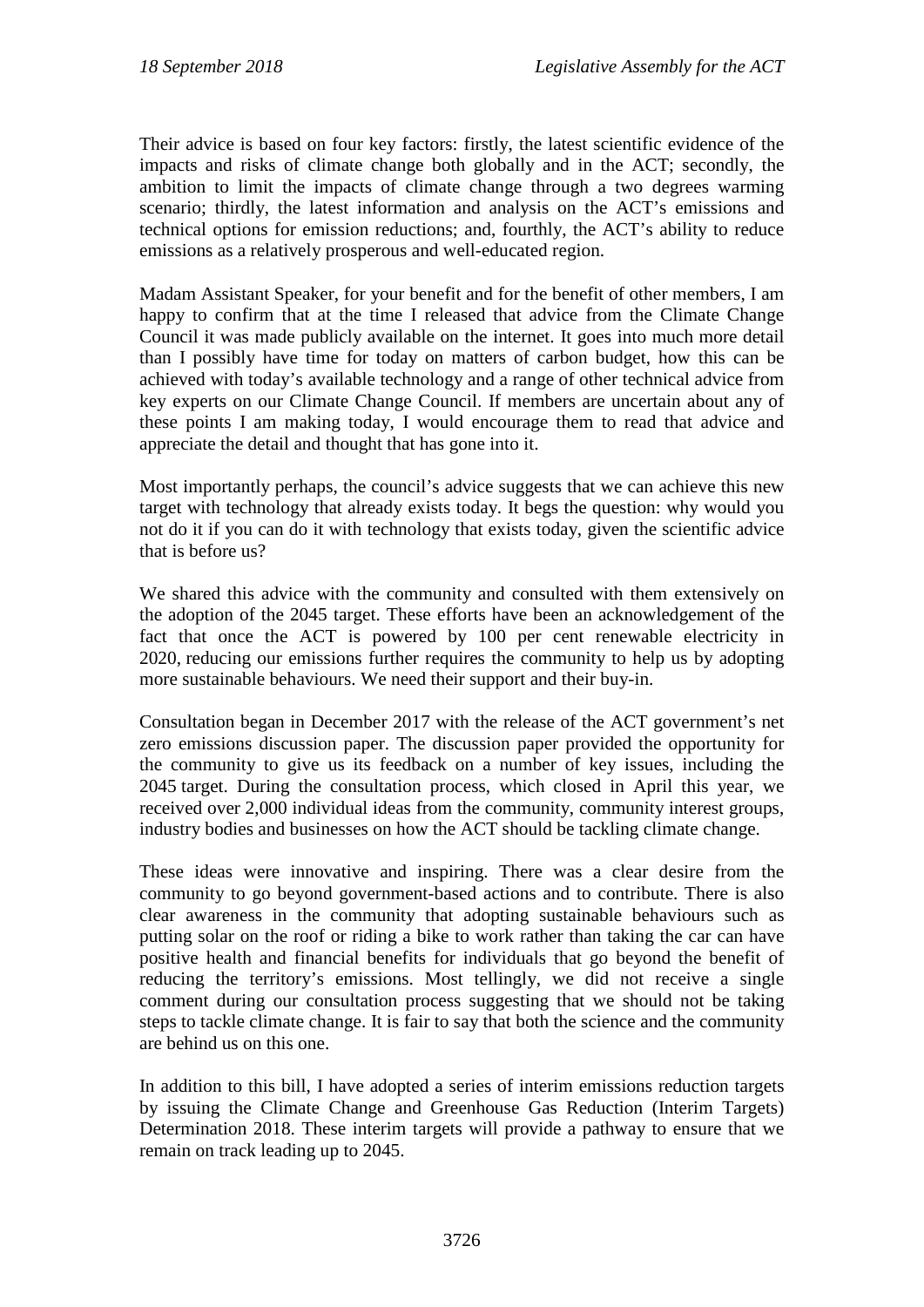The interim targets I have adopted are: 50 to 60 per cent less than 1990 emissions by 30 June 2025; 65 to 75 per cent below 1990 emissions by 30 June 2030; and 90 to 95 per cent less than 1990 emissions by 30 June 2040. These targets are now a signed instrument and we are committed to working towards them and to achieving them. They will help the community to keep government honest as we move towards 2045 and help government mark its progress as we achieve each of those interim milestones. We are already hard at work preparing a new climate strategy to ensure that we are on the right track to reach the 2025 target.

I conclude by speaking briefly to the costs of tackling climate change. In short, the cost of achieving net zero emissions by 2045 is uncertain. Much will depend on factors like changes in technology, markets and consumer behaviour. What we do know is that the cost of not taking action now can be catastrophic. We know that industry needs certainty and legislating this revised target today will ensure that companies will invest across the board in buildings, transport and energy to suit a low carbon future.

We also know that many of the measures we are taking to reduce emissions will make us more resilient to climate change impacts. These measures include constructing more modern and efficient buildings, moving towards a technologically advanced and diverse transport system, encouraging and supporting citizens who have the capacity and inclination for active travel, ensuring that our electricity supply is based on advanced renewables and distributed generation, improving the ACT's tree cover and water retention, and building a more compact urban form.

All of these will help us meet our long-term reduction goals and help to reduce costs for households and businesses. But they will also help us when heatwaves, storms and bushfires hit us in the future. They will make us more able to cope in an uncertain future and avoid damage to our environment, to our built form, to our economy and, most importantly, to the health and safety of our citizens.

On a global scale we know that the rest of the world looks to leading jurisdictions like the ACT to show how we can respond effectively to the threats of climate change. So we are not just looking after ourselves; we are also helping leaders around the planet to find solutions to this global problem. The ACT community is all too familiar with these issues. During our consultation process we received a significant amount of feedback from the community that we seriously risk creating problems for ourselves later if we do not act now.

We know that climate-friendly technologies are increasingly coming down in cost. For example, wind and solar generation are becoming cheaper and households are achieving major energy savings with solar panels. We also know that on a larger scale wind and solar are the lowest cost new forms of energy supply. When it comes to a levelled cost of energy, they are cheaper than building new coal-fired power stations.

Active policies to promote these leading technologies were drivers for these cost reductions. Since we announced our plans to move to zero emission vehicles we have seen tremendous new interest from manufacturers and users in these leading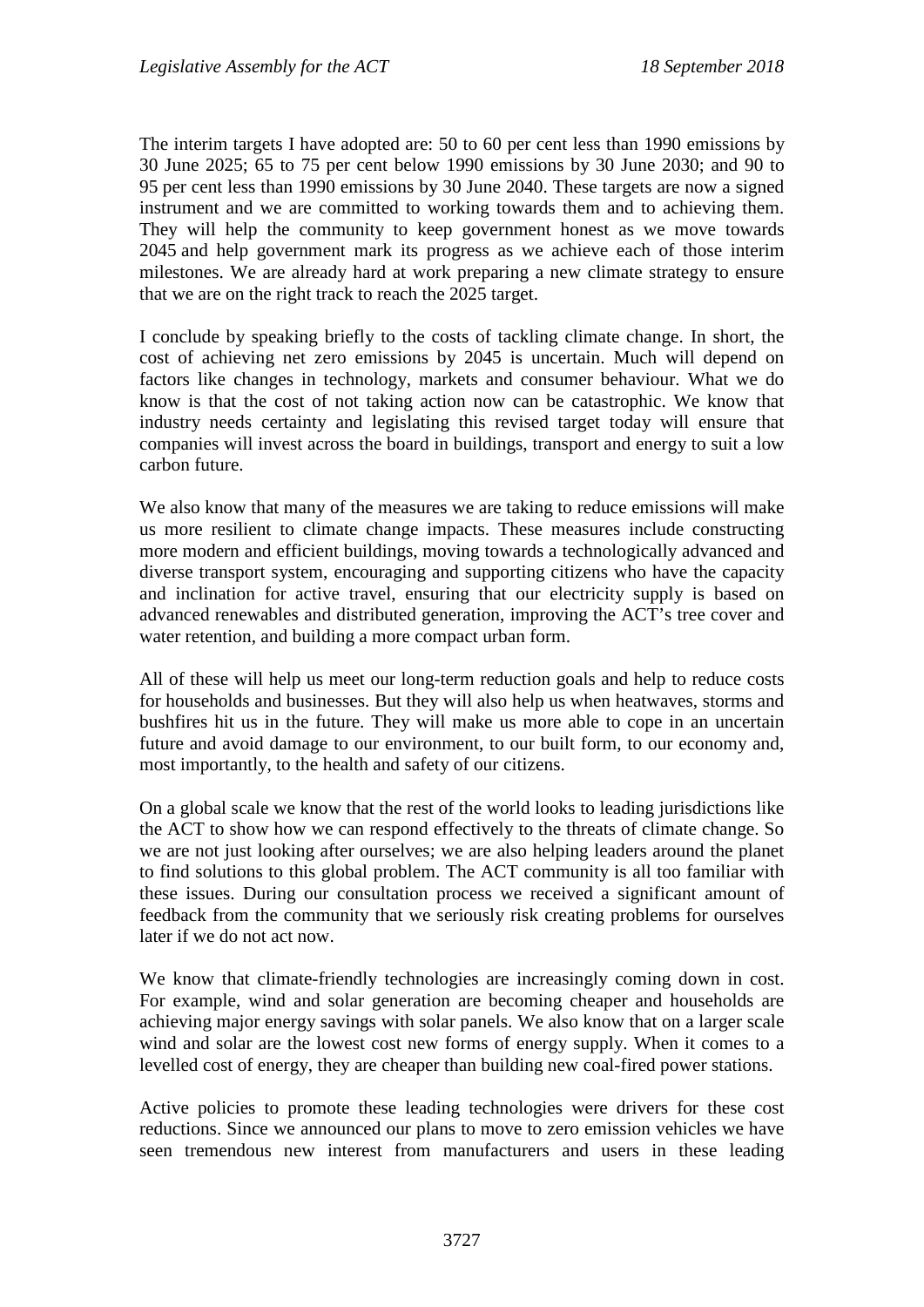technologies. Sustainable technologies which were not very long ago hugely uncompetitive are increasingly the only sensible economic choice for the future, even ignoring their environmental benefits.

Taking climate-friendly action also raises significant business opportunities for the ACT. The clean economy is the future, and we can either participate in it or fall behind. The government is already taking steps to take advantage of this shift. For example, we are committed to supporting new and innovative businesses in the zero emission vehicle sector to maximise job creation and economic development in the ACT. This Assembly should be lauded for the work that it has done to date to ensure that the ACT is tackling climate change.

I began this speech by highlighting some of the good work that has been done already in this space, whether it be in relation to zero emission vehicles or our electricity supply. However, the challenge does not stop there. We need to do more and we need to do it more quickly.

The ACT is a real leader in tackling climate change. Recently we have seen the commonwealth government fail to provide leadership on climate change, most recently with its disappointing removal of emission reduction targets, which were already inadequate. But they were subsequently completely removed from the national energy guarantee. My thoughts on this topic are well known and I do not intend to reprosecute them today.

Nevertheless, the ACT has a history of stepping up and providing a benchmark for others. It is up to us to make sure that we continue to do so in this climate. By bringing forward our net zero emissions target date to 2045, this bill is a key piece of the puzzle in ensuring that we do exactly that. I commend the bill to the Assembly.

Question resolved in the affirmative.

Bill agreed to in principle.

Leave granted to dispense with the detail stage.

Bill agreed to.

# **Harrison school—asbestos**

Debate resumed.

**MS LEE** (Kurrajong) (5.03): This morning after 11 the minister for education sought leave to make a statement about the handling of asbestos at Harrison School. Why the minister decided to thumb her nose at standing order 74, which requires that ministerial statements be circulated two hours prior to the commencement of the sitting day, and why the minister decided to make this statement by stealth, flies directly in the face of her supposed act of transparency in updating the Canberra community on this serious issue.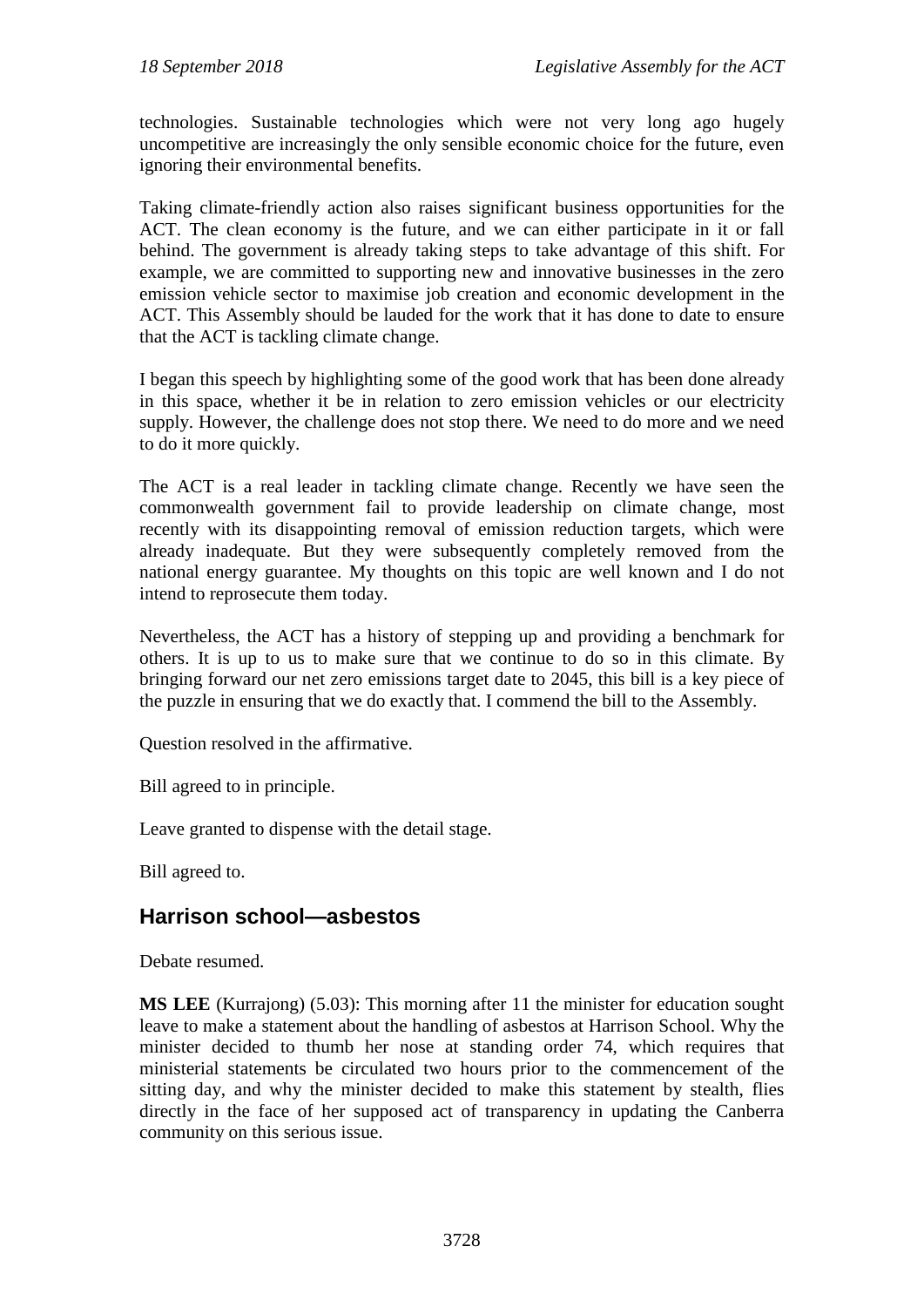This is a practice which makes sense on an administrative front, as the paper is a document that the government wishes to make public and presumably the minister wants this update to reach as many Canberrans as possible. But it is also a matter of professional decency, a matter of common courtesy, to allow all members of this chamber to at least peruse the papers of a minister on important issues that impact many Canberrans. And, to rub even more salt into the wound, the statement was not even available to members to access until 2 pm this afternoon.

There is a reason why standing order 74 exists, and the minister has decided it simply does not apply to her. The minister may think that politics by stealth is a valid use of the time of this chamber and that the people of Canberra are well served by her tactics through this cheap political stunt. I respectfully disagree. On an issue as serious as the presence of asbestos in one of our schools, to provide an update by stealth is unbecoming of the minister for education, who commands one of the biggest directorates and a budget of almost \$2 billion. But we cannot be surprised, as it is just another indicator of the amateur and cagey way she has handled this entire issue.

The Canberra Liberals sought an urgent briefing from the minister on 30 August. We had no response and so followed up a week later. Finally we got a response from the senior adviser in the minister's office which basically said, "The minister will provide an update when she provides an update." That is now over a week ago. Despite repeatedly assuring the public that she would be providing the opposition with a briefing, she has failed to do so. It seems those assurances were pure theatre in front of the media only. The minister wants to look like she is transparent when she has absolutely no intention of doing the basic courtesy of keeping the opposition updated.

The minister may feel she is now off the hook, that her paltry effort this morning is sufficient. Well I, and I am sure a number of Canberra families, still have questions. The minister goes to great pains to outline a time line of events: when the report was first made, when it was first tested and when parents were notified. One date that is starkly missing from her statement is when she was first made aware of the incident. Was she made aware as soon as the directorate was notified? If not, why does her own directorate not trust her with something as serious as this? If so, why did she not know any facts when she was finally forced to front the media more than three days later? Why did she not take that opportunity to accurately update the community, instead of choosing to fling accusations at us for political point-scoring whilst incoherently reassuring the Canberra community that it was only one garden bed?

We now know that she was just plain wrong. When I called on her to apologise to parents, students and the school community for her inaccurate reassurances, her delays in communicating with the community and her poor handling of this issue, what did she do? What she does best: bury her head in the sand.

We still do not know why parents were not notified as soon as possible. When they finally were, why were they falsely reassured that it was only one garden bed? Why was the incident not treated as a critical one? What investigations have been done or are underway to make sure that there are no other schools affected?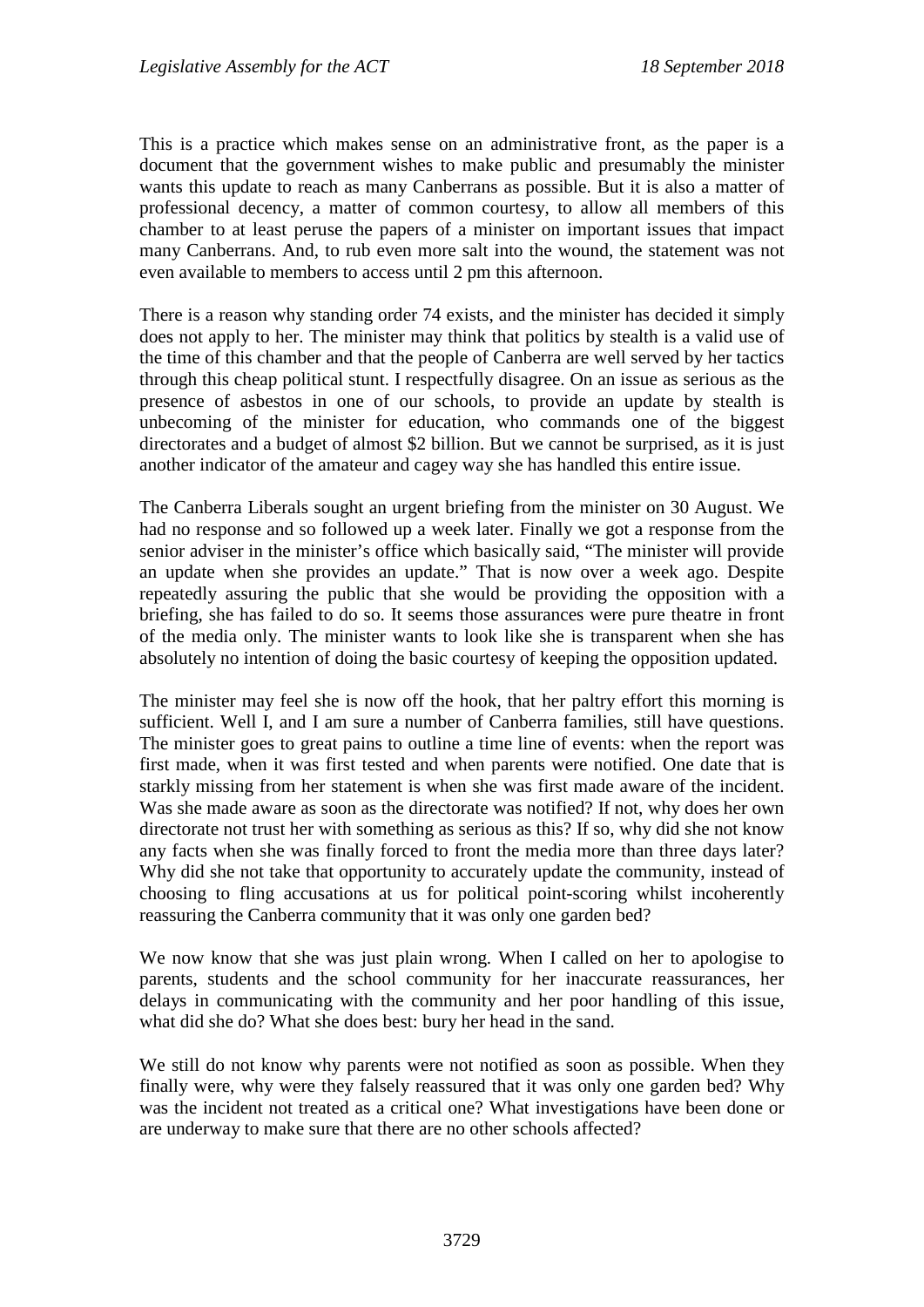I understand that the presence of asbestos at Mother Teresa school came to light due to the conscientiousness of the principal, who was proactive in asking for tests to be carried out there. But what about other schools? If no investigations are underway or have been undertaken, why not?

I commend the principal of Harrison School and the principal of Mother Teresa, who are no doubt working extremely hard to ensure their school communities are safe, kept updated and reassured. This is, of course, in stark contrast to the minister's handling of this issue, which leaves a lot to be desired.

The minister went on to downplay the seriousness of this issue by saying that the risk to health is low. I think every parent will agree that the presence of any asbestos at a school is a serious issue, full stop. If the minister cannot even see that, then she has no business being the Minister for Education.

**MS BERRY** (Ginninderra—Deputy Chief Minister, Minister for Education and Early Childhood Development, Minister for Housing and Suburban Development, Minister for the Prevention of Domestic and Family Violence, Minister for Sport and Recreation and Minister for Women) (5.08), in reply: This gives me the chance to respond to some of the comments that Ms Lee has made on this issue implying that I had somehow sneakily kept information hidden from the community when it has been absolutely publicly available.

I have been working very closely with the Education Directorate, with WorkSafe, with the WorkSafe commissioner, with the Education Directorate, with the school community, with the school P&C, with the school principal and with the parents to ensure that this matter is dealt with calmly and in an appropriate way, and that information was provided to parents and the school community in a way that did not incite fear amongst people where fear was not necessary in responding to this issue.

I have provided to Ms Lee and Mr Wall on other occasions information when a situation has been serious enough to provide that information. She was not shadow minister for education at the time, but I have history and form in providing information where the issue is serious enough for me to do that, and I will continue to do that.

I was asked to provide information to the Liberal Party when they all decided that they would go out and do their big press conference to try to scare the community on an investigation that was occurring and continued to occur while they were out there trying to score political points. The Leader of the Opposition, Mr Coe, was there. Shadow minister for education Ms Lee was there. Shadow minister for business and employment Mr Wall and shadow minister for planning Mr Parton—they were all there, recklessly seeking to stir up panic among the community about the non-friable asbestos contamination at Harrison School. They improperly used information about non-friable asbestos contamination at Harrison School and they failed to act with integrity and in the public interest.

The opposition, the four people I have identified, stood up in front of the Assembly after an email arrived at my office three minutes before they all got out there and said,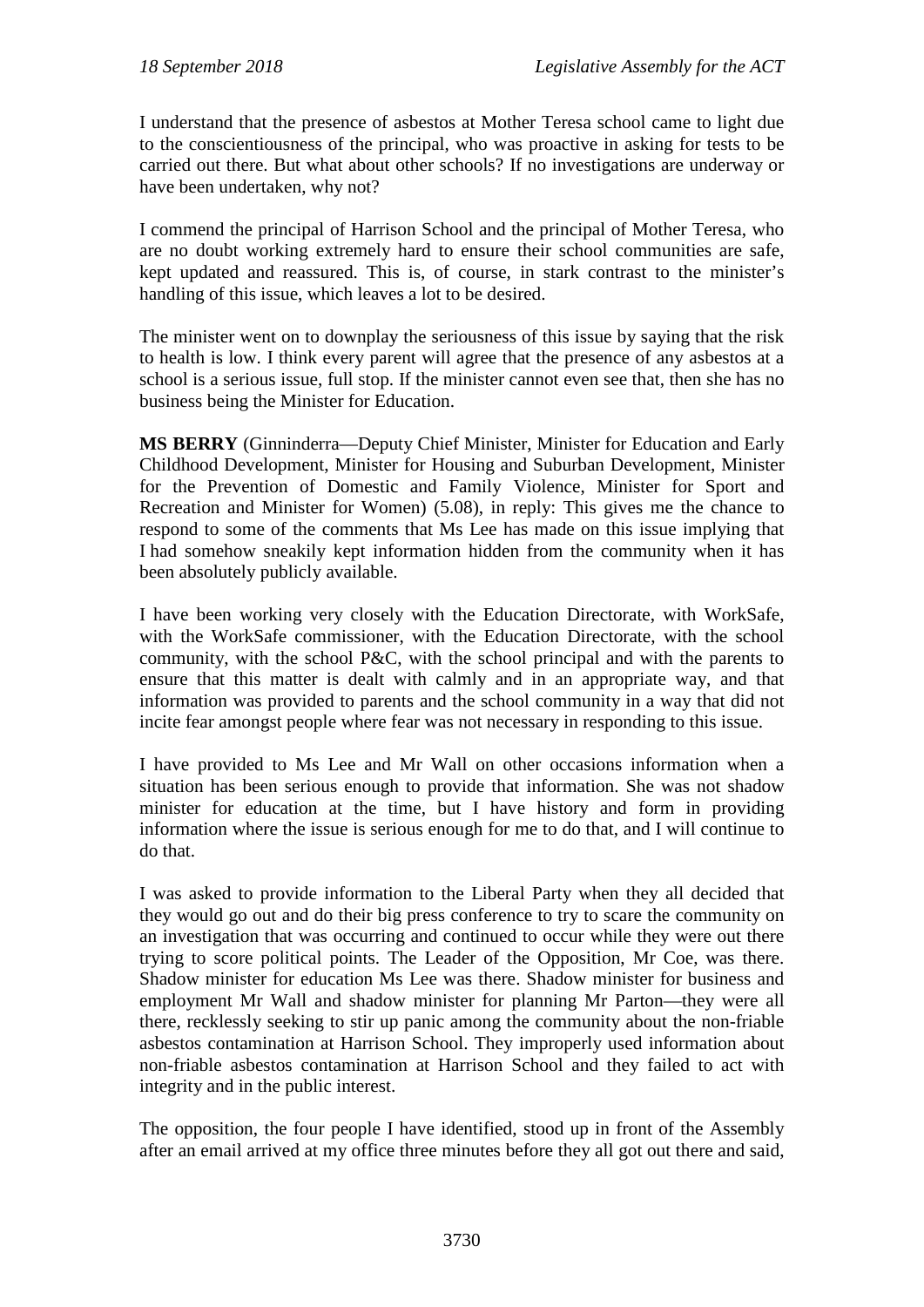"I have sent the minister an email"—three minutes before they all got out there with the media doing their stand-up, saying, "I demand an urgent briefing." I said I would provide information when that information was available, and I have provided it today.

All of the work that is happening at Harrison School is happening on the advice of WorkSafe. The Work Safety Commissioner, Mr Greg Jones, in his comments noted in the *Canberra Times*, said that the response was a "perfect response" to the situation. So I do not know what Ms Lee is calling for: a better than perfect response? In his words, it was a "perfect response".

With regard to the risk of non-friable asbestos, the risk is low. On the advice of Robson, who are the experts at asbestos management plans, removal and remediation, and on the advice of the Work Safety Commissioner that the risk is low for non-friable asbestos at Harrison School, the work will be continued—

**Mr Parton**: It has been crushed.

**MS BERRY**: You need to read about it, Mr Parton, because now you are making up stuff. It is appalling behaviour by those opposite to try to scare the community unnecessarily. I, the Education Directorate and everybody else that has been involved have been calmly and appropriately making a considered response here.

A maintenance and removal plan will be set up. The community will be informed of that. It will be available at the school. A full report from Robson will be available at the school. There is an asbestos risk management plan, which will be available at the school. Information will be posted on the Education Directorate's website as well as the Education Directorate's Facebook page, and I am sure the P&C will also communicate this to their school community, as they have been doing all the way through this. I absolutely commend the work of the vice-president of the P&C in particular, Katherine, for all the work that she and her executive have done to ensure that the community at Harrison School are appropriately engaged.

With regard to other school testing, again there is more dog whistling from the Canberra Liberals around non-friable asbestos. That would occur on the advice of the experts—of the Work Safety Commissioner, Mr Greg Jones, and of Robson—on whether that should be the case. If that is the case then that is work that the government will do. But that advice is not the advice that I have right now. There is a very low risk. The Chief Health Officer has also been at those meetings saying it is a very low risk. We can only go on the advice of experts, provide that information in a calm and considered way and not do the sort of dog whistling scaremongering that the Canberra Liberals have been up to.

Question resolved in the affirmative.

# **Adjournment**

Motion (by **Mr Gentleman**) proposed:

That the Assembly do now adjourn.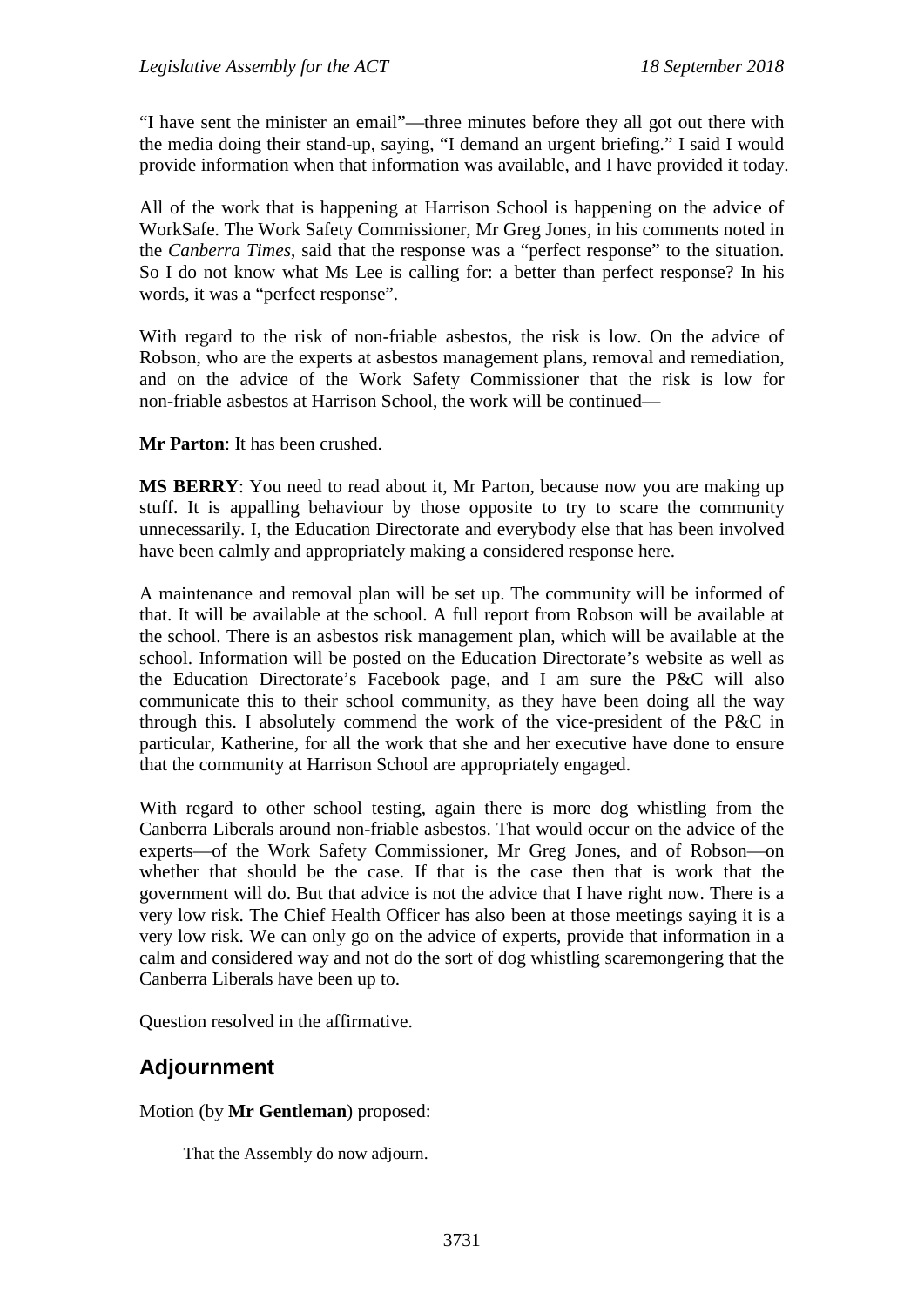### **Helen Petrou—tribute**

**MS CHEYNE** (Ginninderra) (5.14): I rise today with deep regret to acknowledge the loss to the Canberra community of Helen Petrou. I am one of, I expect, thousands of people lucky to have come into Helen's sphere of influence throughout her short life. And what a sphere of influence that was.

I first met Helen at the Hawker primary fete. It was 2016 and my first year volunteering there. I had been on a stall up at the preschool but with few customers coming my way. One of the fete organisers, Emma, who I acknowledge is here today, pointed me in the direction of an absolute hive of activity in the undercover area. That was the Hawker fete craft stall.

This was not just any craft stall; it was the most elaborate stall I have ever seen. While fetes across Belconnen and their craft stalls all show off incredible wares, the craft stall at Hawker fete is a step above. Fairy dust, paper flower posies, jewellery, zombie rocks, fairy wings, lanterns. It was no surprise that there was a swarm of children and parents around this stall.

The products were all lovingly made by the hands of a woman called Helen and her mum, Janet, this small but powerful team of women, a purposeful buzzing between them, making transaction after transaction. I helped them for the rest of the fete, my hands never stopping as cash was swapped for these items. But they were not just items; they were treasures. I left that afternoon with a bunch of these treasures myself, having helped Helen and Janet pack the car, a feat unto itself.

A friend of Helen's recently said it best: each person—and there were so very many who purchased one of Helen's creations now carries a little piece of her enthusiasm and joy for creating beautiful things. I feel very lucky that I am one of those people.

Helen made an incredible impression on me. The Hawker fete is always a highlight for me, but seeing and assisting Helen in and in the lead-up to the fetes in 2017 and this year left me with this boost that is hard to describe. Since Helen's death, I have learned that this boost Helen could provide—only Helen could provide—was felt far and wide in the Canberra community.

It was felt absolutely in the Hawker primary community, where Helen was not only a fete fundraiser force, but a firm friend, supporter and nurturer to children, teachers and other parents. She was also an intensive care paramedic who topped her class, cross-trained and worked as a communication centre clinician, assisting thousands of Canberrans for two decades.

On top of this, she was an extraordinary cook and last year hosted a high tea to raise thousands of dollars for a charity she held very dear, the Tara Costigan Foundation. In one of our last conversations in person this year she told me how keen she was to do it again this year, insisting that I come.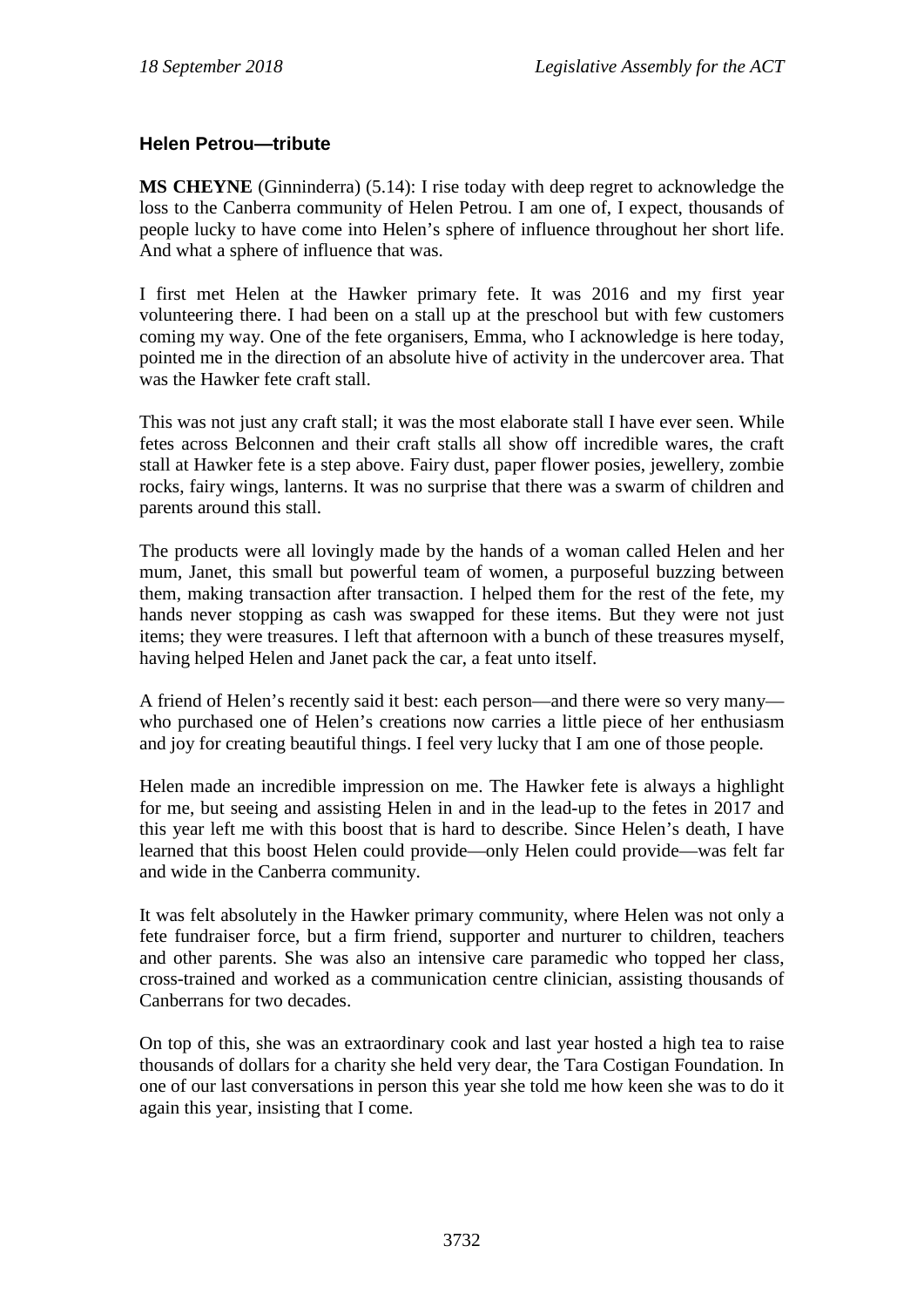Madam Deputy Speaker, what could she not do? When you think of a force of nature, you think of Helen. When you think of creative and classy, you think of Helen. When you think of smart and sassy, you think of Helen. And when you think of skilful and caring, you think of Helen. She embodied all of this, Madam Deputy Speaker. She was absolutely a class act.

The loss of Helen is the community's to share but for none more than her gorgeous mother, Janet, and her incredibly strong young daughters, Eliza and Virginia, who she loved so deeply. While her loss is deep—and it hurts; it really bloody hurts—her extraordinary impact is what we will take with us and hold carefully within us. There is some comfort in that.

## **Florey Neighbourhood Watch**

**MRS KIKKERT** (Ginninderra) (5.18): September is a good month to get stuck into some spring-cleaning, and 1 September this year was a beautiful time for my children and me to join Florey Neighbourhood Watch for an event that they named, appropriately, Clean Up Florey Day. The Florey branch of Neighbourhood Watch is a new one, only launched in March this year, but it has already grown to more than 90 members. It is organised and filled with enthusiasm, and it managed to pull off a fantastic day of service and fun for all who participated.

When we first arrived, my kids seemed less than enthused, but they quickly changed their minds as we registered, picked up our rubbish bags and gloves, and went to work in our assigned section of Florey. In the end, they admitted that they had fun. I want to thank Neighbourhood Watch for creating this opportunity for me to provide my family with another example of what it is to volunteer and to reinforce for them how important it is to engage in community service, taking pride in where we live.

I wish to thank area coordinator Sharon Leigh-Hazell and all who serve alongside her for successfully attracting so many volunteers to the event. Sharon had told me that it was her goal to attract a crowd, and she and her helpers certainly pulled this off. In addition to the satisfaction that comes from labouring side by side in meaningful community service, volunteers were treated to a raffle and a sausage sizzle.

It is my sincere hope that many other volunteer community organisations will follow the example set by Florey Neighbourhood Watch and draw local residents together to do good things in their suburbs. This is what a strong, vibrant community looks like.

#### **Reclink Community Cup Greyhound racing—Community Values**

**MR PARTON** (Brindabella) (5.20): I rise to commend all those involved in the second Canberra Reclink Community Cup, which was played at Jamison Oval on Sunday afternoon. This is a fundraising AFL game for Reclink, which provides such amazing services at a number of our public housing complexes in the inner north. I have seen firsthand what Mark Ransome and the Reclink team do, and it just blows me away.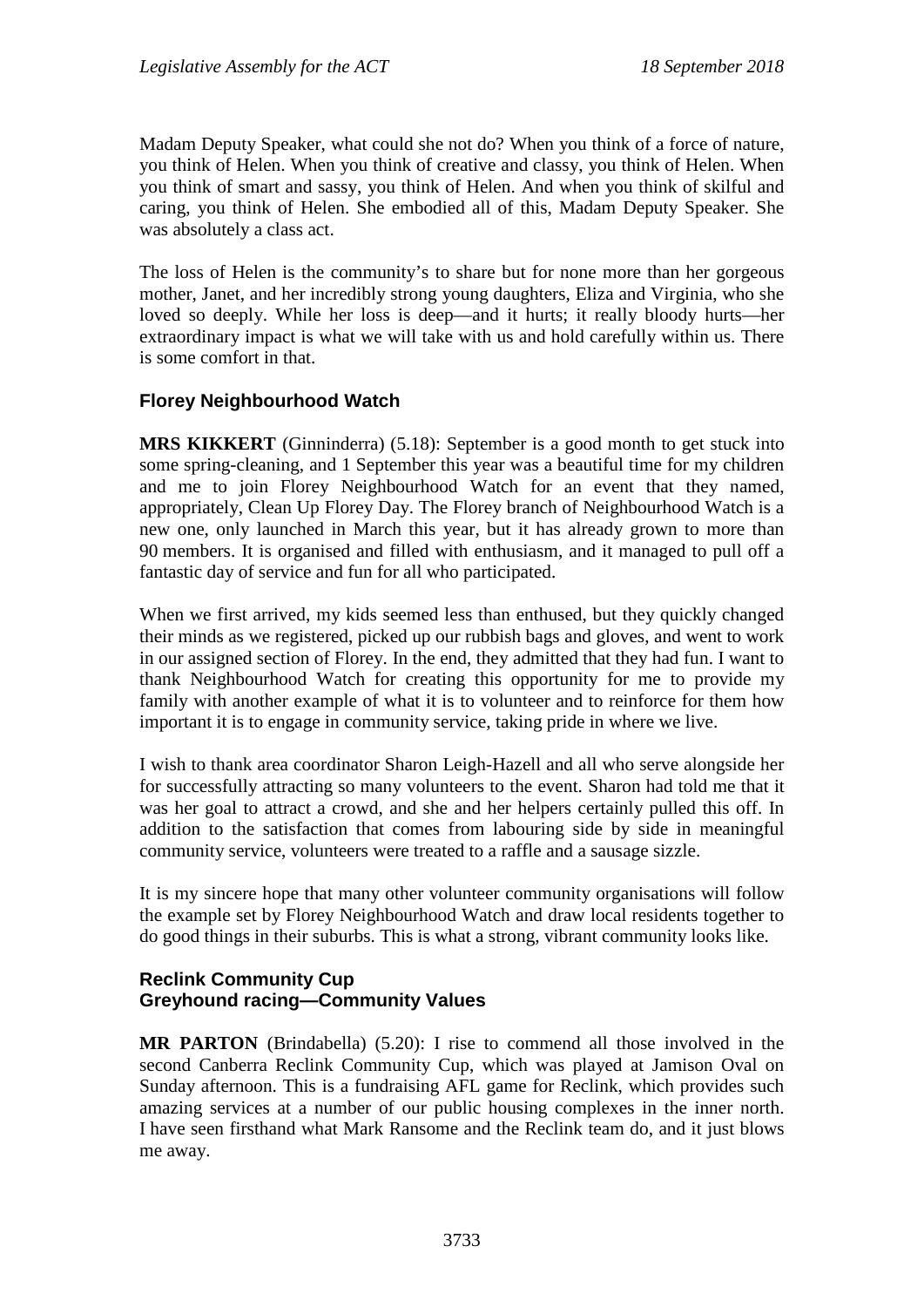They are supported by the ACT government. They make a real difference in the lives of those who are either on the edge of homelessness or reintegrating into society after a disruptive life event. Mark and his staff genuinely save lives and they do it often. I am in awe of what they achieve from their little shipping container office at Kanangra Court, and it is my absolute pleasure to support them in whatever way I can, including the Reclink Community Cup.

The Reclink Community Cup pits musos, known as the Lime Stones, against the media, known as the Noise. For the second year I have been lucky enough to pull the boots on for the Noise, and this year I was joined by my erstwhile colleague the Leader of the Opposition, Mr Coe, who really can play. Seriously, he can.

I also managed to embarrass Ned and Josh, the breakfast hosts from Hit 104.7, into playing on Sunday, and they played a major role. I thank them. Thanks also to Geoff Buchanan and Chris Endrey for pulling things together for the Lime Stones. Thanks also to Sally Whyte and Eddie Williams for running the show for the Noise and to Tim Daly for all of his work in the background.

We must praise Emma Groves from WIN Television who was best on ground for the Noise during the game. She was a revelation, as was Finbar O'Mallon from the *Canberra Times*; ABC cameraman Matt Roberts—all six foot six of him; Andrew Brown from the *Canberra Times*; Fleta Page from the *Sydney Morning Herald*; also Brent Ford from 2CC, who kicked a couple of sausage rolls; Tom Iggulden from the ABC; the courageous Eliza Edwards; John Healy from *Grandstand*; Eryk Bagshaw; Steven Trumble; Sean Lawson; Cody Atkinson; Eliza Berlage; and others.

I must also congratulate the musos who won the game on the day—narrowly; we were robbed—but also the musos who did not actually play football on the day but who performed music on the day. At this stage I do not have the final fundraising figure for Sunday, but whatever it is, it is not enough, and I am sure we can outdo it next year. So bring on Reclink Community Cup 2019.

While I am on my feet, I know you have a soft spot for the greyhounds, Madam Deputy Speaker, so I must mention that the greyhound who drew his name from the words of the Minister of Regulatory Services—I am talking about the great Community Values—continues to go from strength to strength. He returned to racing from a short spell and blitzed them over the 530 metres at Richmond last week.

Community Values has had 22 career starts now for eight wins and seven placings. He has only missed a place on seven occasions, and he loves to run really, really fast. Whether he runs fast or not, he earns a soft serve at the end of each race and loves it. He has earned his connections nearly \$12,000, so if there are any members who were worried about syndicate members not recouping their original investment, please worry no longer; Nugget has won more than twice his purchase price.

Tomorrow night, Community Values will have his first outing at the mecca of greyhound racing in New South Wales. Yes, he will be going around at Wentworth Park tomorrow night for the first time. He has drawn box 5 in the ninth race. I know members opposite are partial to a punt, and he is \$7 in early markets.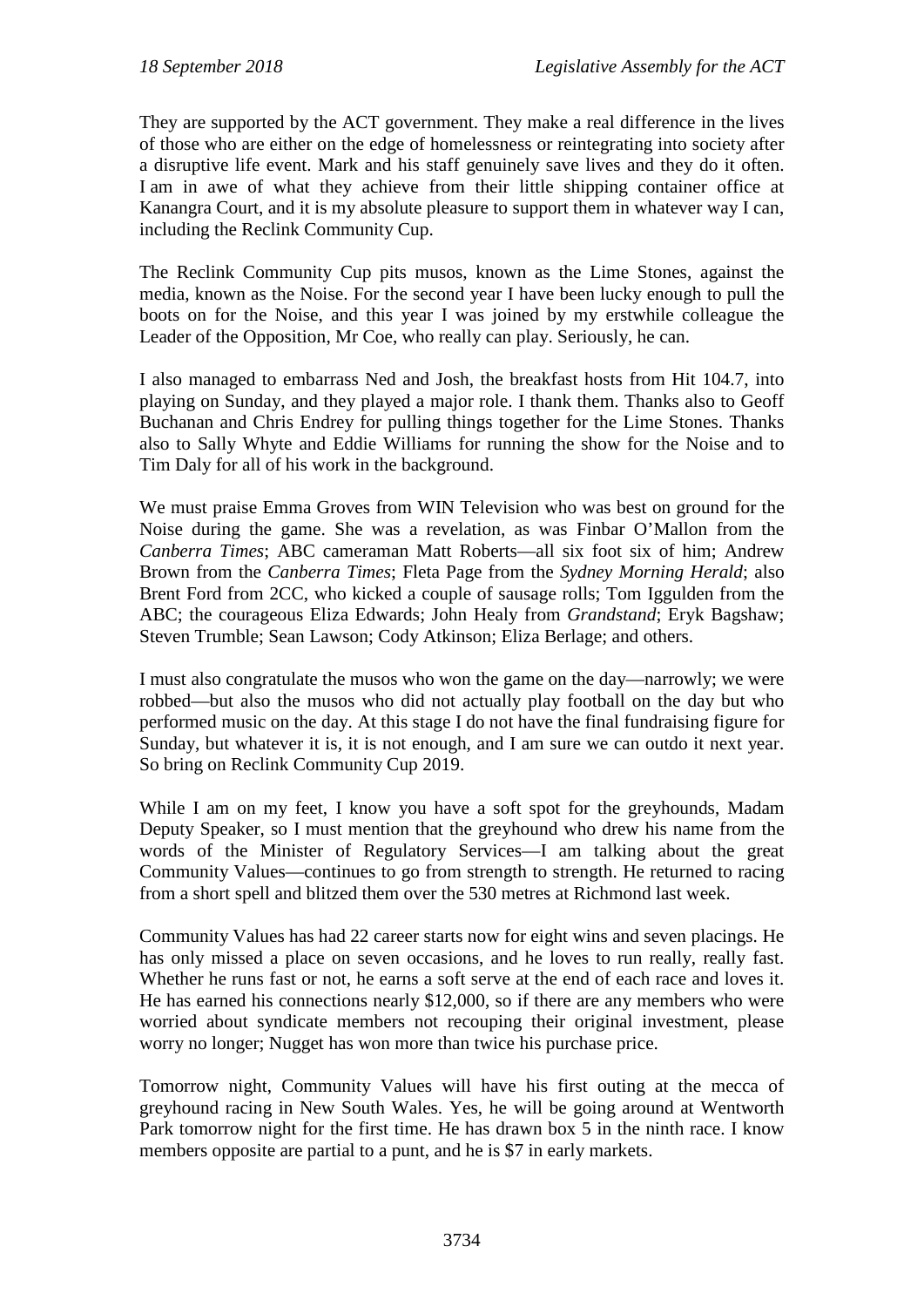### **Gungahlin—park**

**MS ORR** (Yerrabi) (5.24): I rise to speak about the community's views on the new park in the Gungahlin town centre. The new park is a linear park running from Anthony Rolfe Avenue to the Mulanggari grasslands and is part of the Gungahlin town centre east development, which provides for housing, commercial, business and community development and will undoubtedly further enliven the Gungahlin town centre.

The linear park will be a central feature of the development, establishing a public thoroughfare that connects all the new components. The indicative thinking for the linear park was first foreshadowed in the development application for the Gungahlin town centre east development. The DA indicated that the treatments for this park would be similar to other spaces in the town centre.

While Gungahlin residents love their town centre, they have made it clear they want more green spaces in it. With this in mind, I approached the minister for suburban development, Yvette Berry, and asked her if this linear park could be a little bit different. I asked her if this linear park could specifically have more greenery in it.

That request has started an ongoing discussion not only with the minister—who I note is supportive of the community's views feeding into the detailed design—but also the Gungahlin community. Over the last few months I have been out talking to residents of Gungahlin asking them what they would like to be able to use the park for. Asking people what they would like to be able to use a park for may seem like a simple question, but everyone is different and by asking the question we have gained insightful feedback.

Over 80 per cent of people indicated they would like a space where they could go and spend time with their family or friends. In addition, the majority of people indicated that they would like a space where they could have a picnic, relax and attend community events or exercise. When asked what they would like to see included in the linear park, one thing came through louder than all the others—people want a space that has lots of play opportunities for kids of all ages, and a space that is safe and has seating for parents to rest.

As one resident pointed out, the park also needs to provide space for all people, not just kids. A number of respondents indicated that they would like a place where they can go and relax and read a book under a tree. People also overwhelmingly indicated that they would like a space that is green and full of as much nature as possible. In fact, 95 per cent of people indicated that it was important that there was lots of shade in the park, and 93 per cent of people indicated that they would love a grassed area. There is also a high preference for a water feature that could double as a play opportunity.

Another theme that came out strongly in the responses was the hope the space would be an active space, providing lots of interest for the community to come together. One person noted that it would be nice to have a place that can host markets and festivals.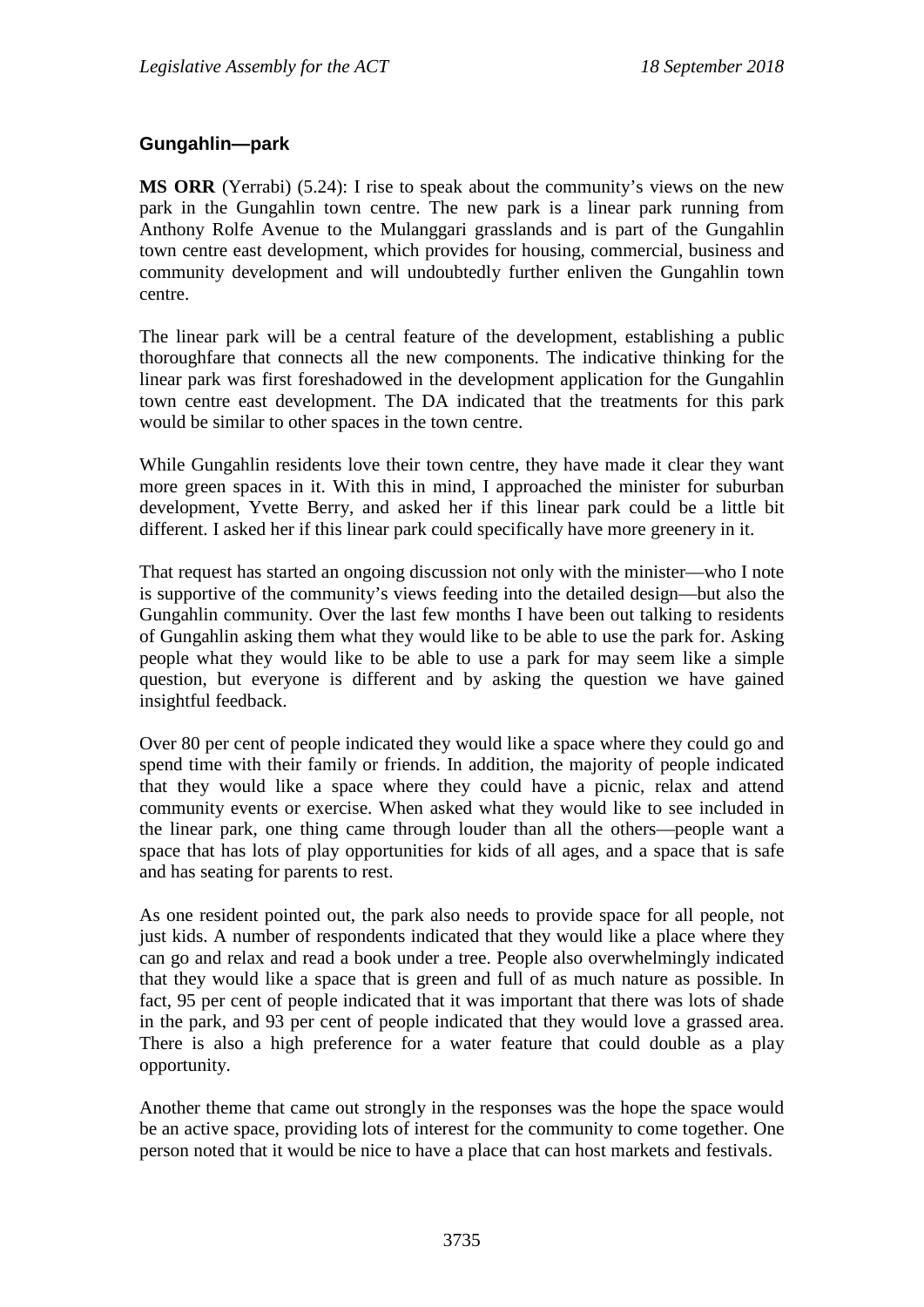In addition, a number of people suggested including our community vegetable gardens or busking corners. Others put forward the idea of organising paint and play or a place for an Anzac memorial so that the Gungahlin RSL sub-branch could hold memorial services on commemorative days.

One person said:

Bring back public speaking and spontaneous creativity to public parks.

People of all ages are demanding different access to public debate, public poetry and public performance.

Most importantly, the art of public speaking with cheers, boos, interjections and smart arse commentary is essential for democracy.

I will shortly be writing to the minister and providing her with a summary of all the views residents have shared with me. I will also be providing this information to the second-year landscape architecture students at the University of Canberra. Last year's students worked with me on the Giralang community park, and following from that experience they approached me to see if there was another project I knew of that they could use for their design studio.

The timing worked out and now the students will be undertaking a study of the area and coming up with a range of concept designs for the linear park, all based on the feedback from the community. The feedback from the community and the concept designs from the University of Canberra landscape architect students will all help to better inform the Suburban Land Agency in their detailed design and, I hope, will shape the linear park to be a space that reflects the community as best as possible.

Question resolved in the affirmative.

## **The Assembly adjourned at 5.29 pm.**